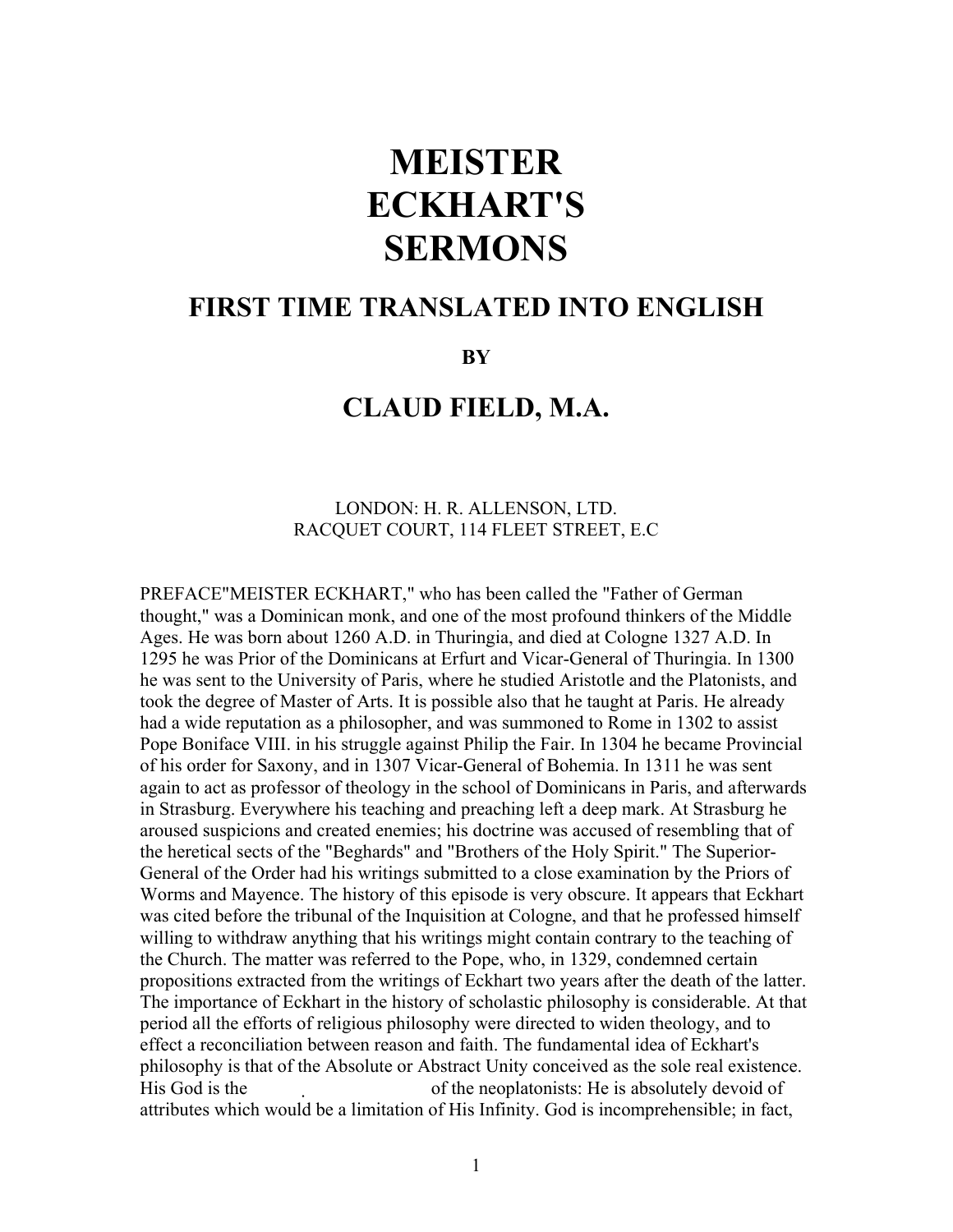with regard to our limited intelligence, God is the origin and final end of every being. How then, it may be asked, can God be a Person? The answer is, that by the eternal generation of the Son the Father becomes conscious of Himself, and the Love reflected back to the Father by the Son is the Holy Spirit. Together with the Son, God also begets the ideal forms of created things. The Absolute is thus the common background of God and the Universe. Like as the Son does, so everything born of God tends to return to Him, and to lose itself in the unity of His Being.

This theology is really Pantheism. Of the Absolute we have no cognizance but only of phenomena, but by the resolute endeavour to abstract ourselves from time and space, we can, according to Eckhart, at rare moments, attain to the Absolute by virtue of what he calls "the spark" (Funkelein) of the soul, which comes direct from God. This is really God acting in man; to know God is to be one with God. This is the final end of all our activity, and the means of attaining thereto is complete quietism. But Eckhart shrank from carrying his doctrines out to their extreme logical conclusion, though some of the more fanatical among his followers did so. On account of his insistence on the immediacy of man's approach to God, apart from Church institutions, he may be justly regarded as a fore-runner of the Reformation.

Note.--The best account of Eckhart in English is probably to be found in Vaughan's "Hours with the Mystics," vol. i.

|                | <b>PREFACE</b>                                                                                                                                                                           | 5  |
|----------------|------------------------------------------------------------------------------------------------------------------------------------------------------------------------------------------|----|
| $\mathbf{I}$ . | THE ATTRACTIVE POWER OF GOD<br>ST JOHN vi. 44.--"No one can come unto Me, except the Father<br>which hath sent Me draw him."                                                             |    |
| Н.             | THE NEARNESS OF THE KINGDOM<br>ST LUKE xxi. 31.--"Know that the Kingdom of God is near."                                                                                                 | 19 |
|                | III. THE ANGEL'S GREETING<br>ST LUKE i. 28.--"Hail, thou that art highly favoured among women,<br>the Lord is with thee."                                                                | 25 |
|                | IV. TRUE HEARING<br>Ecclesiasticus xxiv. $30$ .--"Whoso heareth Me shall not be<br>confounded."                                                                                          | 29 |
| V.             | THE SELF-COMMUNICATION OF GOD<br>ST JOHN xiv. 23.--"If a man love me, he will keep my words: and<br>My Father will love him, and we will come unto him, and make our<br>abode with him." | 34 |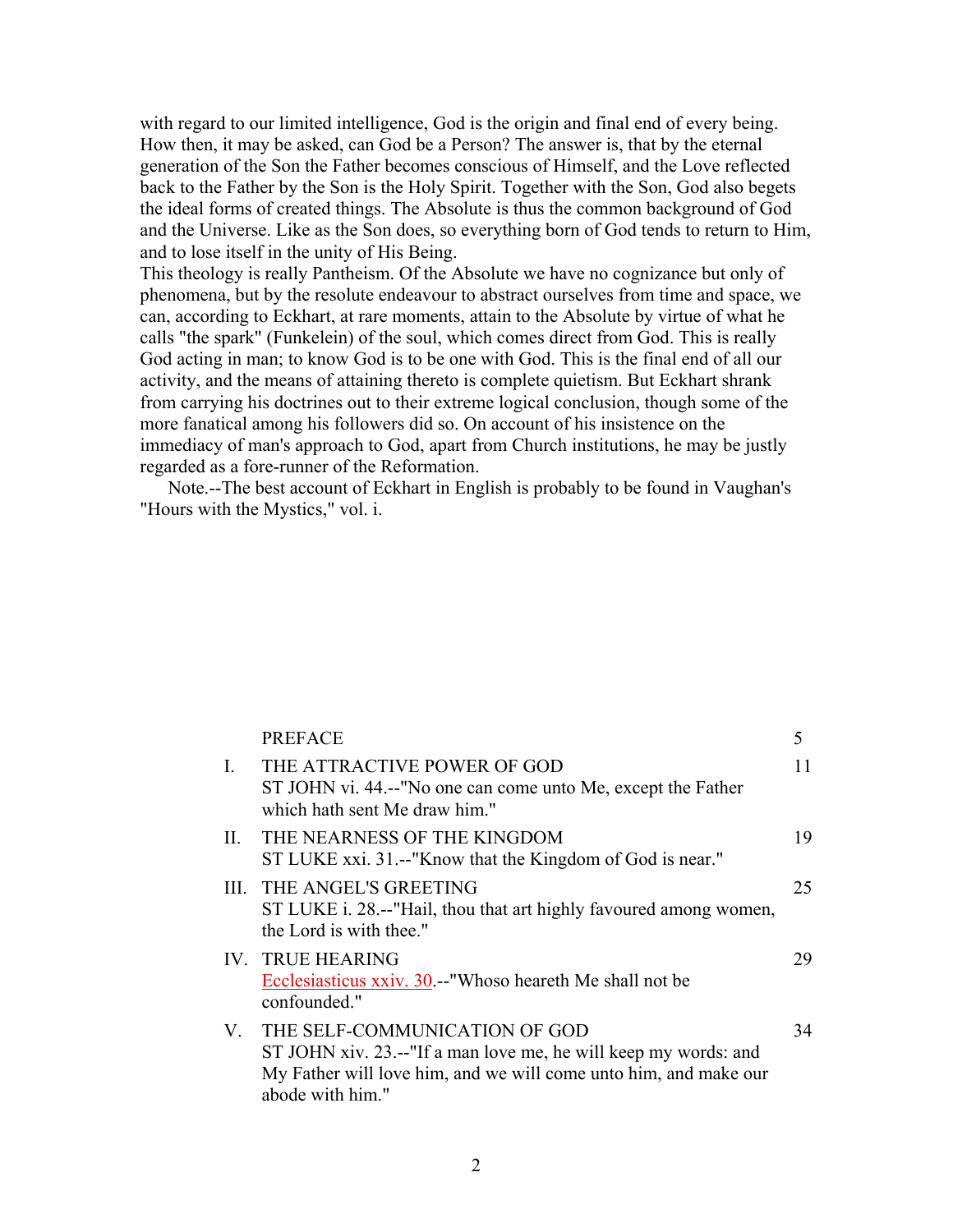| VI. SANCTIFICATION                         | 4 I  |
|--------------------------------------------|------|
| ST LUKE x. $42$ .--"One thing is needful." |      |
| VII. OUTWARD AND INWARD MORALITY           | -53. |
| I COR. xv. 10.--"The grace of God"         |      |

#### **ECKHART'S SERMONS**

# **I**

# **THE ATTRACTIVE POWER OF GOD**

ST JOHN vi. 44.--"No one can come unto Me, except the Father which hath sent Me draw him."

OUR Lord Jesus Christ hath in the Gospel spoken with His own blessed lips these words, which signify, "No man can come to Me unless My Father draw him." In another place He says, "I am in the Father and the Father in Me." Therefore whoever cometh to the Son cometh to the Father. Further, He saith, "I and the Father are One. Therefore whomsoever the Father draweth, the Son draweth likewise." St Augustine also saith, "The works of the Holy Trinity are inseparable from each other." Therefore the Father draweth to the Son, and the Son draweth to the Holy Ghost, and the Holy Ghost draweth to the Father and the Son; and each Person of the Trinity, when He draweth to the Two Others, draweth to Himself, because the Three are One. The Father draweth with the might of His power, the Son draweth with His unfathomable wisdom, the Holy Ghost draweth with His love. Thus we are drawn by the Sacred Trinity with the cords of Power, Wisdom and Love, when we are drawn from an evil thing to a good thing, and from a good thing to a better, and from a better thing to the best of all. Now the Father draws us from the evil of sin to the goodness of His grace with the might of His measureless power, and He needs all the resources of His strength in order to convert sinners, more than when He was about to make heaven and earth, which He made with His own power without help from any creature. But when He is about to convert a sinner, He always needs the sinner's help. "He converts thee not without thy help," as St Augustine says.

Therefore deadly sin is a breach of nature, a death of the soul, a disquiet of the heart, a weakening of power, a blindness of the sense, a sorrow of the spirit, a death of grace, a death of virtue, a death of good works, an aberration of the spirit, a fellowship with the devil, an expulsion of Christianity, a dungeon of hell, a banquet of hell, an eternity of hell. Therefore, if thou committest a deadly sin thou art guilty of all these and incurrest their consequences. Regarding the first point: Deadly sin is a breach of nature, for every man's nature is an image and likeness and mirror of the Trinity, of Godhead and of eternity. All these together are marred by a deadly sin; therefore, it is a breach of nature. Such sin is also the death of the soul, for death is to lose life. Now God is the life of the soul, and deadly sin separates from God; therefore it is a death of the soul. Deadly sin is also a disquiet of the heart, for everything rests nowhere except in its own proper place; and the proper resting-place of the soul is nowhere except in God as St Augustine saith, "Lord! Thou hast made us for Thyself, therefore we may not rest anywhere save in Thee."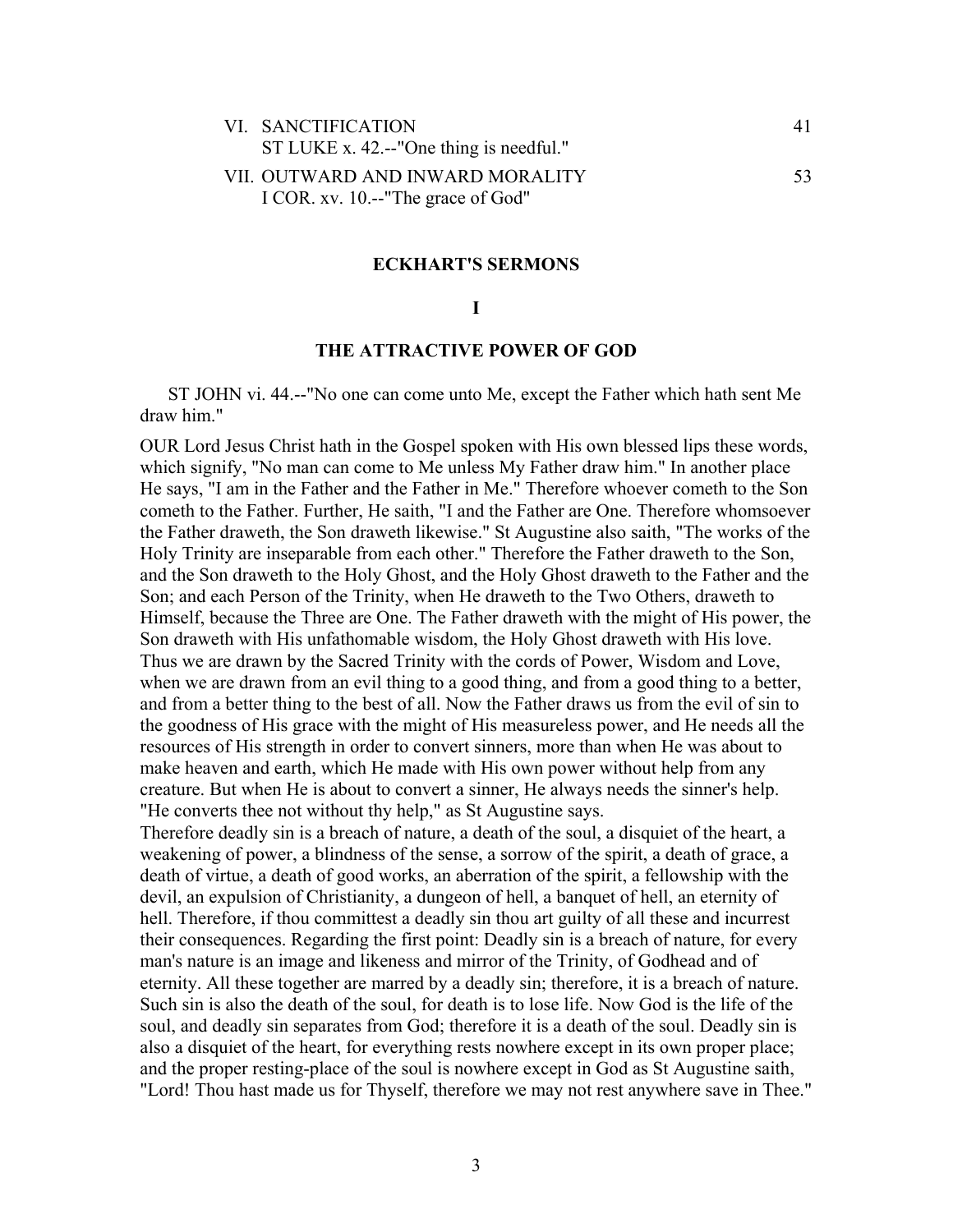Deadly sin is also a weakening of the powers, for by his own power no one can throw off the load of sin nor restrain himself from committing sin. It is also a blindness of the sense, for it prevents a man recognizing how brief is the space of time that can be spent in the pleasure of voluptuousness, and how long are the pains of hell and the joys of heaven. Deadly sin is also a death of all grace, for whenever such a sin is committed, the soul is bereft of all grace. Similarly, it is the death of all virtue and good works, and an aberration of the spirit.

It is also a fellowship with the Devil, for everything hath fellowship with its like; and sin maketh the soul and Satan resemble each other. It is also an expulsion of Christianity, for it depriveth the sinner of all the profit that comes from Christianity. It is also a dungeon of hell, for if the soul remain in the purity in which God created her, neither angel nor devil may rob her of her freedom. But sin confines it in hell. Sin is also an eternity of hell, for eternity is in the will, and were it not in the will, it would not be in the consciousness.

Now, people say when they commit sin, that they do not intend to do so always; they intend to turn away from sin. That is just as though a man were to kill himself and suppose that he could make himself alive again by his own strength. That is, however, impossible; but to turn from sin by one's own power and come to God is still much more impossible. Therefore, whosoever is to turn from sin and come to God in His heavenly kingdom, must be drawn by the heavenly Father with the might of His divine power. The Father also draws the Son who comes to help us with His grace, by stimulating our free will to turn away from, and hate sin, which has drawn us aside from God, and from the immutable goodness of the Godhead. Then, if she is willing, He pours the gift of His grace into the soul, which renounces all her misery and sin, and all her works become living. Now, this grace springs from the centre of Godhead and the Father's heart, and flows perpetually, nor ever ceases, if the soul obeys His everlasting love. Therefore He saith in the prophets: "I have loved thee with an everlasting love, therefore with loving kindness have I drawn thee." Out of the overflow of His universal love He desires to draw all to Himself, and to His Only-begotten Son, and to the Holy Ghost in the joy of the heavenly kingdom. Now, we should know that before our Lord Jesus Christ was born, the Heavenly Father drew men with all His might for five thousand, two hundred years; and yet, as far as we know, brought not one into the heavenly kingdom. So, when the Son saw that the Father had thus strongly drawn men and even wearied Himself, and yet not succeeded, He said to the Father: "I will draw them with the cords of a man." It was as though He said, "I see well, Father, that Thou with all Thy might, canst not succeed, therefore will I myself draw them with the cords of a man."

Therefore the Son came down from heaven, and was incarnate of a Virgin, and took upon Him all our bodily weaknesses, except sin and folly, into which Adam had cast us; and out of all His words and works and limbs and nerves, He made a cord, and drew us so skillfully, and so heartily, that the bloody sweat poured from His sacred Body. And when He had drawn men without ceasing for three and thirty years, He saw the beginnings of a movement and the redemption of all things that would follow. Therefore He said, "And I, if I be lifted up on the Cross, will draw all men unto Me." Therefore He was stretched upon the Cross, and laid aside all His glory, and whatever might hinder His drawing men. Now, there are three natural means of attraction with which Christ on the Cross drew to Himself between the third and the ninth hour, more people than He had drawn before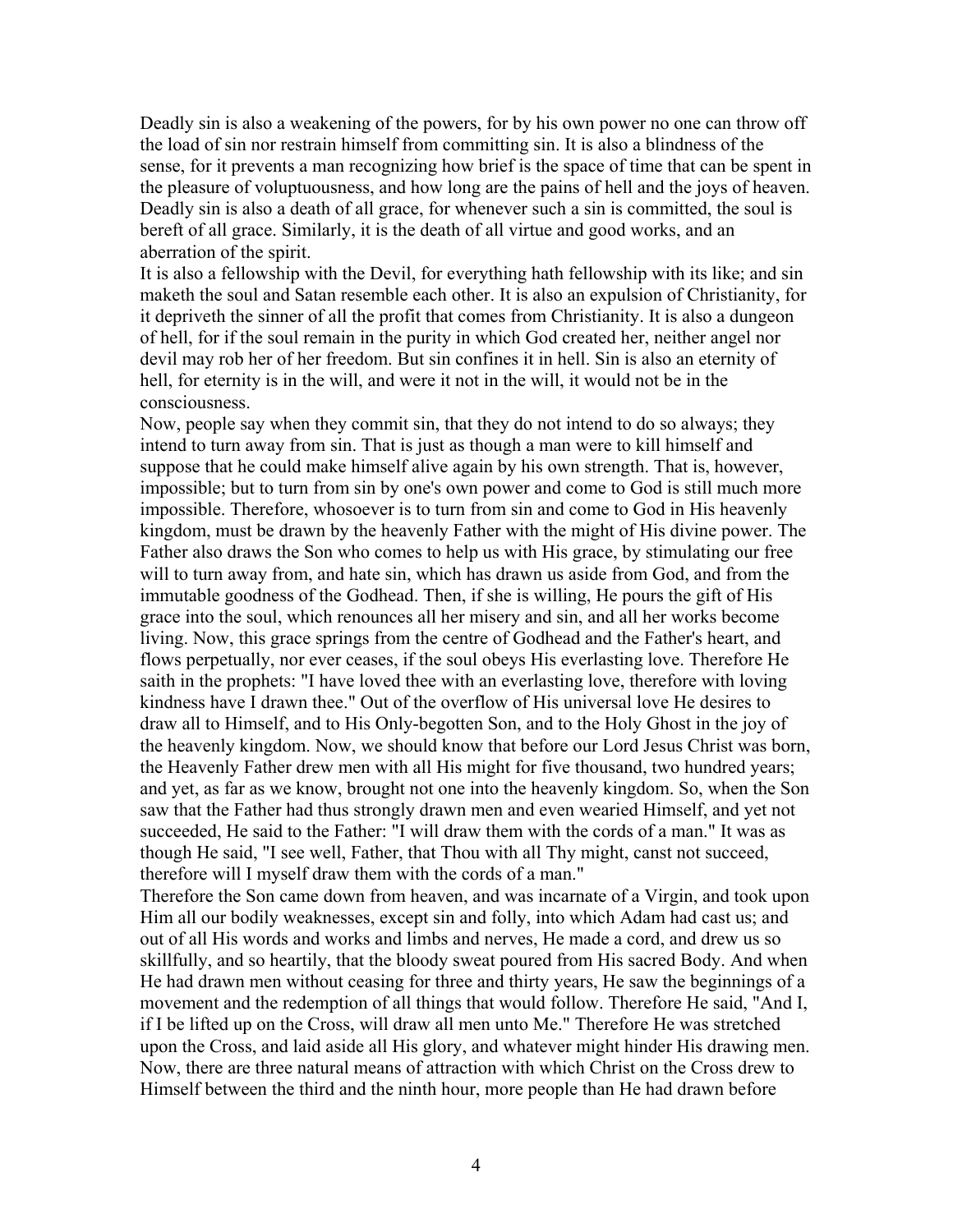during the three and thirty years of His life. The first means by which He draws is affinity, that affinity which brings creatures of the same species together, and like to its like. With this cord of affinity he drew men to the Godhead, Whom He always resembles. In order that God may draw more to Himself, and forget His wrath, the Son saith, "Beloved Father, seeing that Thou wouldest not forgive sins because of all the former sacrifices offered, lo I, Thine Only begotten Son, Who resemble Thy Godhead in all things, in Whom Thou hast hidden all the riches of divine love, I come to the Cross, that I may be a living sacrifice before Thine eyes; that out of Thy fatherly compassion Thou mayest bend and look on Me, Thine only Son, and on My Blood flowing from My wounds, and slake the fiery sword with which in the angel's hands Thou hast barred the way to Paradise, that all who have repented and bewailed their sins through Me, may enter therein."

The second means of attraction which He used is Emptiness, as we see when we place one end of a hollow pipe in water, and draw up it by suction; the water runs up the stem to the mouth, because the emptiness of the pipe, from which the air has been drawn, draws the water to itself. So Our Lord Jesus Christ made Himself empty that He might wisely draw all things to Himself. Therefore He let all the blood that was in His Body flow out, and so attracted to Himself all the compassion and grace that was in His Father's heart, so completely and profitably as to suffice for the whole world. Accordingly, the Father said, "My compassion will I never forget," and further, "Now, My Son, be bold and strong that Thou mayest lead the people altogether into the land which I have promised, the land of heavenly joys, the land which floweth with the honey of My Godhead, and with the milk of Thy manhood."

The third means of attraction is this--that as we see the sun draw up the mists from the earth to heaven, so the heart of our Lord Jesus Christ waxed hot as a fiery furnace upon the Cross, so fiercely burned the flame of love which He felt towards the whole world. Thus, with the heat of His love, from which nothing could be hidden, so intense was it-- He drew the whole world to Himself. Never did our Lord Jesus Christ display such great love as when He suffered the torture of the Cross when He gave His life for us, and washed our sins with His precious Blood. Therefore with the cords of Love, He drew us all to Himself upon the Cross that those who feel the drawing of His death and martyrdom might live with Him in everlasting felicity.

Now when the Holy Spirit saw that the Only Begotten Son of the Father had drawn so wisely that He had won to Himself all things in heaven and earth, He also felt impelled by His own love and kindness to draw. Therefore He said, "I will also draw with My cords and My net." So He made a net of the seven high attributes of the Father, of the seven graces of the Son, of His own seven gifts, and of the seven Christian virtues. Thus He assures us that we shall never perish, for we are so caught by His goodness that He expels from us all the evil works of the flesh, and produces in us His fruits, so that we gain the reward of everlasting life. May the Father of His love, and the Son of His grace, and the Holy Spirit with His fellowship, grant us to be worthy of the same. Amen.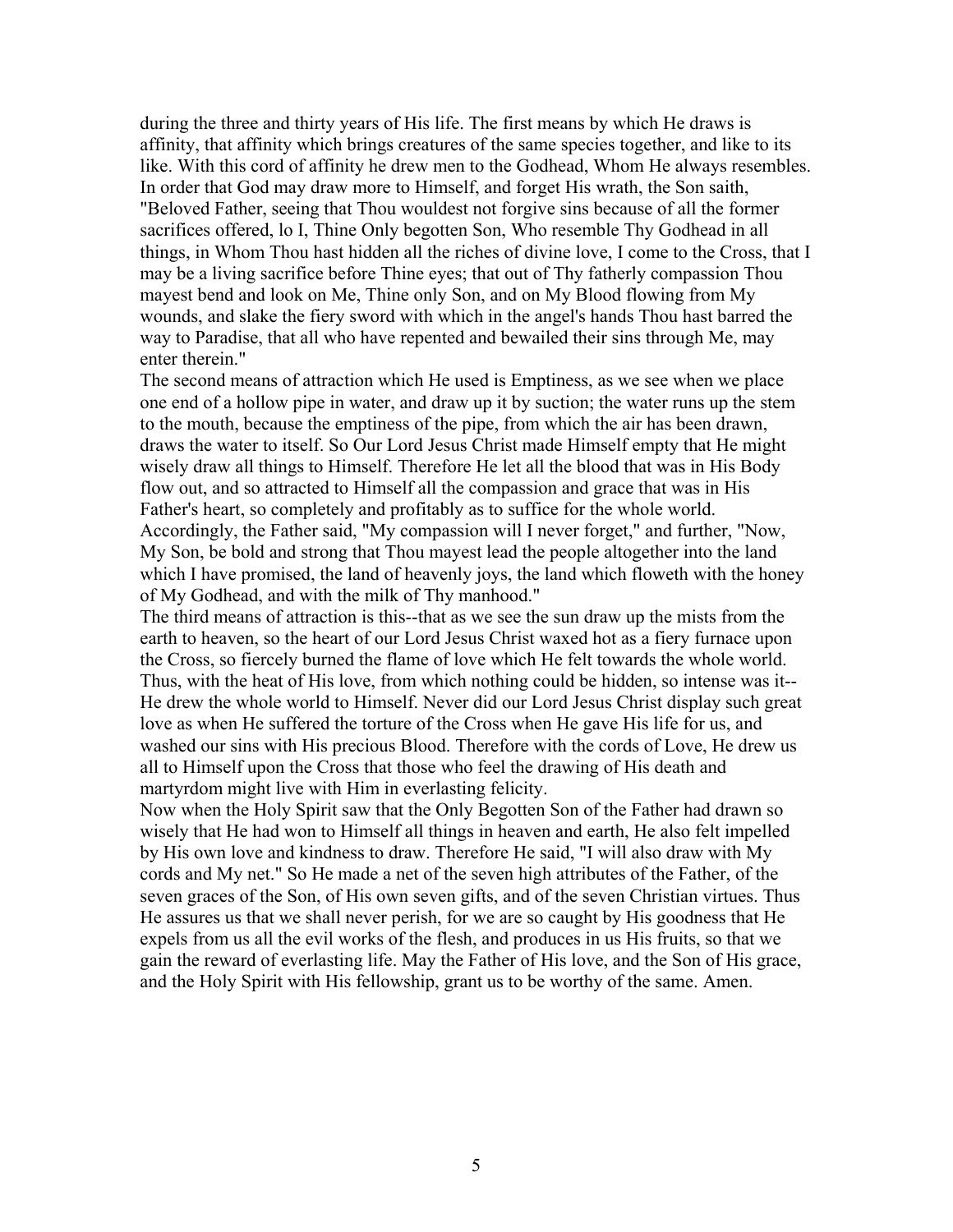# **THE NEARNESS OF THE KINGDOM**

#### ST Luke xxi, 31.--" Know that the Kingdom of God is near."

OUR Lord saith that the Kingdom of God is near us. Yea, the Kingdom of God is within us as St Paul saith "our salvation is nearer than when we believed." Now we should know in what manner the Kingdom of God is near us. Therefore let us pay diligent attention to the meaning of the words. If I were a king, and did not know it, I should not really be a king. But, if I were fully convinced that I was a king, and all mankind coincided in my belief, and I knew that they shared my conviction, I should indeed be a king, and all the wealth of the king would be mine. But, if one of these three conditions were lacking, I should not really be a king.

In similar fashion our salvation depends upon our knowing and recognizing the Chief Good which is God Himself. I have a capacity in my soul for taking in God entirely. I am as sure as I live that nothing is so near to me as God. God is nearer to me than I am to myself; my existence depends on the nearness and presence of God. He is also near things of wood and stone, but they know it not. If a piece of wood became as aware of the nearness of God as an archangel is, the piece of wood would be as happy as an archangel. For this reason man is happier than the inanimate wood, because he knows and understands how God is near him. His happiness increases and diminishes in proportion to the increase and diminution in his knowledge of this. His happiness does not arise from this that God is near him, and in him, and that He possesses God; but from this, that he *knows* the nearness of God, and loves Him, and is aware that "the Kingdom of God is near." So, when I think on God's Kingdom, I am compelled to be silent because of its immensity, because God's Kingdom is none other than God Himself with all His riches. God's Kingdom is no small thing: we may survey in imagination all the worlds of God's creation, but they are not God's Kingdom. In whichever soul God's Kingdom appeareth, and which knoweth God's Kingdom, that soul needeth no human preaching or instruction; it is taught from within and assured of eternal life. Whoever knows and recognizes how near God's Kingdom is to him may say with Jacob, "God is in this place, and I knew it not."

God is equally near in all creatures. The wise man saith, "God hath spread out His net over all creatures, so that whosoever wishes to discover Him may find and recognize Him in each one." Another saith, "He knows God rightly who recognizes Him alike in all things." To serve God with fear is good; to serve Him out of love is better; but to fear and love Him together is best of all. To have a restful or peaceful life in God is good; to bear a life of pain in patience is better; but to have peace in the midst of pain is the best of all. A man may go into the field and say his prayer and be aware of God, or, he may be in Church and be aware of God; but, if he is more aware of Him because he is in a quiet place, that is his own deficiency and not due to God, Who is alike present in all things and places, and is willing to give Himself everywhere so far as lies in Him. He knows God rightly who knows Him everywhere. St Bernard saith, "How is it that mine eye and not my foot sees heaven? Because mine eye is more like heaven than my foot is. So, if my soul is to know God, it must be God-like."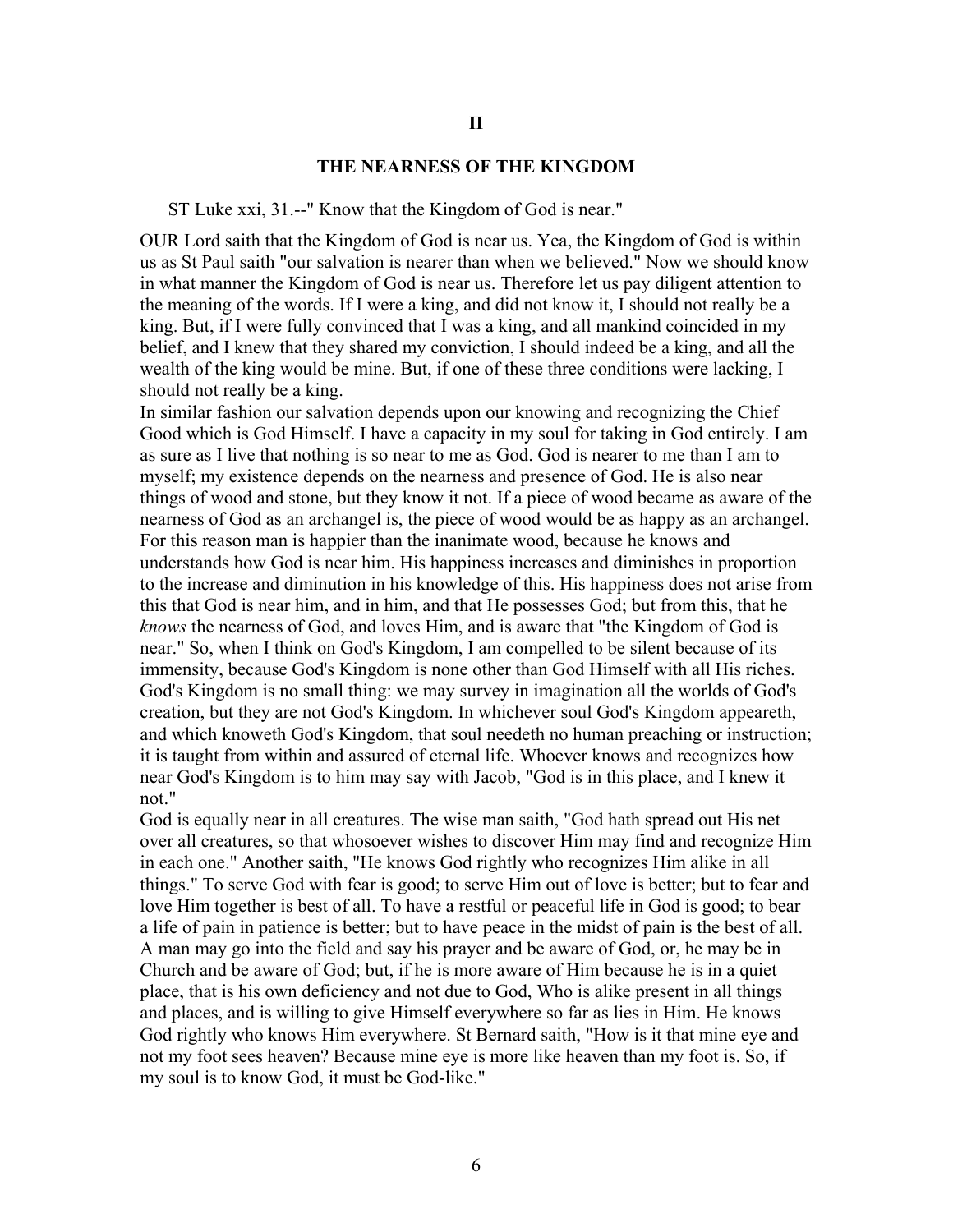Now, how is the soul to arrive at this heavenly state that it recognizes God in itself, and knows that He is near? By copying the heavens, which can receive no impulse from without to mar their tranquility. Thus must the soul, which would know God, be rooted and grounded in Him so steadfastly, as to suffer no perturbation of fear or hope, or joy or sorrow, or love or hate, or anything which may disturb its peace.

The heavens are everywhere alike remote from earth, so should the soul be remote from all earthly things alike so as not to be nearer to one than another. It should keep the same attitude of aloofness in love and hate, in possession and renouncement, that is, it should be simultaneously dead, resigned and lifted up. The heavens are pure and clear without shadow of stain, out of space and out of time. Nothing corporeal is found there. Their revolutions are incredibly swift and independent of time, though time depends on them. Nothing hinders the soul so much in attaining to the knowledge of God as time and place. Therefore, if the soul is to know God, it must know Him outside time and place, since God is neither in this or that, but One and above them. If the soul is to see God, it must look at nothing in time; for while the soul is occupied with time or place or any image of the kind, it cannot recognize God. If it is to know Him, it must have no fellowship with nothingness. Only he knows God who recognizes that all creatures are nothingness. For, if one creature be set over against another, it may appear to be beautiful and somewhat, but if it be set over against God, it is nothing. I say moreover: If the soul is to know God it must forget itself and lose itself, for as long as it contemplates self, it cannot contemplate God. When it has lost itself and everything in God, it finds itself again in God when it attains to the knowledge of Him, and it finds also everything which it had abandoned complete in God. If I am to know the highest good, and the everlasting Godhead, truly, I must know them as they are in themselves apart from creation. If I am to know real existence, I must know it as it is in itself, not as it is parceled out in creatures.

The whole Being of God is contained in God alone. The whole of humanity is not contained in one man, for one man is not all men. But in God the soul knows all humanity, and all things at their highest level of existence, since it knows them in their essence. Suppose any one to be *in* a beautifully adorned house: he would know much more about it than one who had never entered therein, and yet wished to speak much about it. Thus, I am as sure, as I am of my own existence and God's, that, if the soul is to know God, it must know Him outside of time and place. Such a soul will know clearly how near God's kingdom is.

Schoolmen have often asked how it is possible for the soul to know God. It is not from severity that God demands much from men in order to obtain the knowledge of Himself: it is of His kindness that He wills the soul by effort to grow capacious of receiving much, and that He may give much. Let no man think that to attain this knowledge is too difficult, although it may sound so, and indeed the commencement of it, and the renouncement of all things, *is* difficult. But when one attains to it, no life is easier nor more pleasant nor more lovable, since God is always endeavouring to dwell with man, and teach him in order to bring him to Himself. No man desires anything so eagerly as God desires to bring men to the knowledge of Himself. God is always ready, but we are very unready. God is near us, but we are far from Him. God is within, and we are without. God is friendly; we are estranged. The prophet saith, "God leadeth the righteous by a narrow path into a broad and wide place, that is into the true freedom of those who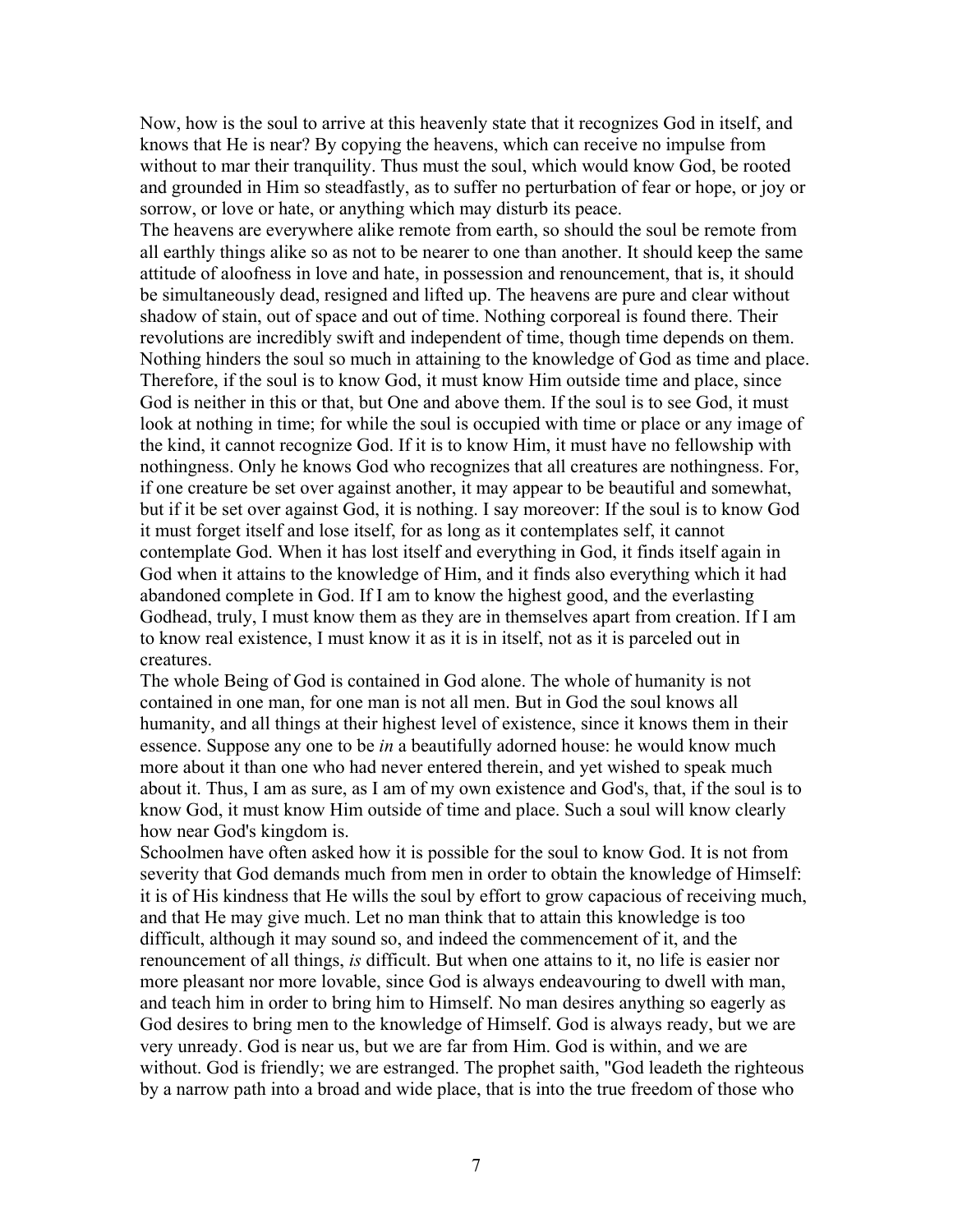have become one spirit with God." May God help us all to follow Him that He may bring us to Himself. Amen.

#### **III**

#### **THE ANGEL'S GREETING**

ST. LUKE i. 28.--"Hail, thou that art highly favoured among women, the Lord is with thee."

HERE there are three things to understand: the first, the modesty of the angel; the second, that he thought himself unworthy to accost the Mother of God; the third, that he not only addressed her, but the great multitude of souls who long after God.

I affirm that had the Virgin not first borne God spiritually He would never have been born from her in bodily fashion. A certain woman said to Christ, "Blessed is the womb that bear Thee." To which Christ answered, "Nay, rather blessed are they that hear the Word of God and keep it." It is more worthy of God that He be born spiritually of every pure and virgin soul, than that He be born of Mary. Hereby we should understand that humanity is, so to speak, the Son of God born from all eternity. The Father produced all creatures, and me among them, and I issued forth from Him with all creatures, and yet I abide in the Father. Just as the word which I now speak is conceived and spoken forth by me, and you all receive it, yet none the less it abides in me. Thus I and all creatures abide in the Father.

Hereto I adjoin a parable. There were a certain man and wife; the woman by accident lost an eye, and was sorely troubled thereat. Her husband then said to her, "Wife, why are you troubled? "She answered, "It is not the loss of my eye that troubles me, but the thought that you may love me less on account of that loss." He said, "I love you all the same." Not long after he put one of his own eyes out, and came to his wife and said, "Wife, that you may believe I love you, I have made myself like you: I, too, now, have only one eye." So men could hardly believe that God loved them till God put one of His eyes out, that is took upon Himself human nature, and was made man. Just as fire infuses its essence and clearness into the dry wood, so has God done with man. He has created the human soul and infused His glory into it, and yet in His own essence has remained unchangeable. If you ask me whether, seeing that my spiritual birth is out of time, whether I am an eternal son, I answer "Yes," and "No." In the everlasting foreknowledge of God, I slumbered like a word unspoken. He hath brought me forth His son in the image of His eternal fatherhood, that I also should be a father and bring forth Him. It is as if one stood before a high mountain, and cried, "Art thou there?" The echo comes back, "Art thou there?" If one cries, "Come out." the echo answers, "Come out."

Again: If I am in a higher place and say to some one, "Come up hither," that might be difficult for him. But if I say, "Sit down," that would be easy. Thus God dealeth with us. When man humbles himself, God cannot restrain His mercy; He must come down and pour His grace into the humble man, and He gives Himself most of all, and all at once, to the least of all. It is essential to God to give, for His essence is His goodness and His goodness is His love. Love is the root of all joy and sorrow. Slavish fear of God is to be put away. The right fear is the fear of losing God. If the earth flee downward from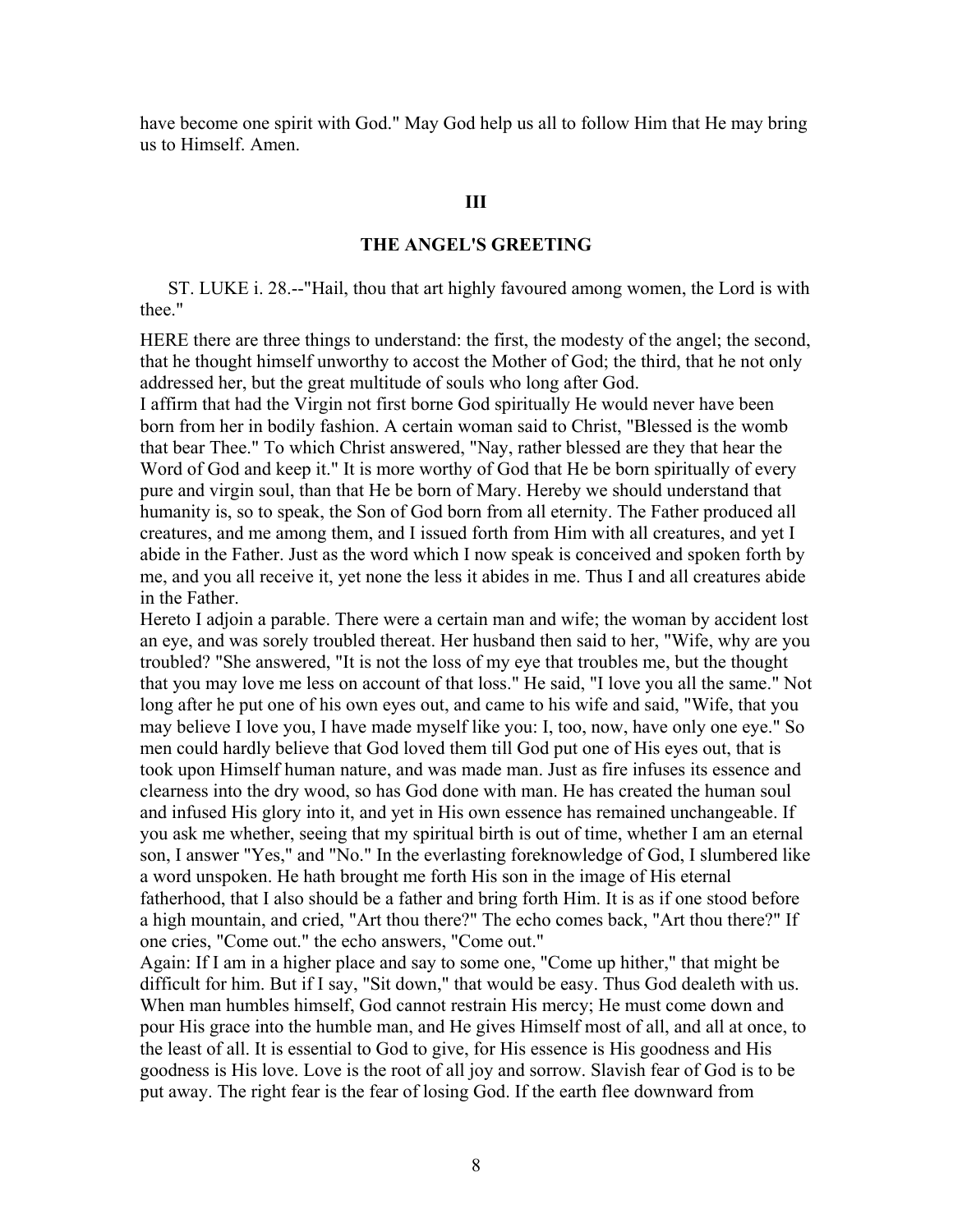heaven, it finds heaven beneath it; if it flee upward, it comes again to heaven. The earth cannot flee from heaven: whether it flee up or down, the heaven rains its influence upon it, and stamps its impress upon it, and makes it fruitful, whether it be willing or not. Thus doth God with men: whoever thinketh to escape Him, flies into His bosom, for every corner is open to Him. God brings forth His Son in thee, whether thou likest it or not, whether thou sleepest or wakest; God worketh His own will. That man is unaware of it, is man's fault, for his taste is so spoilt by feeding on earthly things that he cannot relish God's love. If we had love to God, we should relish God, and all His works; we should receive all things from God, and work the same works as He worketh. God created the soul after the image of His highest perfection. He issued forth from the treasure-house of the everlasting Fatherhood in which He had rested from all eternity. Then the Son opened the tent of His everlasting glory and came forth from His high place to fetch His Bride, whom the Father had espoused to Him from all Eternity, back to that heaven from which she came. Therefore He came forth rejoicing as a bridegroom and suffered the pangs of love. Then He returned to His secret chamber in the silence and stillness of the everlasting Fatherhood. As He came forth from the Highest, so He returned to the Highest with His Bride, and revealed to her the hidden treasures of His Godhead.

The first beginning is for the sake of the last end. God Himself doth not rest because He is the beginning, but because He is the end and goal of all creation. This end is concealed in the darkness of the everlasting Godhead, and is unknown, and never was known, and never will be known. God Himself remains unknown; the light of the everlasting Father shineth in darkness, and the darkness comprehended it not. May the truth of which we have spoken lead us to the truth. Amen.

#### **IV**

#### **TRUE HEARING**

#### ECCLESIASTICUS xxiv. 30.--"Whoso heareth Me shall not be confounded."

THE everlasting and paternal wisdom saith, "Whoso heareth Me is not ashamed." If he is ashamed of anything he is ashamed of being ashamed. Whoso worketh in Me sineth not. Whoso confesseth Me and feareth Me, shall have eternal life. Whoso will hear the wisdom of the Father must dwell deep, and abide at home, and be at unity with himself. Three things hinder us from hearing the everlasting Word. The first is fleshliness, the second is distraction, the third is the illusion of time. If a man could get free of these, he would dwell in eternity, and in the spirit, and in solitude, and in the desert, and there would hear the everlasting Word. Our Lord saith, "No man can hear My word nor my teaching without renouncing himself." All that the Eternal Father teaches and reveals is His being, His nature, and His Godhead, which He manifests to us in His Son, and teaches us that we are also His Son.

All that God worketh and teacheth, He worketh in His Son. All His work is directed to this end that we also may be His Son. When God sees that we are indeed His son, He yearns after us, and in the depth of His Divine Being waves of longing break forth, to reveal to us the abyss of His Godhead, and the fullness of His essence; He hastens to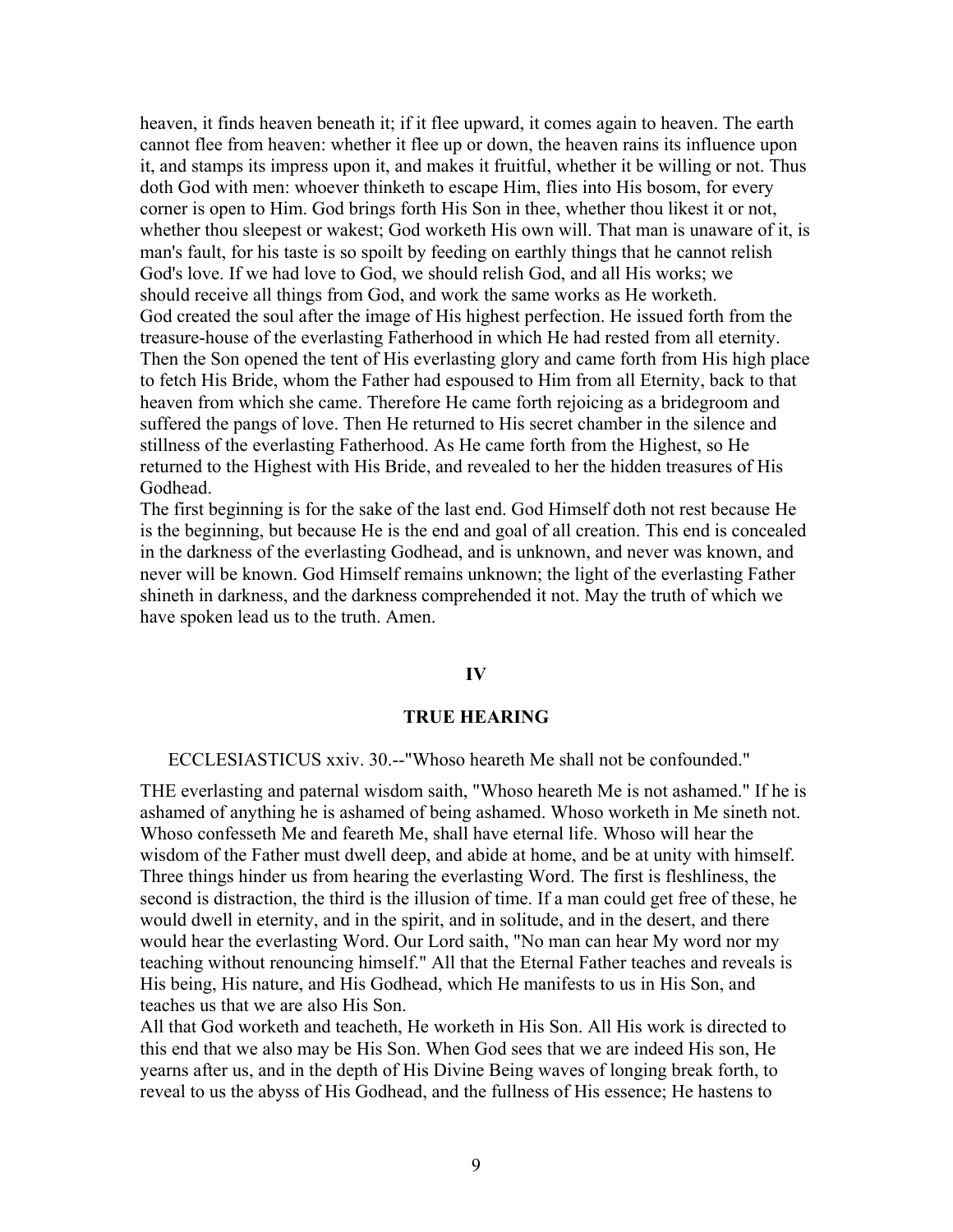identify Himself with us. Herein He hath joy and gladness in full measure. God loveth men not less than He loveth Himself. If thou really lovest thyself, thou lovest all men as thyself; as long as thou lovest any one less than thyself, thou dost not really love thyself. That man is right who loves all men as himself.

Some folk say: "I love my friends, who do me kindness, more than other people." Such love is imperfect and incomplete; it is like having your sails only half-tilled with wind. When I love anyone as much as myself, I would just as soon that joy or sorrow, death or life were mine, as well as his. That would be the dictate of right reason. St Paul felt such love when he said, "I would that I were cut off from God for my friends' sake." Now to be cut off from God is equivalent to suffering the pains of hell. Some ask whether St Paul was on the way to perfection or was perfect. I answer, he was perfect, or he would have spoken otherwise.

I wish further to elucidate this saying of St Paul that he was willing to be cut off from God. The highest act of renunciation for man is for God's sake to give up God, and that is what St Paul was willing to do; to give up all the blessings that he might receive from God. When for God's sake he gave up God, God still remained with him, since God's essence is Himself, not any impression or reception of Himself. He who does so is a true man to whom no grief may happen, any more than it happens to the Divine Being. There is a somewhat in the soul that is, as it were, a blood-relative of God. It is one, it has nothing in common with nothing, nor is it like nothingness, nothing. All that is created is nothing, all far from and foreign to the soul. Could I but find myself one instant in that sphere of pure existence, I should regard myself as little as a worm.

A question arises regarding the angels who dwell with us, serve us and protect us, whether their joys are equal to those of the angels in heaven, or whether they are diminished by the fact that they protect and serve us. No, they are certainly not; for the work of the angels is the will of God, and the will of God is the work of the angels; their service to us does not hinder their joy nor their working. If God told an angel to go to a tree and pluck caterpillars off it, the angel would be quite ready to do so, and it would be his happiness, if it were the will of God.

The man who abides in the will of God wills nothing else than what God is, and what He wills. If he were ill he would not wish to be well. If he really abides in God's will, all pain is to him a joy, all complication, simple: yea, even the pains of hell would be a joy to him. He is free and gone out from himself, and from all that he receives, he must be free. If my eye is to discern colour, it must itself be free from all colour. *The eye with which I see God is the same with which God sees me.* My eye and God's eye is one eye, and one sight, and one knowledge, and one love.

The man who abides in God's love must be dead to himself and all created things, and regard himself as a mere unit among a thousand million. Such a man must renounce himself and all the world. Supposing a man possessed all the world, and gave it back to God intact just as he received it, God would give him back, all the world and everlasting life to boot. And supposing there were another man who had nothing but a good will, and he thought in his heart, "Lord, were all this world mine, and two worlds more beside it, I would give them and myself also back to Thee as I received them from thee"; to that man God would give back as much as he had given away. And supposing a man had renounced himself for twenty years, if he took himself back for a moment, that man's renunciation would be as nothing. The man who has truly renounced himself and does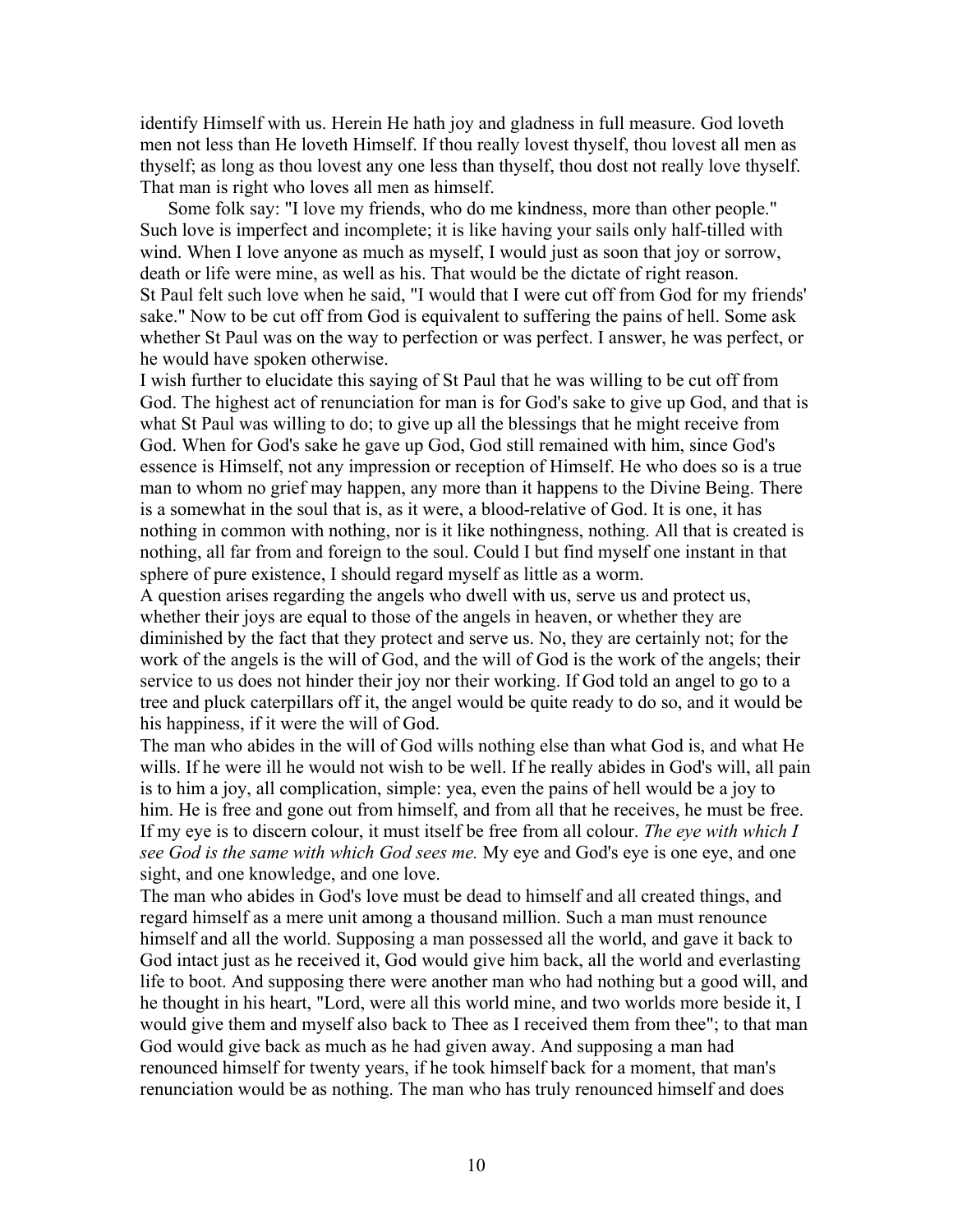not once cast a glance on what he has renounced, and thus remains immovable and unalterable, that man alone has really renounced self. May God and the Eternal Wisdom grant us to remain equally immovable and unalterable with Himself. Amen.

## **V**

# **THE SELF-COMMUNICATION OF GOD**

ST JOHN xiv. 23.--"If a man love me, he will keep my words; and my Father will love him, and we will come unto him, and make our abode with him."

WE read in the Gospels that Our Lord fed many people with five loaves and two fishes. Speaking parabolically, we may say that the first loaf was--that we should know ourselves, what we have been everlastingly to God, and what we now are to Him. The second--that we should pity our fellow Christian who is blinded; his loss should grieve us as much as our own. The third--that we should know our Lord Jesus Christ's life, and follow it to the utmost of our capacity. The fourth--that we should know the judgments of God. All that may be said of the pains of hell is true. St Dionysius saith, "To be separated from God is hell, and the sight of God's countenance is heaven." The fifth is--that we should know the Godhead which has flowed into the Father and filled Him with joy, and which has flowed into the Son and filled Him with wisdom, and the Two are essentially one. Therefore said Christ, "Where I am, there is My Father, and where My Father is, there am I" And They have flowed into the Holy Ghost and filled Him with good will. Therefore said Christ, "I and My Father have one Spirit," and the Holy Ghost has flowed into the soul.

The soul has by nature two capacities. The one is intelligence, which may comprehend the Holy Trinity with all its works and be contained by It as water is by a vessel. When the vessel is full, it has enclosed all that is contained in it, and is united with that which it has enclosed, and of which it is full. Thus intelligence becomes one with that which it has understood and comprehended. It is united therewith by grace, as the Son is one with the Father.

The second capacity is Will. That is a nobler one, and its essential characteristic is to plunge into the Unknown which is God. There the Will lays hold of God in a mysterious manner, and the Unknown God imparts His impress to the Will. The Will draws thought and all the powers of the soul after it in its train, so that the soul becomes one with God by grace, as the Holy Ghost is one with the Father and with the Son by nature. In God it is more worthy to be loved, than it is in itself. Therefore St Augustine saith that the soul is greater by its love-giving power than by its life-giving power. If man might only abide in this union, and do all the works which have ever been done by creatures, he would be no other than God, if his higher powers so brought his lower powers under control, that he could only work God-like works. That however may not be, and man's highest faculty therefore contemplates God as best it can, and so influences his lower faculties that they can discern between Good and Evil.

Adam possessed that union with God which we have spoken of, and while he had it, his capacity contained the capacities of all creatures. The load-stone attracts the needle, and the needle receives the magnetic power, so that it can also attract other needles and draw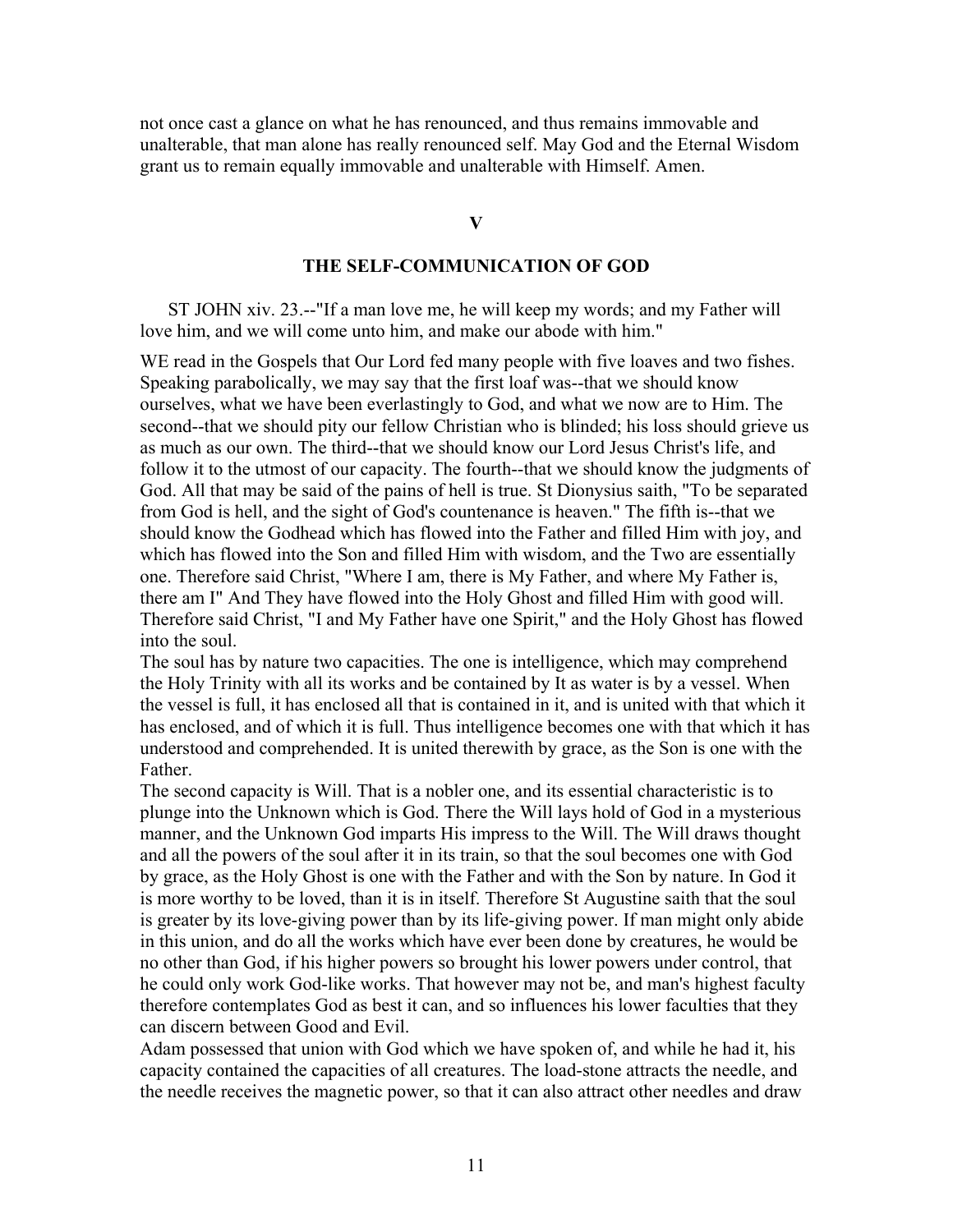them to the load-stone. But if one draws the first needle away, all the other needles come with it. Thus was it with Adam: when, in his highest capacity, he was separated from God all his capacities deteriorated. Thence came also discord and the clashing of oppugnant wills among the lower creation, and deterioration of their powers down to the lowest. It is necessary, therefore, for all the creatures which issued forth from God to co-operate earnestly with all their powers to form a Man who may again attain that union with God which Adam enjoyed before he fell, and who may again restore to the creatures their forfeited powers. This is fulfilled in Christ as He Himself said, "I, if I be lifted up, will draw all men unto Me." He means, if He is exalted in our knowledge, He will draw us unto Himself. In Him human nature grew divine, and thanked God and loved Him with immeasurable love. This also befits God that he loves human nature with so great love. I counsel you, sisters and brothers, that you grow in knowledge, and thank God, while you are in time, that He brought you out of non-existence to existence, and united you with the Divine Nature. But if the Divine Nature be beyond your comprehension, believe simply on Christ; follow His holy example and remain steadfast. Convert Jews, heathen, heretics, bad Christians, and all who do not enjoy your knowledge of God, and are still astray.

Now rejoice, all ye powers of my soul, that you are so united with God that no one may separate you from Him. I cannot fully praise nor love Him therefore must I die, and cast myself into the divine void, till I rise from non-existence to existence. If I should remain entombed in flesh till the judgment day and suffer the pains of hell, that would be for me a small thing to bear for my beloved Lord Jesus Christ, if I had the certainty at last of not being separated from Him. While I am here, He is in me; after this life, I am in Him. All things are therefore possible to me, if I am united to Him Who can do all things. Previously I could not distinguish whether we were divine by nature or by grace. Then came Jesus and enlightened me so that I recognized in the Divine Nature Three Persons, and that the Father was the Bringer-Forth of all things, as St James says, "every perfect gift cometh down from the Father of lights."

The Father and the Son have one Will, and that Will is the Holy Ghost, Who gives Himself to the soul so that the Divine Nature permeates the powers of the soul so that it can only do God-like works. Just as a spring, which perpetually flows and waters the roots of the flowers, so that the flowers bloom and receive their colours from the water of the spring, so the Godhead imparts Itself to the capacities of the soul that it may grow in the likeness of God. The more that the soul receives of the Divine Nature, the more it grows like It, and the closer becomes its union with God. It may arrive at such an intimate union that God at last draws it to Himself altogether, so that there is no distinction left, in the soul's consciousness, between itself and God, though God still regards it as a creature. Wherefore let yourselves not be misled by the light of nature. The higher the degree of knowledge which the soul attains to in the light of grace, the darker seems to it the light of nature. If the soul would know the real truth it must examine itself, whether it has withdrawn from all things, whether it has lost itself, whether it loves God purely with His love and nothing of its own at the same time, so that it may not be separated from Him by anything, and whether God alone dwells in it. If it has lost itself, it is as when the Virgin Mary lost Christ. She sought Him for three days, and yet was sure that she would find Him. All the while Christ was in the highest class in the school of His Father, unconscious of His mother's seeking Him. Thus happens it to the noble soul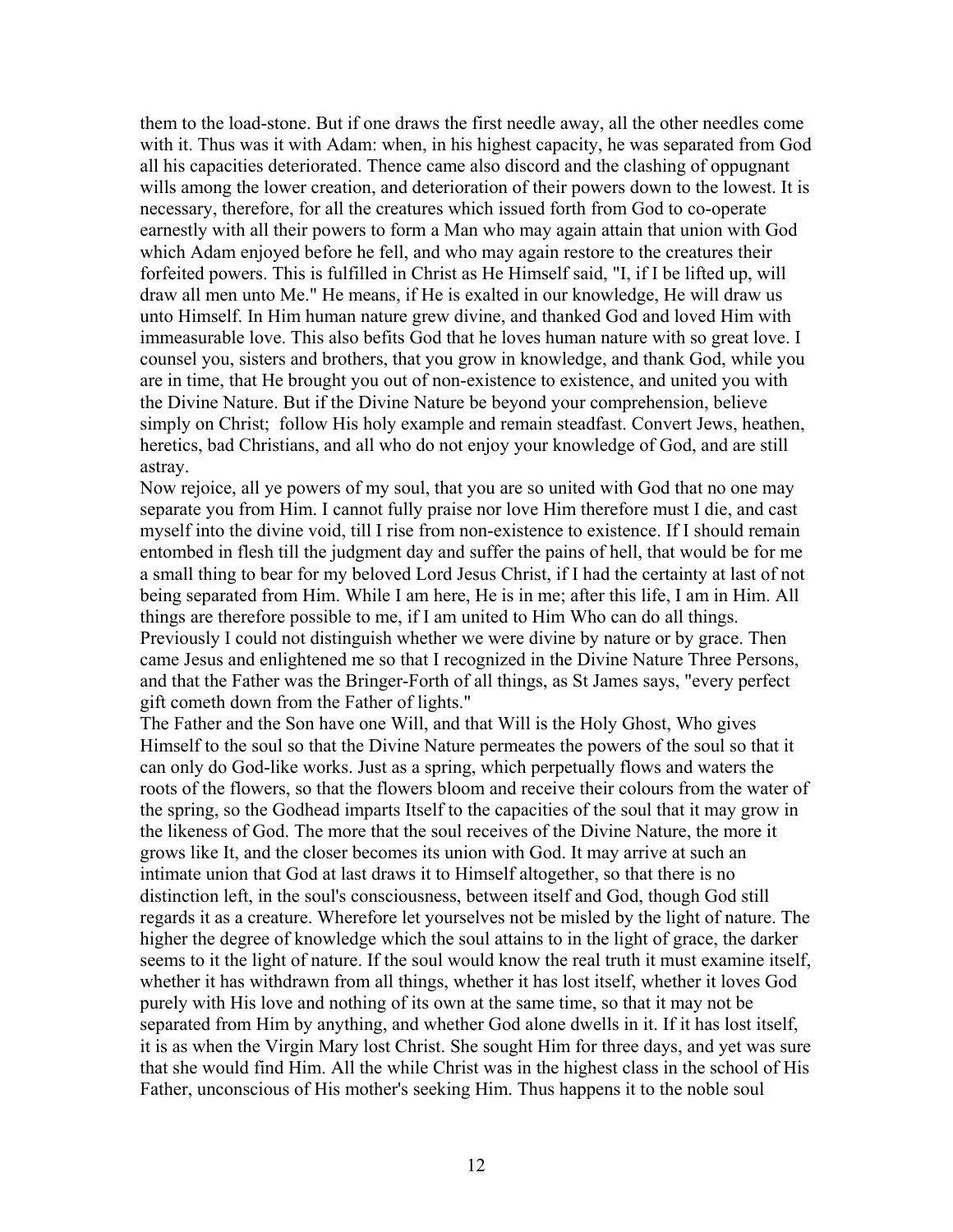which goes to God to school, and learns there what God is in His essence, and what He is in the Trinity, and what He is in man, and what is most acceptable to Him. St Augustine saith that the righteousness of God in the Godhead and in the Trinity and in all creatures is the source of the chief joy which is in heaven. God in human nature is a lamp of living light, and "the light shineth in darkness and the darkness comprehendeth it not." The darkness must ever more flee the light, as the night flees day. Thus the soul learns to know God's will. St Paul saith, "This is God's will, our sanctification." And this is our sanctification, to know what we were before time; what we are in time, and what we shall be after time. Thus the soul loses itself in these three, and recketh naught of the body, till it comes to it in the temple, and obeys it without murmuring. The Father is a revelation of the Godhead, the Son is an image and countenance of the Father, and the Holy Ghost is an effulgence of that countenance, and a mutual love between Them, and these properties They have always possessed in Themselves. The Three Persons have stooped out of pity down to human nature, and the Son became man, and was the most despised man on the earth, and suffered pain at the hands of the creatures whom He Himself created with the Father, through Whose will He became man. Thus was Christ till His death, and when He rose from the dead then was seen the most despised of all men united with the Godhead in the Person of Christ.

### **VI**

# **SANCTIFICATION[1](http://www.ccel.org/e/eckhart/sermons/htm/)**

ST Luke x. 42.--"One thing is needful."

I HAVE read many writings both of heathen philosophers and inspired prophets, ancient and modern, and have sought earnestly to discover what is the best and highest quality whereby man may approach most nearly to union with God, and whereby he may most resemble the ideal of himself which existed in God, before God created men. And after having thoroughly searched these writings as far as my reason may penetrate, I find no higher quality than sanctification or separation from all creatures. Therefore said our Lord to Martha, "One thing is necessary," as if to say, "whoso wishes to be untroubled and content, must have *one* thing, that is sanctification."

Various teachers have praised love greatly, as St Paul does, when he saith, "to whatever height I may attain, if I have not love, I am nothing." But I set sanctification even above love; in the first place because the best thing in love is that it compels me to love God. Now it is a greater thing that I compel God to come to me, than that I compel myself to go to God. Sanctification compels God to come to me, and I prove this as follows:-- Everything settles in its own appropriate place; now God's proper place is that of oneness and holiness; these come from sanctification; therefore God must of necessity give Himself to a sanctified heart.

In the second place I set sanctification above love, because love compels me to suffer all things for the sake of God; sanctification compels me to be the recipient of nothing but God; now, it is a higher state to be the recipient of nothing but God than to suffer all things for God, because in suffering one must have some regard to the person who inflicts the suffering, but sanctification is independent of all creatures.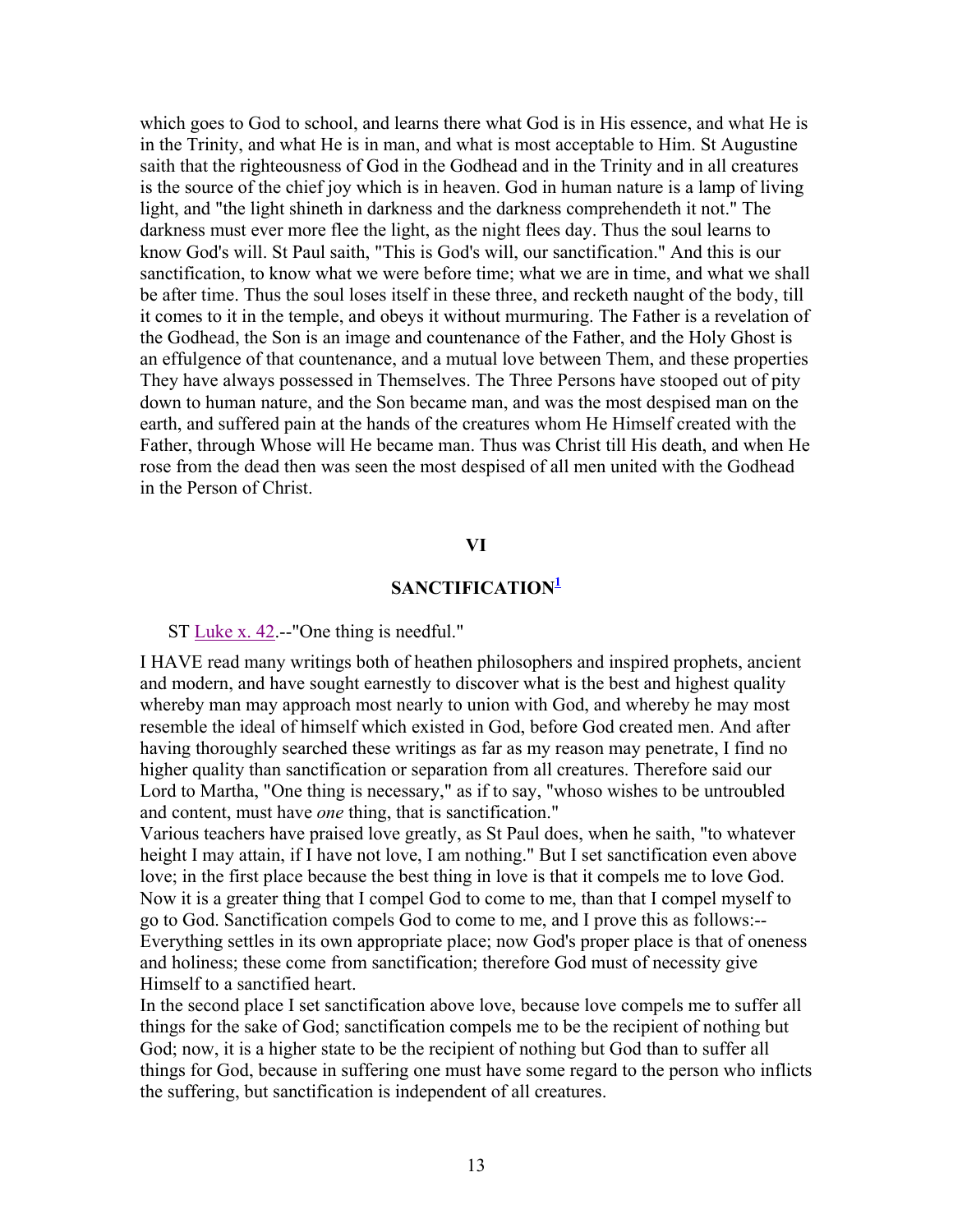Many teachers also praise humility as a virtue. But I set sanctification above humility for the following reason. Although humility may exist without sanctification, perfect sanctification cannot exist without perfect humility. Perfect humility tends to the annihilation of self; sanctification also is so close to self-annihilation that nothing can come between them. Therefore perfect sanctification cannot exist without humility, and to have both of these virtues is better than to have only one of them.

The second reason why I set sanctification above humility is that humility stoops to be under all creatures, and in doing so goes out of itself. But sanctification remains selfcontained. But to remain contained within oneself is nobler than to go out of oneself for any purpose whatever; therefore saith the Psalmist, "The King's daughter is all glorious *within*," that is, all her glory is from her inwardness. Perfect sanctification has no inclination nor going-out towards any creature; it wishes neither to be above or below, neither to be like nor unlike any creature, but only to be *one*. Whosoever wishes to be this or that wishes to be somewhat; but sanctification wishes to be nothing.

But some one may say: "All virtues must have existed in fullness in Our Lady, therefore perfect sanctification must have been in her. If sanctification is higher than humility, why did Our Lady speak of her humility, and not of her sanctification, when she said, "For He hath regarded the lowliness of His handmaiden?" To this I answer that God possesses both sanctification and humility, so far as we may attribute virtues to God. Now thou shouldest know that His humility brought God to stoop down to human nature, and our Lady knew that He wished for the same quality in her, and in that matter had regard to her humility alone. Therefore she made mention of her humility and not of her sanctification, in which she remained unmoved and unaffected. If she had said, "He hath regarded the sanctification of His handmaiden," her sanctification would have been disturbed, for, so to speak, would have been a going out of herself. Therefore the Psalmist said, "I will hear what the Lord God will say in me," as if to say, "If God will Speak to me, let Him come in, for I will not come out." And Boethius saith, "Men, why seek ye outside you what is inside you--salvation?"

I set also sanctification above pity, for pity is only going out of oneself to sympathize with one's fellow-creature's sorrows. From such an out-going sanctification is free and abides in itself, and does not let itself be troubled. To speak briefly: when I consider all the virtues I find none so entirely without flaw and so conducive to union with God as sanctification.

The philosopher Avicenna says, "The spirit which is truly sanctified attains to so lofty a degree that all which it sees is real, all which it desires is granted, and in all which it commands, it is obeyed." When the free spirit is stablished in true sanctification, it draws God to itself, and were it placed beyond the reach of contingencies, it would assume the properties of God. But God cannot part with those to anyone; all that He can do for the sanctified spirit is to impart Himself to it. The man who is wholly sanctified is so drawn towards the Eternal, that no transitory thing may move him, no corporeal thing affect him, no earthly thing attract him. This was the meaning of St Paul when he said, "I live; yet not I; Christ liveth in me."

Now the question arises what *is* sanctification, since it has so lofty a rank. Thou shouldest know that real sanctification consists in this that the spirit remain as immovable and unaffected by all impact of love or hate, joy or sorrow, honour or shame, as a huge mountain is unstirred by a gentle breeze. This immovable sanctification causes man to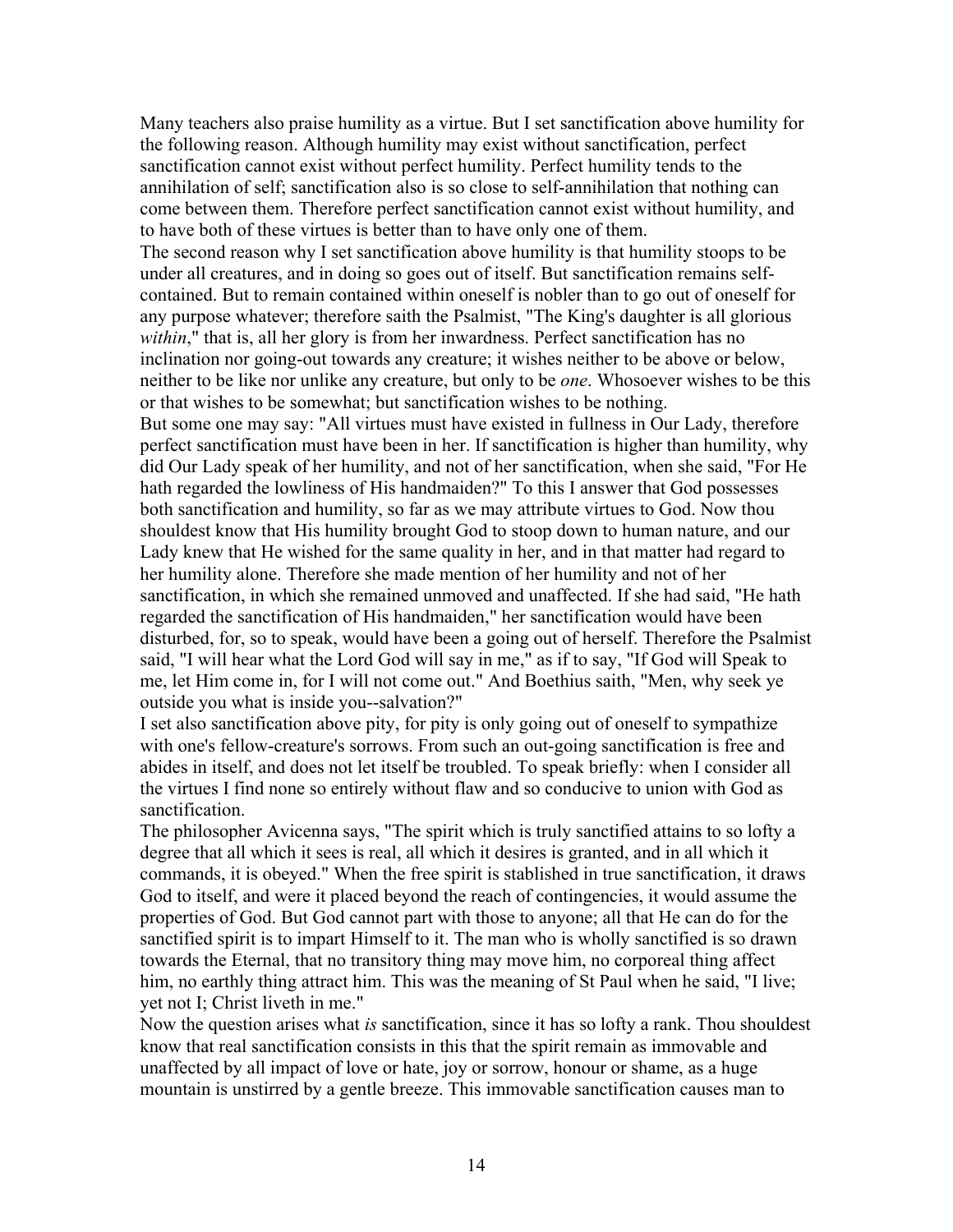attain the nearest likeness to God that he is capable of. God's very essence consists of His immovable sanctity; thence springs His glory and unity and impassibility. If a man is to become as like God as a creature may, that must be by sanctification. It is this which draws men upward to glory, and from glory to unity, and from unity to impassibility, and effects a resemblance between God and men. The chief agent in this is grace, because grace draws men from the transitory and purifies them from the earthly. And thou shouldest know that to be empty of all creature's love is to be full of God, and to be full of creature-love is to be empty of God.

God has remained from everlasting in immovable sanctity, and still remains so. When He created heaven and earth and all creatures, His sanctity was as little affected thereby as though He had created nothing. I say further: God's sanctity is as little affected by men's good works and prayers, as though they had accomplished none, and He is by those means no more favourably inclined towards men than if they ceased praying and working. I say even more: when the Divine Son became man and suffered that affected the sanctity of God as little as though He had never become man at all.

Here some one may make the objection: "Are then all good works and prayers thrown away, since God is unmoved by them, and at the same time we are told to pray to Him for everything?" In answer to this I say that God from all eternity saw everything that would happen, and also when, and how He would make all creatures: He foresaw also all the prayers which would be offered, and which of them He would hear: He saw the earnest prayers which thou wilt offer tomorrow, but He will not listen to them tomorrow, because He heard them in eternity, before thou wast a man at all. If, however, thy prayer is halfhearted and not in earnest, God will not deny it *now*, seeing that He has denied it in eternity. Thus God remains always in His immovable sanctity, but sincere prayer and good works are not lost, for whoso doeth well, will be well rewarded.

When God appears to be angry or to do us a kindness, it is we who are altered, while He remains unchangeable, as the same sunshine is injurious to weak eyes and beneficial to strong ones, remaining in itself the same. Regarding this Isidorus in his book concerning the highest good says, "People ask what was God doing before He created heaven and earth, or whence came the new desire in God to create?" To this he answers, "No new desire arose in God, seeing that creation was everlastingly present in Him, and in His intelligence." Moses said to God, "When Pharaoh asks me who Thou art, what shall I answer?" God said, "Say, I AM hath sent me unto you," that is to say, "He Who is unchangeable hath sent me."

Perhaps some one may ask, "Was Christ then also unchangeable, when He said, 'My soul is troubled even unto death,' or Mary when she stood under the Cross and lamented?" Here, thou shouldest know that in every man are two kinds of men, the outer and the inner man. Every man, who loves God, only uses his outer senses so far as is absolutely necessary; he takes care that they do not drag him down to the level of the beasts, as they do some who might rather he termed beasts than men. The soul of the spiritual man whom God moves to love Him with all his powers concentrates all its forces on the inner man. Therefore He saith, "Thou shalt love the Lord thy God with all thy heart." Now, there are some who waste the powers of the soul for the use of the outer man; these are they who turn all their thoughts and desires towards transitory things, and know nothing of the inner life. But a good man sometimes deprives his outer man of all power that it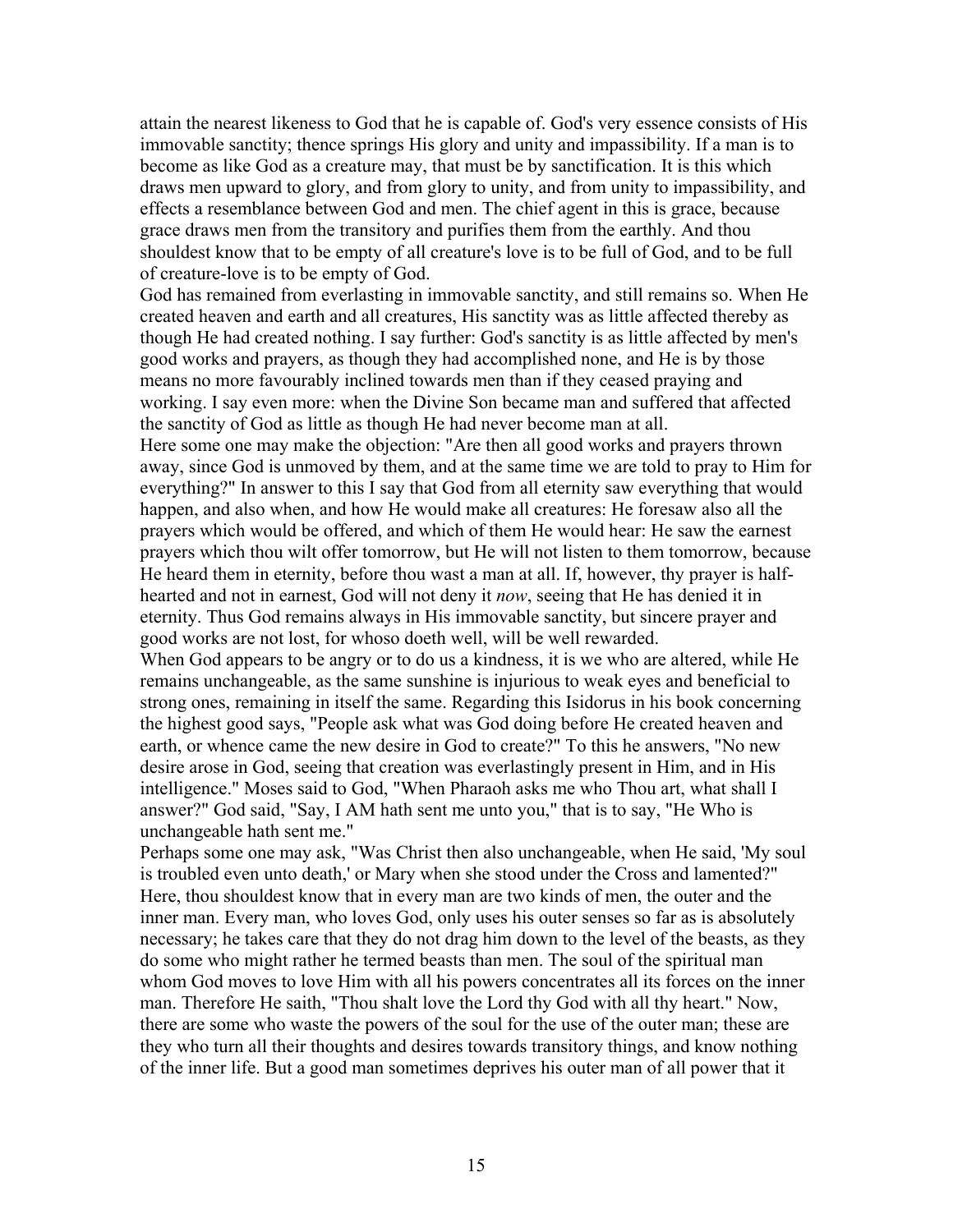may have a higher object, while sensualists deprive the inner man of all power to use it for the outer man.

The outer man may go through various experiences, while the inner man is quite free and immovable. Now both in Christ and in Our Lady there was an inner and an outer man; when they spoke of outward things, they did so with the outward man, while the inner man remained immovable.

It may be asked: "What is the object of this immovable sanctity?" I answer, "Nothing": that is, so far as God has His way with a man, for He has not His way with all men. Although God is Almighty, He can only work in a heart when He finds readiness or makes it. He works differently in men than in stones. For this we may take the following illustration: if we bake in one oven three loaves of barley-bread, of rye-bread, and of wheat, we shall find the same heat of the oven affects them differently; when one is wellbaked, another will be still raw, and another yet more raw. That is not due to the heat, but to the variety of the materials. Similarly God works in all hearts not alike but in proportion as He finds them prepared and susceptible. If the heart is to be ready for the highest, it must he vacant of all other things. If I wish to write on a white tablet, whatever else is written on the tablet, however noble its purport, is a hindrance to me. If I am to write, I must wipe the tablet clean of everything, and the tablet is most suitable for my purpose when it is blank. Similarly, if God is to write on my heart, everything else must come out of it till it is really sanctified. Only so can God work His highest will, and so the sanctified heart has no outward object at all.

The question arises: But what then does the sanctified heart pray for? I answer that when truly sanctified, it prays for nothing, for whosoever prays asks God to give him some good, or to take some evil from him. But the sanctified heart desires nothing, and contains nothing that it wishes to be freed from. Therefore it is free of all want except that it wants to be like God. St Dionysius commenting on the text, "Know ye not that all run, but one receiveth the prize?" says "this running is nothing else than a turning away from all creatures and being united to the Uncreated." When the soul gets to this point, it loses its own distinctiveness, and vanishes in God as the crimson of sunrise disappears in the sun. To this goal only pure sanctification can arrive.

St Augustine says. "the strong attraction of the soul to the Divine reduces everything to nothingness: on earth this attraction is manifested as sanctification. When this process has reached its culminating point, knowledge becomes ignorance, desire indifference and light darkness. The reason why God desires a sanctified heart more than any other is apparent when we ask the question,

"What does God seek in all things?" The mouth of Wisdom says to us, "In all things I seek rest," and rest is to be found only in the sanctified heart; therein therefore God is more glad to dwell than in any other thing.

Thou shouldest also know that the more a man sets himself to be receptive of divine influence, the happier he is: who most sets himself so, is the happiest. Now no man can reach this condition of receptivity except by conformity with God, which comes from submission to God. This is what Saint Paul means when he says, "Put on the Lord Jesus Christ," that is "be conformed to Christ." Whosoever wishes to comprehend the lofty rank and benefit of sanctification must mark Christ's words to His disciples regarding His humanity, "It is profitable for you, that I go away, for, if I go not away, the Comforter will not come to you." As if to say, "Ye have so much desire towards my natural outward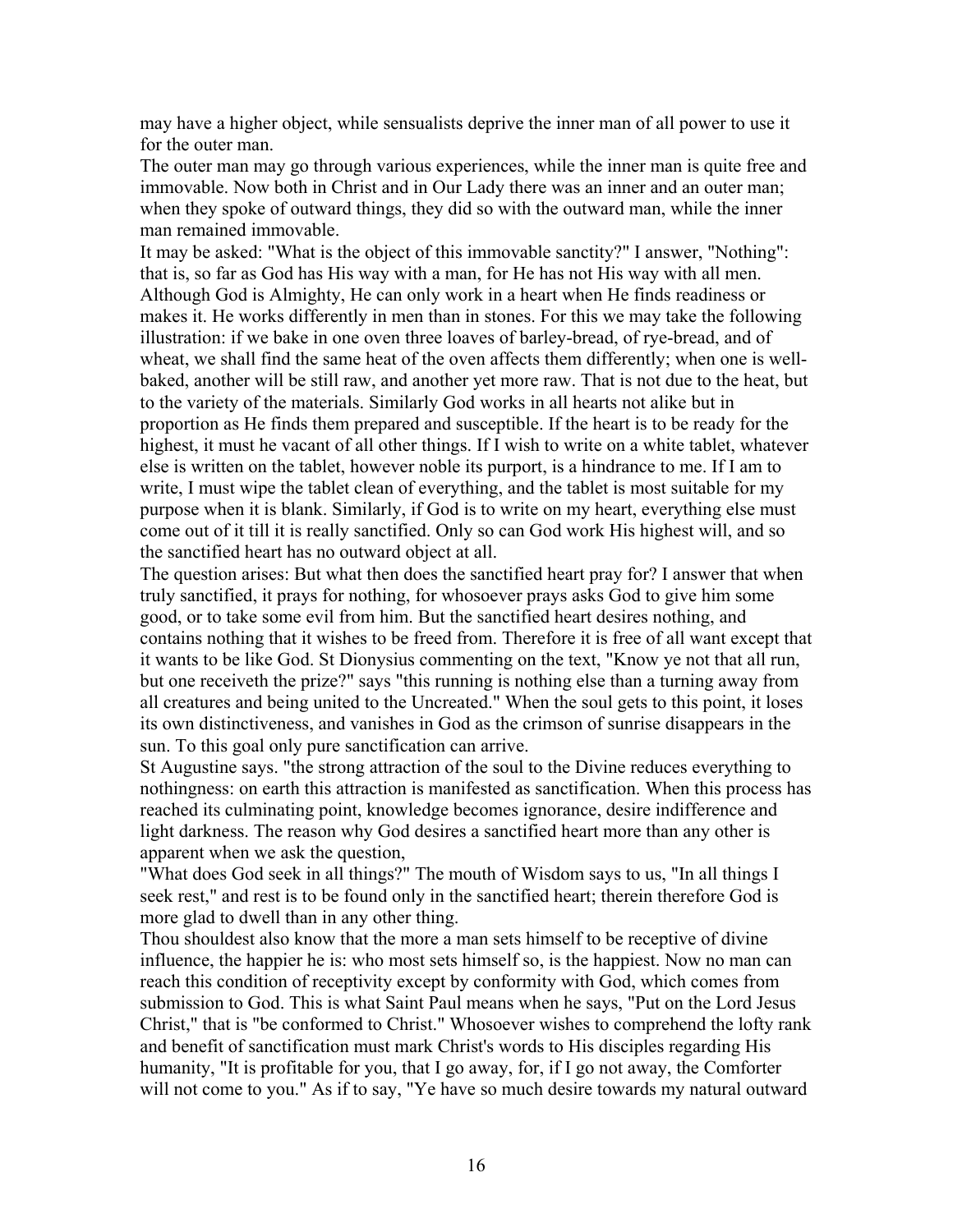form, that ye cannot fully desire the Holy Spirit." Therefore put away forms and unite yourselves with formless Being, for God's spiritual comfort is only offered to those who despise earthly comfort.

Now, all thoughtful folk, mark me! no one can be truly happy, except he who abides in the strictest sanctification. No bodily and fleshly delight can ever take place with out spiritual loss, for the flesh lusteth against the spirit, and the spirit against the flesh. Therefore, the more a man fleeth from the created, the more the Creator hastens to him. And consider this: if the pleasure we take in the outward image of our Lord Jesus Christ diminishes our capacity for receiving the Holy Spirit, how much more must our unbridled desire for earthly comforts diminish it!

Therefore sanctification is the best of all things, for it cleanses the soul, and illuminates the conscience, and kindles the heart, and wakens the spirit, and girds up the loins, and glorifies virtue and separates us from creatures, and unites us with God. The quickest means to bring us to perfection is suffering; none enjoy everlasting blessedness more than those who share with Christ the bitterest pangs. Nothing is sharper than suffering, nothing is sweeter than to have suffered. The surest foundation in which this perfection may rest is humility; whatever here crawls in the deepest abjectness, that the Spirit lifts to the very heights of God, for love brings suffering and suffering brings love. Ways of living are many; one lives thus, and another thus; but whosoever will reach the highest life, let him in a few words hear the conclusion of the whole matter: keep thyself clear of all men, keep thyself from all imaginations that crowd upon the mind, free thyself from all that is contingent, entangling, and cumbersome and direct thy mind always to gazing upon God in thy heart with a steadfast look that never wavers: as for other spiritual exercises- fasting, watching and prayer--direct them all to this one end, and practice them so far as they may be helpful thereto, so wilt thou win to perfection. Here some one may ask, "Who can thus gaze always without wavering at a divine object?" I answer: "No one who now lives." This has only been said to thee that thou mightest know what the highest is, and that thou mightest have desires after it. But when thou losest sight of the Divine, thou shouldest feel as if bereft of thine eternal salvation, and shouldest long to recover it, and watch over thyself at all times, and direct thy aims and longing towards it. May God be blessed for ever. Amen.

# **VII**

## **OUTWARD AND INWARD MORALITY**

# [I Cor. xv. 10](http://bible.gospelcom.net/bible?passage=1Cor+15:10,).--"The Grace of God."

GRACE is from God, and works in the depth of the soul whose powers it employs. It is a light which issues forth to do service under the guidance of the Spirit. The Divine Light permeates the soul, and lifts it above the turmoil of temporal things to rest in God. The soul cannot progress except with the light which God has given it as a nuptial gift; love works the likeness of God into the soul. The peace, freedom and blessedness of all souls consist in their abiding in God's will. Towards this union with God for which it is created the soul strives perpetually. Fire converts wood into its own likeness, and the stronger the wind blows, the greater grows the fire. Now by the fire understand love, and by the wind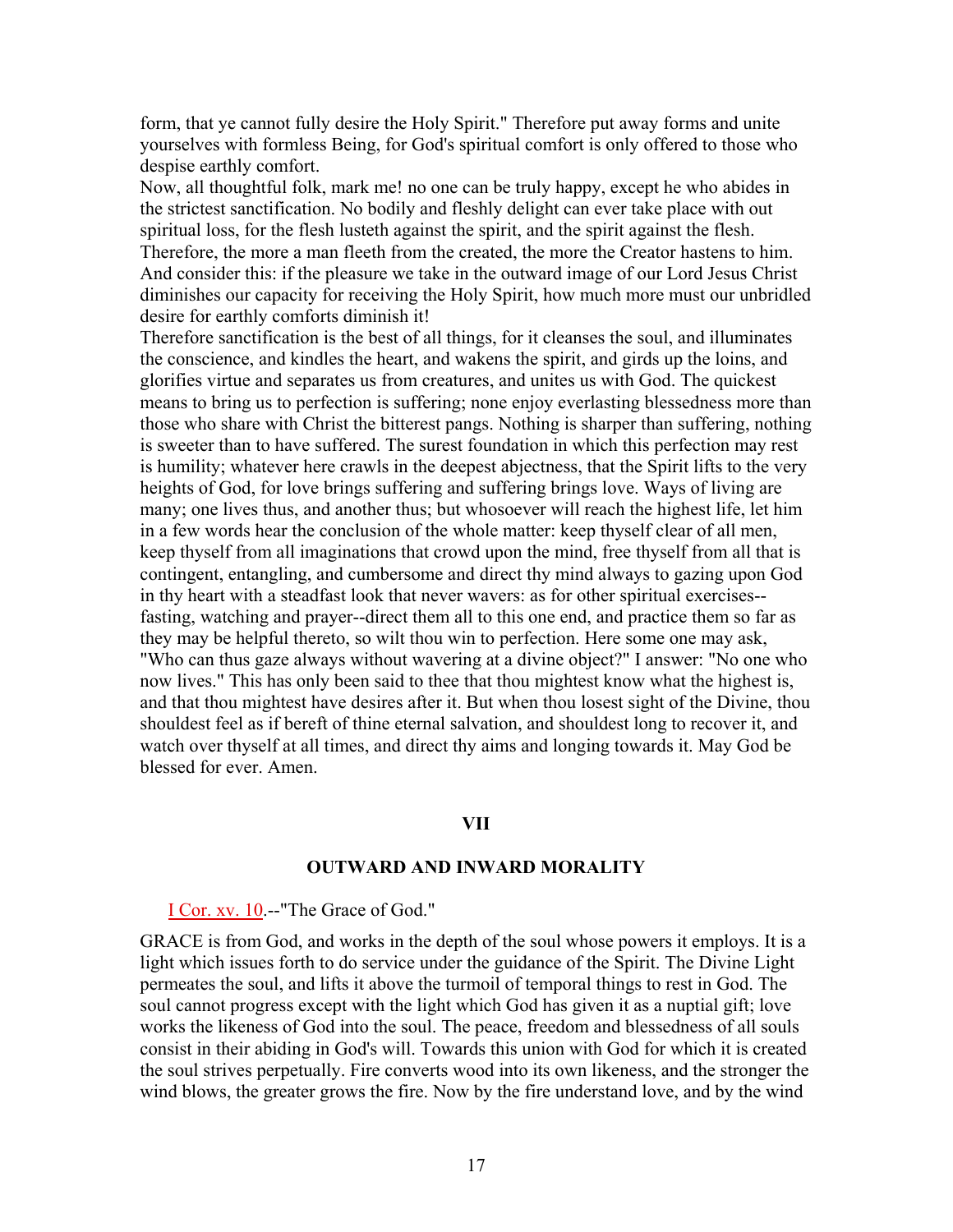the Holy Spirit. The stronger the influence of the Holy Spirit, the brighter grows the fire of love; but not all at once, rather gradually as the soul grows. Light causes flowers and plants to grow and bear fruit; in animals it produces life, but in men blessedness. This comes from the grace of God, Who uplifts the soul, for if the soul is to grow God-like it must be lifted above itself.

To produce real moral freedom, God's grace and man's will must co-operate. As God is the Prime Mover of nature, so also He creates free impulses towards Himself and to all good things. Grace renders the will free that it may do everything with God's help, working with grace as with an instrument which belongs to it. So the will arrives at freedom through love, nay, becomes itself love, for love unites with God. All true morality, inward and outward, is comprehended in love, for love is the foundation of all the commandments.

All outward morality must be built upon this basis, not on self-interest. As long as man loves something else than God, or outside God, he is not free, because he has not love. Therefore there is no inner freedom which does not manifest itself in works of love. True freedom is the government of nature in and outside man through God; freedom is essential existence unaffected by creatures. But love often begins with fear; fear is the approach to love: fear is like the awl which draws the shoemaker's thread through the **leather** 

As for outward works they are ordained for this purpose that the outward man may be directed to God. But the inner work, the work of God in the soul is the chief matter; when a man finds this within himself, he can let go externals. No law is given to the righteous, because he fulfils the law inwardly, and bears it in himself, for the least thing done by God is better than all the work of creatures. But this is intended for those who are enlightened by God and the Holy Scriptures.

But here on earth man never attains to being unaffected by external things. There never was a Saint so great as to be immovable. I can never arrive at a state when discord shall be as pleasing to my ears as harmony. Some people wish to do without good works. I say, "This cannot be." As soon as the disciples received the Holy Ghost, they began to work. When Mary sat at the feet of our Lord that was her school time. But afterwards when Christ went to heaven, and she received the Holy Spirit, she began to serve and was a handmaid of the disciples. When saints become saints, they begin to work, and so gather to the refuge of everlasting safety.

How can a man abide in love, when he does not keep God's commands which issue forth from love? How can the inner man be born in God, when the outer man abides not in the following of Christ, in self-mortification and in suffering, for there is no being born of God, except through Christ. Love is the fulfilling of *all* commands; therefore however much man strives to reach this freedom, the body can never quite attain thereto, and must be ever in conflict. Seeing that good works are the witness of the Holy Ghost, man can never do without them. The aim of man is not outward holiness by works, but life in God, yet this last expresses itself in works of love.

Outward as well as inward morality helps to form the idea of true Christian freedom. We are right to lay stress on inwardness, but in this world there is no inwardness without an outward expression. If we regard the soul as the formative principle of the body, and God as the formative principle of the soul, we have a profounder principle of ethics than is found in Pantheism. The fundamental thought of this system is the real distinction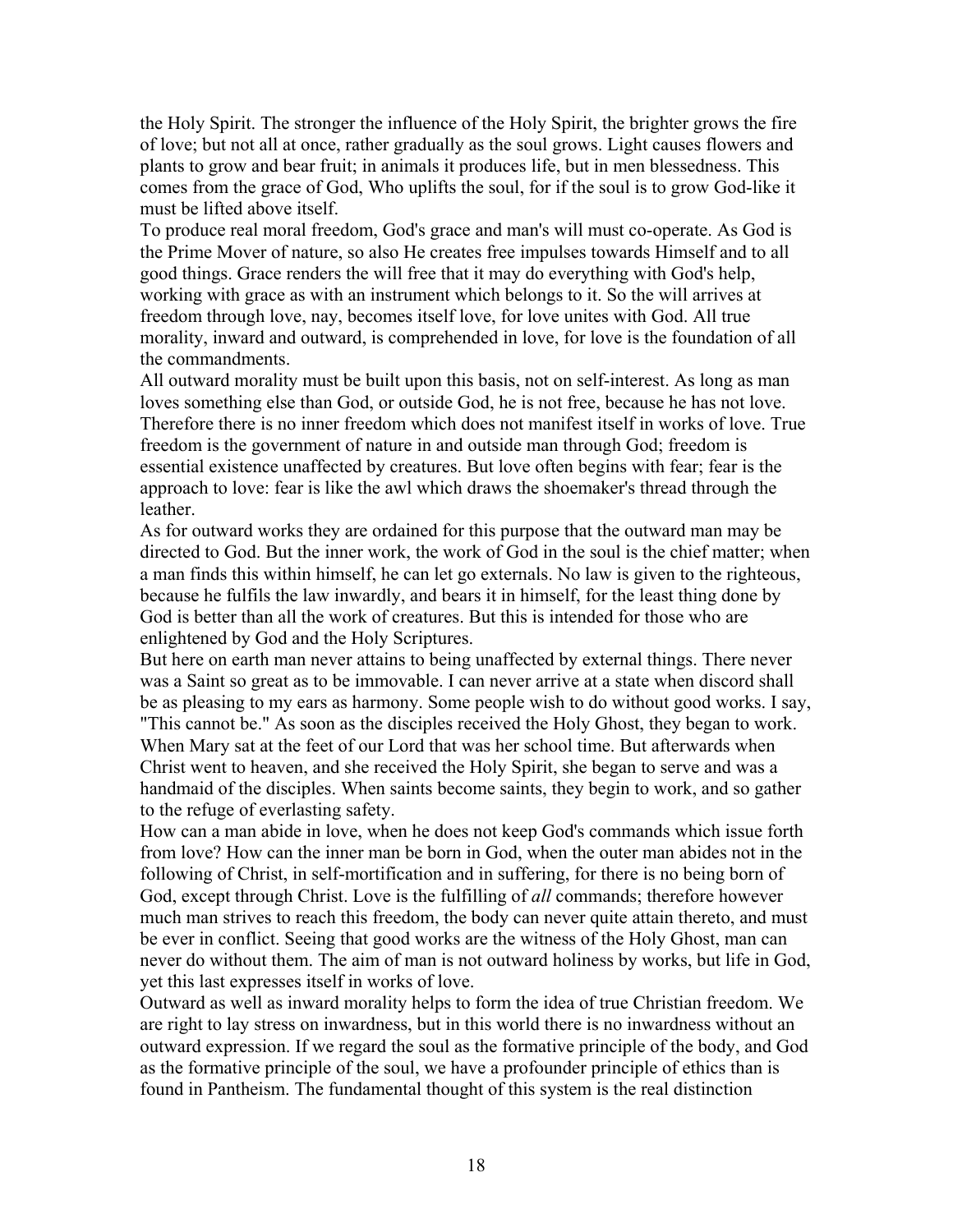between God and the world, together with their real inseparability, for only really distinct elements can interpenetrate each other.

The inner work is first of all the work of God's grace in the depth of the soul which subsequently distributes itself among the faculties of the soul, in that of Reason appearing as Belief, in that of Will as Love, and in that of Desire as Hope. When the Divine Light penetrates the soul, it is united with God as light with light. This is the light of faith. Faith bears the soul to heights unreachable by her natural senses and faculties.

As the peculiar faculty of the eye is to see form and colour, and of the ear to hear sweet tones and voices, so is aspiration peculiar to the soul. To relax from ceaseless aspiration is sin. This energy of aspiration directed to and grasping God, as far as is possible for the creature, is called Hope, which is also a divine virtue. Through this faculty the soul acquires such great confidence that she deems nothing in the Divine Nature beyond her reach.

The third faculty is the inward Will, which, always turned to God like a face, absorbs to itself love from God. According to the diverse directions in which redemptive Grace through the Holy Spirit is imparted to the different faculties of men, it finds corresponding expression as one of the Spirit's seven gifts. This impartation constitutes man's spiritual birth which brings him out of sin into a state of grace while natural birth makes him a sinner.

As God can only be seen by His own light, so He can only be loved by His own love. The merely natural man is incapable of this, because nature by itself is incapable of responding to the Divine Love and is confined within its own circle. Therefore it is necessary for Grace, which is a simple supernatural power, to elevate the natural faculties to union in God above the merely temporal objects of existence. The possibility of love to God is grounded in the relative likeness between man and God. If the soul is to reach its moral goal, i.e. Godlikeness, it must become inwardly like God through grace, and a spiritual birth which is the spring of true morality.

The inner work that man has to do is the practical realization of Grace: without this, all outward work is ineffectual for salvation. Virtue is never mere virtue, it is either from God, or through God, or in God. All the soul's works which are to inherit an everlasting recompense must be carried on in God. They are rewarded by Him in proportion as they are carried on in Him, for the soul is an instrument of God whereby He carries on His work.

The essence of morality is inwardness, the intensity of will from which it springs, and the nobleness of the aim for which it is practiced. When a good work is done by a man, he is free of it, and through that freedom is liker and nearer to his Original than he was before. The moral task of man is a process of spiritualization. All creatures are go-betweens, and we are placed in time that by diligence in spiritual business we may grow liker and nearer to God. The aim of man is beyond the temporal--in the serene region of the everlasting Present.

In this sense the New Birth of man is the focus towards which all creation strives, because man is the image of God after the likeness of which the world is created. All time strives towards eternity or the timeless Now, out of which it issued at creation. The merely temporal life in itself is a negation of real being, because it depends on itself and not on the deepest foundation of life; therefore also natural love is cramped finite and defective. It must through grace be lifted to the highest sphere of existence, and attain to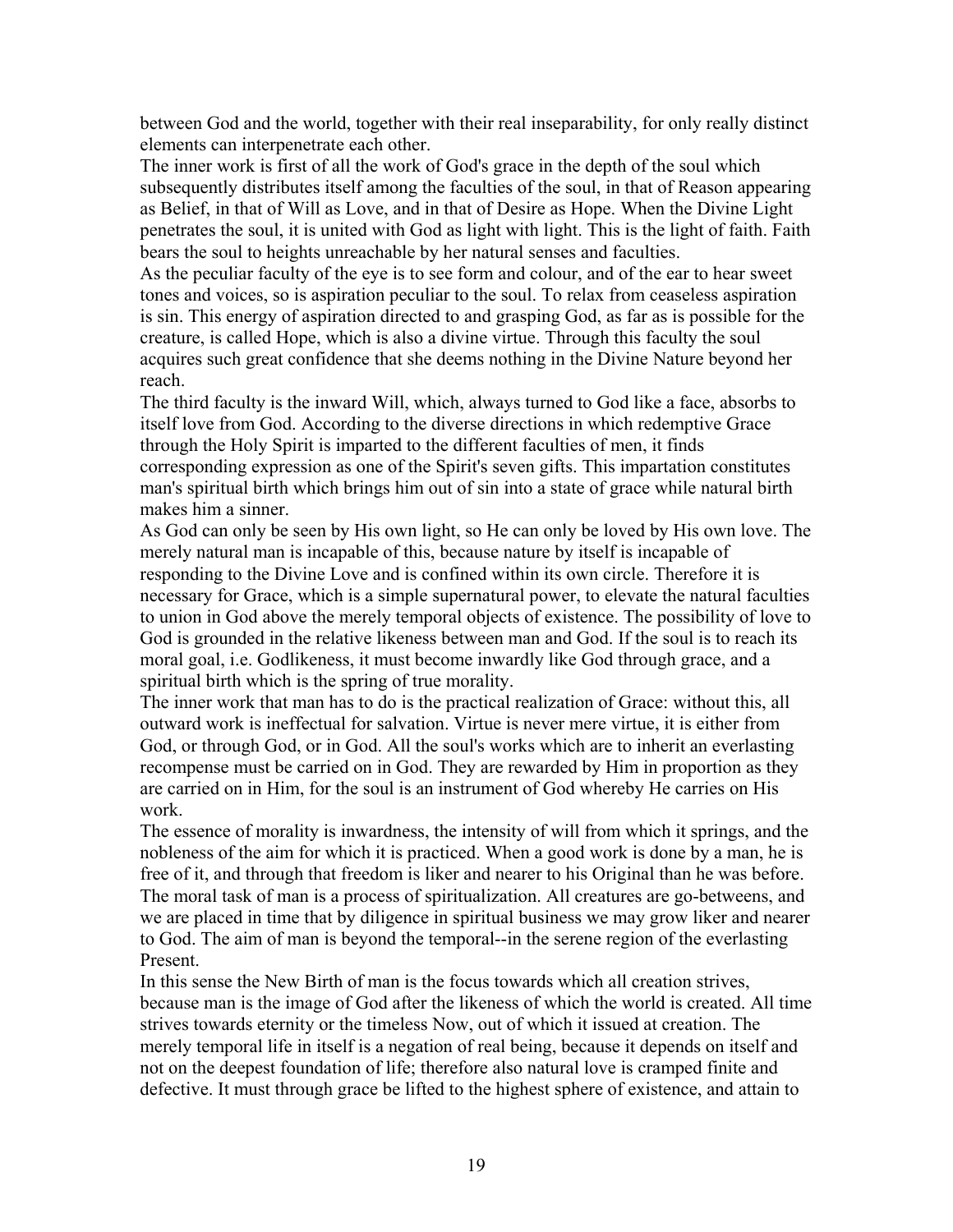freedom outside the narrow confines of the natural. Thereby love becomes real love, because only that is real which is comprehended and loved in its essence. Only by grace man comes from the temporal and transitory to be one with God. This lifting of manifoldness to unity is the supreme aim of ethics; by thus the divine birth is completed on the side of man.

This passage from nothingness to real being, this quitting of oneself is a birth accompanied by pain, for by it natural love is excluded. All grief except grief for sin comes from love of the world. In God is neither sorrow, nor grief, nor trouble. Wouldst thou be free from all grief and trouble, abide and walk in God, and to God alone. As long as love of the creature is in us, pain cannot cease.

This is the chief significance of the suffering of Christ for us, that we cast all our grief into the ocean of His suffering. If thou sufferest only regarding thyself, from whatever cause it may be, that suffering causes grief to thee, and is hard to bear. But if thou sufferest regarding God and Him alone, that suffering is not grievous, nor hard to bear, because God bears the load. The love of the Cross must swallow up our personal grief. Whoso does not suffer from love, for him sorrow is sorrow and grievous to bear; but whoso suffers from love he sorrows not, and his suffering is fruitful in God. Therefore is sorrow so noble; he who sorrows most is the noblest. Now no mortal's sorrow was like the sorrow which Christ bore; therefore he is far nobler than any man. *Verily were there anything nobler than sorrow, God would have redeemed man thereby.* Sorrow is the root of all virtue.

Through the higher love the whole life of man is to be elevated from temporal selfishness to the spring of all love, to God: man will again be master over nature by abiding in God and lifting her up to God.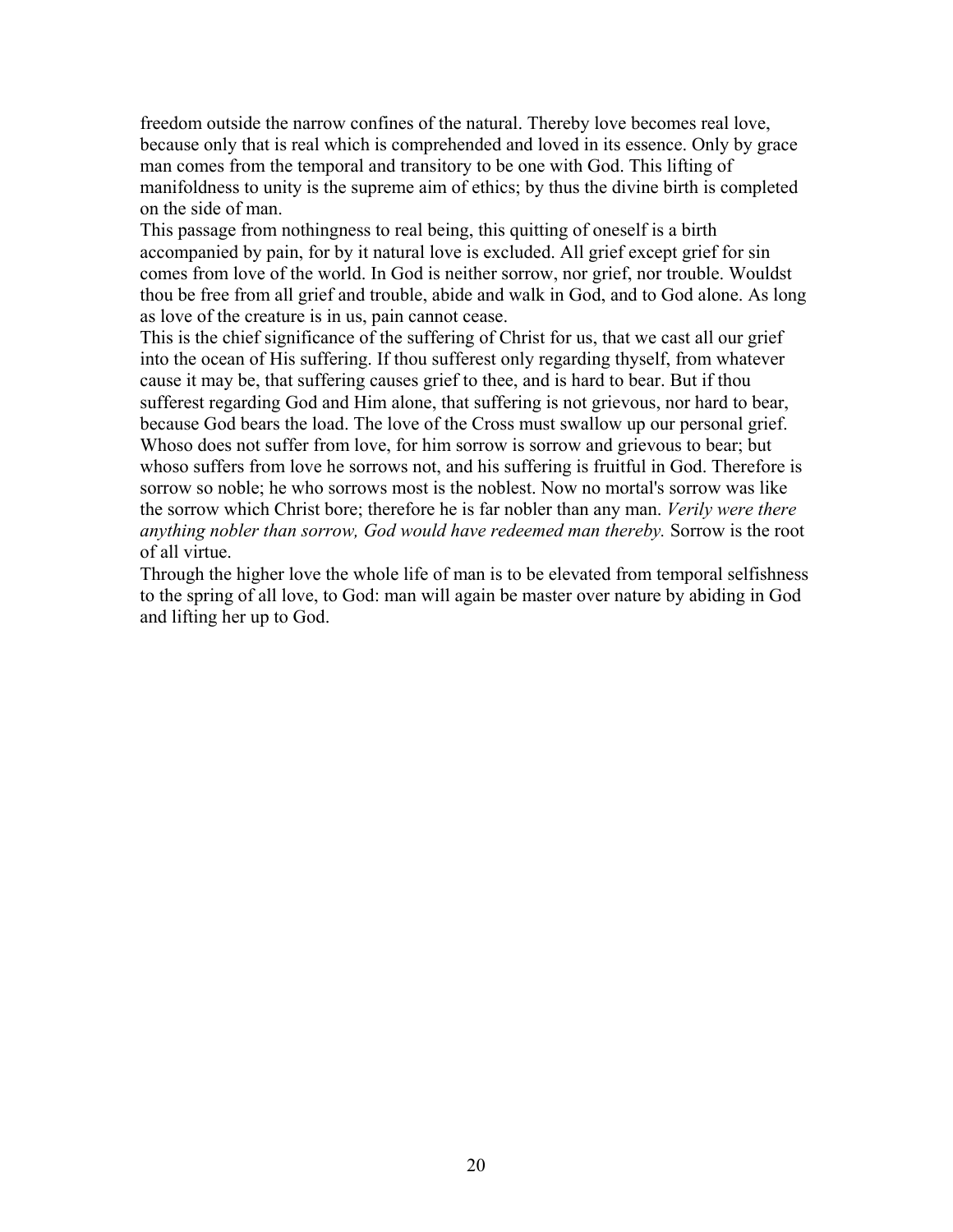# LIGHT, LIFE, AND LOVE

# Selections from the German Mystics of the Middle Ages

by

W. R. Inge

1904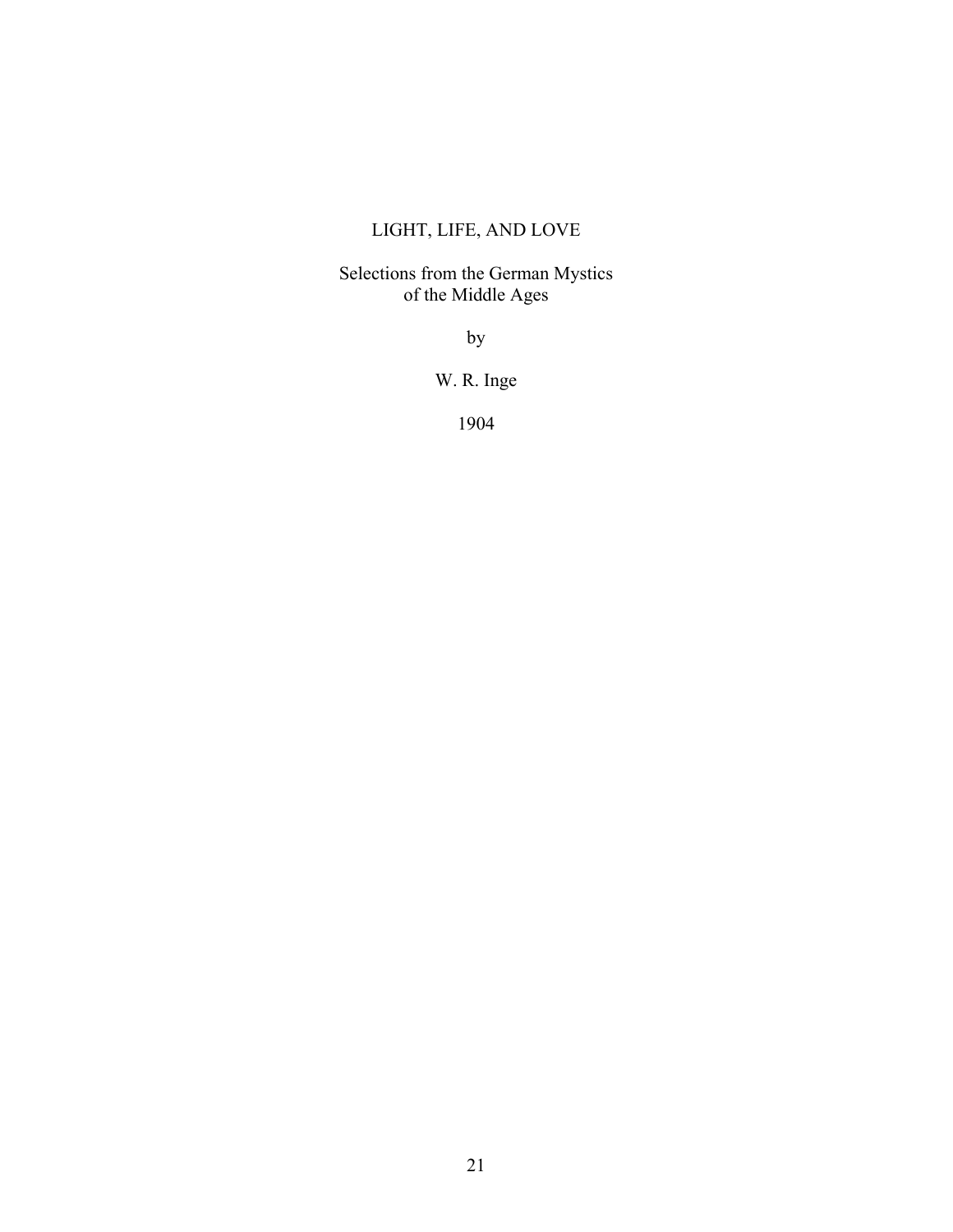# **CONTENTS**

# **INTRODUCTION**

ECKHART-- God Rest only in God God is always ready Grace The Will Surrender of the Will Suffering Sin Contentment Detachment Prayer Love of our Neighbour Love The Union with God The Last Judgment Precept and Practice Relics Sayings of Eckhart

TAULER--

Our Aim Consequences of the Fall The Fall Life a Battle Sin Fishing for Souls The Efficacy of Divine Grace Prayer

# MEDITATIONS ON THE SEVEN WORDS FROM THE CROSS--

The First Word The Second Word The Third Word The Fourth Word The Fifth Word The Sixth Word The Seventh Word

Suso--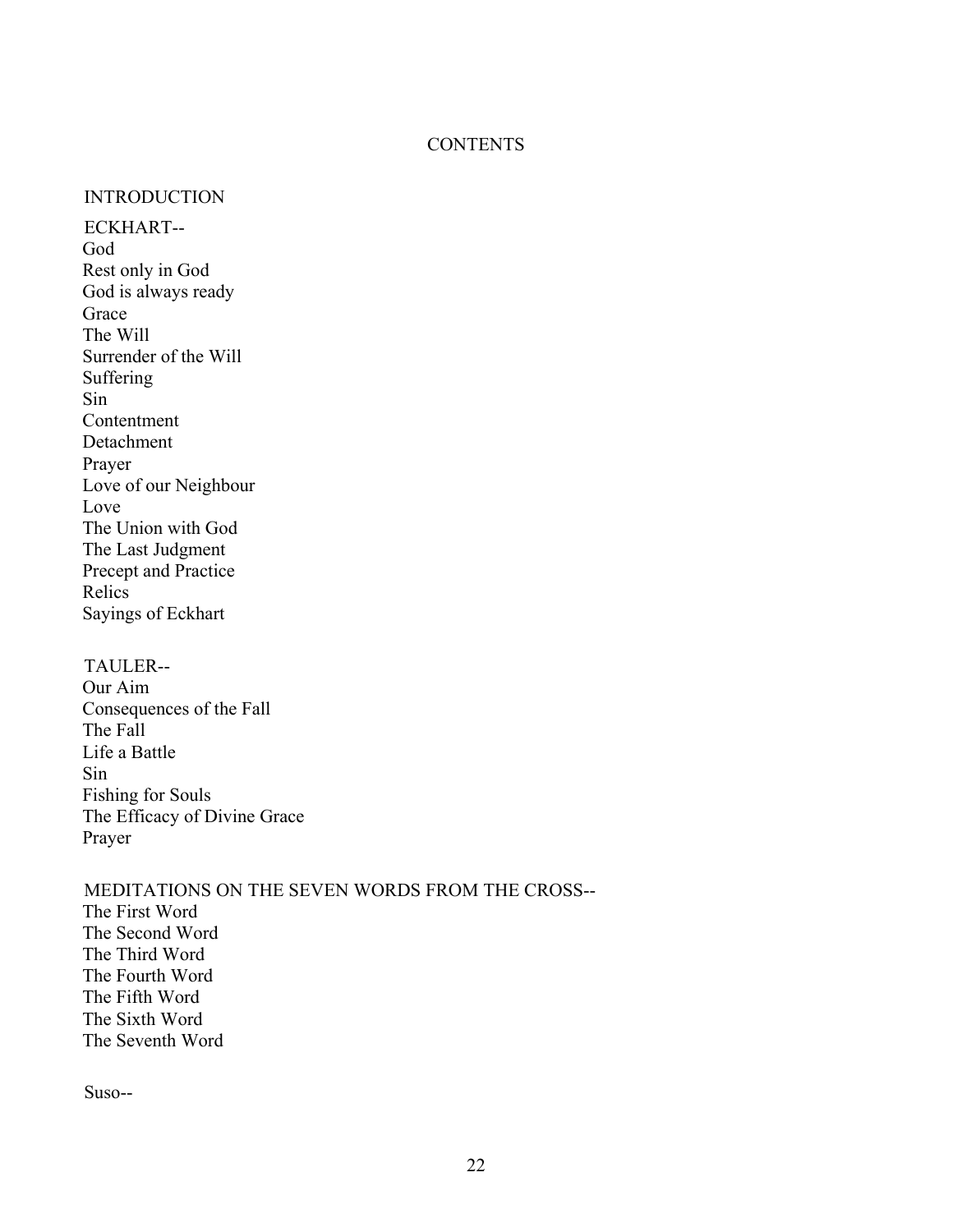Suso and his Spiritual Daughter A Meditation on the Passion of Christ Aphorisms and Maxims

THEOLOGIA GERMANICA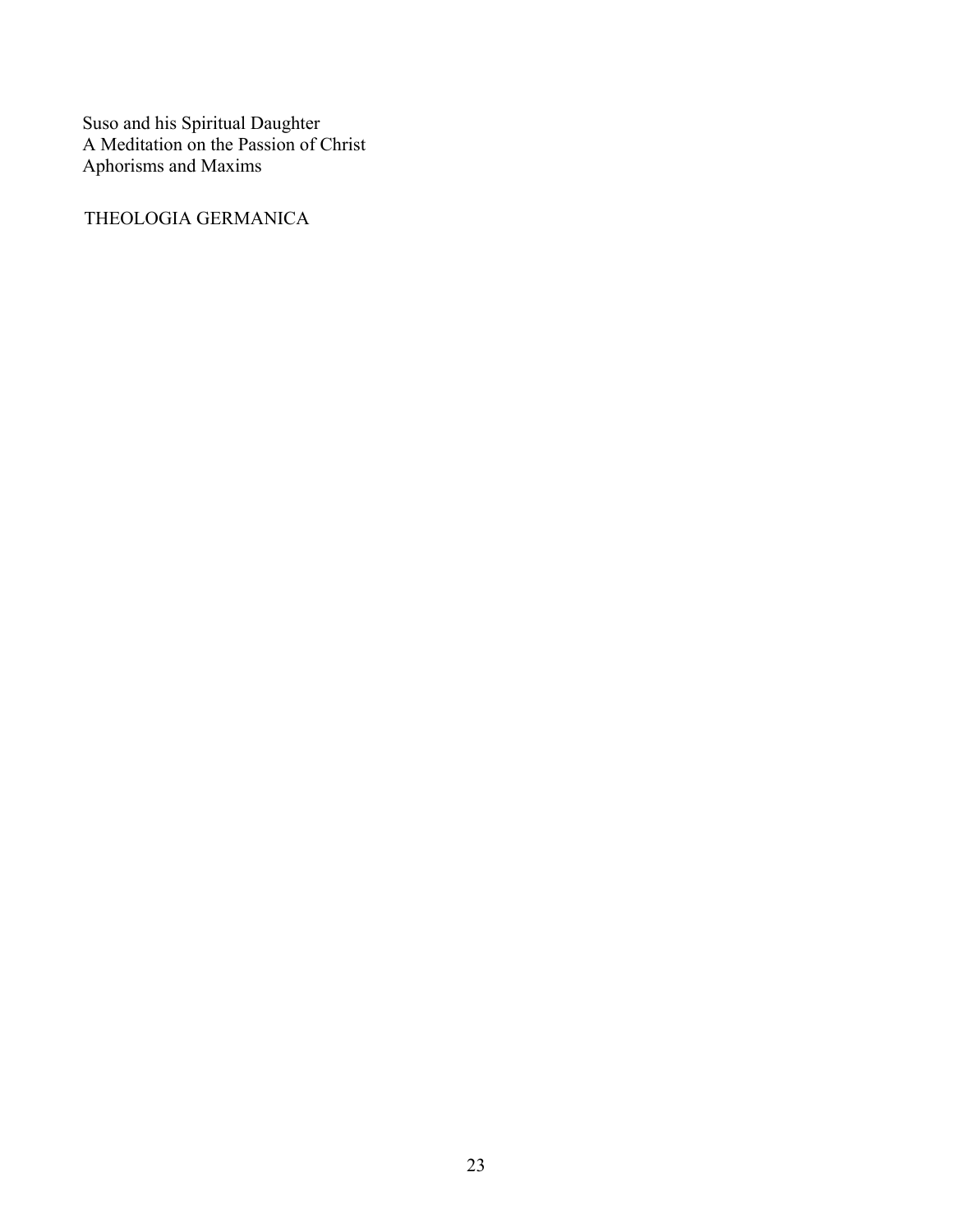# INTRODUCTION

# ¤ 1. THE PRECURSORS OF THE GERMAN MYSTICS

TO most English readers the "Imitation of Christ" is the representative of mediaeval German mysticism. In reality, however, this beautiful little treatise belongs to a period when that movement had nearly spent itself. Thomas a Kempis, as Dr. Bigg has said, $i<sup>[1]</sup>$  was only a semi-mystic. He tones down the most characteristic doctrines of Eckhart, who is the great original thinker of the German mystical school, and seems in some ways to revert to an earlier type of devotional literature. The "Imitation" may perhaps be described as an idealised picture of monastic piety, drawn at a time when the life of the cloister no longer filled a place of unchallenged usefulness in the social order of Europe. To find German mysticism at its strongest we must go back a full hundred years, and to understand its growth we must retrace our steps as far as the great awakening of the thirteenth century--the age of chivalry in religion--the age of St. Louis, of Francis and Dominic, of Bonaventura and Thomas Aquinas. It was a vast revival, bearing fruit in a new ardour of pity and charity, as well as in a healthy freedom of thought. The Church, in recognising the new charitable orders of Francis and Dominic, and the Christianised Aristotelianism of the schoolmen, retained the loyalty and profited by the zeal of the more sober reformers, but was unable to prevent the diffusion of an independent critical spirit, in part provoked and justified by real abuses. Discontent was aroused, not only by the worldiness of the hierarchy, whose greed and luxurious living were felt to be scandalous, but by the widespread economic distress which prevailed over Western Europe at this period. The crusades periodically swept off a large proportion of the able-bodied men, of whom the majority never returned to their homes, and this helped to swell the number of indigent women, who, having no male protectors, were obliged to beg their bread. The better class of these female mendicants soon formed themselves into uncloistered charitable Orders, who were not forbidden to marry, and who devoted themselves chiefly to the care of the sick. These Beguines and the corresponding male associations of Beghards became very numerous in Germany. Their religious views were of a definite type. Theirs was an intensely *inward* religion, based on the longing of the soul for immediate access to God. The more educated among them tended to embrace a vague idealistic Pantheism. Mechthild of Magdeburg (1212-1277), prophetess, poetess, Church reformer, quietist, was the ablest of the Beguines. Her writings prove to us that the technical terminology of German mysticism was in use before Eckhart,  $\mathbb{I}^{2}$  and also that the followers of what the "Theologia Germanica" calls the False Light, who aspired to absorption in the Godhead, and despised the imitation of the incarnate Christ, were already throwing discredit on the movement. Mechthild's independence, and her unsparing denunciations of corruption in high places, brought her into conflict with the secular clergy. They tried to burn her books--those religious love songs which had already endeared her to German popular sentiment. It was then that she seemed to hear a voice saying to her:

Lieb' meine, betrŸbe dich nicht zu sehr, Die Wahrheit mag niemand verbrennen!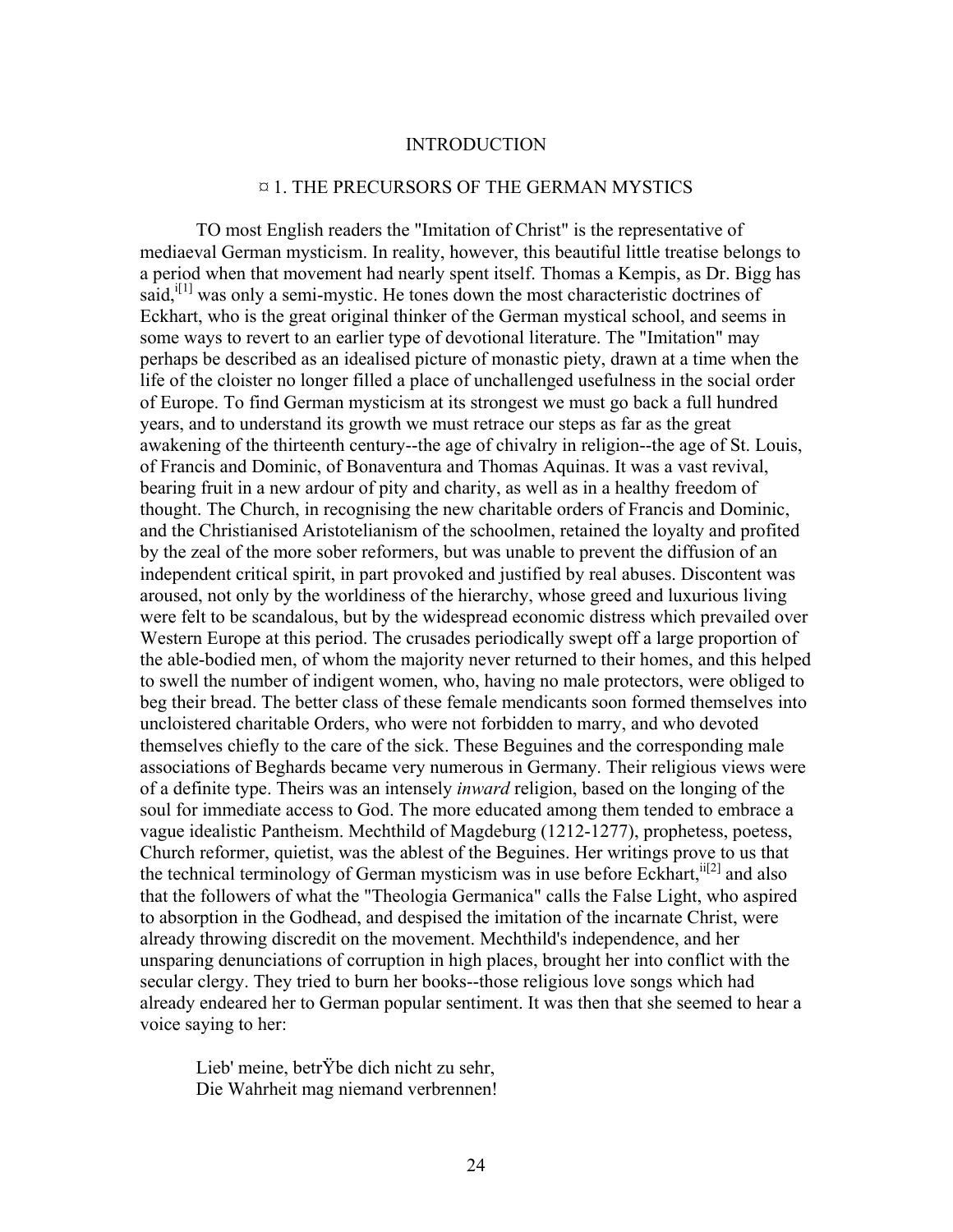The rulers of the Church, unhappily, were not content with burning books. Their hostility towards the unrecognised Orders became more and more pronounced: the Beghards and Beguines were harried and persecuted till most of them were driven to join the Franciscans or Dominicans, carrying with them into those Orders the ferment of their speculative mysticism. The more stubborn "Brethren and Sisters of the Free Spirit" were burned in batches at Cologne and elsewhere. Their fate in those times did not excite much pity, for many of the victims were idle vagabonds of dissolute character, and the general public probably thought that the licensed begging friars were enough of a nuisance without the addition of these free lances.

The heretical mystical sects of the thirteenth century are very interesting as illustrating the chief dangers of mysticism. Some of these sectaries were Socialists or Communists of an extreme kind; others were Rationalists, who taught that Jesus Christ was the son of Joseph and a sinner like other men; others were Puritans, who said that Church music was "nothing but a hellish noise" (*nihil nisi clamor inferni*), and that the Pope was the *magna meretrix* of the Apocalypse. The majority were Anti-Sacramentalists and Determinists; and some were openly Antinomian, teaching that those who are led by the Spirit can do no wrong. The followers of Amalric of Bena<sup>iii[3]</sup> believed that the Holy Ghost had chosen their sect in which to become incarnate; His presence among them was a continual guarantee of sanctity and happiness. The "spiritual Franciscans" had dreams of a more apocalyptic kind. They adopted the idea of an "eternal Gospel," as expounded by Joachim of Floris, and believed that the "third kingdom," that of the Spirit, was about to begin among themselves. It was to abolish the secular Church and to inaugurate the reign of true Christianity--*i.e*. "poverty" and asceticism.

Such are some of the results of what our eighteenth-century ancestors knew and dreaded as "Enthusiasm"--that ferment of the spirit which in certain epochs spreads from soul to soul like an epidemic, breaking all the fetters of authority, despising tradition and rejecting discipline in its eagerness to get rid of formalism and unreality; a lawless, turbulent, unmanageable spirit, in which, notwithstanding, is a potentiality for good far higher than any to which the lukewarm "religion of all sensible men" can ever attain. For mysticism is the raw material of all religion; and it is easier to discipline the enthusiast than to breathe enthusiasm into the disciplinarian.

Meanwhile, the Church looked with favour upon the orthodox mystical school, of which Richard and Hugo of St. Victor, Bonaventura, and Albertus Magnus were among the greatest names. These men were working out in their own fashion the psychology of the contemplative life, showing how we may ascend through "cogitation, meditation, and speculation" to "contemplation," and how we may pass successively through *jubilus*, *ebrietas spiritus*, *spiritualis jucunditas*, and *liquefactio*, till we attain *raptus* or ecstasy. The writings of the scholastic mystics are so overweighted with this pseudo-science, with its wire-drawn distinctions and meaningless classifications, that very few readers have now the patience to dig out their numerous beauties. They are, however, still the classics of mystical theology in the Roman Church, so far as that science has not degenerated into mere miracle-mongering.

#### ¤ 2. MEISTER ECKHART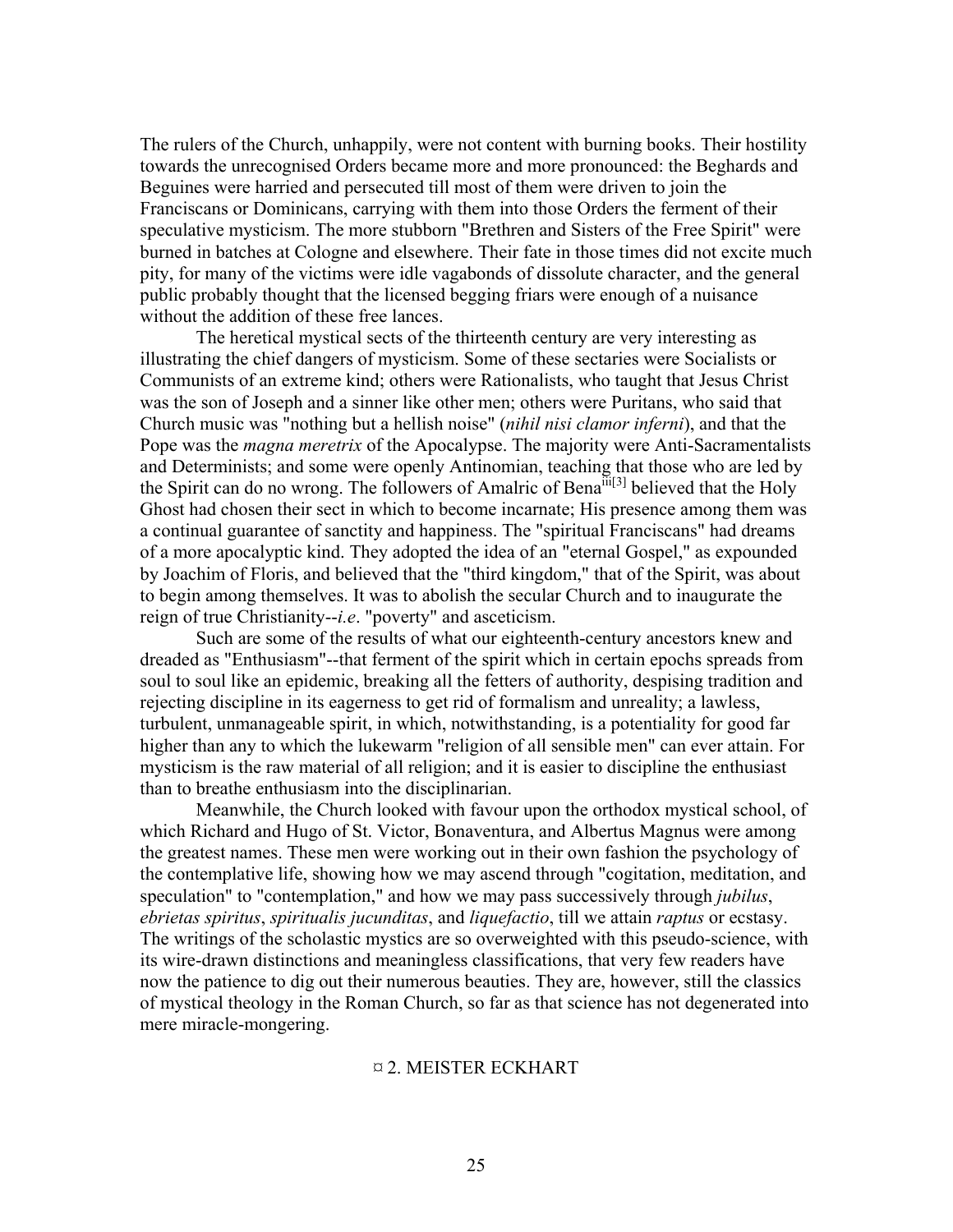It was in 1260, when Mechthild of Magdeburg was at the height of her activity, that Meister Eckhart, next to Plotinus the greatest philosopher-mystic, was born at Hocheim in Thuringia. It seems that his family was in a good position, but nothing is known of his early years. He entered the Dominican Order as a youth, perhaps at sixteen, the earliest age at which novices were admitted into that Order. The course of instruction among the Dominicans was as follows:--After two years, during which the novice laid the foundations of a good general education, he devoted the next two years to grammar, rhetoric, and dialectic, and then the same amount of time to what was called the *Quadrivium*, which consisted of "arithmetic, mathematics, astronomy, and music." Theology, the queen of the sciences, occupied three years; and at the end of the course, at the age of twenty-five, the brothers were ordained priests. We find Eckhart, towards the end of the century, Prior of Erfurt and Vicar of Thuringia, then Lector Biblicus at Paris, then Provincial Prior of Saxony. In 1307 the master of the Order appointed him Vicar-General for Bohemia, and in 1311 he returned to Paris. We find him next preaching busily at Strassburg,  $\frac{W[4]}{W[4]}$  and after a few more years, at Cologne, where the persecution of the Brethren of the Free Spirit was just then at its height. At Strassburg there were no less than seven convents of Dominican nuns, for since 1267 the Order had resumed the supervision of female convents, which it had renounced a short time after its foundation. Many of Eckhart's discourses were addressed to these congregations of devout women, who indeed were to a large extent the backbone of the mystical movement, and it is impossible not to see that the devotional treatises of the school are strongly coloured by feminine sentiment. A curious poem, written by a Dominican nun of this period, celebrates the merits of three preachers, the third of whom is a Master Eckhart, "who speaks to us about Nothingness. He who understands him not, in him has never shone the light divine." These nuns seem to have been fed with the strong meat of Eckhart's mystical philosophy; in the more popular sermons he tried to be intelligible to all. It was not very long after he took up his residence at Cologne that he was himself attacked for heresy. In 1327 he read before his own Order a retractation of "any errors which might be found" (*si quid errorum repertum fuerit*) in his writings, but withdrew nothing that he had actually said, and protested that he believed himself to be orthodox. He died a few months later, and it was not till 1329 that a Papal bull was issued, enumerating seventeen heretical and eleven objectionable doctrines in his writings.

This bull is interesting as showing what were the points in Eckhart's teaching which in the fourteenth century were considered dangerous. They also indicate very accurately what are the real errors into which speculative mysticism is liable to fall, and how thinkers of this school may most plausibly be misrepresented by those who differ from them. After expressing his sorrow that "a certain Teuton named Ekardus, *doctor, ut fertur, sacrae paginae*, has wished to know more than he should," and has sown tares and thistles and other weeds in the field of the Church, the Pope specifies the following erroneous statements as appearing in Eckhart's writings<sup>v[5]</sup>: $-1$ . "God created the world as soon as God was. 2. In every work, bad as well as good, the glory of God is equally manifested. 3. A man who prays for any particular thing prays for an evil and prays ill, for he prays for the negation of good and the negation of God, and that God may be denied to him.  $\frac{v_i[6]}{4}$ . God is honoured in those who have renounced everything, even holiness and the kingdom of heaven. 5. We are transformed totally into God, even as in the Sacrament the bread is converted into the Body of Christ. *Unum, non simile*. 6.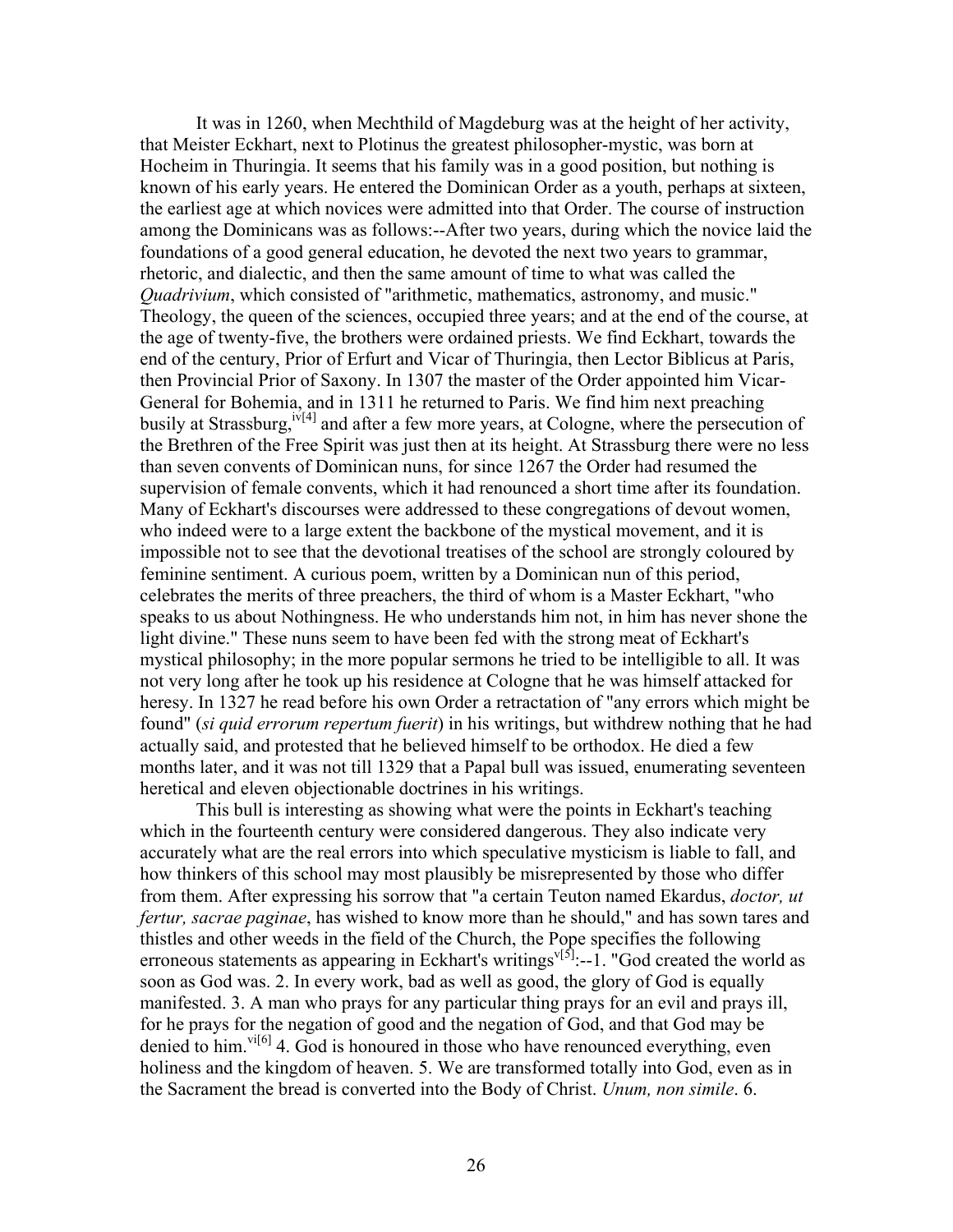Whatever God the Father gave to His only-begotten Son in His human nature, He has given it all to me. 7. Whatever the Holy Scripture says about Christ is verified in every good and godlike man. 8. External action is not, properly speaking, good nor divine; God, properly speaking, only works in us internal actions. 9. God is one, in every way and according to every reason, so that it is not possible to find any plurality in Him, either in the intellect or outside it; for he who sees two, or sees any distinction, does not see God; for God is one, outside number and above number, for *one* cannot be put *with* anything else, but follows it; therefore in God Himself no distinction can be or be understood. 10. All the creatures are absolutely nothing: I say not that they are small or something, but that they are absolutely nothing." All these statements are declared to have been found in his writings. It is also "objected against the said Ekardus" that he taught the following two articles in these words:--1. "There is something in the soul, which is uncreated and uncreatable: if the whole soul were such, it would be uncreated and uncreatable: and this is the intelligence." $\frac{1}{2}$ . God is not good or better or best: I speak ill when I call God good; it is as if I called white black." $\vec{v}$ <sup>1</sup> The bull declares all the propositions above quoted to be heretical, with the exception of the three which I have numbered 8-10, and these "have an ill sound" and are "very rash," even if they might be so supplemented and explained as to bear an orthodox sense.

This condemnation led to a long neglect of Eckhart's writings. He was almost forgotten till Franz Pfeiffer in 1857 collected and edited his scattered treatises and endeavoured to distinguish those which were genuine from those which were spurious. Since Pfeiffer's edition fresh discoveries have been made, notably in 1880, when Denifle found at Erfurt several important fragments in Latin, which in his opinion show a closer dependence on the scholastic theology, and particularly on St Thomas Aquinas, than Protestant scholars, such as Preger, had been willing to allow. But the attempt to prove Eckhart a mere scholastic is a failure; the audacities of his German discourses cannot be explained as an accommodation to the tastes of a peculiar audience. For good or evil Eckhart is an original and independent thinker, whose theology is confined by no trammels of authority.

### ¤ 3. ECKHART'S RELIGIOUS PHILOSOPHY

The Godhead, according to Eckhart, is the universal and eternal Unity comprehending and transcending all diversity. "The Divine nature is Rest," he says in one of the German discourses; and in the Latin fragments we find: "God rests in Himself, and makes all things rest in Him." The three Persons of the Trinity, however, are not mere modes or accidents, <sup>[ix\[](#page-91-7)9]</sup> but represent a real distinction within the Godhead. God is unchangeable, and at the same time an "everlasting process." The creatures are "absolutely nothing"; but at the same time "God without them would not be God," for God is love, and must objectify Himself; He is goodness, and must impart Himself. As the picture in the mind of the painter, as the poem in the mind of the poet, so was all creation in the mind of God from all eternity, in uncreated simplicity. The ideal world was not created in time; "the Father spake Himself and all the creatures in His Son"; "they exist in the eternal Now" $x^{[10]}$ --"a becoming without a becoming, change without change." "The Word of God the Father is the substance of all that exists, the life of all that lives, the principle and cause of life." Of creation he says: "We must not falsely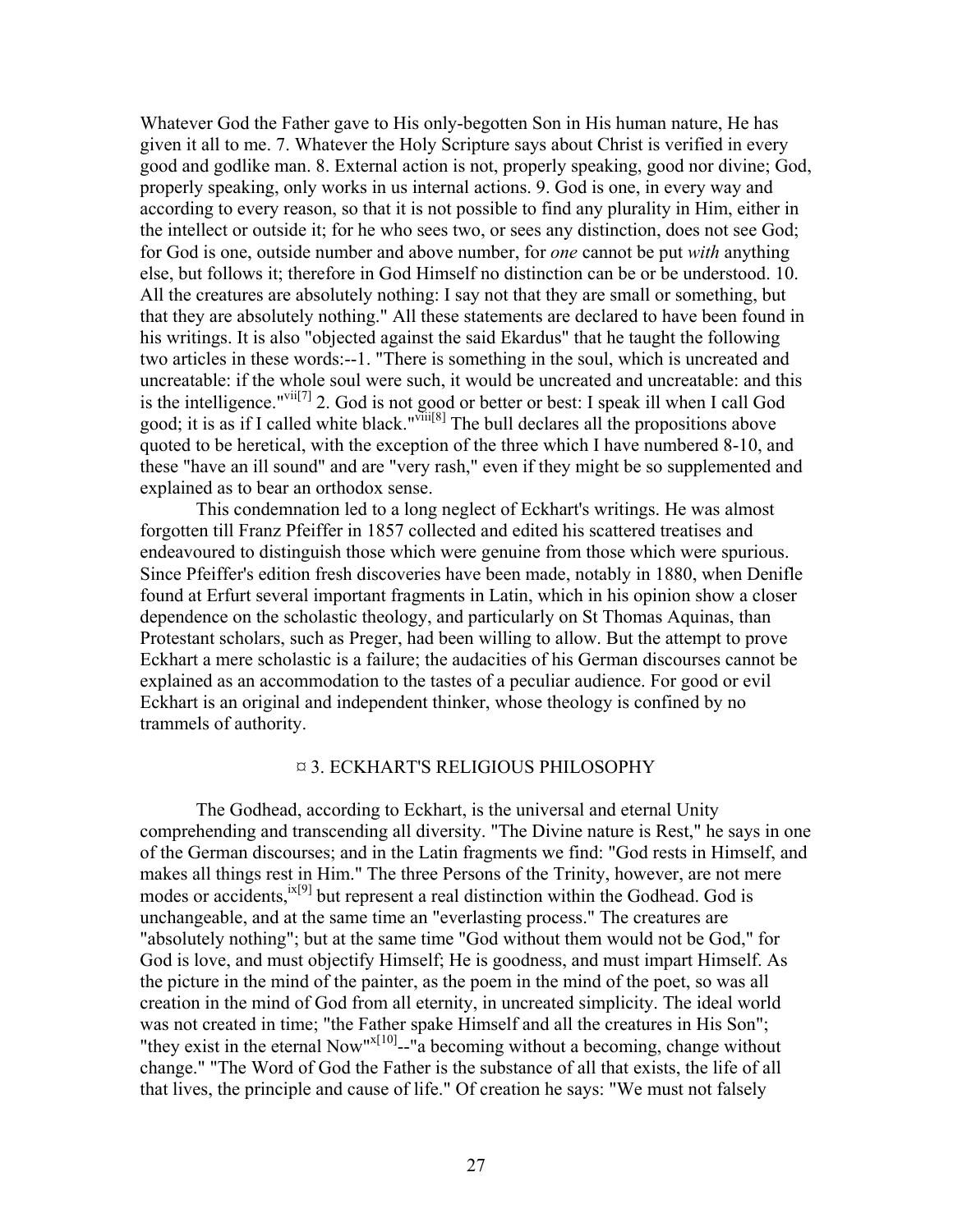imagine that God stood waiting for something to happen, that He might create the world. For so soon as He was God, so soon as He begat His coeternal and coequal Son, He created the world." So Spinoza says: "God has always been before the creatures, without even existing before them. He precedes them not by an interval of time, but by a fixed eternity." This is not the same as saying that the world of sense had no beginning; it is possible that Eckhart did not mean to go further than the orthodox scholastic mystic, Albertus Magnus, who says: "God created things from eternity, but the things were not created from eternity." St Augustine (Conf. xi. 30) bids objectors to "understand that there can be no time without creatures, and cease to talk nonsense." Eckhart also tries to distinguish between the "interior" and the "exterior" action of God. God, he says, is in all things, not as Nature, not as Person, but as Being. He is everywhere, undivided; yet the creatures participate in Him according to their measure.<sup>xi[11]</sup> The three Persons of the Trinity have impressed their image upon the creatures, yet it is only their "nothingness" that keeps them separate creatures. Most of this comes from the Neoplatonists, and much of it through the pseudo-Dionysius the Areopagite, a Platonising Christian of the fifth century, whose writings were believed in the Middle Ages to proceed from St Paul's Athenian convert. It would, however, be easy to find parallels in St Augustine's writings to most of the phases quoted in this paragraph. The practical consequences will be considered presently.

The creatures are a way from God; they are also a way to Him. "In Christ," he says, "all the creatures are one man, and that man is God." Grace, which is a real selfunfolding of God in the soul, can *make* us "what God is by Nature"--one of Eckhart's audacious phrases, which are not really so unorthodox as they sound. The following prayer, which appears in one of his discourses, may perhaps be defended as asking no more than our Lord prayed for (John xvii.) for His disciples, but it lays him open to the charge, which the Pope's bull did not fail to urge against him, that he made the servant equal to his Lord. "Grant that I, by Thy grace, may be united to Thy Nature, as Thy Son is eternally one in Thy Nature, and that grace may become my nature."

The ethical aim is to be rid of "creatureliness," and so to be united to God. In Eckhart's system, as in that of Plotinus, speculation is never divorced from ethics. On our side the process is a negative one. All our knowledge must be reduced to not-knowledge; our reason and will, as well as our lower faculties, must transcend themselves, must die to live. We must *detach* ourselves absolutely "even from God," he says. This state of spiritual nudity he calls "poverty." Then, when our house is empty of all else, God can dwell there: "He begets His Son in us." This last phrase has always been a favourite with the mystics. St Paul uses very similar language, and the Epistle to Diognetus, written in the second century, speaks of Christ as, "being ever born anew in the hearts of the saints." Very characteristic, too, is the doctrine that complete detachment from the creatures is the way to union with God. Jacob Bšhme has arrived independently at the same conclusion as Eckhart. "The scholar said to his master: How may I come to the supersensual life, that I may see God and hear Him speak? The master said: When thou canst throw thyself but for a moment into that place where no creature dwelleth, then thou hearest what God speaketh. The scholar asked: Is that near or far off? The master replied: It is in thee, and if thou canst for a while cease from all thy thinking and willing, thou shalt hear unspeakable words of God. The scholar said: How can I hear, when I stand still from thinking and willing? The master answered: When thou standest still from the thinking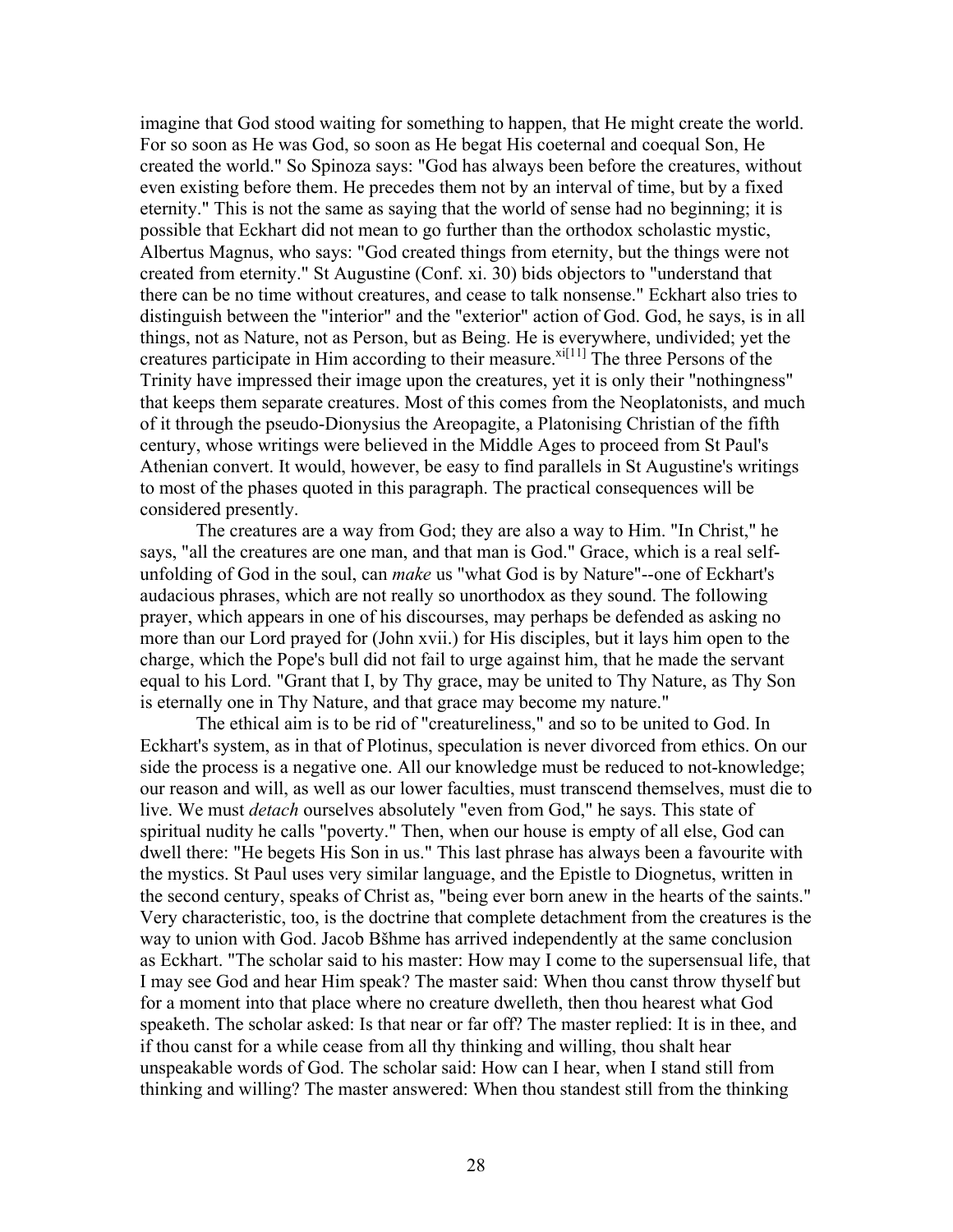and willing of self, the eternal hearing, seeing, and speaking will be revealed to thee, and so God heareth and seeth through thee."

In St Thomas Aquinas it is "the will enlightened by reason" which unites us to God. But there are two sorts of reason. The passive reason is the faculty which rises through discursive thinking to knowledge. The active reason is a much higher faculty, which exists by participation in the divine mind, "as the air is light by participation in the sunshine." When this active reason is regarded as the standard of moral action, it is called by Aquinas *synteresis*.<sup>[xii\[](#page-91-9)12]</sup> Eckhart was at first content with this teaching of St Thomas, whom he always cites with great reverence; but the whole tendency of his thinking was to leave the unprofitable classification of faculties in which the Victorine School almost revelled, and to concentrate his attention on the union of the soul with God. And therefore in his more developed teaching, $x^{\text{iiif}[13]}$  the "spark" which is the point of contact between the soul and its Maker is something higher than the faculties, being "uncreated." He seems to waver about identifying the "spark" with the "active reason," but inclines on the whole to regard it as something even higher still. "There is something in the soul," he says, "which is so akin to God that it is one with Him and not merely united with Him." And again: "There is a force in the soul; and not only a force, but something more, a being; and not only a being, but something more; it is so pure and high and noble in itself that no creature can come there, and God alone can dwelt there. Yea, verily, and even God cannot come there with a form; He can only come with His simple divine nature." And in the startling passage often quoted against him, a passage which illustrates admirably his affinity to one side of Hegelianism, we read: "The eye with which I see God is the same eye with which He sees me. Mine eye and God's eye are one eye and one sight and one knowledge and one love."

I do not defend these passages as orthodox; but before exclaiming "rank Pantheism!" we ought to recollect that for Eckhart the *being* of God is quite different from His personality. Eckhart never taught that the Persons of the Holy Trinity become, after the mystical Union, the "*Form*" of the human soul. It is the *impersonal* light of the divine nature which transforms our nature; human personality is neither lost nor converted into divine personality. Moreover, the divine spark at the centre of the soul is not the soul nor the personality. "The soul," he says in one place, using a figure which recurs in the "Theologia Germanica," "has two faces. One is turned towards this world and towards the body, the other towards God." The complete dominion of the "spark" over the soul is an unrealised ideal. $x$ iv[14]

The truth which he values is that, as Mr Upton<sup> $xv[15]$ </sup> has well expressed it, "there is a certain self-revelation of the eternal and infinite One to the finite soul, and therefore an indestructible basis for religious ideas and beliefs as distinguished from what is called scientific knowledge. . . . This immanent universal principle does not pertain to, and is not the property of any individual mind, but belongs to that uncreated and eternal nature of God which lies deeper than all those differences which separate individual minds from each other, and is indeed that incarnation of the Eternal, who though He is present in every finite thing, is still not broken up into individualities, but remains one and the same eternal substance, one and the same unifying principle, immanently and indivisibly present in every one of the countless plurality of finite individuals." It might further be urged that neither God nor man can be understood in independence of each other. A recent writer on ethics,<sup>xvi[16]</sup> not too well disposed towards Christianity, is, I think, right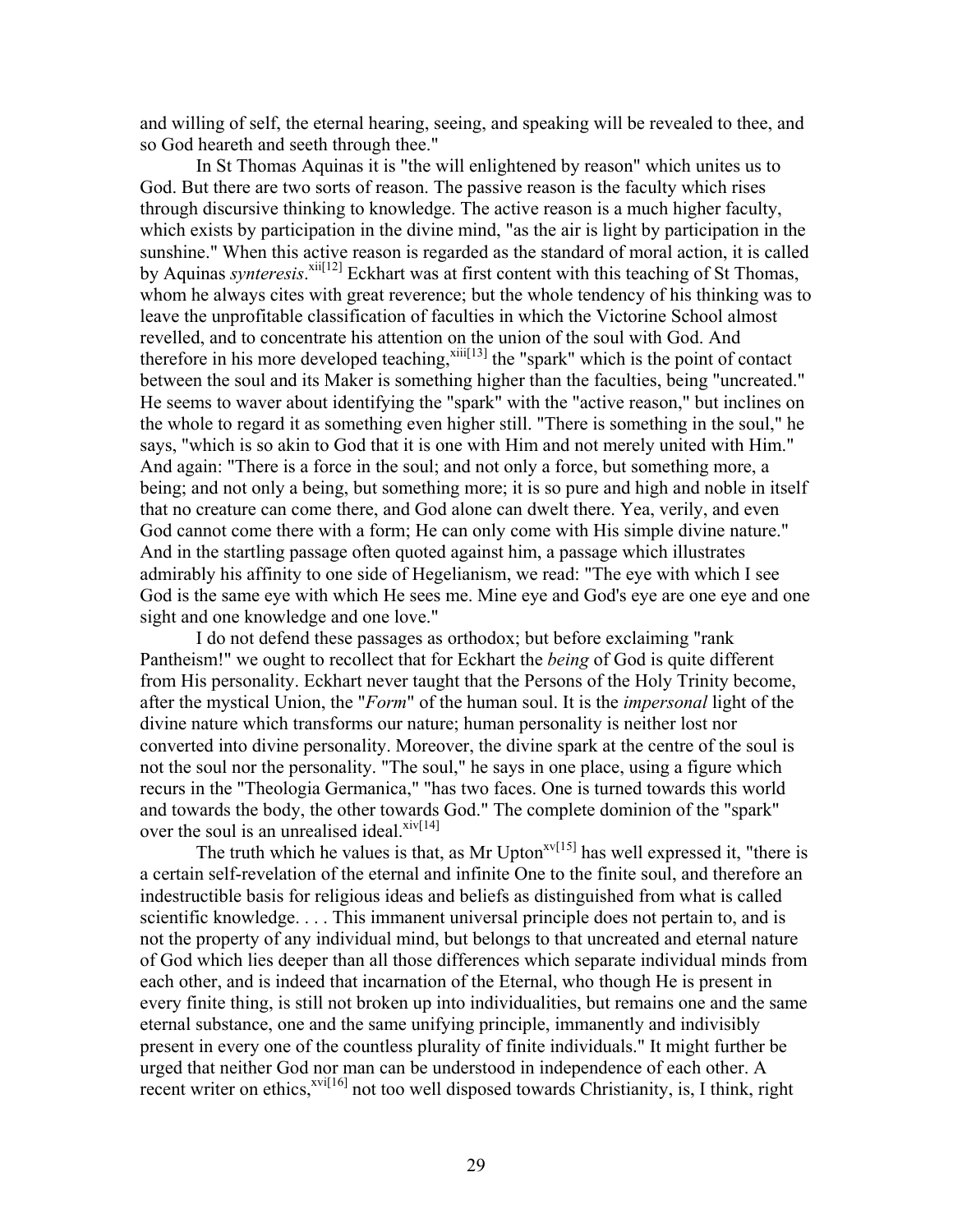in saying: "To the popular mind, which assumes God and man to be two different realities, each given in independence of the other, . . . the identification of man's love of God with God's love of Himself has always been a paradox and a stumbling-block. But it is not too much to say that until it has been seen to be no paradox, but a simple and fundamental truth, the masterpieces of the world's religious literature must remain a sealed book to us."

Eckhart certainly believed himself to have escaped the pitfall of Pantheism; but he often expressed himself in such an unguarded way that the charge may be brought against him with some show of reason.

Love, Eckhart teaches, is the principle of all virtues; it is God Himself. Next to it in dignity comes humility. The beauty of the soul, he says in the true Platonic vein, is to be well ordered, with the higher faculties above the lower, each in its proper place. The will should be supreme over the understanding, the understanding over the senses. Whatever we *will* earnestly, that we have, and no one can hinder us from attaining that detachment from the creatures in which our blessedness consists.

Evil, from the highest standpoint, is only a means for realising the eternal aim of God in creation; all will ultimately be overruled for good. Nevertheless, we can frustrate the good will of God towards us, and it is this, and not the thought of any insult against Himself, that makes God grieve for our sins. It would not be worth while to give any more quotations on this subject, for Eckhart is not more successful than other philosophers in propounding a consistent and intelligible theory of the place of evil in the universe.

Eckhart is well aware of the two chief pitfalls into which the mystic is liable to fall--dreamy inactivity and Antinomianism. The sects of the Free Spirit seem to have afforded a good object-lesson in both these errors, as some of the Gnostic sects did in the second century. Eckhart's teaching here is sound and good. Freedom from law, he says, belongs only to the "spark," not to the faculties of the soul, and no man can live always on the highest plane. Contemplation is, in a sense, a means to activity; works of charity are its proper fruit. "If a man were in an ecstasy like that of St Paul, when he was caught up into the third heaven, and knew of a poor man who needed his help, he ought to leave his ecstasy and help the needy." Suso  $\frac{x}{17}$  tells us how God punished him for disregarding this duty. True contemplation considers Reality (or Being) in its manifestations as well as in its origin. If this is remembered, there need be no conflict between social morality and the inner life. Eckhart recognises<sup>[xviii\[](#page-91-10)18]</sup> that it is a harder and a nobler task to preserve detachment in a crowd than in a cell; the little daily sacrifices of family life are often a greater trial than self-imposed mortifications. "We need not destroy any little good in ourselves for the sake of a better, but we should strive to grasp every truth in its highest meaning, for no one good contradicts another." "Love God, and do as you like, say the Free Spirits. Yes; but as long as you like anything contrary to God's will, you do not love Him."

There is much more of the same kind in Eckhart's sermons--as good and sensible doctrine as one could find anywhere. But what was the practical effect of his teaching as a whole? It is generally the case that the really weak points of any religious movement are exposed with a cruel logicality most exasperating to the leaders by the second generation of its adherents. The dangerous side of the Eckhartian mysticism is painfully exhibited in the life of his spiritual daughter, "Schwester Katrei," the saint of the later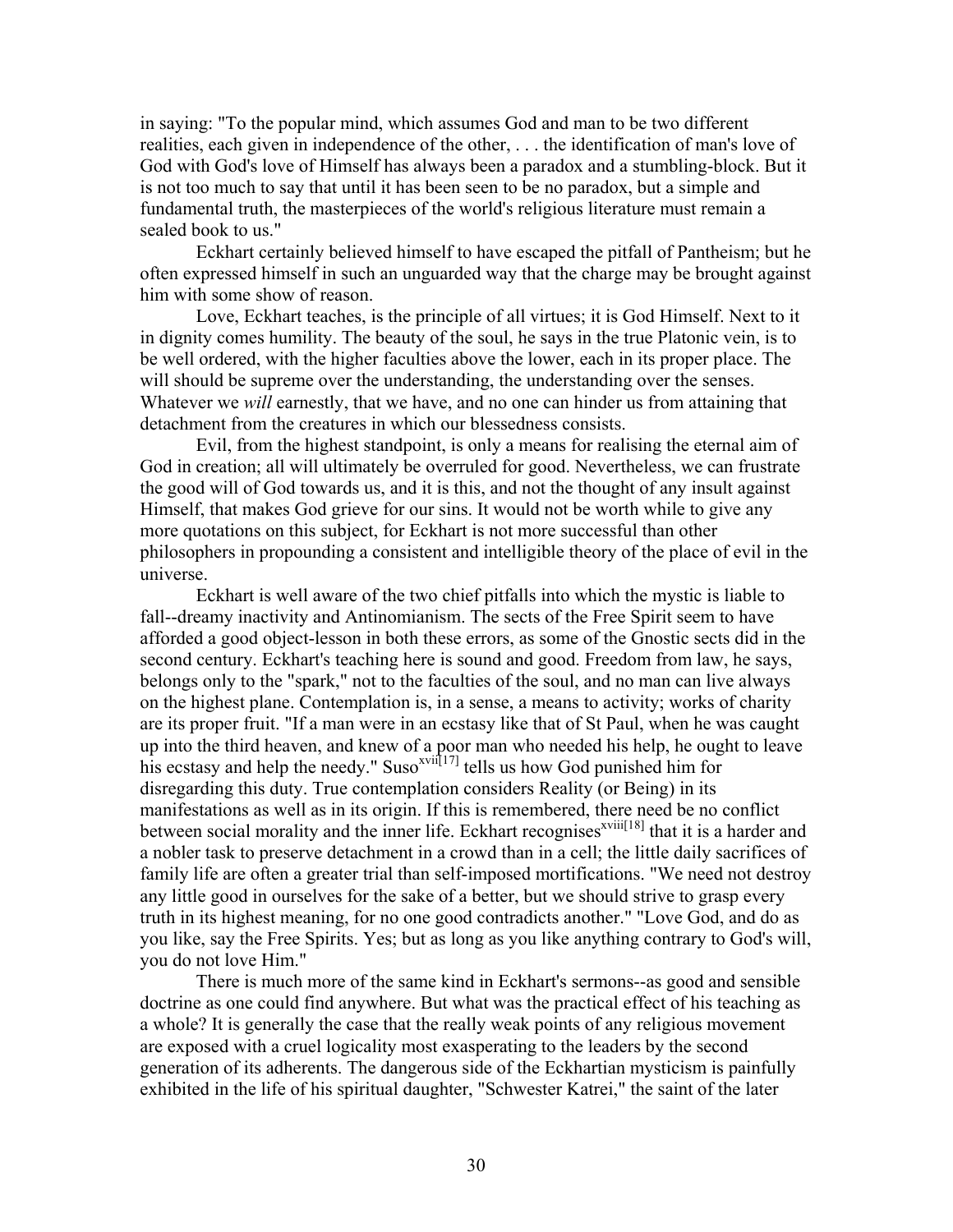Beguines. Katrei is a rather shadowy person; but for our present purpose it does not much matter whether the story of her life has been embroidered or not. Her memory was revered for such sayings and doings as these which follow. On one occasion she exclaimed: "Congratulate me; I have become God!" and on another she declared that "not even the desire of heaven should tempt a good man towards activity." It was her ambition to forget who were her parents, to be indifferent whether she received absolution and partook of the Holy Communion or not; and she finally realised her ambition by falling into a cataleptic state in which she was supposed to be dead, and was carried out for burial. Her confessor, perceiving that she was not really dead, awoke her: "Art thou satisfied?" "I am satisfied at last," said Katrei: she was now "dead all through," as she wished to be.

Are we to conclude that the logical outcome of mysticism is this strange reproduction, in Teutonic Europe, of Indian Yogism? Many who have studied the subject have satisfied themselves that Schwester Katrei is the truly consistent mystic. They have come to the conclusion that the real attraction of mysticism is a pining for deliverance from this fretful, anxious, exacting, individual life, and a yearning for absorption into the great Abyss where all distinctions are merged in the Infinite. According to this view, mysticism in its purest form should be studied in the ancient religious literature of India, which teaches us how all this world of colour and diversity, of sharp outlines and conflicting forces, may be lost and swallowed up in the "white radiance," or black darkness (it does not really matter which we call it) of an empty Infinite.

The present writer is convinced that this is not the truth about mysticism. Eckhart may have encouraged Schwester Katrei in her attempt to substitute the living death of the blank trance for the dying life of Christian charity; but none the less she caricatured and stultified his teaching. And I think it is possible to lay our finger on the place where she and so many others went wrong. The aspiration of mysticism is to find the unity which underlies all diversity, or, in religious language, to see God face to face. From the Many to the One is always the path of the mystic. Plotinus, the father of all mystical philosophy in Europe (unless, as he himself would have wished, we give that honour to Plato), mapped out the upward road as follows:--At the bottom of the hill is the sphere of the "merely many"--of material objects viewed in disconnection, dull, and spiritless. This is a world which has no real existence; it may best be called "not-being" ("*ein lauteres Nichts*," as Eckhart says), and as the indeterminate, it can only be apprehended by a corresponding indeterminateness in the soul. The soul, however, always adds some form and determination to the abstract formlessness of the "merely many." Next, we rise to, or project for ourselves, the world of "the one and the many." This is the sphere in which our consciousness normally moves. We are conscious of an overruling Mind, but the creatures still seem external to and partially independent of it. Such is the temporal order as we know it. Above this is the intelligible world, the eternal order, "the one-many," *das ewige Nu*, the world in which God's will is done perfectly and all reflects the divine mind. Highest of all is "the One," the, Absolute, the Godhead, of whom nothing can be predicated, because He is above all distinctions. This Neoplatonic Absolute is the Godhead of whom Eckhart says: "God never looked upon deed," and of whom Angelus Silesius sings:

"Und sieh, er ist nicht Wille,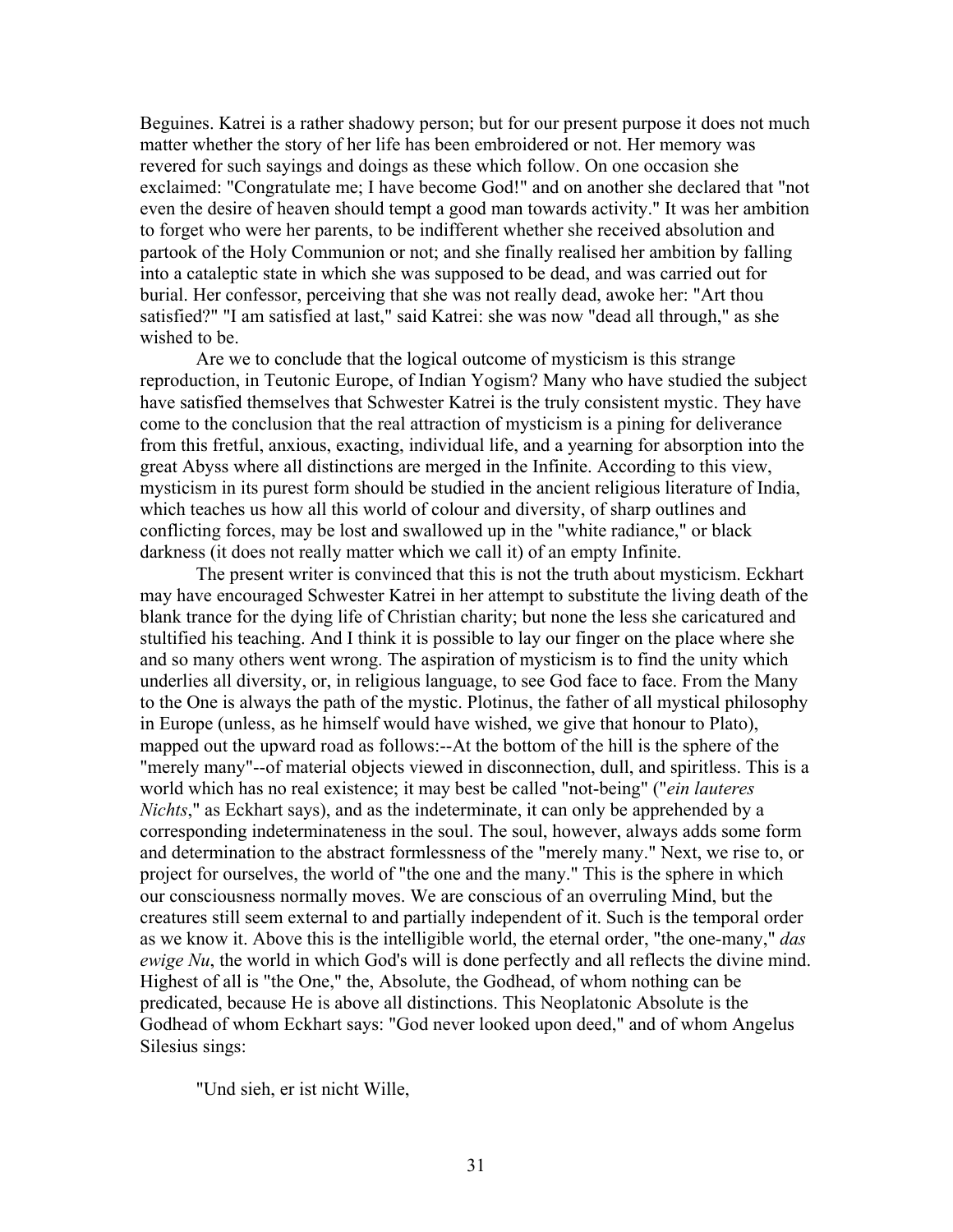Er ist ein' ewige Stille."

Plotinus taught that the One, being superessential, can only be apprehended in ecstasy, when thought, which still distinguishes itself from its object, is transcended, and knower and known become one. As Tennyson's *Ancient Sage* says:

"If thou would'st hear the Nameless, and descend Into the Temple-cave of thine own self, There, brooding by the central altar, thou May'st haply learn the Nameless hath a voice, By which thou wilt abide, if thou be wise; For knowledge is the swallow on the lake, That sees and stirs the surface-shadow there But never yet hath dipt into the Abysm."

In the same way Eckhart taught that no *creature* can apprehend the Godhead, and, therefore, that the spark in the centre of the soul (this doctrine, too, is found in Plotinus) must be verily divine. The logic of the theory is inexorable. If only like can know like, we cannot know God except by a faculty which is itself divine. The real question is whether God, as an object of knowledge and worship for finite beings, *is* the absolute Godhead, who transcends all distinctions. The mediaeval mystics held that this "flight of the alone to the alone," as Plotinus calls it, is possible to men, and that in it consists our highest blessedness. They were attracted towards this view by several influences. First, there was the tradition of Dionysius, to whom (*e.g*.) the author of the "Theologia Germanica" appeals as an authority for the possibility of "beholding the hidden things of God by utter abandonment of thyself, and of entering into union with Him who is above all existence, and all knowledge." Secondly, there was what a modern writer has called "the attraction of the Abyss," the longing which some persons feel very strongly to merge their individuality in a larger and better whole, to get rid not only of selfishness but of self for ever. "Leave nothing of myself in me," is Crashaw's prayer in his wonderful poem on St Teresa. Thirdly, we may mention the awe and respect long paid to ecstatic trances, the pathological nature of which was not understood. The blank trance was a real experience; and as it could be induced by a long course of ascetical exercises and fervid devotions, it was naturally regarded as the crowning reward of sanctity on earth. Nor would it be at all safe to reject the evidence, which is very copious, $x$ ix $[19]$  that the "dreamy state" may issue in permanent spiritual gain. The methodical cultivation of it, which is at the bottom of most of the strange austerities of the ascetics, was not only (though it was partly) practised in the hope of enjoying those spiritual raptures which are described as being far more intense than any pleasures of sense<sup>xx[20]</sup>: it was the hope of stirring to its depths the subconscious mind and permeating the whole with the hidden energy of the divine Spirit that led to the desire for visions and trances. Lastly, I think we must give a place to the intellectual attraction of an uncompromising *monistic* theory of the universe. Spiritualistic monism, when it is consistent with itself, will always lean to semi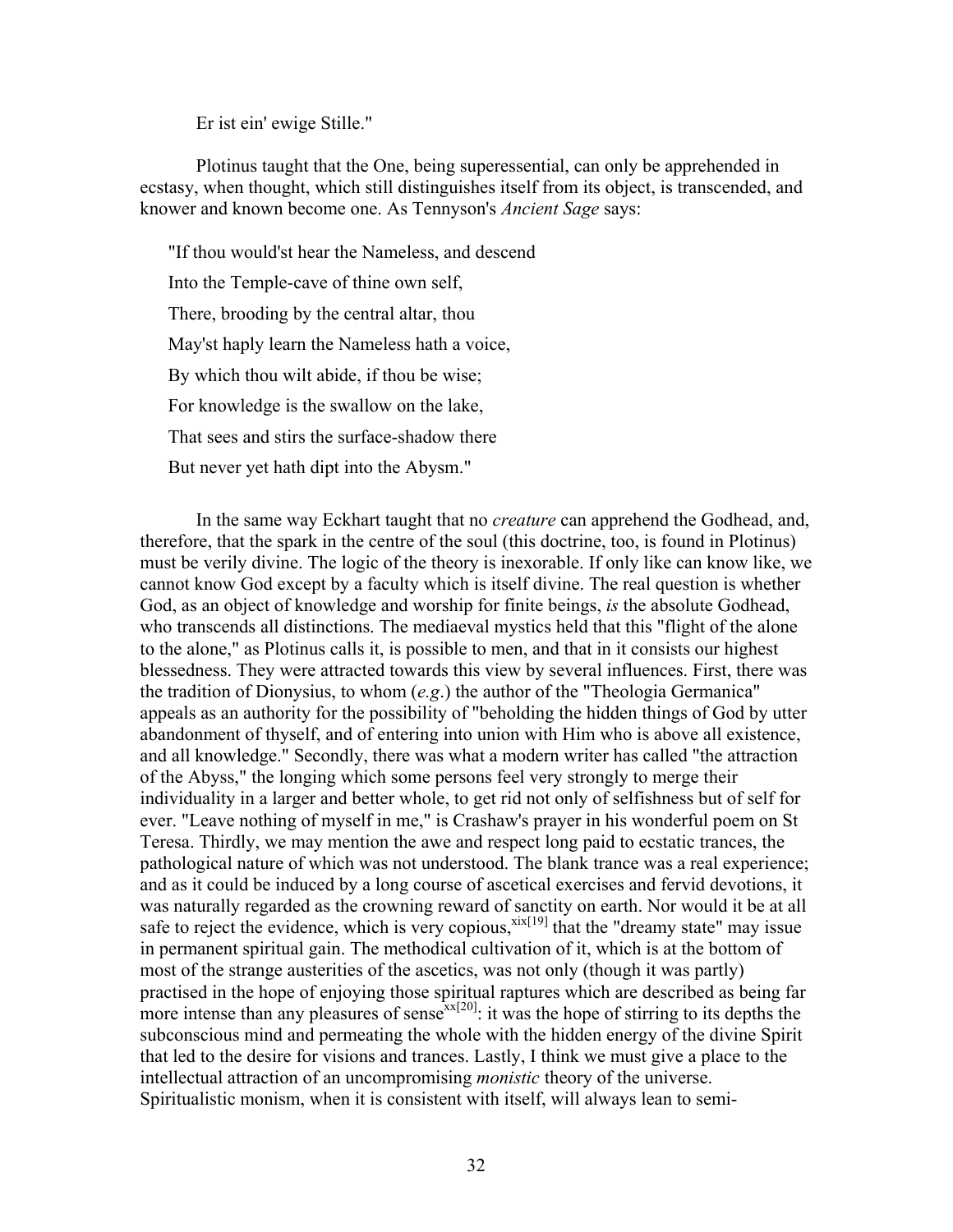pantheistic mysticism rather than to such a compromise with pluralism as Lotze and his numerous followers in this country imagine to be possible.

But it is possible to go a long way with the mystics and yet to maintain that under no conditions whatever can a finite being escape from the limitations of his finitude and see God or the world or himself "with the same eye with which God sees" all things. The old Hebrew belief, that to see the face of God is death, expresses the truth under a mythical form. That the human mind, while still "in the body pent," may obtain glimpses of the eternal order, and enjoy foretastes of the bliss of heaven, is a belief which I, at least, see no reason to reject. It involves no rash presumption, and is not contrary to what may be readily believed about the state of immortal spirits passing through a mortal life. But the explanation of the blank trance as a temporary transit into the Absolute must be set down as a pure delusion. It involves a conception of the divine "Rest" which in his best moments Eckhart himself repudiates. "The Rest of the Godhead," he says, "is not in that He is the source of being, but in that He is the consummation of all being." This profound saying expresses the truth, which he seems often to forget, that the worldprocess must have a real value in God's sight--that it is not a mere polarisation of the white radiance of eternity broken up by the imperfection of our vision. Whatever theories we may hold about Absolute Being, or an Absolute that is above Being, we must make room for the Will, and for Time, which is the "form" of the will, and for the creatures who inhabit time and space, as having for us the value of reality. Nor shall we, if we are to escape scepticism, be willing to admit that these appearances have no sure relation to ultimate reality. We must not try to uncreate the world in order to find God. We were created out of nothing, but we cannot return to nothing, to find our Creator there. The still, small voice is best listened for amid the discordant harmony of life and death.

The search for God is no exception to the mysterious law of human nature, that we cannot get anything worth having--neither holiness nor happiness nor wisdom--by trying for it directly. It must be given us through something else. The recluse who lives like Parnell's "Hermit":

"Prayer all his business, all his pleasure praise,"

is not only a poor sort of saint, but he will offer a poor sort of prayers and praises. He will miss real holiness for the same reason that makes the pleasure-seeker miss real happiness. We must lose ourselves in some worthy interest in order to find again both a better self and an object higher than that which we sought. This the German mystics in a sense knew well. There is a noble sentence of Suso to the effect that "he who realises the inward in the outward, to him the inward becomes more inward than to him who only recognises the inward in the inward." Moreover, the recognition that "God manifests Himself and worketh more in one creature than another" ("Theologia Germanica"), involves a denial of the nihilistic view that all the creatures are "*ein lauteres Nichts*."<sup>[xxi\[](#page-91-4)21]</sup> It would be easy to find such passages in all the fourteenth-century mystics, but it cannot be denied that on the whole their religion is too self-centred. There are not many maxims so fundamentally wrong-headed and un-Christian as Suso's advice to "live as if you were the only person in the world." $x^{\text{xxii}[22]}$  $x^{\text{xxii}[22]}$  $x^{\text{xxii}[22]}$  The life of the cloistered saint may be abundantly justified--for the spiritual activity of some of them has been of far greater service to mankind than the fussy benevolence of many "practical" busybodies--but the idea of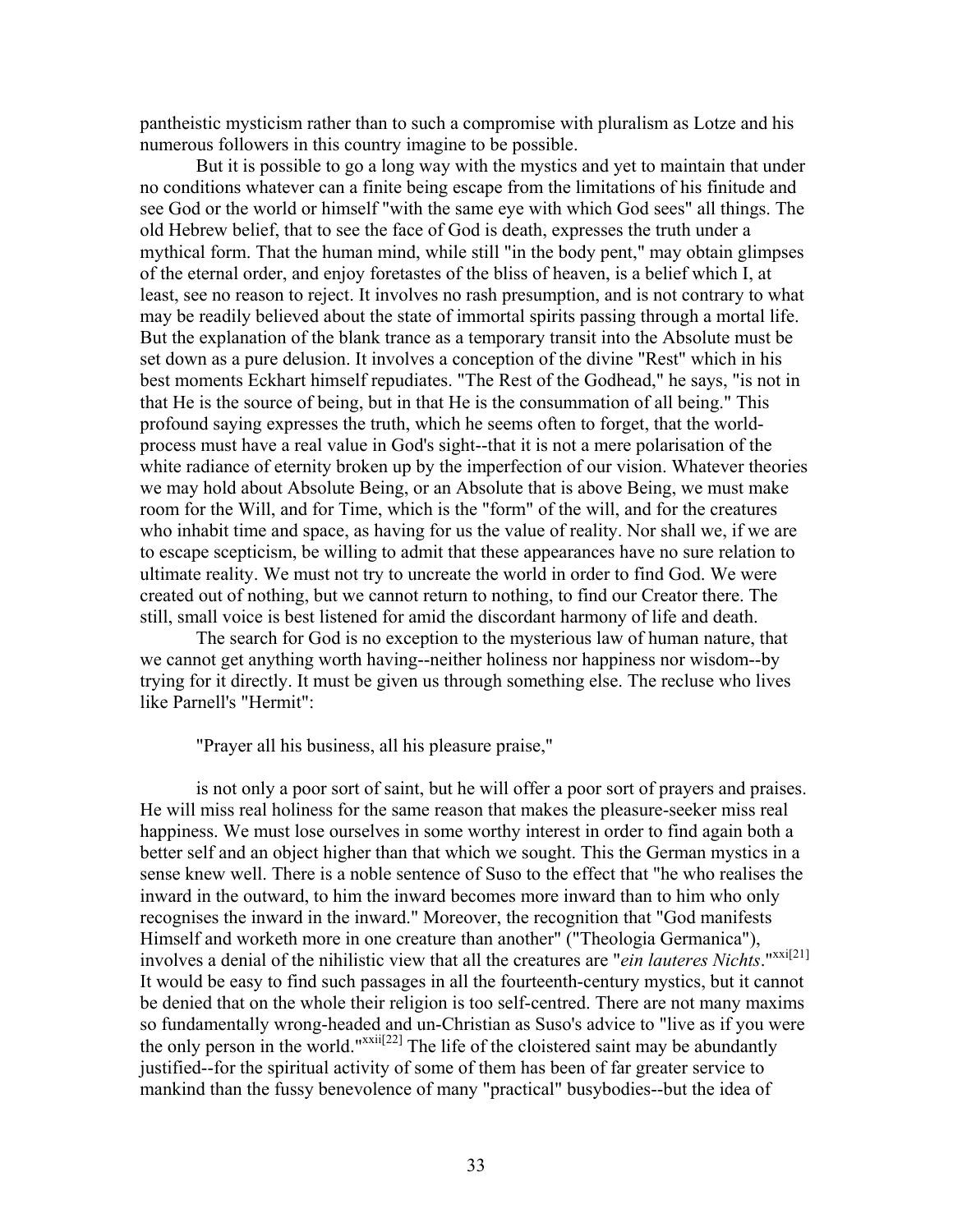social service, whether in the school of Martha or of Mary, ought surely never to be absent. The image of Christ as the Lover of the individual soul rather than as the Bridegroom of the Church was too dear to these lonely men and women. Unconsciously, they looked to their personal devotions to compensate them for the human loves which they had forsworn. The raptures of Divine Love, which they regarded as signal favours bestowed upon them, were not very wholesome in themselves, and diverted their thoughts from the needs of their fellow-men. They also led to most painful reactions, in which the poor contemplative believed himself abandoned by God and became a pray to terrible depression and melancholy. These fits of wretchedness came indeed to be recognised as God's punishment for selfishness in devotion and for too great desire for the sweetness of communing with God, and so arose the doctrine of "disinterested love," which was more and more emphasised in the later mysticism, especially by the French Quietists.

I have spoken quite candidly of the defects of Eckhart's mystical Christianity. As a religious philosophy it does not keep clear of the fallacy that an ascent though the unreal can lead to reality. "To suppose, as the mystic does, that the finite search has of itself no Being at all, is illusory, is Maya, is itself nothing, this is also to deprive the Absolute of even its poor value as a contrasting goal. For a goal that is a goal of no real process has as little value as it has content." $x^{\text{xxiii}[23]}$  $x^{\text{xxiii}[23]}$  $x^{\text{xxiii}[23]}$  But, as Prof. Royce says, mysticism furnishes us with the means of correcting itself. It supplies an obvious *reductio ad absurdum* of the theory with which it set out, that "Immediacy is the one test of reality," and is itself forced to give the world of diversity a real value as manifesting in different degrees the nature of God. Those who are acquainted with the sacred books of the East will recognise that here is the decisive departure from real Pantheism. And it may be fairly claimed for the German mystics that though their speculative teaching sometimes seems to echo too ominously the apathetic detachment of the Indian sage, their lives and example, and their practical exhortations, preached a truer and a larger philosophy. Eckhart, as we have seen, was a busy preacher as well as a keen student, and some of the younger members of his school were even more occupied in pastoral work. If the tree is to be judged by its fruits, mysticism can give a very good account of itself to the Marthas as well as the Marys of this world.

#### ¤ 4. THE GERMAN MYSTICS AS GUIDES TO HOLINESS

THIS little volume is a contribution to a "Library of Devotion," and in the body of the work the reader will be seldom troubled by any abstruse philosophising. I have thought it necessary to give, in this Introduction, a short account of Eckhart's system, but the extracts which follow are taken mainly from his successors, in whom the speculative tendency is weaker and less original, while the religious element is stronger and more attractive. It is, after all, as guides to holiness that these mystics are chiefly important to us. This side of their life's work can never be out of date, for the deeper currents of human nature change but little; the language of the heart is readily understood everywhere and at all times. The differences between Catholic and Protestant are hardly felt in the keen air of these high summits. It was Luther himself who discovered the "Theologia Germanica" and said of it that, "next to the Bible and St Augustine, no book hath ever come into my hands whence I have learnt or would wish to learn more of what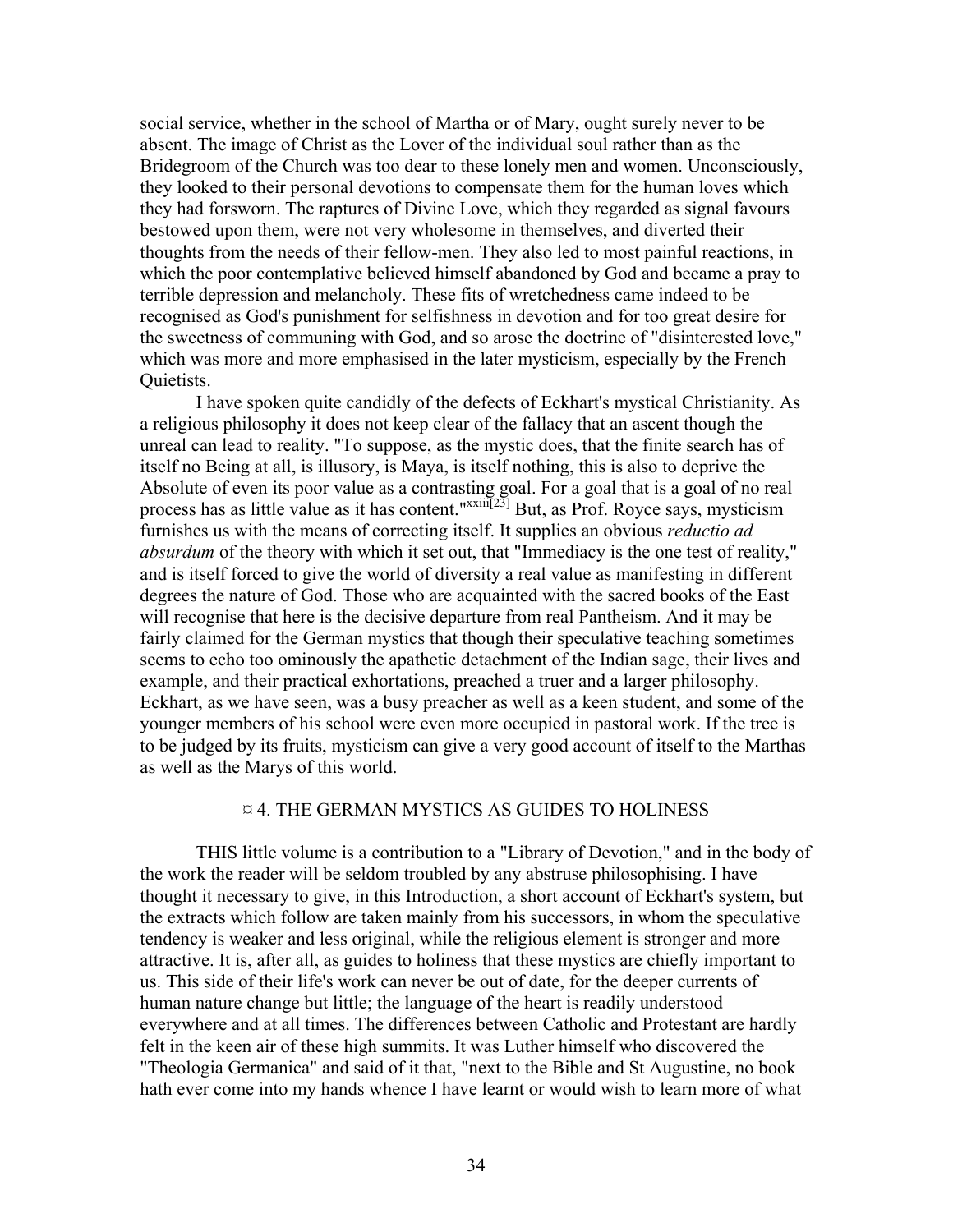God and Christ and man and all things are. I thank God that I have heard and found my God in the German tongue, as I have not yet found Him in Latin, Greek, or Hebrew." The theology of these mystics takes us straight back to the Johannine doctrine of Christ as the all-pervading Word of God, by whom all things were made and in whom all things hold together. He is not far from any one of us if we will but seek Him where He is to be found--in the innermost sanctuary of our personal life. In personal religion this means that no part of revelation is to be regarded as past, isolated, or external. "We should mark and know of a very truth," says the author of the "Theologia Germanica," "that all manner of virtue and goodness, and even the eternal Good which is God Himself, can never make a man virtuous, good, or happy, so long as it is outside the soul." In the same spirit Jacob Bšhme, 250 years later, says: "If the sacrifice of Christ is to avail *for* me, it must be wrought *in* me." Or, as his English admirer, William Law, puts it: "Christ given for us is neither more nor less than Christ given into us. He is in no other sense our full, perfect, and sufficient Atonement than as His nature and spirit are born and formed in us." The whole process of redemption must in a sense be reenacted in the inner life of every Christian. And as Christ emptied Himself for our sakes, so must we empty ourselves of all self-seeking. "When the creature claimeth for its *own* anything good, such as life, knowledge, or power, and in short whatever we commonly call good, as if it *were* that, or possessed that--it goeth astray." Sin is nothing else but self-assertion, self-will. "Be assured," says the "Theologia Germanica," "that he who helpeth a man to his own will, helpeth him to the worst that he can." He, therefore, who is "simply and wholly bereft of self" is delivered from sin, and God alone reigns in his inmost soul. Concerning the highest part or faculty of the soul, the author of this little treatise follows Eckhart, but cautiously. "The True Light," he says, is that eternal Light which is God; *or else* it is a created light, but yet Divine, which is called grace." In either case, "where God dwells in a godly man, in such a man somewhat appertaineth to God which is His own, and belongs to Him only and not to the creature." This doctrine of divine immanence, for which there is ample warrant in the New Testament, is the real kernel of German mysticism. It is a doctrine which, when rightly used, may make this world a foretaste of heaven, but alas! the "False Light" is always trying to counterfeit the true. In the imitation of the suffering life of Christ lies the only means of escaping the deceptions of the Evil One. "The False Light dreameth itself to be God, and sinless"; but "none is without sin; if any is without consciousness of sin, he must be either Christ or the Evil Spirit."

Very characteristic is the teaching of all these writers about rewards and punishments. Without in any way impugning the Church doctrine of future retribution, they yet agree with Benjamin Whichcote, the Cambridge Platonist, that "heaven is first a temper, then a place"; while of hell there is much to recall the noble sentence of Juliana of Norwich, the fourteenth-century visionary, "to me was showed no harder hell than sin." "Nothing burneth in hell but self-will," is a saying in the "Theologia Germanica."<sup>[xxiv\[](#page-91-4)24]</sup> They insist that the difference between heaven and hell is not that one is a place of enjoyment, the other of torment; it is that in the one we are with Christ, in the other without Him. "The Christlike life is not chosen," to quote the "Theologia Germanica" once more, "in order to serve any end, or to get anything by it, but for love of its nobleness, and because God loveth and esteemeth it so highly. He who doth not take it up for love, hath none of it at all; he may dream indeed that he hath put it on, but he is deceived. Christ did not lead such a life as this for the sake of reward, but out of love, and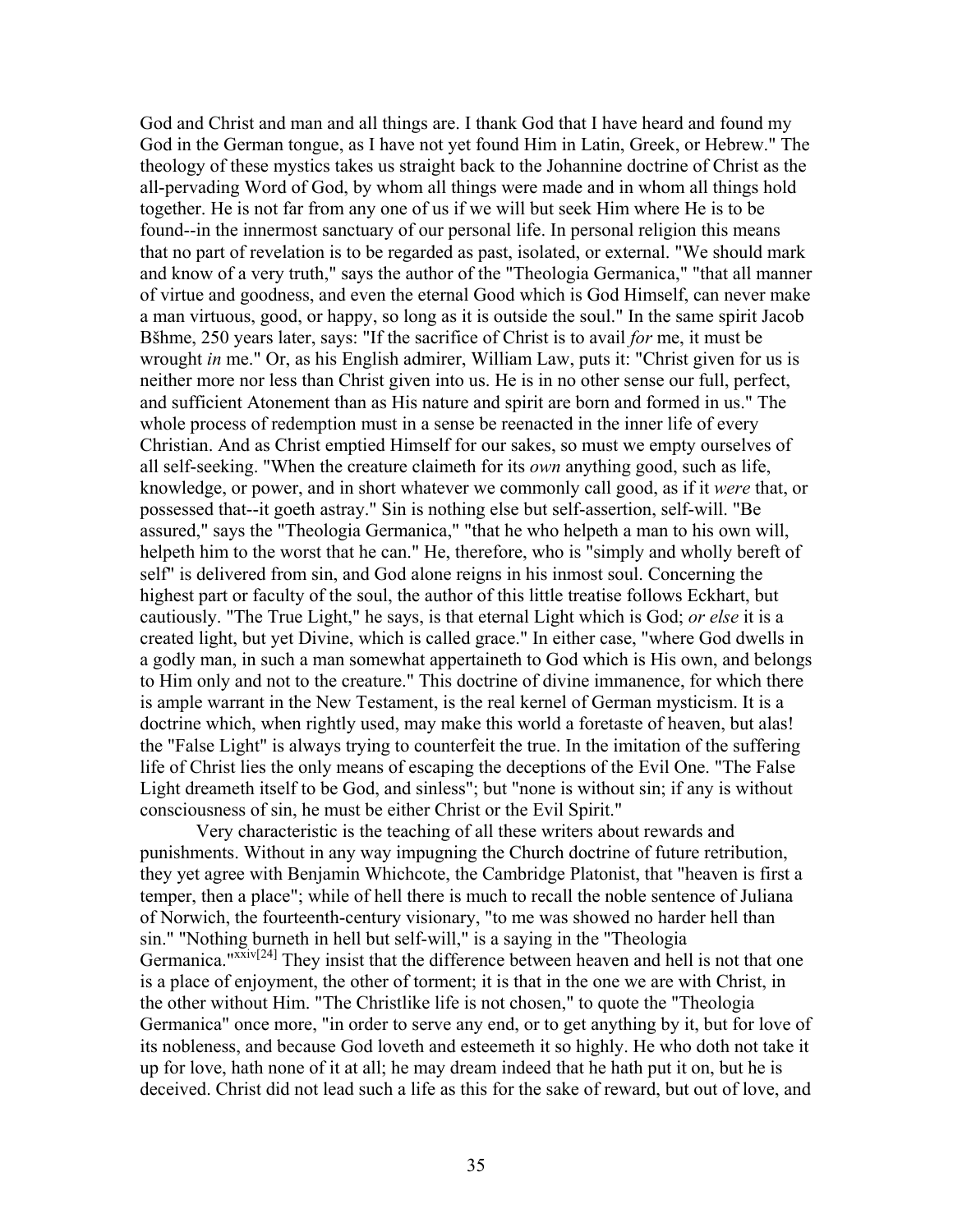love maketh such a life light, and taketh away all its hardships, so that it becometh sweet and is gladly endured." The truly religious man is always more concerned about what God will do *in* him than what He will do *to* him; in his intense desire for the purification of his motives he almost wishes that heaven and hell were blotted out, that he might serve God for Himself alone.

#### ¤ 5. WRITERS OF THE SCHOOL OF ECKHART--TAULER

Such are the main characteristics of the religious teachings which we find in the German mystics. Among the successors of Eckhart, from whose writings the following extracts are taken, the most notable names are those of Tauler, Suso, and Ruysbroek. From Tauler I have taken very little, because a volume of selections from his sermons has already appeared in this series. $x^{x}$ <sup>[25]</sup> Accordingly, it will only be necessary to mention a very few facts about his life.

John Tauler was born at Strassburg about 1300, and studied at the Dominican convents of Strassburg and Cologne. At both places he doubtless heard the sermons of Eckhart. In 1329 the great interdict began at Strassburg, and was stoutly resisted by many of the clergy. It is a disputed point whether Tauler himself obeyed the Papal decree or not. His uneventful life, which was devoted to study, preaching, and pastoral work, came to an end in 1361. Like Eckhart, he had a favourite "spiritual daughter," Margaret Ebner, who won a great reputation as a visionary.

#### $\alpha$  6. SUSO

Henry Suso was born in 1295 and died in 1365. His autobiography was published not long before his death. He is the poet of the band. The romance of saintship is depicted by him with a strange vividness which alternately attracts and repels, or even disgusts, the modern reader. The whole-hearted devotion of the "Servitor" to the "Divine Wisdom," the tender beauty of the visions and conversations, and the occasional *na•vetŽ* of the narrative, which shows that the saint remained very human throughout, make Suso's books delightful reading; but the accounts of the horrible macerations to which he subjected himself for many years shock our moral sense almost as much as our sensibilities; we do not now believe that God takes pleasure in sufferings inflicted in His honour. Moreover, the erotic symbolism of the visions is occasionally unpleasant: we are no longer in the company of such sane and healthy people as Eckhart and Tauler. The half-sensuous pleasure of ecstasy was evidently a temptation to Suso, and the violent alternations of rapture and misery which he experienced suggest a neurotic and illbalanced temperament.<sup>[xxvi](#page-91-18)[26]</sup>

On this subject--the pathological side of mysticism--a few remarks will not be out of place, for there has been much discussion of it lately. A great deal of nonsense has been written on the connexion between religion and neuroticism. To quote Professor James' vigorous protest, "medical materialism finishes up St Paul by calling his vision on the road to Damascus a discharging lesion of the occipital cortex, he being an epileptic. It snuffs out St Teresa as an hysteric, St Francis of Assisi as an hereditary degenerate. George Fox's discontent with the shams of his age, and his pining for spiritual veracity, it treats as a symptom of a disordered colon. Carlyle's organ-tones of misery it accounts for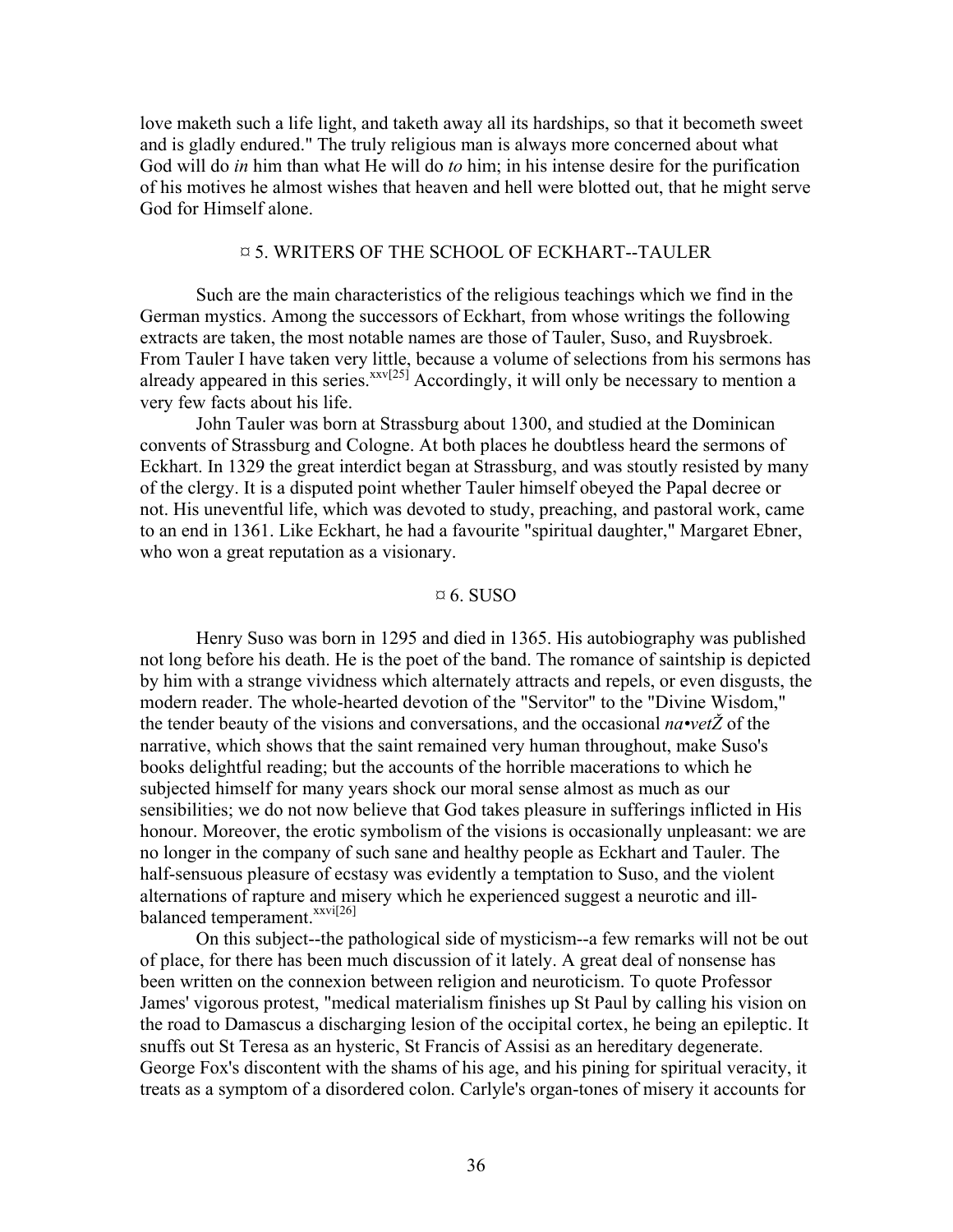by a gastro-duodenal catarrh. All such mental over-tensions, it says, are, when you come to the bottom of the matter, mere affairs of diathesis (auto-intoxications most probably), due to the perverted action of various glands which physiology will yet discover."[xxvii](#page-91-0)[27] Now, even if it were true that most religious geniuses, like most other geniuses, have been "psychopaths" of one kind or another, this fact in no way disposes of the value of their intuitions and experiences. Nearly all the great benefactors of humanity have been persons of one-sided, and therefore ill-balanced, characters. Even Maudsley admits that "Nature may find an incomplete mind a more suitable instrument for a particular purpose. It is the work that is done, and the quality in the worker by which it is done, that is alone of moment; and it may be no great matter from a cosmical standpoint, if in other qualities of character he (the genius) was singularly defective."[xxviii](#page-91-1)[28] Except in the character of our Lord Himself, there are *visible* imperfections in the record of every great saint; but that is no reason for allowing such traces of human infirmity to discredit what is pure and good in their work. More particularly, it would be a great pity to let our minds dwell on the favourite materialistic theory that saintliness, especially as cultivated and venerated by Catholicism, has its basis in "perverted sexuality." There is enough plausibility in the theory to make it mischievous. The allegorical interpretation of the Book of Canticles was in truth the source of, or at least the model for, a vast amount of unwholesome and repulsive pietism. Not a word need be said for such a paltry narrative of endearments and sickly compliments as the "Revelations of the Nun Gertrude," in the thirteenth century. Nor are we concerned to deny that the artificially induced ecstasy, which is desired on account of the intense pleasure which is said to accompany it, nearly always contains elements the recognition of which would shock and distress the contemplatives themselves. $x$ xix $[29]$  There are, however, other elements, of a less insidious kind, which make the ecstatic trance seem desirable. These are, according to Professor Leuba, the calming of the restless intellect by the concentration of the mind on one object; the longing for a support and comfort more perfect than man can give; and, thirdly, the consecration and strengthening of the will, which is often a permanent effect of the trance. These are legitimate objects of desire, and in many of the mystics they are much more prominent than any tendencies which might be considered morbid. As regards the larger question, about the alleged pathological character of all distinctively religious exaltation, I believe that no greater mistake could be made than to suppose that the religious life flourishes best in unnatural circumstances. Religion, from a biological standpoint, I take to be the expression of the racial will to live; its function (from this point of view) is the preservation and development of humanity on the highest possible level. If this is true, a simple, healthy, natural life must be the most favourable for religious excellence--and this I believe to be the case. Poor Suso certainly did not lead a healthy or natural life. But in his case, though the suppressed natural instincts obviously overflow into the religious consciousness and in part determine the forms which his devotion assumes, we can never forget that we are in the company of a poet and a saint who will lift us, if we can follow him, into a very high region of the spiritual life, an altitude which he has himself climbed with bleeding feet.

The simple confidence which at the end of the *dialogue* he expresses in the value of his work is, I think, amply justified. "Whoever will read these writings of mine in a right spirit, can hardly fail to be stirred to the depths of his soul, either to fervent love, or to new light, or to hunger and thirst for God, or to hatred and loathing for his sins, or to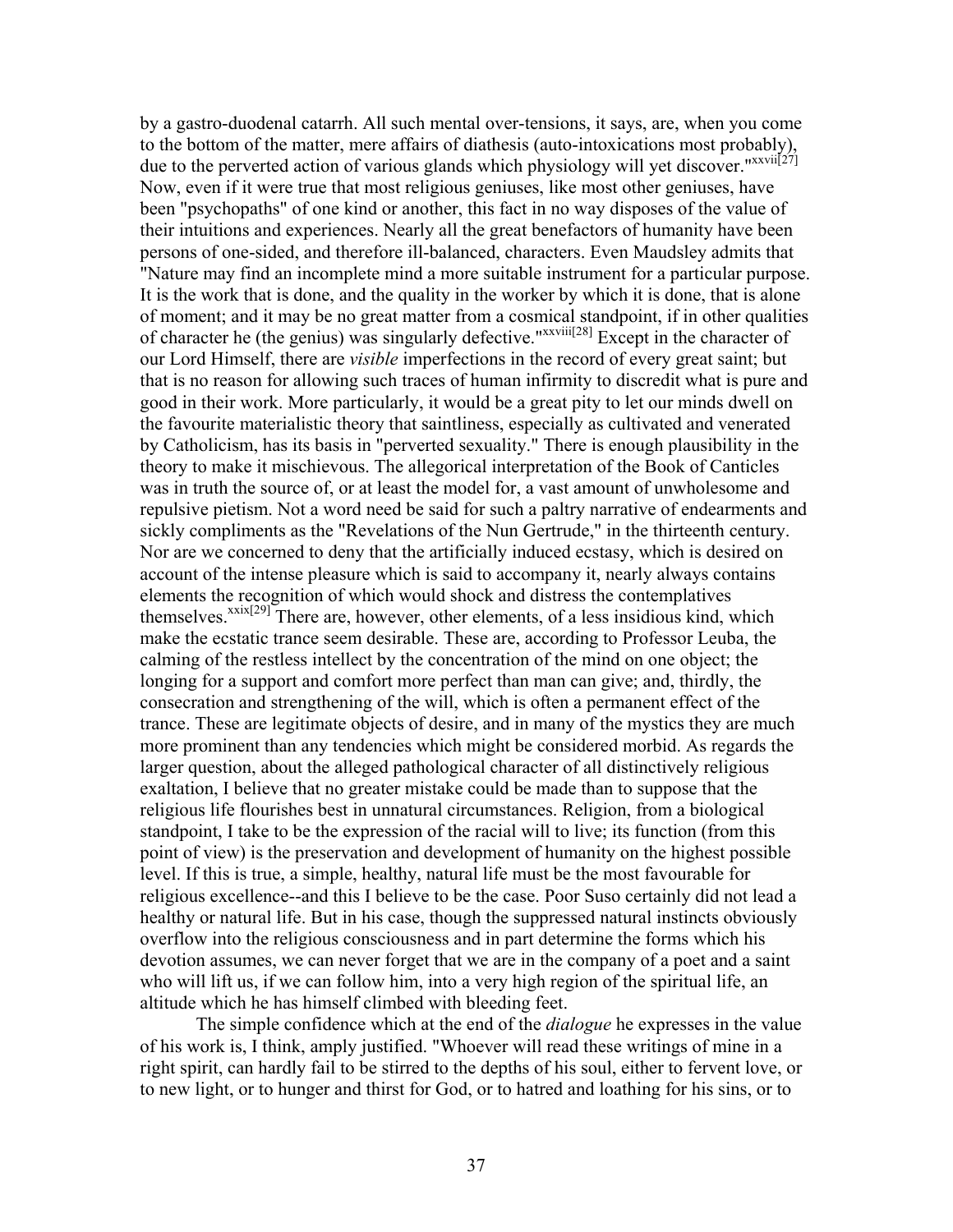that spiritual aspiration by which the soul is renewed in grace."

# ¤ 7. RUYSBROEK

[*Note:* the Ruysbroek selection has not been reproduced in this electronic edition. An electronic text of a larger collection of Ruysbroek's works may be available.]

# ¤ 8. THEOLOGIA GERMANICA

The "Theologia Germanica," an isolated treatise of no great length by an unknown author, was written towards the end of the fourteenth century by one of the *Gottesfreunde*, a widespread association of pious souls in Germany. He is said to have been "a priest and warden of the house of the Teutonic Order at Frankfort." His book is both the latest and one of the most important productions of the German mystical school founded by Eckhart. The author is a deeply religious philosopher, as much interested in speculative mysticism as Eckhart himself, but as thoroughly penetrated with devout feeling as Thomas ˆ Kempis. The treatise should be read by all, as one of the very best devotional works in any language. My only reason for not translating it in full here is that a good English translation already exists, $x^{\text{xxx}[30]}$  so that it seemed unnecessary to offer a new one to the public. I have therefore only translated a few characteristic passages, which are very far from exhausting its beauties, and a few of the more striking aphorisms, which indicate the main points in the religious philosophy of the writer.

# ¤ 9. MODERN MYSTICISM

The revival of interest in the old mystical writers is not surprising when we consider the whole trend of modern thought. Among recent philosophers--though Lotze, perhaps the greatest name among them, is unsympathetic, in consequence of his overrigid theory of personality--the great psychologist Fechner, whose religious philosophy is not so well known in this country as it deserves to be, has with some justice been called a mystic. And our own greatest living metaphysician, Mr F.H. Bradley, has expounded the dialectic of speculative mysticism with unequalled power, though with a bias against Christianity. Another significant fact is the great popularity, all over Europe, of Maeterlinck's mystical works, "Le TrŽsor des Humbles," "La Sagesse et la DestinŽe," and "Le Temple Enseveli."

The growing science of psychology has begun to turn its attention seriously to the study of the religious faculty. Several able men have set themselves to collect material which may form the basis of an inductive science. Personal experiences, communicated by many persons of both sexes and of various ages, occupations, and levels of culture, have been brought together and tabulated. It is claimed that important facts have already been established, particularly in connexion with the phenomena of conversion, by this method. The results have certainly been more than enough to justify confidence in the soundness of the method, and hope that the new science may have a great future before it. Towards mysticism, recent writers on the psychology of religion have been less favourable than the pure metaphysicians. While the latter have shown a tendency towards Pantheism and Determinism, which makes them sympathise with the general trend of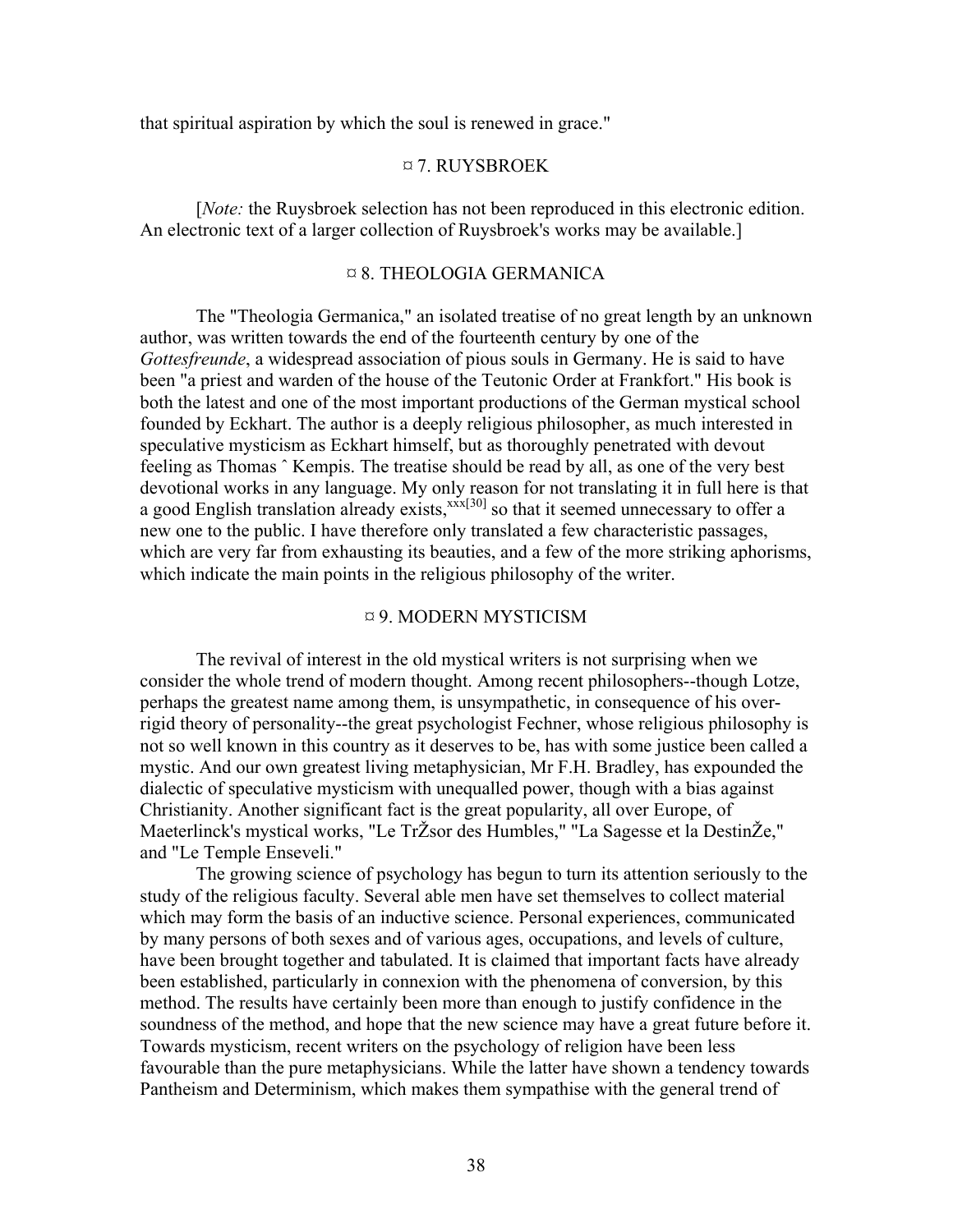speculative mysticism, psychology seems just at present to lean towards a pluralistic metaphysic and a belief in free-will or even in chance. This attitude is especially noticeable in the now famous Gifford Lectures of Professor William James<sup>[xxxi](#page-91-0)[31</sup>] and in the recent volume of essays written at Oxford.<sup>[xxxii](#page-91-4)[32]</sup> But even if the rising tide of neo-Kantianism should cause the speculative mystics to be regarded with disfavour, nothing can prevent the religion of the twentieth century from being mystical in type. The strongest wish of a vast number of earnest men and women to-day is for a basis of religious belief which shall rest, not upon tradition or external authority or historical evidence, but upon the ascertainable facts of human experience. The craving for *immediacy*, which we have seen to be characteristic of all mysticism, now takes the form of a desire to establish the validity of the God-consciousness as a normal part of the healthy inner life. We may perhaps venture to predict that the Christian biologist of the future will turn the Pauline Christology into his own dialect somewhat after the following fashion:--"The function of religion in the human race is closely analogous to, if not identical with, that of instinct in the lower animals. Religion is the racial will to live; not, however, to live anyhow and at all costs, but to live as human beings, conforming as far as possible to the highest type of humanity. Religion, therefore, acts as a higher instinct, inhibiting all self-destroying and race-destroying impulses in the interest of a larger self than the individual life." To turn this statement into theological form it is only necessary to claim that the "perfect man" which the religious instinct is trying to form is "the measure of the stature of the fulness of Christ," that that perfect humanity was once realised in the historical Christ, and that the higher instinct within us--ourselves, yet not ourselves--which makes for life and righteousness, and is the source of all the good that we can think, say, or do, may (in virtue of that historical incarnation) be justly called the indwelling *Christ*. This is all that the Christian mystic needs.

# ¤ 10. SPECIMENS OF MODERN MYSTICISM

I conclude this introductory essay with a few extracts from recent American books on the psychology of religion. It is interesting to find some of the strangest experiences of the cloister reproduced under the very different conditions of modern American life. The quotations will serve to show how far Tauler and the "Theologia Germanica" are from being out of date.

"The thing which impressed me most" (says a correspondent of Professor William James)<sup>[xxxiii](#page-91-5)[33]</sup> "was learning the fact that we must be in absolutely constant relation or mental touch with that essence of life which permeates all and which we call God. This is almost unrecognisable unless we live into it ourselves *actually*--that is, by a constant turning to the very innermost, deepest consciousness of our real selves or of God in us, for illumination from within, just as we turn to the sun for light, warmth, and invigoration without. When you do this consciously, realising that to turn inward to the light within you is to live in the presence of God or of your Divine self, you soon discover the unreality of the objects to which you have hitherto been turning and which have engrossed you without."

The next quotation comes from a small book by one of the "New Thought" or "Mind Cure" school in America. The enormous sale of the volume testifies to the popularity of the teaching which it contains.<sup>xxxiv[34]</sup>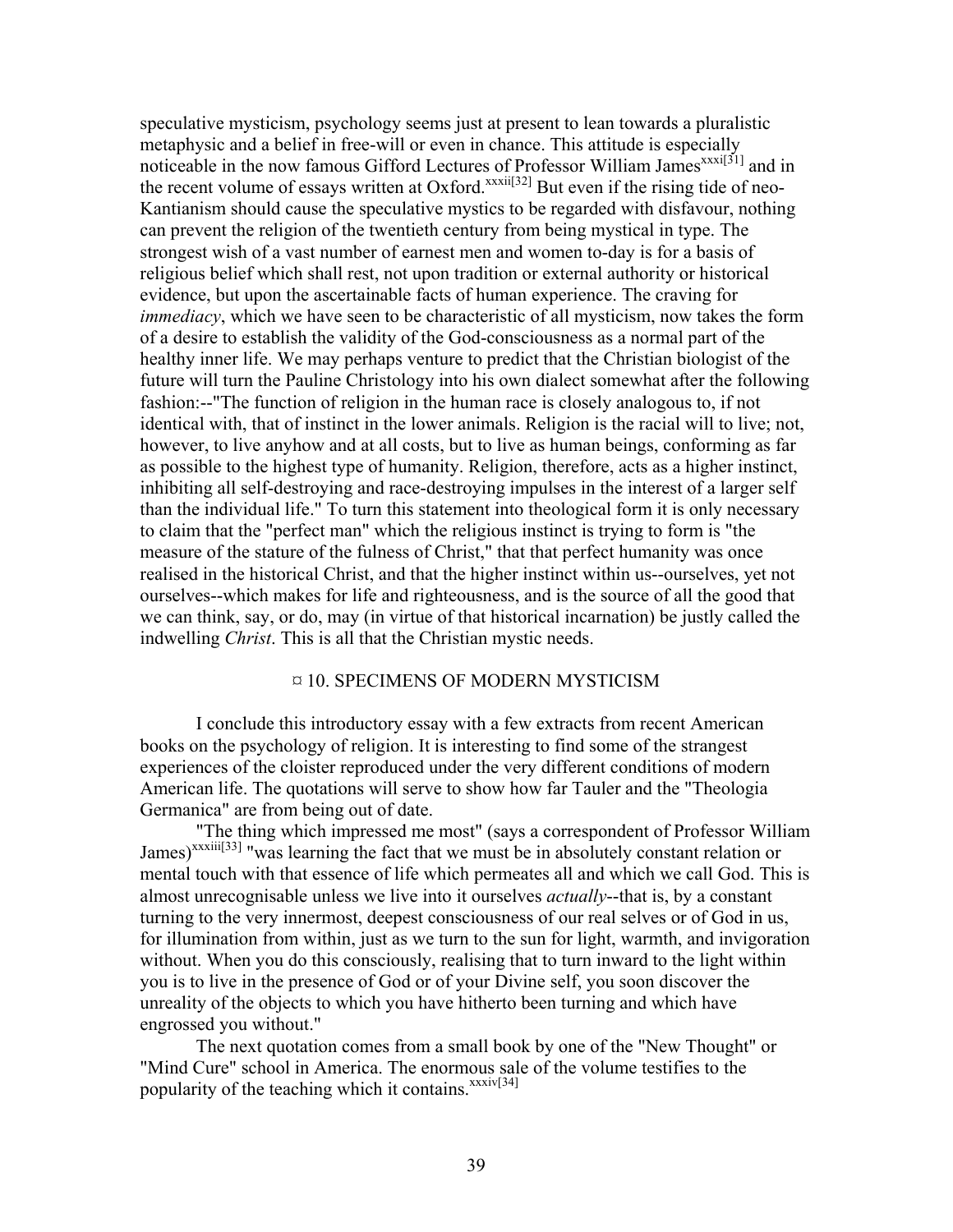"Intuition is an inner spiritual sense through which man is opened to the direct revelation and knowledge of God, the secret of nature and life, and through which he is brought into conscious unity and fellowship with God, and made to realise his own deific nature and supremacy of being as the son of God. Spiritual supremacy and illumination thus realised through the development and perfection of intuition under divine inspiration gives the perfect inner vision and direct insight into the character, properties, and purpose of all things to which the attention and interest are directed. It is, we repeat, a spiritual sense opening inwardly, as the physical senses open outwardly; and because it has the capacity to perceive, grasp, and know the truth at first hand, independent of all external sources of information, we call it intuition. All inspired teaching and spiritual revelations are based upon the recognition of this spiritual faculty of the soul and its power to receive and appropriate them. Conscious unity of man in spirit and purpose with the Father, born out of his supreme desire and trust, opens his soul through this inner sense to immediate aspiration and enlightenment from the divine omniscience, and the co-operative energy of the divine omnipotence, under which he becomes a seer and a master. On this higher plane of realised spiritual life in the flesh the mind acts with unfettered freedom and unbiassed vision, grasping truth at first hand, independent of all external sources of information. Approaching all beings and things from the divine side, they are seen in the light of the divine omniscience. $\frac{x x x v[35]}{1}$  God's purpose in them, and so the truth concerning them, as it rests in the mind of God, are thus revealed by direct illumination from the divine mind, to which the soul is opened inwardly through this spiritual sense we call intuition."

The practice of meditation "without images," as the mediaeval mystics called it, is specially recommended. "Many will receive great help, and many will be entirely healed by a practice somewhat after the following nature:--With a mind at peace, and with a heart going out in love to all, *go into the quiet of your own interior self*, holding the thought, I am one with the Infinite Spirit of Life, the life of my life. I now open my body, in which disease has gotten a foothold, I open it fully to the inflowing tide of this infinite life, and it now, even now, is pouring in and coursing through my body, and the healing process is going on." "If you would find the highest, the fullest, and the richest life that not only this world but that any world can know, then do away with the sense of the separateness of your life from the life of God. Hold to the thought of your oneness. In the degree that you do this, you will find yourself realising it more and more, and as this life of realisation is lived, you will find that no good thing will be withheld, for all things are included in this."[xxxvi](#page-91-5)[36]

This modern mysticism is very much entangled with theories about the cure of bodily disease by suggestion; and it is fair to warn those who are unacquainted with the books of this sect that they will find much fantastic superstition mixed with a stimulating faith in the inner light as the voice of God.

But whatever may be the course of this particular movement there can be no doubt that the Americans, like ourselves, are only at the beginning of a great revival of mystical religion. The movement will probably follow the same course as the mediaeval movement in Germany, with which this little book is concerned. It will have its philosophical supportees, who will press their speculation to the verge of Pantheism, perhaps reviving the Logos-cosmology of the Christian Alexandrians under the form of the pan-psychism of Lotze and Fechner. It will have its evangelists like Tauler, who will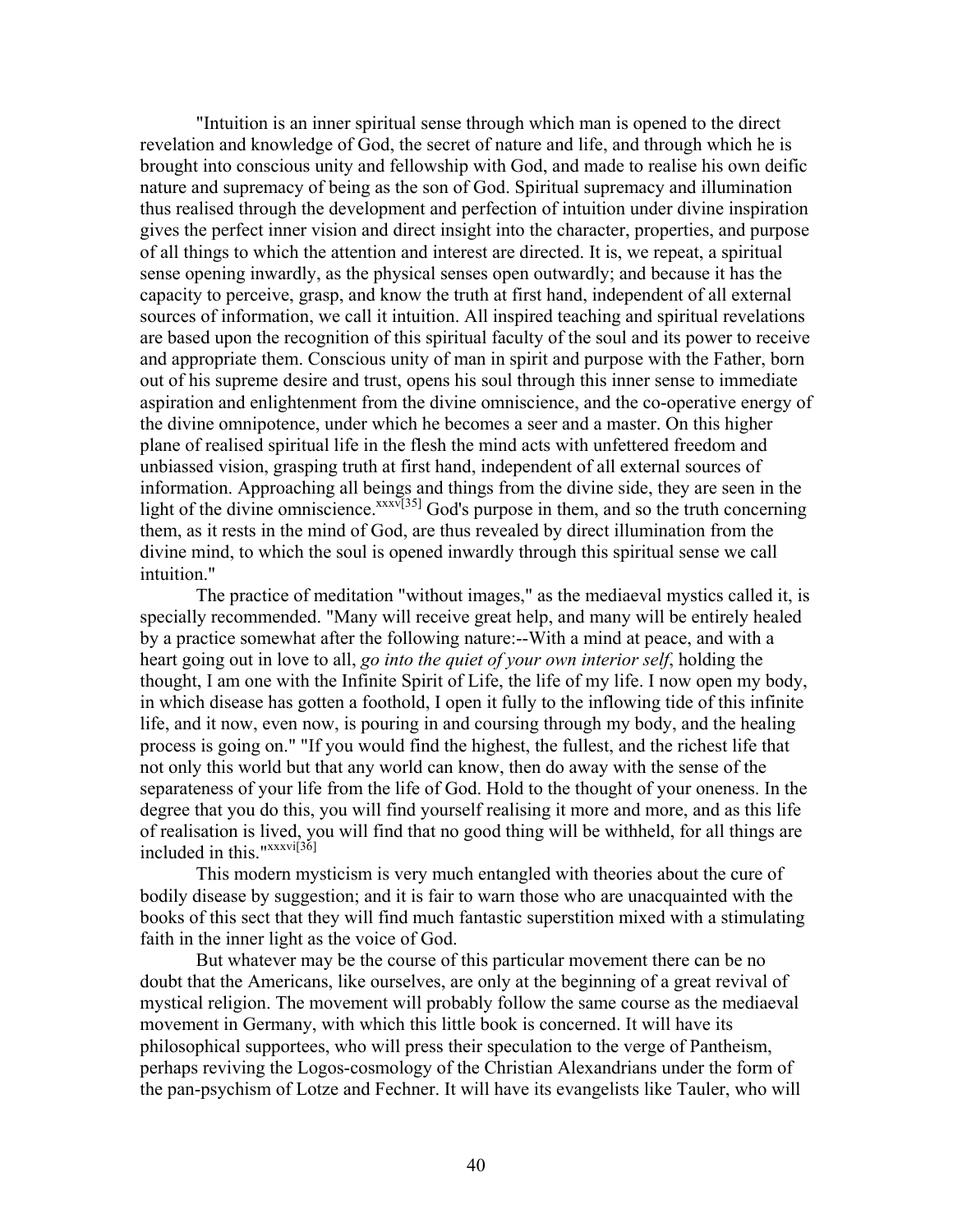carry to our crowded town populations the glad tidings that the kingdom of God is not here or there, but within the hearts of all who will seek for it within them. It will assuredly attract some to a life of solitary contemplation; while others, intellectually weaker or less serious, will follow the various theosophical and theurgical delusions which, from the days of Iamblichus downward, have dogged the heels of mysticism. For the "False Light" against which the "Theologia Germanica" warns us is as dangerous as ever; we may even live to see some new "Brethren of the Free Spirit" turning their liberty into a cloak of licentiousness. If so, the world will soon whistle back the disciplinarian with his traditions of the elders; prophesying will once more be suppressed and discredited, and a new crystallising process will begin. But before that time comes some changes may possibly take place in the external proportions of Christian orthodoxy. The appearance of a vigorous body of faith, standing firmly on its own feet, may even have the effect of relegating to the sphere of pious opinion some tenets which have hitherto "seemed to be pillars."

For these periodical returns to the "fresh springs" of religion never leave the tradition exactly where it was before. The German movement of the fourteenth century made the Reformation inevitable, and our own age may be inaugurating a change no less momentous, which will restore in the twentieth century some of the features of Apostolic Christianity.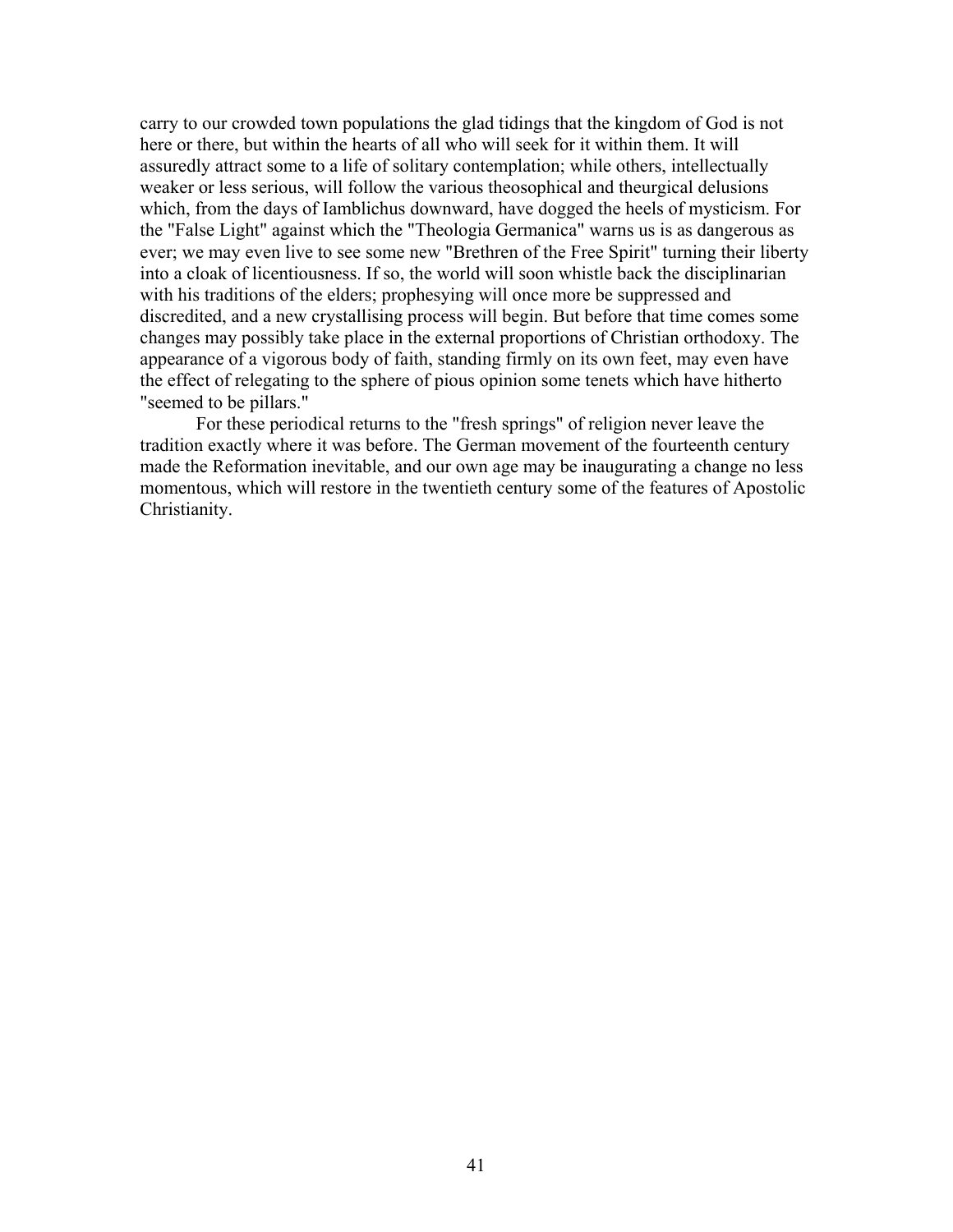# LIGHT, LIFE AND LOVE

# ECKHART

# GOD

GOD is nameless, for no man can either say or understand aught about Him. If I say, God is good, it is not true; nay more; I am good, God is not good. I may even say, I am better than God; for whatever is good, may become better, and whatever may become better, may become best. Now God is not good, for He cannot become better. And if He cannot become better, He cannot become best, for these three things, good, better, and best, are far from God, since He is above all. If I also say, God is wise, it is not true; I am wiser than He. If I also say, God is a Being, it is not true; He is transcendent Being and superessential Nothingness. Concerning this St Augustine says: the best thing that man can say about God is to be able to be silent about Him, from the wisdom of his inner judgement. Therefore be silent and prate not about God, for whenever thou dost prate about God, thou liest, and committest sin. If thou wilt be without sin, prate not about God. Thou canst understand nought about God, for He is above all understanding. A master saith: If I had a God whom I could understand, I would never hold Him to be God.  $(318)^{\text{xxxvii}[37]}$ 

God is not only a Father of all good things, as being their First Cause and Creator, but He is also their Mother, since He remains with the creatures which have from Him their being and existence, and maintains them continually in their being. If God did not abide with and in the creatures, they must necessarily have fallen back, so soon as they were created, into the nothingness out of which they were created. (610)

## REST ONLY IN GOD

IF I had everything that I could desire, and my finger ached, I should not have everything, for I should have a pain in my finger, and so long as that remained, I should not enjoy full comfort. Bread is comfortable for men, when they are hungry; but when they are thirsty, they find no more comfort in bread than in a stone. So it is with clothes, they are welcome to men, when they are cold; but when they are too hot, clothes give them no comfort. And so it is with all the creatures. The comfort which they promise is only on the surface, like froth, and it always carries with it a want. But God's comfort is clear and has nothing wanting: it is full and complete, and God is constrained to give it thee, for He cannot cease till He have given thee Himself. (300)

It is only in God that are collected and united all the perfections, which in the creatures are sundered and divided. (324)

Yet all the fulness of the creatures can as little express God, as a drop of water can express the sea. (173)

# GOD IS ALWAYS READY

NO one ought to think that it is difficult to come to Him, though it sounds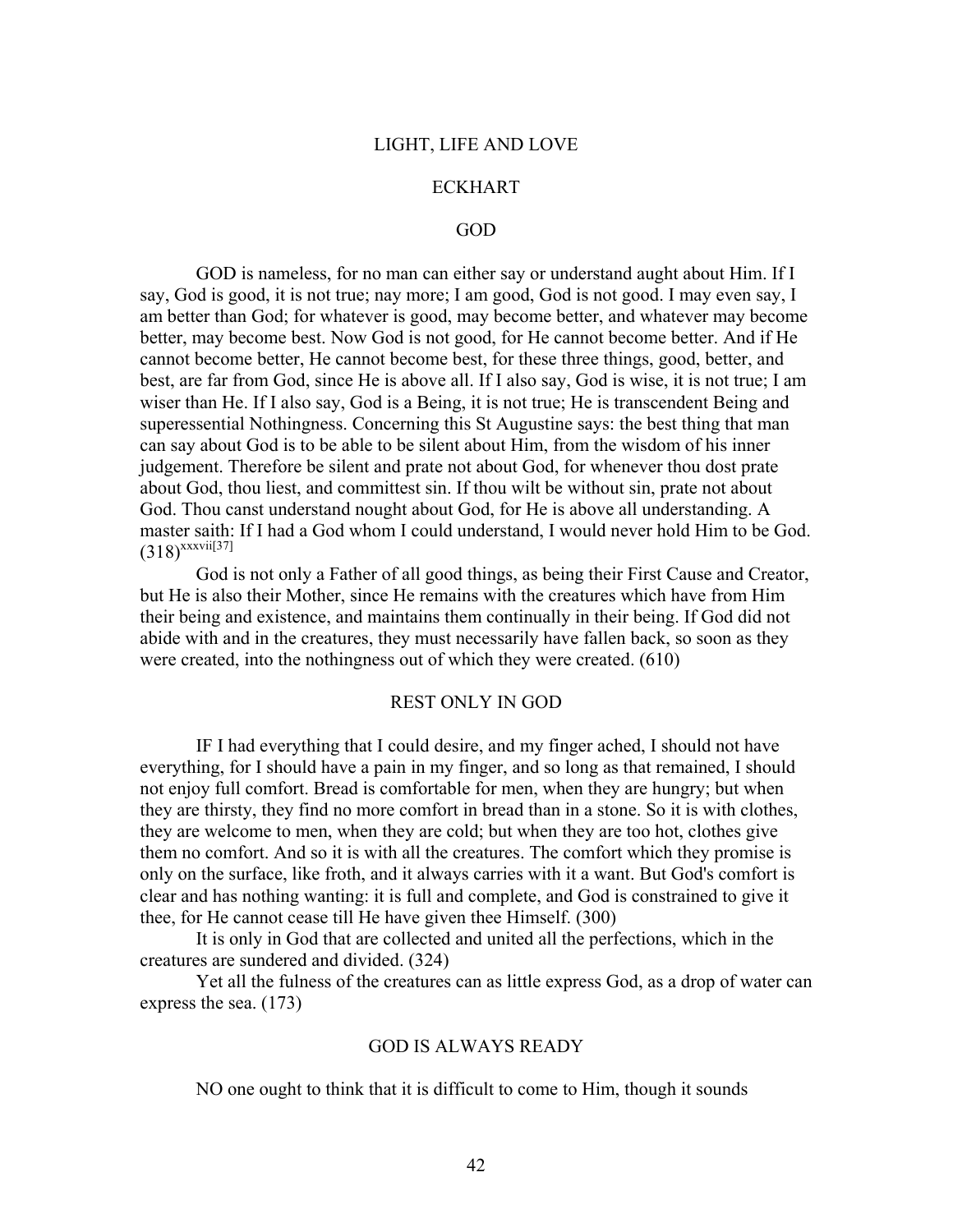difficult and is really difficult at the beginning, and in separating oneself from and dying to all things. But when a man has once entered upon it, no life is lighter or happier or more desirable; for God is very zealous to be at all times with man, and teaches him that He will bring him to Himself if man will but follow. Man never desires anything so earnestly as God desires to bring a man to Himself, that he may know Him. God is always ready, but we are very unready; God is near to us, but we are far from Him; God is within, but we are without; God is at home, but we are strangers. The prophet saith: God guideth the redeemed through a narrow way into the broad road, so that they come into the wide and broad place; that is to say, into true freedom of the spirit, when one has become a spirit with God. May God help us to follow this course, that He may bring us to Himself. Amen. (223)

## GRACE

THE masters say: That is young, which is near its beginning. Intelligence is the youngest faculty in man: the first thing to break out from the soul is intelligence, the next is will, the other faculties follow. Now he saith: Young man, I say unto thee, arise. The soul in itself is a simple work; what God works in the simple light of the soul is more beautiful and more delightful than all the other works which He works in all creatures. But foolish people take evil for good and good for evil. But to him who rightly understands, the one work which God works in the soul is better and nobler and higher than all the world. Through that light comes grace. Grace never comes in the intelligence or in the will. If it could come in the intelligence or in the will, the intelligence and the will would have to transcend themselves. On this a master says: There is something secret about it; and thereby he means the spark of the soul, which alone can apprehend God. The true union between God and the soul takes place in the little spark, which is called the spirit of the soul. Grace unites not to any work. It is an indwelling and a living together of the soul in God. (255)

Every gift of God makes the soul ready to receive a new gift, greater than itself. (15)

Yea, since God has never given any gift, in order that man might rest in the possession of the gift, but gives every gift that He has given in heaven and on earth, in order that He might be able to give one gift, which is Himself, so with this gift of grace, and with all His gifts He will make us ready for the one gift, which is Himself. (569)

No man is so boorish or stupid or awkward, that he cannot, by God's grace, unite his will wholly and entirely with God's will. And nothing more is necessary than that he should say with earnest longing: O Lord, show me Thy dearest will, and strengthen me to do it. And God does it, as sure as He lives, and gives him grace in ever richer fulness, till he comes to perfection, as He gave to the woman at Jacob's well. Look you, the most ignorant and the lowest of you all can obtain this from God, before he leaves this church, yea, before I finish this sermon, as sure as God lives and I am a man. (187)

O almighty and merciful Creator and good Lord, be merciful to me for my poor sins, and help me that I may overcome all temptations and shameful lusts, and may be able to avoid utterly, in thought and deed, what Thou forbiddest, and give me grace to do and to hold all that Thou hast commanded. Help me to believe, to hope, and to love, and in every way to live as Thou willest, as much as Thou willest, and what Thou willest.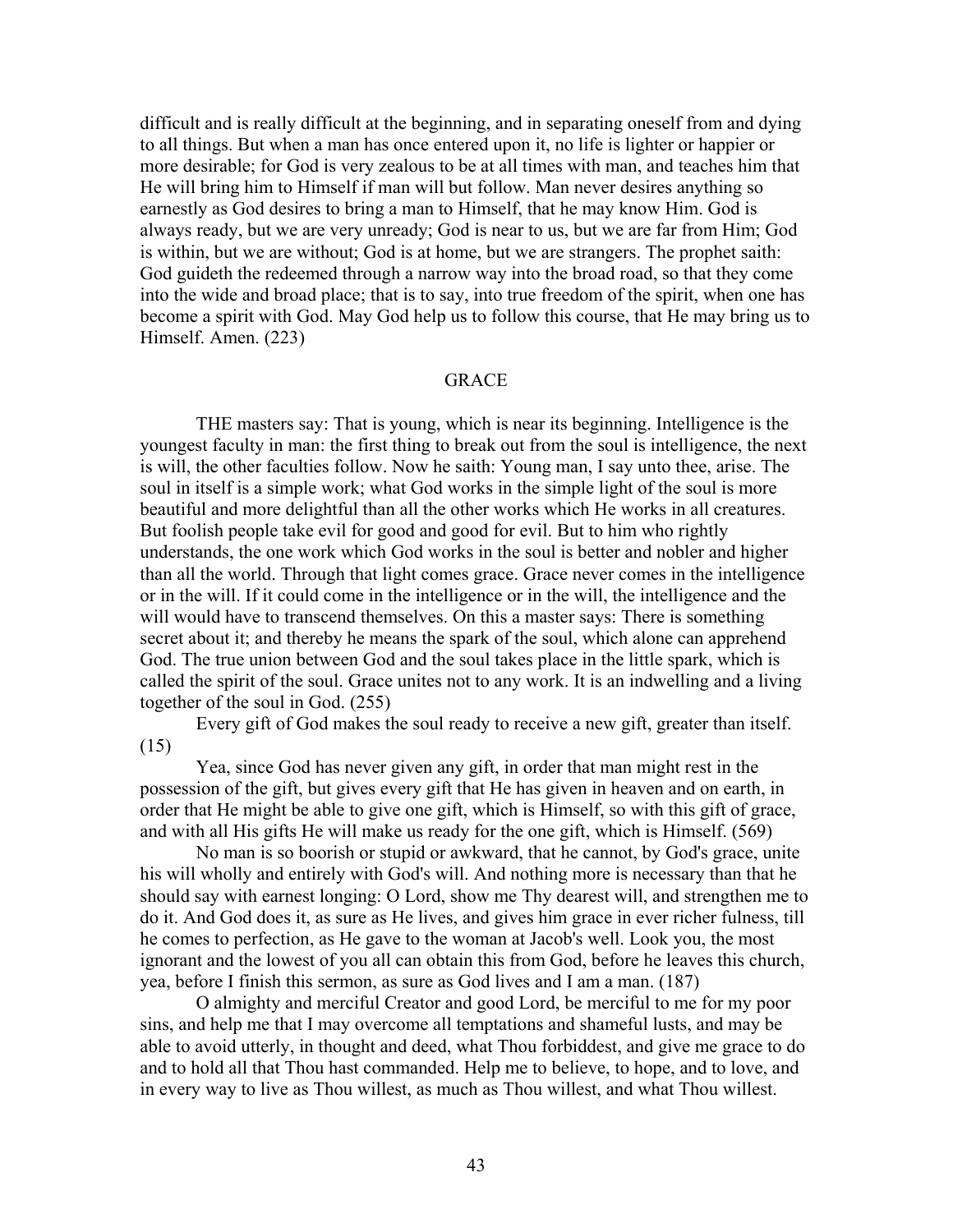## THE WILL

THEN is the will perfect, when it has gone out of itself, and is formed in the will of God. The more this is so, the more perfect and true is the will, and in such a will thou canst do all things. (553)

# SURRENDER OF THE WILL

YOU should know, that that which God gives to those men who seek to do His will with all their might, is the best. Of this thou mayest be as sure, as thou art sure that God lives, that the very best must necessarily be, and that in no other way could anything better happen. Even if something else seems better, it would not be so good for thee, for God wills this and not another way, and this way must be the best for thee. Whether it be sickness or poverty or hunger or thirst, or whatever it be, that God hangs over thee or does not hang over thee--whatever God gives or gives not, that is all what is best for thee; whether it be devotion or inwardness, or the lack of these which grieves thee--only set thyself right in this, that thou desirest the glory of God in all things, and then whatever He does to thee, that is the best.

Now thou mayest perchance say: How can I tell whether it is the will of God or not? If it were not the will of God, it would not happen. Thou couldst have neither sickness nor anything else unless God willed it. But know that it is God's will that thou shouldst have so much pleasure and satisfaction therein, that thou shouldst feel no pain as pain; thou shouldst take it from God as the very best thing, for it must of necessity be the very best thing for thee. Therefore I may even wish for it and desire it, and nothing would become me better than so to do.

If there were a man whom I were particularly anxious to please, and if I knew for certain that he liked me better in a grey cloak than in any other, there is no doubt that however good another cloak might be, I should be fonder of the grey than of all the rest. And if there were anyone whom I would gladly please, I should do nothing else in word or deed than what I knew that he liked.

Ah, now consider how your love shows itself! If you loved God, of a surety nothing would give you greater pleasure than what pleases Him best, and that whereby His will may be most fully done. And, however great thy pain or hardship may be, if thou hast not as great pleasure in it as in comfort or fulness, it is wrong.

We say every day in prayer to our Father, Thy will be done. And yet when His will is done, we grumble at it, and find no pleasure in His will. If our prayers were sincere, we should certainly think His will, and what He does, to be the best, and that the very best had happened to us. (134)

Those who accept all that the Lord send, as the very best, remain always in perfect peace, for in them God's will has become their will. This is incomparably better than for our will to become God's will. For when thy will becomes God's will--if thou art sick, thou wishest not to be well contrary to God's will, but thou wishest that it were God's will that thou shouldest be well. And so in other things. But when God's will becomes thy will--then thou art sick: in God's name; thy friend dies: in God's name! (55)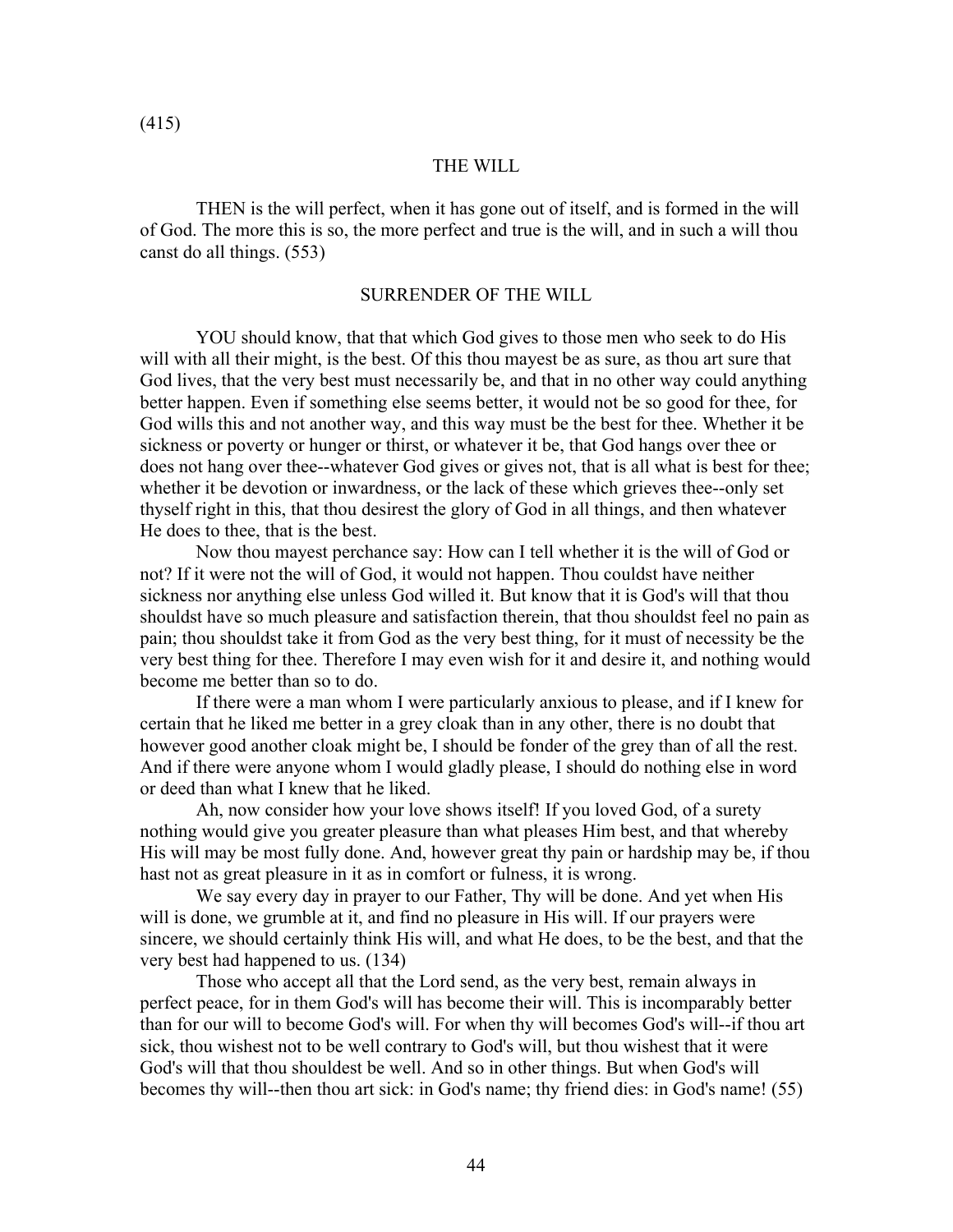## SUFFERING

MEN who love God are so far from complaining of their sufferings, that their complaint and their suffering is rather because the suffering which God's will has assigned them is so small. All their blessedness is to suffer by God's will, and not to *have* suffered something, for this is the loss of suffering. This is why I said, Blessed are they who are willing to suffer for righteousness, not, Blessed are they who have suffered. (434)

All that a man bears for God's sake, God makes light and sweet for him. (45)

If all was right with you, your sufferings would no longer be suffering, but love and comfort. (442)

If God could have given to men anything more noble than suffering, He would have redeemed mankind with it: otherwise, you must say that my Father was my enemy, if he knew of anything nobler than suffering. (338)

True suffering is a mother of all the virtues. (338)

# SIN

DEADLY sin is a death of the soul. To die is to lose life. But God is the life of the soul; since then deadly sin separates us from God, it is a death of the soul.

Deadly sin is also an unrest of the heart. Everything can rest only in its proper place. But the natural place of the soul is God; as St Augustine says, Lord, thou hast made us for Thyself, and our heart is restless till it finds rest in Thee. But deadly sin separates us from God; therefore it is an unrest of the heart. Deadly sin is also a sickness of the faculties, when a man can never stand up alone for the weight of his sins, nor ever resist falling into sin. Therefore deadly sin is a sickness of the faculties. Deadly sin is also a blindness of the sense, in that it suffers not a man to know the shortness of the pleasures of lust, nor the length of the punishment in hell, nor the eternity of joys in heaven. Deadly sin is also a death of all graces; for as soon as a deadly sin takes place, a man becomes bare of all graces. (217)

Every creature must of necessity abide in God; if we fall out of the hands of his mercy, we fall into the hands of His justice. We must ever abide in Him. What madness then is it to wish not to be with Him, without whom thou canst not be! (169)

## CONTENTMENT

A GREAT teacher once told a story in his preaching about a man who for eight years besought God to show him a man who would make known to him the way of truth. While he was in this state of anxiety there came a voice from God and spake to him: Go in front of the church, and there shalt thou find a man who will make known to thee the way of truth. He went, and found a poor man whose feet were chapped and full of dirt, and all his clothes were hardly worth twopence-halfpenny. He greeted this poor man and said to him, God give thee a good morning. The poor man answered, I never had a bad morning. The other said, God give thee happiness. How answerest thou that? The poor man answered, I was never unhappy. The first then said, God send thee blessedness. How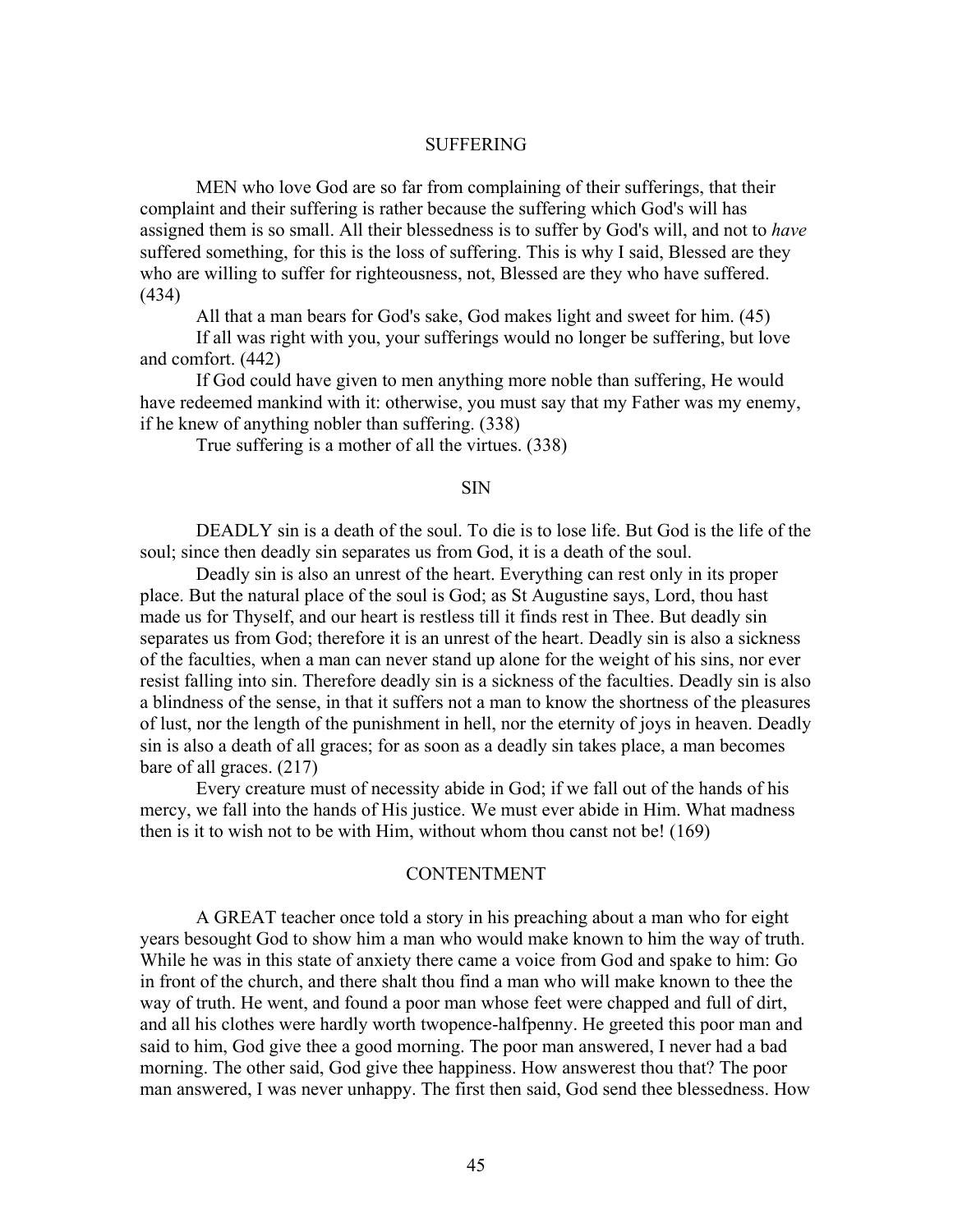answerest thou that? I was never unblessed, was the answer. Lastly the questioner said, God give thee health! Now enlighten me, for I cannot understand it. And the poor man replied, When thou saidst to me, may God give thee a good morning, I said I never had a bad morning. If I am hungry, I praise God for it; if I am cold, I praise God for it; if I am distressful and despised, I praise God for it; and that is why I never had a bad morning. When thou askedst God to give me happiness, I answered that I had never been unhappy; for what God gives or ordains for me, whether it be His love or suffering, sour or sweet, I take it all from God as being the best, and that is why I was never unhappy. Thou saidst further, May God make thee blessed, and I said, I was never unblessed, for I have given up my will so entirely to God's will, that what God wills, that I also will, and that is why I was never unblessed, because I willed alone God's will. Ah! dear fellow, replied the man; but if God should will to throw thee into hell, what wouldst thou say then? He replied, Throw me into hell! Then I would resist Him. But even if He threw me into hell, I should still have two arms wherewith to embrace Him. One arm is true humility, which I should place under Him, and with the arm of love I should embrace Him. And he concluded, I would rather be in hell and possess God, than in the kingdom of heaven without Him. (623)

#### DETACHMENT

THE man who has submitted his will and purposes entirely to God, carries God with him in all his works and in all circumstances. Therein can no man hinder him, for he neither aims at nor enjoys anything else, save God. God is united with Him in all his purposes and designs. Even as no manifoldness can dissipate God, so nothing can dissipate such a man, or destroy his unity. Man, therefore, should take God with him in all things; God should be always present to his mind and will and affections. The same disposition that thou hast in church or in thy cell, thou shouldst keep and maintain in a crowd, and amid the unrest and manifoldness of the world.

Some people pride themselves on their detachment from mankind, and are glad to be alone or in church; and therein lies their peace. But he who is truly in the right state, is so in all circumstances, and among all persons; he who is not in a good state, it is not right with him in all places and among all persons. He who is as he should be has God with him in truth, in all places and among all persons, in the street as well as in the church; and then no man can hinder him. (547)

It is often much harder for a man to be alone in a crowd than in the desert; and it is often harder to leave a small thing than a great, and to practise a small work than one which people consider very great. (565)

#### PRAYER

GOOD and earnest prayer is a golden ladder which reaches up to heaven, and by which man ascends to God.

The man who will pray aright should ask for nothing except what may promote God's honour and glory, his own profit and the advantage of his neighbours. When we ask for temporal things we should always add, if it be God's will and if it be for my soul's health. But when we pray for virtues, we need add no qualification, for these are God's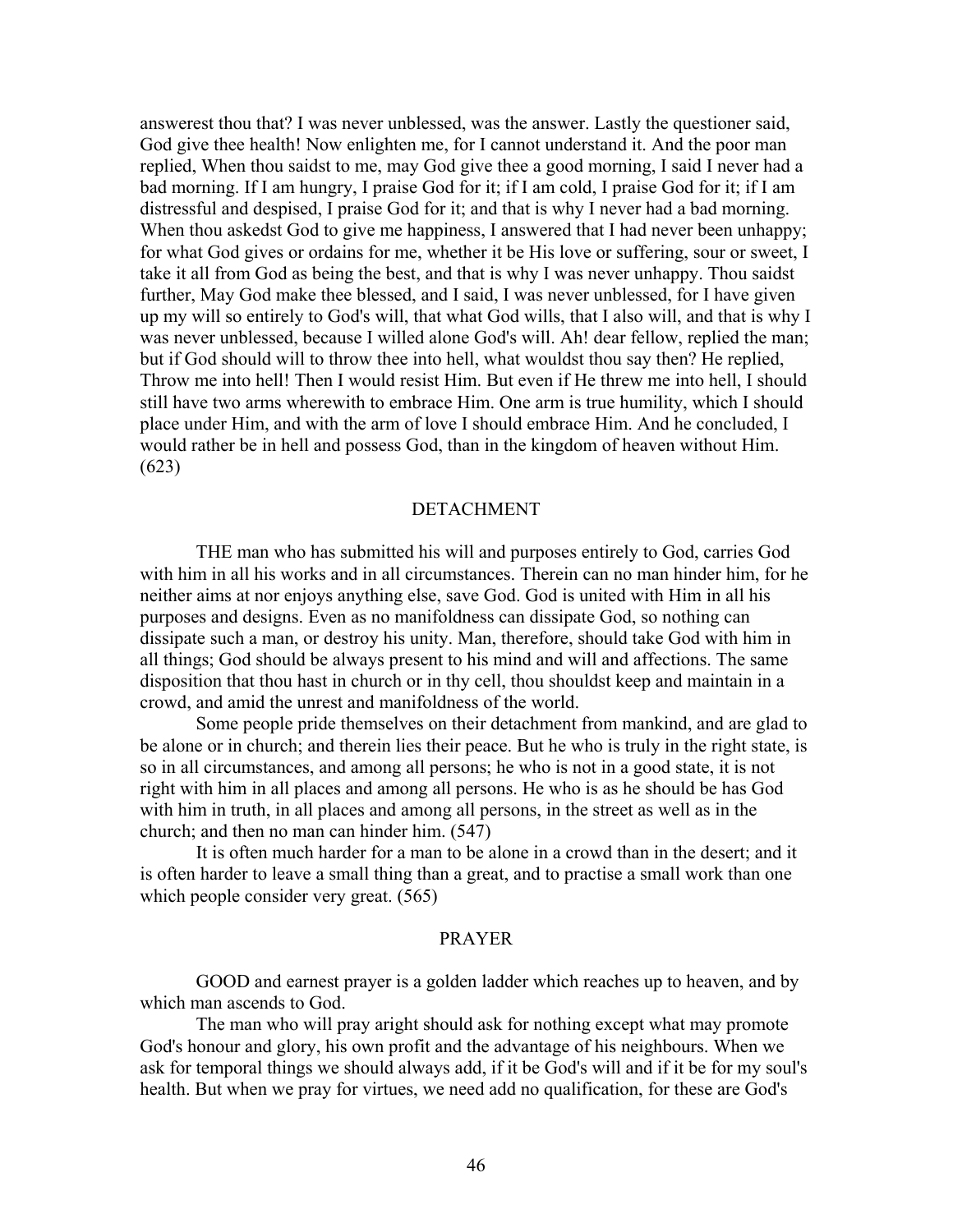own working. (359)

## LOVE OF OUR NEIGHBOUR

IT is a hard thing to practise this universal love, and to love our neighbours as ourselves, as our Lord commanded us. But if you will understand it rightly, there is a greater reward attached to this command, than to any other. The commandment seems hard, but the reward is precious indeed. (135)

# LOVE

HE who has found this way of love, seeketh no other. He who turns on this pivot is in such wise a prisoner that his foot and hand and mouth and eyes and heart, and all his human faculties, belong to God. And, therefore, thou canst overcome thy flesh in no better way, so that it may not shame thee, than by love. This is why it is written, Love is as strong as death, as hard as hell. Death separates the soul from the body, but love separates all things from the soul. She suffers nought to come near her, that is not God nor God-like. Happy is he who is thus imprisoned; the more thou art a prisoner, the more wilt thou be freed. That we may be so imprisoned, and so freed, may He help us, Who Himself is Love. (30)

# THE UNION WITH GOD

THE union of the soul with God is far more inward than that of the soul and body.  $(566)$ 

Now I might ask, how stands it with the soul that is lost in God? Does the soul find herself or not? To this will I answer as it appears to me, that the soul finds herself in the point, where every rational being understands itself with itself. Although it sinks and sinks in the eternity of the Divine Essence, yet it can never reach the ground. Therefore God has left a little point wherein the soul turns back upon itself and finds itself, and knows itself to be a creature. (387)

God alone must work in thee without hindrance, that He may bring to perfection His likeness in thee. So thou mayest understand with Him, and love with Him. This is the essence of perfection. (471)

## THE LAST JUDGMENT

PEOPLE say of the last day, that God shall give judgment. This is true. But it is not true as people imagine. Every man pronounces his own sentence; as he shows himself here in his essence, so will he remain everlastingly. (471)

# PRECEPT AND PRACTICE

BETTER one life-master than a thousand reading-masters (*w ger w re ein lebemeister denne tžsent lesemeister*). If I sought a master in the scriptures, I should seek him in Paris and in the high schools of high learning. But if I wished to ask questions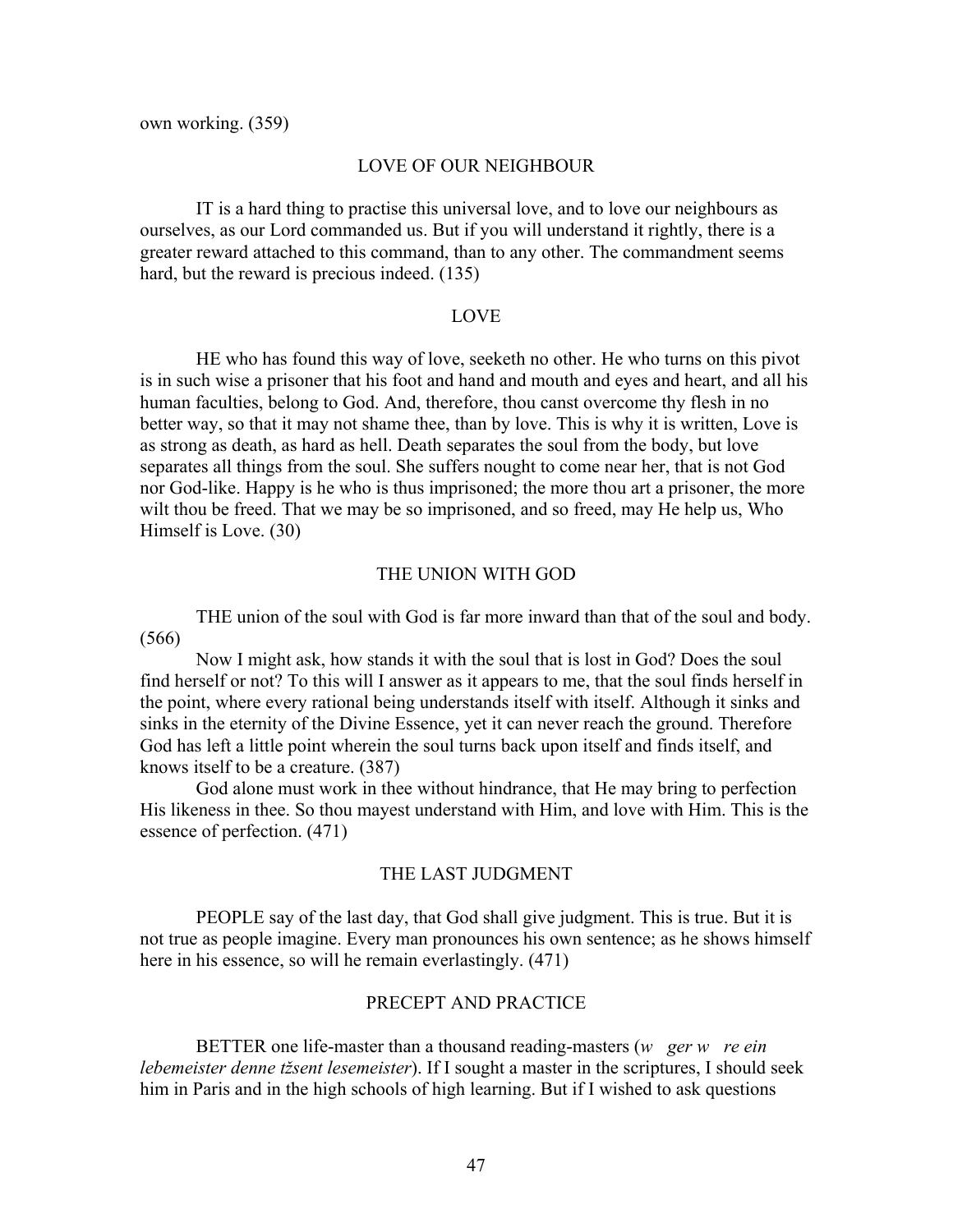about the perfect life, that he could not tell me. Where then must I go? Nowhere at all save to an utterly simple nature; he could answer my question. (599)

# RELICS

MY people, why seek ye after dead bones? Why seek ye not after living holiness, which might give you everlasting life? The dead can neither give nor take away. (599)

# SAYINGS OF ECKHART

MASTER ECKHART saith: He who is always alone, he is worthy of God; and he who is always at home, to him is God present; and be who abides always in a present *now*, in him doth God beget His Son without ceasing. (600)

Master Eckhart saith: I will never pray to God to give Himself to me: I will pray Him to make me purer. If I were purer, God must give Himself to me, of His own nature, and sink into me. (601)

Master Eckhart was asked, what were the greatest goods, that God had done to him. He said, there are three. The first is, that the lusts and desires of the flesh have been taken away from me. The second is, that the Divine Light shines and gives me light in all my doings. The third is, that I am daily renewed in virtue, grace and holiness. (602)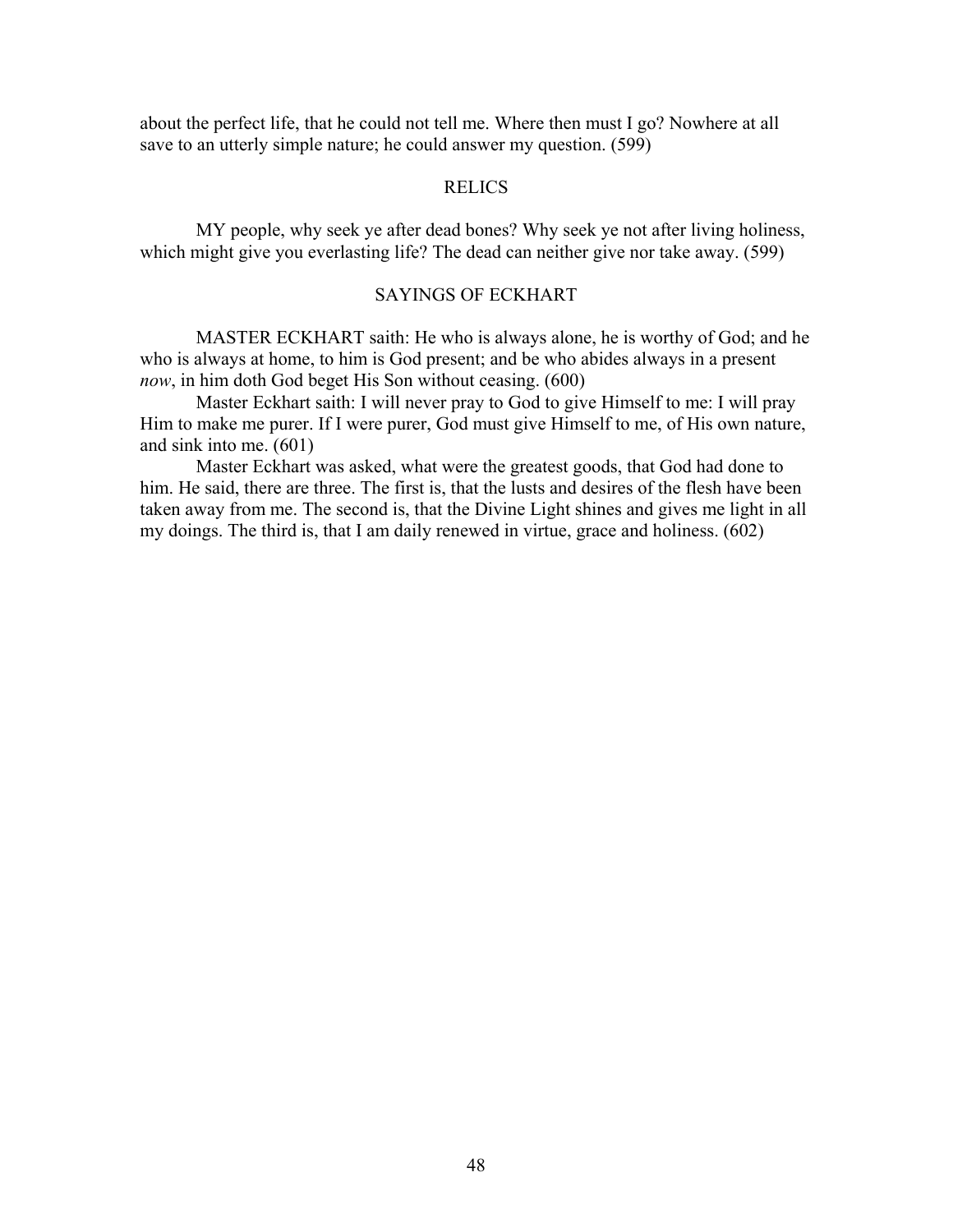## TAULER

## OUR AIM

THINK, and think earnestly, how great, how unutterable will be the joy and blessedness, the glory and honour of those who shall see clearly and without veil the gladsome and beauteous face of God, how they will enjoy the best and highest good, which is God Himself. For in Him is included all pleasure, might, joy, and all beauty, so that the blessed in God will possess everything that is good and desirable, with everlasting joy and security, without fear lest they should ever be parted from Him.  $(138)^{xxxviii[38]}$ 

# CONSEQUENCES OF THE FALL

FROM the time when the first man gave a ready ear to the words of the enemy, mankind have been deaf, so that none of us can hear or understand the loving utterances of the eternal Word. Something has happened to the ears of man, which has stopped up his ears, so that he cannot hear the loving Word; and he has also been so blinded, that he has become stupid, and does not know himself. If he wished to speak of his own inner life, he could not do it; he knows not where he is, nor what is his state. (91)

How can it be that the noble reason, the inner eye, is so blinded that it cannot see the true light? This great shame has come about, because a thick coarse skin and a thick fur has been drawn over him, even the love and the opinion of the creatures, whether it be the man himself or something that belongs to him; hence man has become blind and deaf, in whatever position he may be, worldly or spiritual. Yes, that is his guilt, that many a thick skin is drawn over him, as thick as an ox's forehead, and it has so covered up his inner man, that neither God nor himself can get inside; it has grown into him. (92)

# THE FALL

THROUGH two things man fell in Paradise--through pride, and through inordinate affection. Therefore we too must return by two things, that nature may recover her power: we must first sink our nature and bring it down under God and under all men in deep humility, against whom it had exalted itself in pride. We must also manfully die to all inordinate lusts. (1)

# LIFE A BATTLE

NOTHING in the world is so necessary for man as to be constantly assailed; for in fighting he learns to know himself. As grace is necessary to a man, so also is fighting. Virtue begins in fighting, and is developed in fighting. In every state to which a man is called, inward and outward, he must of necessity be assailed. A high Master said: As little as meat can remain without salt and yet not become corrupt, so little can a man remain without fighting. (104)

A man should in the first place act as when a town is besieged, and it is certain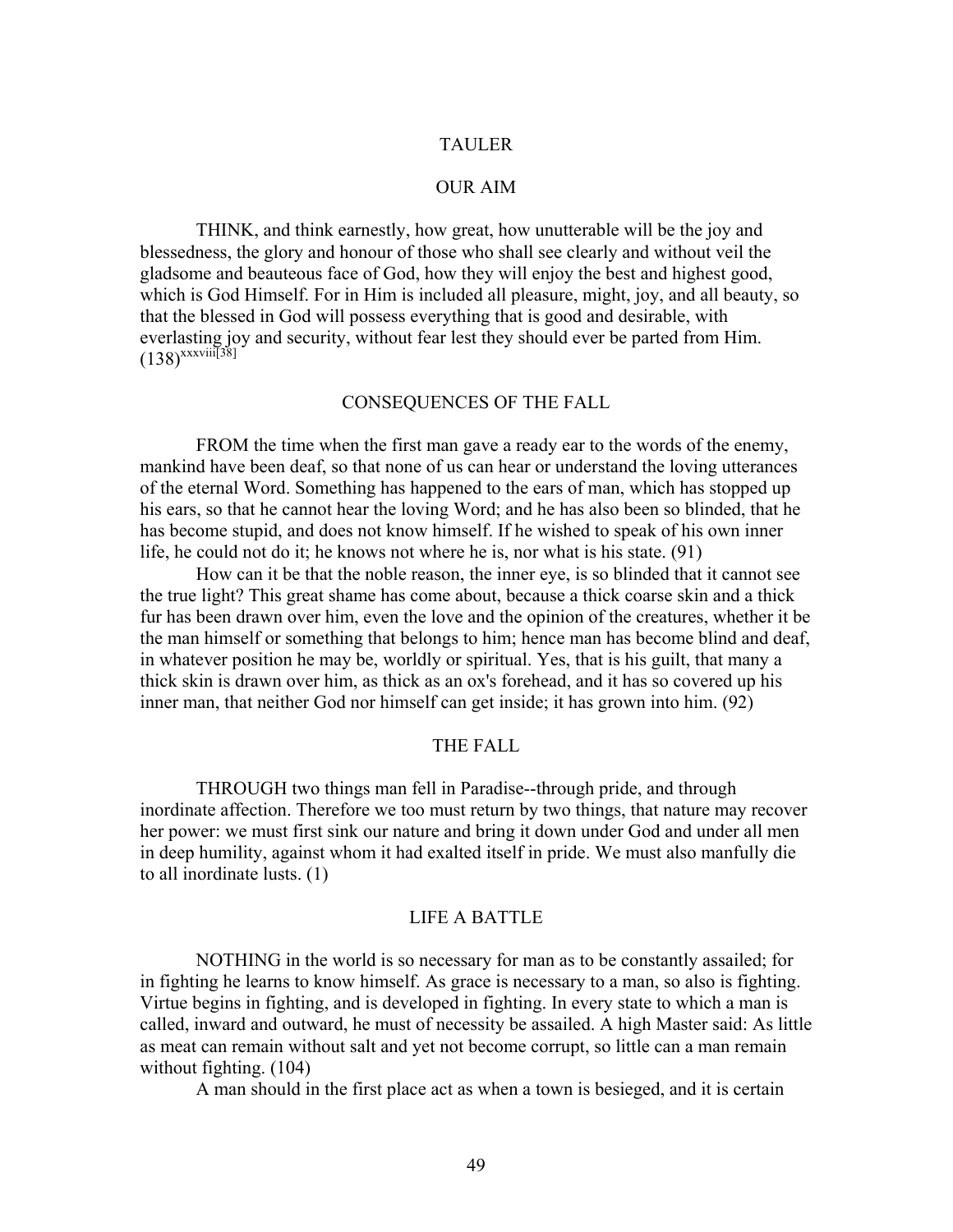that the besieging army is stronger than the town. When the town is weakest, men take the very greatest care to guard and defend the town; if they neglected to do so, they would lose the town, and with it their lives and properties. So should every man do: he should be most careful to find out in what things the evil spirit most often besets him- that is, on what side the man is weakest, and to what kind of errors and failings he is most prone, and should manfully defend himself at those points.

Next, turn thyself earnestly away from sin; for I tell you of a truth, by whatever temptation a man is assailed, if he turns not from it heartily, but stands in it vacillating, he has no wholehearted desire to leave his sins by God's will, and without doubt the evil spirit is close upon him, who may make him fall into endless perdition.

Know of a truth, that if thou wouldst truly overcome the evil spirit, this can only be done by a complete manful turning away from sin. Say then with all thy heart: Oh, everlasting God, help me and give me Thy Divine grace to be my help, for it is my steadfast desire never again to commit any deadly sin against Thy Divine will and Thine honour. So with thy good will and intention thou entirely overcomest the evil spirit, so that he must fly from thee ashamed.

Understand, however, that it is a miserable and pitiable thing for a reasonable man to let himself be overcome by the evil spirit, and in consequence of his attacks to fall voluntarily into grievous and deadly sin, whereby man loses the grace of God. A reasonable man, who allows himself voluntarily to be overcome by the evil spirit, is like a well-armed man who voluntarily lets a fly bite him to death. For man has many great and strong weapons, wherewith he may well and manfully withstand the evil spirit--the holy faith, the blessed sacrament, the holy word of God, the model and example of all good and holy men, the prayers of holy Church, and other great supports against the power of the evil spirit, whose power is much less than that of a fly against a great bear. If a man will manfully and boldly withstand the evil spirit, the evil one can gain no advantage against his free will.

Turn, therefore, manfully and earnestly from your sins, and watch diligently and earnestly; for I tell you of a truth, that when you have come to the next world, if you have not withstood the evil spirit, and if you are found there without repentance and sorrow, you will be a mockery to all the devils and to yourself, and you will be eternally punished and tormented. And it will then be a greater woe to you, that you have followed the evil spirit, than all the external pains that you must endure eternally for your sins.

Thirdly, a man should diligently attend to his inner Ground, that there shall be nothing in it save God alone, and His eternal glory. For alas! there are many men, both lay and clerical, who live falsely beneath a fair show, and imagine that they can deceive the everlasting God. No, in truth, thou deceivest thyself, and losest the day of grace, and the favour of God, and makest thyself guilty towards God, in that He gives the evil spirits power over thee, so that thou canst do no good work. Therefore, watch while it is day, that the hour of darkness and God's disfavour may not overtake thee, and take heed that in thy inner ground God may dwell, and nought besides. (75)

Even as each man in his baptism is placed under the charge of a special angel, who is with him always and never leaves him, and protects him waking and sleeping in all his ways and in all his works, so every man has a special devil, who continually opposes him and exercises him without ceasing. But if the man were wise and diligent, the opposition of the devil and his exercises would be much more profitable to him than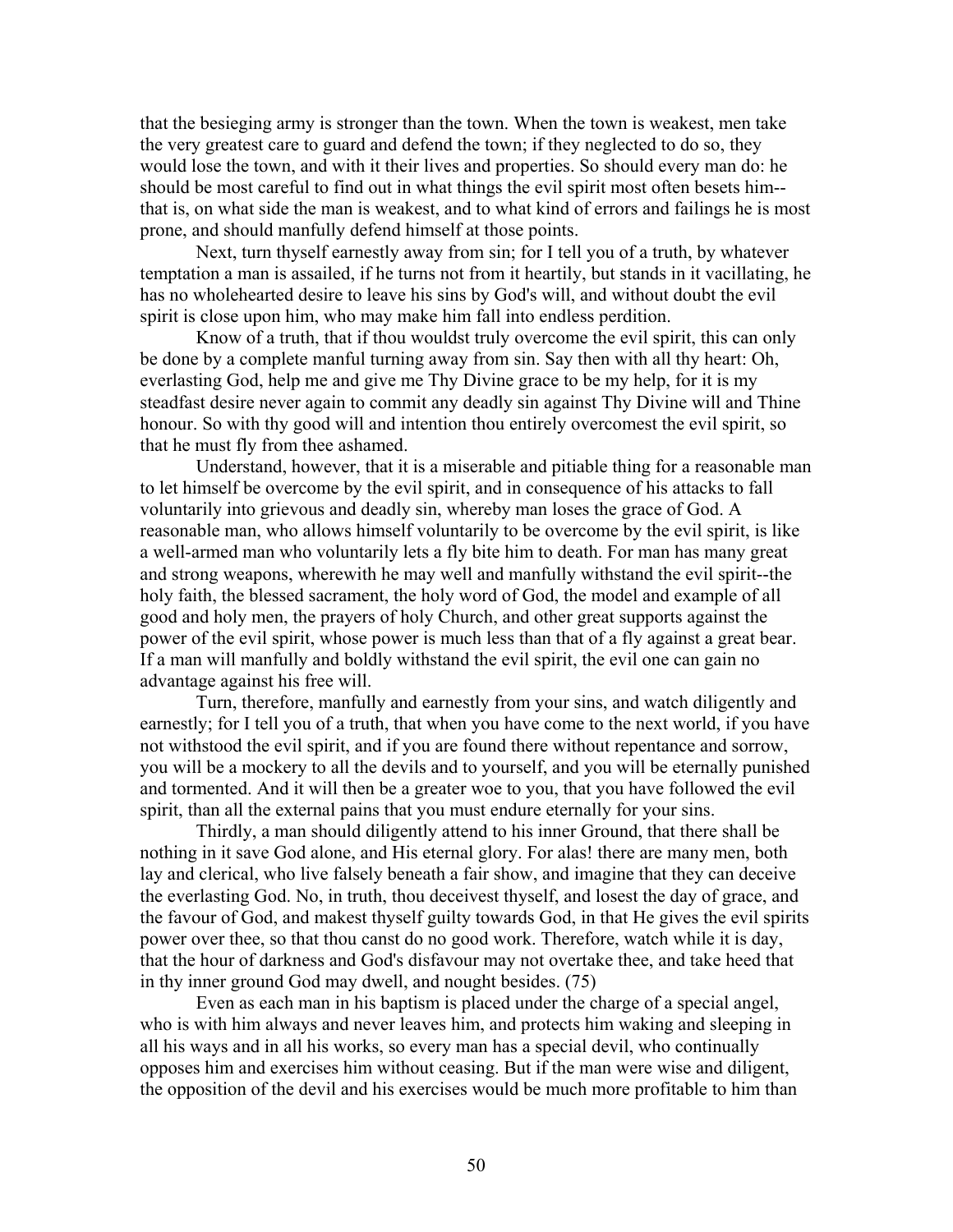the aid of the good angel; for if there were no struggle, there could be no victory. (139)

SIN

WHEN a man has had the fair net of his soul torn by sin, he must patch and mend it by a humble, repentant return to the grace and mercy of God. He must act like one who wishes to make a crooked stick straight: he bends the stick further back than it ought to go, and by being thus bent back it becomes straight again. So must a man do to his own nature. He must bend himself under all things which belong to God, and break himself right off, inwardly and outwardly, from all things which are not God.

Every deadly sin causes the precious blood of Christ to be shed afresh. Jesus Christ is spiritually crucified many times every day. (75)

## FISHING FOR SOULS

THE fisherman throws his hook, that he may catch the fish; but the fish itself takes the hook. When the fish takes the hook, the fisherman is sure of the fish, and draws it to him. Even so, God has thrown His hook and His net into all the world, before our feet, before our eyes, before our minds, and He would gladly draw us securely to Himself by means of all His creatures. By pleasurable things He draws us on; by painful things He drives us on. He who will not be drawn, is in fault; for he has not taken God's hook, nor will he be caught in God's net. If he came therein, beyond doubt he would be caught by God and would be drawn by God. It is not God's fault if we will not be drawn; we should grasp the hand held out to us. If a man were in a deep pool, and one tried to help him and pull him out, would he not gladly grasp his hand and allow himself to be pulled out? (42)

Where two things are so related to each other, that one may receive something for the other, there must be something in common between them. If they had nothing in common, there must be a middle term between them, which has something in common both with the higher, from which it may receive, and with the lower, to which it may impart. Now God hath created all things, and especially mankind, immediately for Himself. He created man for His pleasure. But by sin, human nature was so far estranged from God, that it was impossible for a man to attain to that, for which he was made. Now Aristotle says that God and Nature are not unprofitable workers--that is, what they work at, they carry to its end. Now God created man that He might have pleasure in him. If then God's work in creating mankind was not to be unprofitable, when they were so far estranged from God by sin, that they could not receive that by which they might return and attain the enjoyment of eternal happiness, a Mediator was necessary between us and God, one who has something in common with us and our natures, and also shares in the nature of God. In order that on the one side, He might in Himself destroy our sickness, which was a cause of all our sins, and also destroy all our sins, to which our weakness has brought us; and on the other side that He might include in Himself all the treasure of grace and of God's honour, that He might be able to give us grace richly, and forgiveness of our sins, and eternal glory hereafter, this could only be, if the Son of God became man. (90)

Yea, the highest God and Lord of all lords, the Son of God, in His deep love felt pity for us poor, sinful men, condemned to the flames of hell. Though He was in the form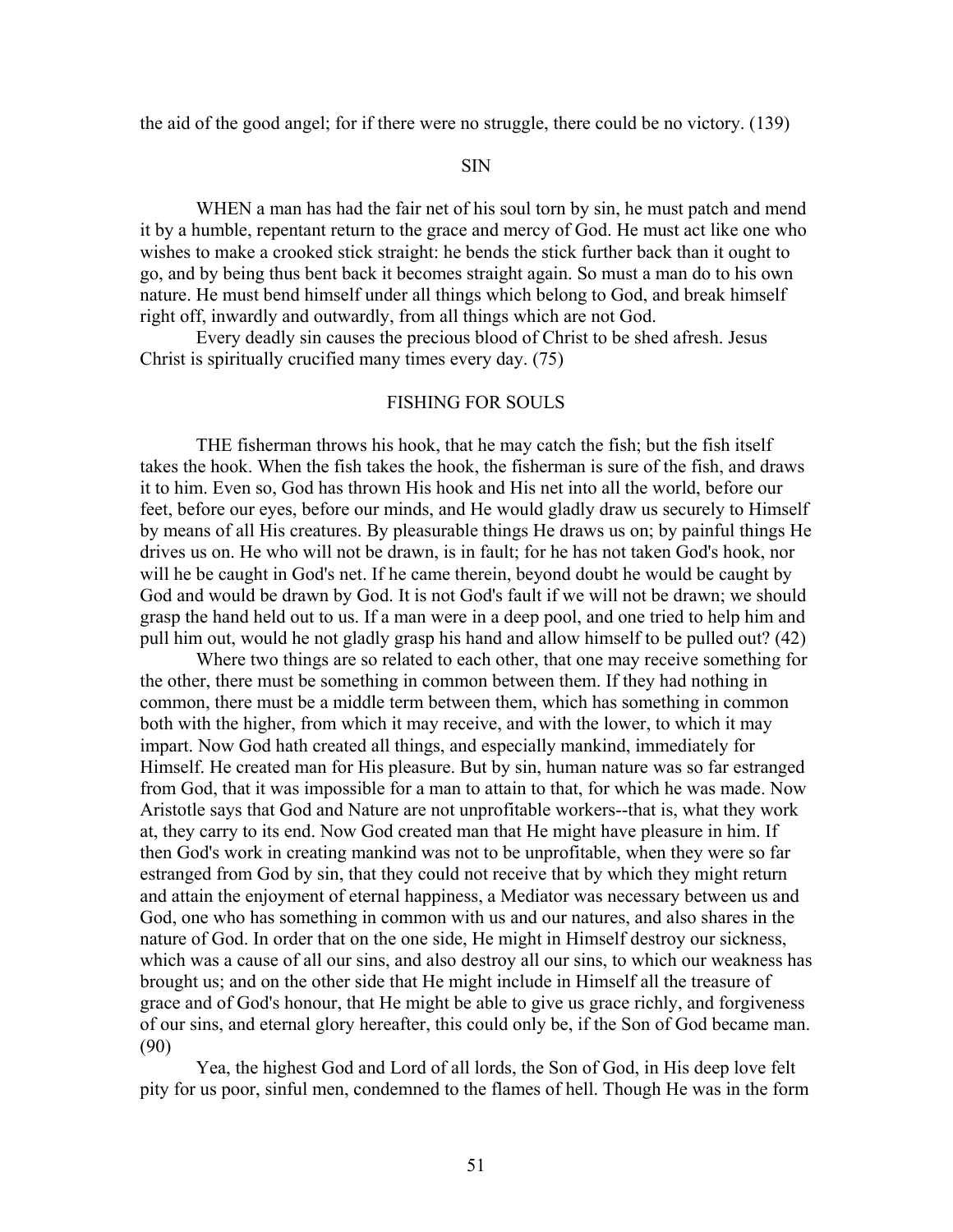of God, He thought it not robbery (as St Paul says) to be equal with God, and He annihilated Himself, and took upon Him the form of a servant, and was made like any other man, being found in fashion as a man. He humbled Himself, and became obedient unto death, even the death of the cross. (117)

# THE EFFICACY OF DIVINE GRACE

ALL works which men and all creatures can ever work even to the end of the world, without the grace of God--all of them together, however great they may be, are an absolute nothing, as compared with the smallest work which God has worked in men by His grace. As much as God is better than all His creatures, so much better are His works than all the works, or wisdom, or designs, which all men could devise. Even the smallest drop of grace is better than all earthly riches that are beneath the sun. Yea, a drop of grace is more noble than all angels and all souls, and all the natural things that God has made. And yet grace is given more richly by God to the soul than any earthly gift. It is given more richly than brooks of water, than the breath of the air, than the brightness of the sun; for spiritual things are far finer and nobler than earthly things. The whole Trinity, Father, Son, and Holy Ghost, give grace to the soul, and flow immediately into it; even the highest angel, in spite of his great nobility, cannot do this. Grace looses us from the snares of many temptations; it relieves us from the heavy burden of worldly cares, and carries the spirit up to heaven, the land of spirits. It kills the worm of conscience, which makes sins alive. Grace is a very powerful thing. The man, to whom cometh but a little drop of the light of grace, to him all that is not God becomes as bitter as gall upon the tongue. (86)

Grace makes, contrary to nature, all sorrows sweet, and brings it about that a man no longer feels any relish for things which formerly gave him great pleasure and delight. On the other hand, what formerly disgusted him, now delights him and is the desire of his heart--for instance, weakness, sorrow, inwardness, humility, self-abandonment, and detachment from all the creatures. All this is in the highest degree dear to him, when this visitation of the Holy Ghost, grace, has in truth come to him. Then the sick man, that is to say the external man, with all his faculties is plunged completely into the pool of water, even as the sick man who had been for thirty-eight years by the pool at Jerusalem, and there washes himself thoroughly in the exalted, noble, precious blood of Christ Jesus. For grace in manifold ways bathes the soul in the wounds and blood of the holy Lamb, Jesus Christ. (22)

#### PRAYER

THE essence of prayer is the ascent of the mind to God, as holy teachers tell us. Therefore every good man, when he wishes to pray, ought to collect his outer senses into himself, and look into his mind, to see whether it be really turned to God. He who wishes that his prayers may be truly heard, must keep himself turned away from all temporal and external things, and all that is not Divine, whether it be friend or joy (*Freund oder Freude*), and all vanities, whether they be clothes or ornaments, and from everything of which God is not the true beginning and ending, and from everything that does not belong to Him. He must cut off his words and his conduct, his manners and his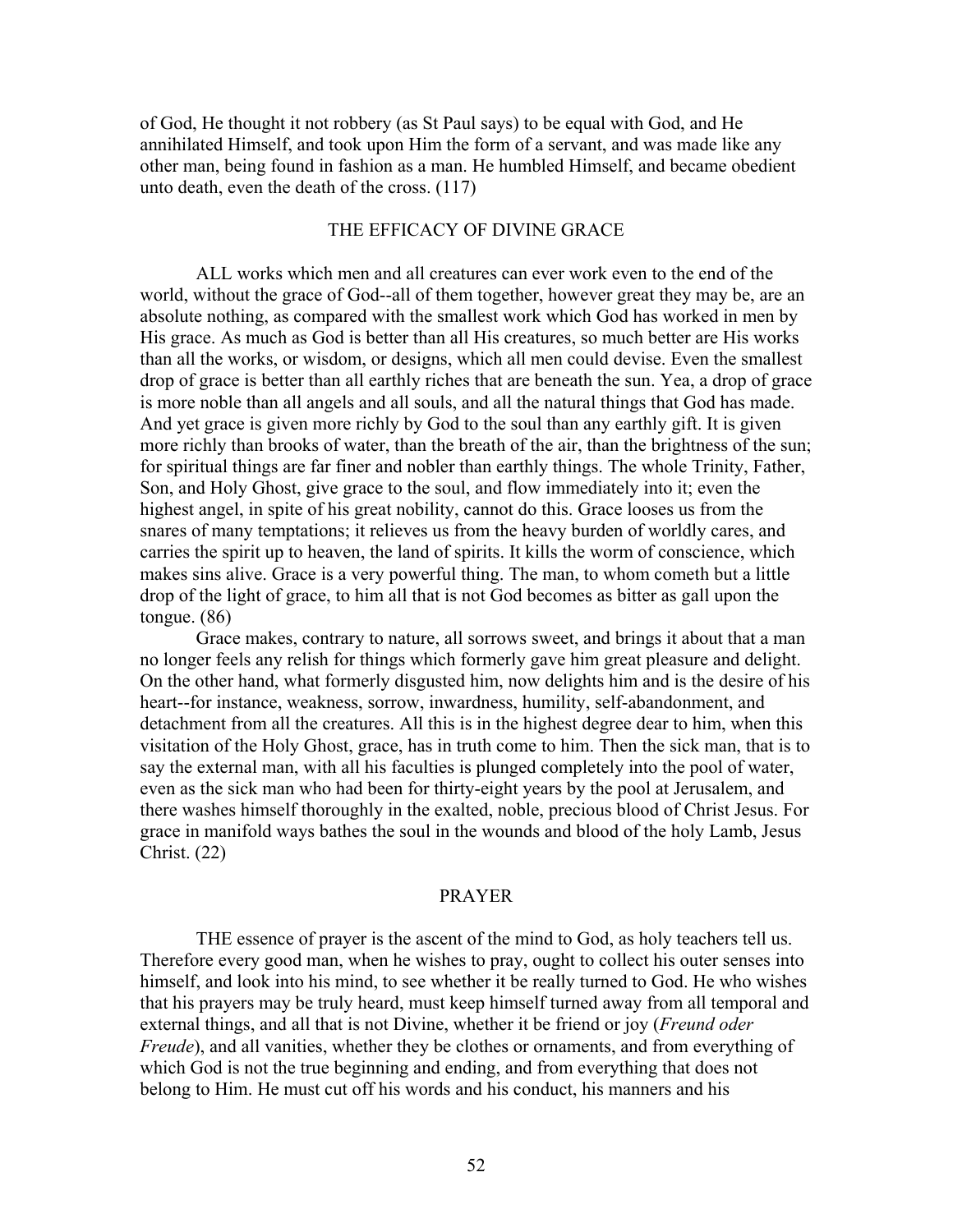demeanour, from all irregularity, inward or outward. Dream not that that can be a true prayer, when a man only babbles outwardly with his mouth, and reads many psalms, gabbling them rapidly and hastily, while his mind wanders this way and that, backwards and forwards. Much rather must the true prayer be, as St Peter tells us, "oneminded"<sup>[xxxix](#page-91-9)[39]</sup>—that is, the mind must cleave to God alone, and a man must look with the face of his soul turned directly towards God, with a gentle, willing dependence on Him. (80)

If thy prayer has these conditions, thou mayst with true humility fall at the feet of God, and pray for the gentle succour of God; thou mayest knock at His fatherly heart, and ask for bread—that is, for love. If a man had all the food in the world, and had not bread, his food would be neither eatable, nor pleasant, nor useful. So it is with all things, without the Love of God. Knock also at the door through which we must go--namely, Christ Jesus. At this door, the praying man must knock for three ends, if he wishes to be really admitted. First he must knock devoutly, at the broken heart and the open side, and enter in with all devotion, and in recognition of his unfathomable poverty and nothingness, as poor Lazarus did at the rich man's gate, and ask for crumbs of His grace. Then again, he should knock at the door of the holy open wounds of His holy hands, and pray for true Divine knowledge, that it may enlighten him and exalt him. Finally, knock at the door of His holy feet, and pray for true Divine love, which may unite thee with Him, and immerse and cover thee in Him. (57)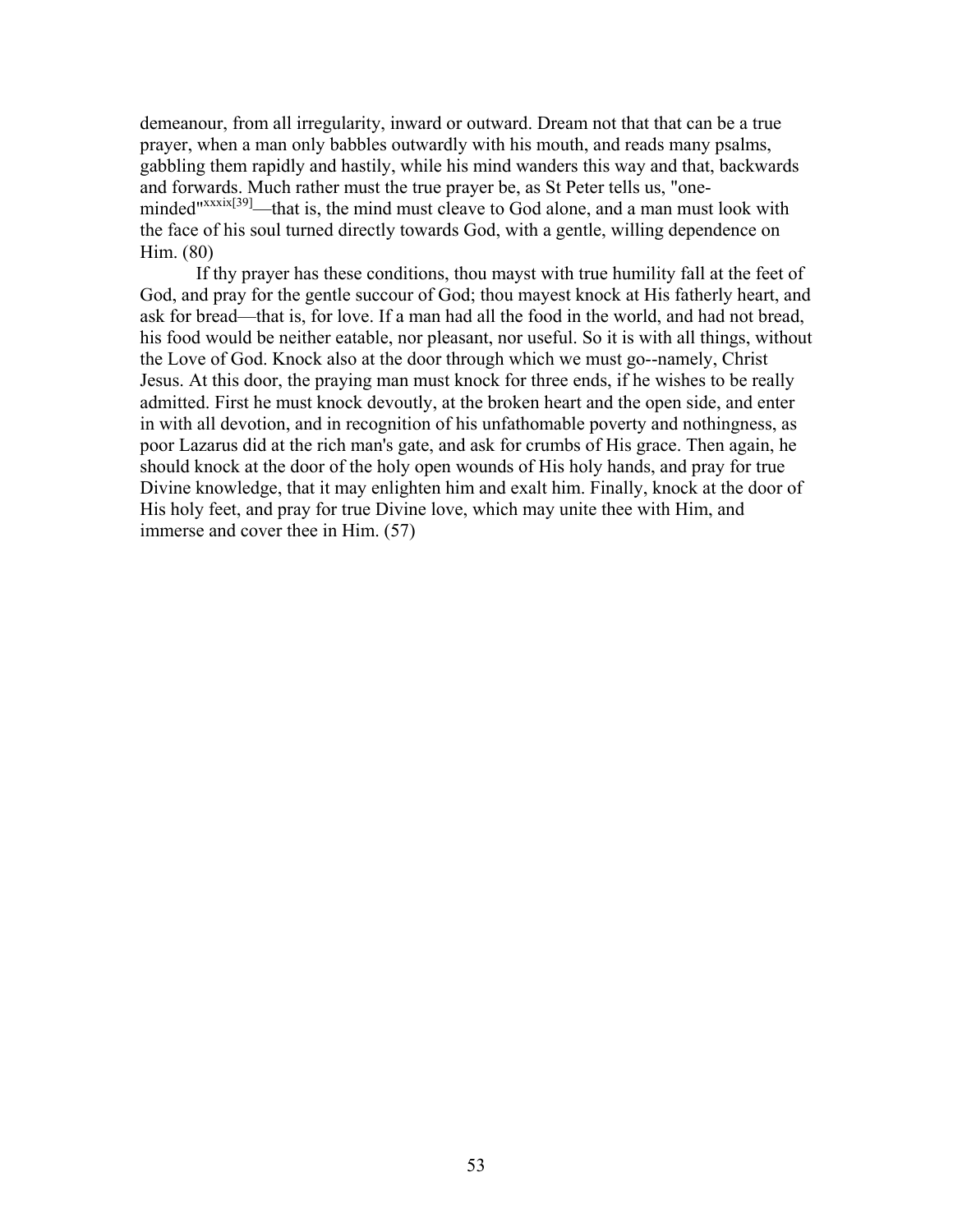## MEDITATIONS ON THE SEVEN WORDS FROM THE CROSS

[From a devotional treatise on the Passion of Christ, published in a Latin translation, by Surius, in 1548, and wrongly ascribed by him to Tauler. The author was an unknown German of the fourteenth century.]

# THE FIRST WORD

NOW, O my soul, and all ye who have been redeemed by the precious blood of Christ, come, and let us go with inward compassion and fervent devotion to the blessed palm-tree of the Cross, which is laden with the fairest fruit. Let us pass like the bee from flower to flower, for all are full of honey. Let us consider and ponder with the greatest care the sacred words of Christ, which He spoke upon the Cross; for everything that comes From this blessed Tree is wholesome and good. In the Cross of our Lord and Saviour are centred all our salvation, all our health, all our life, all our glory; and, "if we suffer with Him," saith the Apostle, "we shall also reign with Him." That we may not be found ungrateful for these inestimable benefits, let us call upon heaven and earth, and all that in them is, to join us in praising and blessing and giving thanks to God. Let us invite them to come and look upon this wondrous sight, and say: "Magnify the Lord with me, for He hath done marvellous things. O praise and bless the Lord with me, for great is His mercy toward us." Come up with me, I pray you, ye angelic spirits, to Mount Calvary, and see your King Solomon on His throne, wearing the diadem wherewith His mother has crowned Him. Let us weep in the presence of the Lord who made us, the Lord our God. O all mankind, and all ye who are members of Christ, behold your Redeemer as He hangs on high; behold and weep. See if any sorrow is like unto His sorrow. Acknowledge the heinousness of your sins, which needed such satisfaction. Go to every part of His body; you will find only wounds and blood. Cry to Him with lamentations and say, "O Jesus, our redemption, our love, our desire, what mercy has overcome Thee, that Thou shouldest bear our sins, and endure a cruel death, to rescue us from everlasting death?" And Thou, O God, the almighty Father of heaven, look down from Thy sanctuary upon Thine innocent Son Joseph, sold and given over unjustly to the hands of bloody men, to suffer a shameful death. See whether this be Thy Son's coat or not. Of a truth an evil beast hath devoured Him. The blood of our sins is sprinkled over His garments, and all the coverings of His good name are defiled by it. See how Thy holy Child has been condemned with the wicked, how Thy royal Son has been crowned with thorns. Behold His innocent hands, which have known no sin, dripping with blood; behold His sacred feet, which have never turned aside from the path of justice, pierced through by a cruel nail; behold His defenceless side smitten with a sharp spear; behold His fair face, which the angels desire to look upon, marred and shorn of all its beauty; behold His blessed heart, which no impure thought ever stained, weighed down with inward sorrow. Behold, O loving Father, Thy sweet Son, stretched out upon the harp of the Cross, and harping blessings on Thee with all His members. Wherefore, O my God, I pray Thee to forgive me, for the sake of Thy Son's Passion, all the sins that I have committed in my members. O merciful Father, look on Thy only-begotten Son, that Thou mayst have compassion on Thy servant. Whenever that red blood of Thy Son speaks in Thy sight, do Thou wash me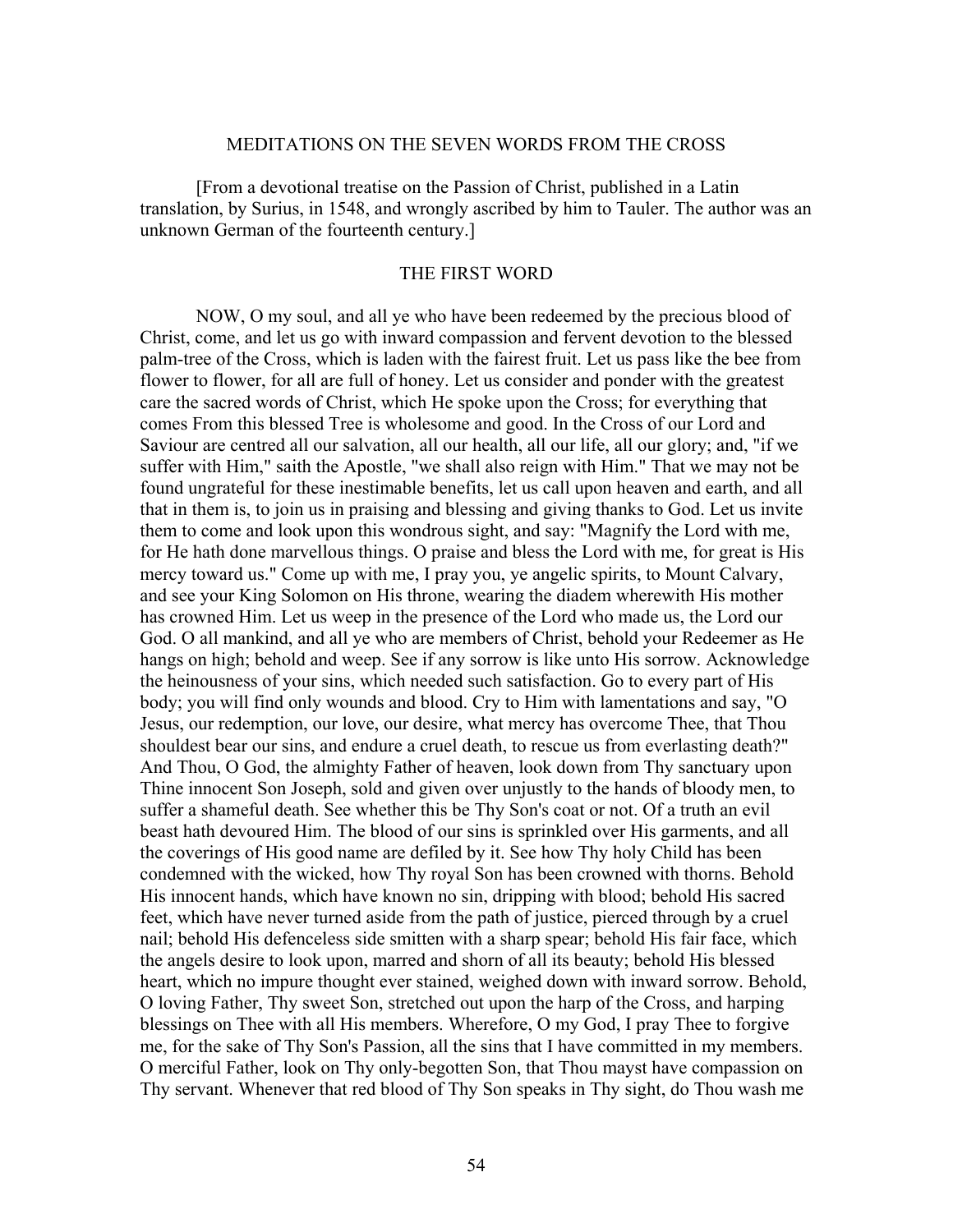from every stain of sin. Whenever Thou beholdest the wounds of this Thy Son, open to me the bosom of Thy fatherly compassion. Behold, O tender Father, how Thy obedient Son does not cry, "Bind my hands and my feet, that I may not rebel against Thee," but how of His own will He extends His hands and feet, and gladly allows them to be pierced with nails. Look down, I pray Thee, not on the brazen serpent hanging on a pole for the salvation of Israel, but on Thine only Son hanging on the Cross for the salvation of all men. It is not Moses who now stretches out his hand to heaven, that the thunder and lightning and the other plagues may cease, but it is Thy beloved Son, who lovingly stretches out His bleeding arms to Thee, that Thy wrath may depart from the human race. Aaron and Hur are not now holding up the hands of Moses that he may pray more unweariedly for Israel; but hard and cruel nails have fastened the hands of Thy only Son to the Cross, that He may wait with long-suffering for our repentance, and receive us back into His grace, and that He may not turn away in wrath from our prayers. This is that faithful David, who now strings tight the harp-strings of His body, and makes sweet melody before Thee, singing to Thee the sweetest song that has been ever sung to Thee: "Father forgive them, for they know not what they do." This is that High Priest, who by His own blood has entered into the Holy of Holies, to offer Himself as a peace-offering for the sins of the whole world. This is that innocent Lamb, who has washed us in His own precious blood, who, Himself without spot of sin, has taken away the sins of the world. Therefore from the storehouse of His Passion I borrow the price of my debt, and I count out before Thee all its merits, to pay what I owe Thee. For He has done all in my nature, and for my sake. O merciful Father, if Thou weighest all my sins on one side of the balance, and in the other scale the Passion of Thy Son, the last will outweigh the first. For what sin can be so great, that the innocent blood of Thy Son has not washed it out? What pride, or disobedience, or lust, is so unchecked or so rebellious, that such lowliness, obedience, and poverty cannot abolish it? O merciful Father, accept the deeds of Thy beloved Son, and forgive the errors of Thy wicked servant. For the innocent blood of our brother Abel crieth to Thee from the Cross, not for vengeance, but for grace and mercy, saying, "Father, forgive them, for they know not what they do."

#### THE SECOND WORD

NOW the thieves who were crucified with Jesus reviled Him. But after a while, the one who hung on the right side of Christ, when he saw His great patience and longsuffering, wherewith He so lovingly prayed to His Father for those who cast reproaches upon Him and cruelly tortured Him, became entirely changed, and began to be moved with very great sorrow and repentance for his sins. And he showed this outwardly, when he rebuked his fellow-thief, who continued to revile Christ, saying: "Dost not thou fear God, seeing thou art in the same condemnation?" "Although" (he would say) "thou art so obstinate as not to fear men, and thinkest nought of thy bodily pain, yet surely thou must fear God, in the last moments of thy life--God, who hath power to destroy both thy body and soul in hell. And though we suffer the same punishment with Him, our deserts are very different. We, indeed, suffer justly, for we receive the due reward of our deeds, but this man hath done nothing amiss." He, who but lately was a blasphemer, is now a confessor and preacher, he distinguishes good from evil, blaming the sinner, and excusing the innocent: the unbelieving thief has become the confessor of almighty God.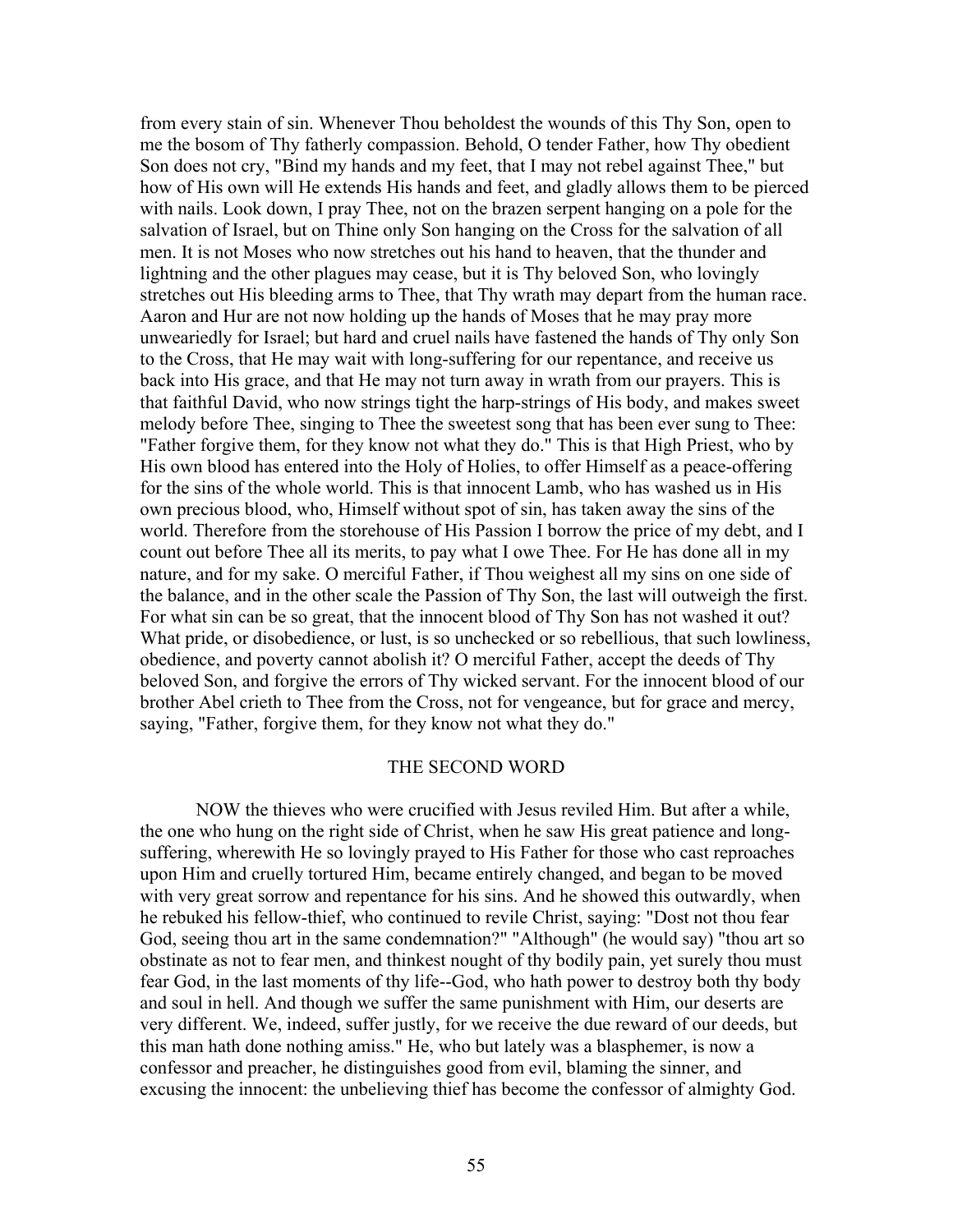O good Jesus, this sudden change is wrought by Thy right hand, at which he hung. Thy right hand touched him inwardly, and forthwith he is changed into another man. O Lord, in this Thou hast declared Thy patience, out of a stone Thou hast raised up a child unto Abraham. Verily, the penitent thief received the light of faith solely from that bright light on the candlestick of the Cross, which shone there in the darkness and scattered the shades of night. But what does this signify, save that our Lord Jesus, out of the greatness of His goodness, looked upon him with the eyes of His mercy, although He found no merit in him, except what it pleased Him out of His goodness to bestow? For as God gives to His elect, out of His goodness alone, what no one has a right to demand, so out of His justice He gives to the wicked what they deserve. For this cause David says: "He saved me because He desired me." And this is why the thief, before the Lord touched his heart with the beams of His grace and love, joined the other thief in reviling Christ, thus showing first what his own character was, and afterwards what was wrought in him by grace. At first he acted like the other, being, like him, a child of wrath; but when the precious blood of Christ was shed as the price of our redemption and paid to the Father for our debt, then the thief asked God to give him an alms for his good, and at once received it. For how can one alms diminish that inexhaustible treasure? How could our tender Lord, whose property is always to have mercy, have refused his request? Indeed He gave him more than he asked. Yet how could the thief escape the glow of the fire which was burning so near him? Truly this was the fire, which the Father had sent down from heaven to earth, which had long smouldered, but now, kindled anew, and fed by the wood of the Cross, and sprinkled with the oil of mercy, and fanned, as it were, by the reproaches and blasphemies of the Jews, sent up its flames to heaven, by which that thief was quite kindled and set on fire, and his love became as strong as death, so that he said: "I indeed suffer no grievous penalty, for it is less than I deserve; but that this innocent One, who has done no wrong, should be so tortured, contrary to justice and righteousness, this, truly, adds grievous sorrow to my sorrow." O splendid faith of this thief! He contemned all the punishment that might be inflicted on him: he feared not the rage of the people, who were barking like mad dogs against Jesus: he cared not for the chief priests: he feared not the executioners with their weapons and instruments of torture; but in the presence of them all, with a fearless heart he confessed that Christ was the true Son of God, and Lord of the whole world: and at the same time he confounded the Jews by confessing that He had done nothing amiss, and therefore that they had crucified Him unjustly. O wondrous faith! O mighty constancy! O amazing love of this poor thief, love that cast out all fear! He was indeed well drunken with that new wine which in the winepress of the Cross had been pressed out of that sweet cluster, Jesus Christ, and therefore he confessed Christ without shame before all the people. At the very beginning of the Passion, the apostles and disciples had forsaken Christ and fled; even St Peter, frightened by the voice of one maidservant, had denied Christ. But this poor thief did not forsake Him even in death, but confessed Him to be the Lord of heaven in the presence of all those armed men. Who can do justice to the merits of this man? Who taught him so quickly that faith of his, and his clear knowledge of all the virtues, save the very Wisdom of the Father, Jesus Christ, who hung near him on the Cross? Him whom the Jews could not or would not know, in spite of the promises made to the patriarchs, the fulfilment of prophecies, the teaching of the Scriptures, and the interpretation of allegories, this poor thief learned to know by repentance. He confessed Christ to be the Son of God, though he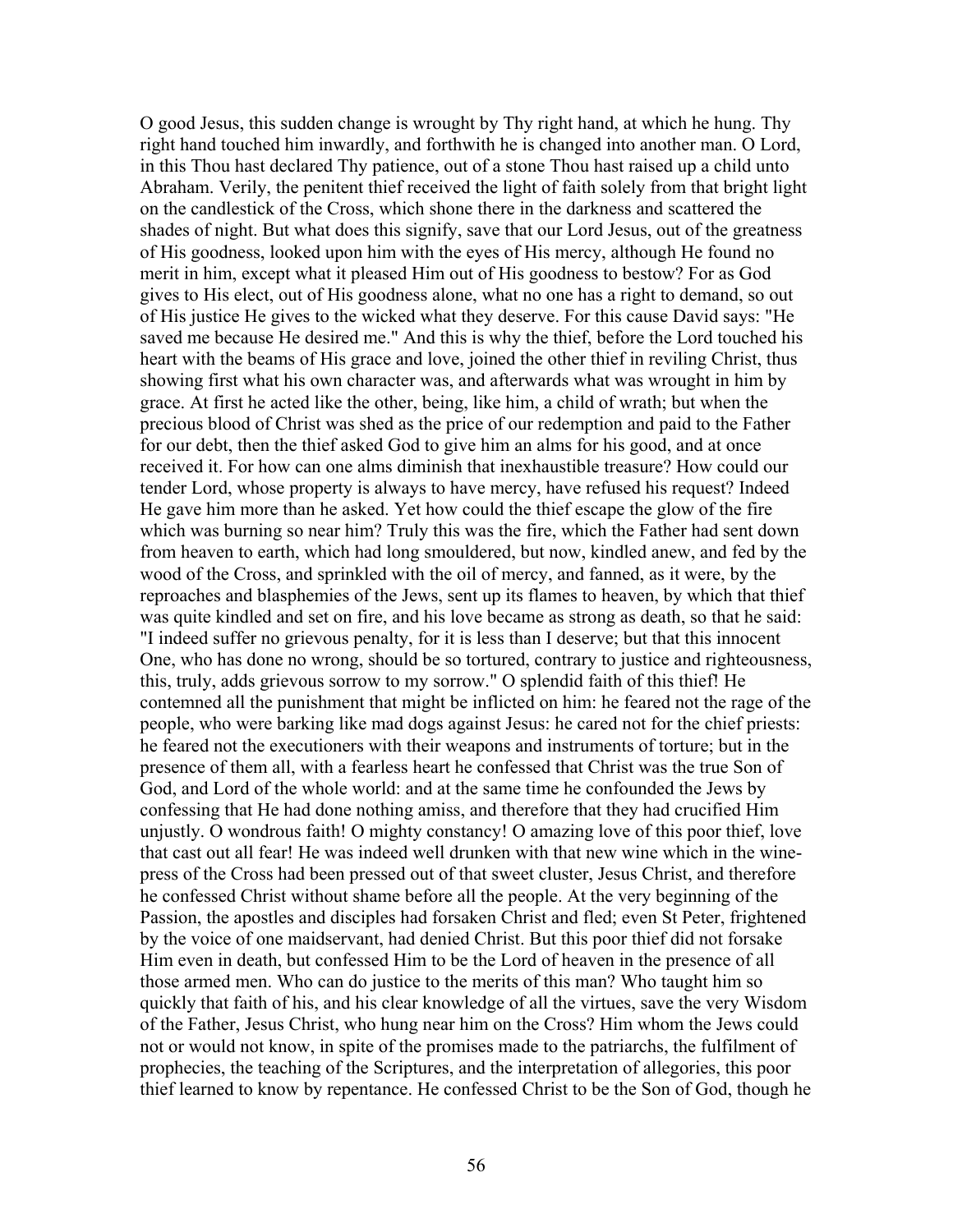saw Him full of misery, want, and torment, and dying from natural weakness. He confessed Him at a time when the apostles, who had seen His mighty works, denied Him. The nails were holding his hands and feet fixed to the cross; he had nothing free about him, except his heart and his tongue; yet he gave to God all that he could give to Him, and, in the words of Scripture, "with his heart he believed unto righteousness, and with his tongue he made confession of Christ unto salvation." O infinite and unsearchable mercy of God! For what manner of man was he when he was sent to the cross, and what when he left it? (Not that it was his own cross, that wrought this change, but the power of Christ crucified.) He came to the cross stained with the blood of his fellow-man; he was taken down from it cleansed by the blood of Christ. He came to the cross still savage and full of rage, and while he was upon it he became so meek and pitiful that he lamented for the sufferings of another more than for his own. One member only was left to him, and at the eleventh hour he came to work in God's vineyard, and yet so eagerly did he labour that he was the first to finish his work and receive his reward. Indeed he behaved like a just man; for he first accused himself and confessed his sins, saying, "and we, indeed, justly, for we receive the due reward of our deeds." Secondly, he excused Christ, and confessed that He was the Just One when he said "but this Man hath done nothing amiss." Thirdly, he showed brotherly love, for he said, "dost not thou fear God?" Fourthly, with all his members, or at least with all that he could offer, and with loving eyes and a devout heart and a humble spirit, he turned himself to Christ and prayed earnestly, "Lord, remember me when Thou comest into Thy Kingdom." How great was the justice and humility and resignation which he showed in this prayer, for he asked only for a little remembrance of himself, acknowledging that he was not worthy to ask for anything great. Nor did he pray for the safety of his body, for he gladly desired to die for his sins. It was more pleasant for him to die with Christ than to live any longer. Nor did he pray that our Lord would deliver him from the pains of hell, or of purgatory, nor did he ask for the kingdom of heaven; but he resigned himself entirely to the will of God, and offered himself altogether to Christ, to do what He would with him. In his humility he prayed for nothing except for grace and mercy, for which David also prayed when he said, "Deal with Thy servant according to Thy mercy." And therefore, because he had prayed humbly and wisely, the Eternal Wisdom, Who reads the hearts of all who pray, heard his prayer, and, opening wide the rich storehouse of His grace, bestowed upon him much more than he had dared to ask. O marvellous goodness of God! How plainly dost Thou declare in this, that Thou desirest not the death of a sinner, but rather that he should be converted and live. Now Thou hast manifested and fulfilled what Thou didst promise aforetime by Thy prophet: "When the wicked man shall mourn for his sins, I will remember his iniquity no more." Thou didst not impose upon him many years of severe penance, nor many sufferings in purgatory for the expiation of his sins; but just as if Thou hadst quite forgotten his crimes, and couldst see nothing in him but virtue, Thou didst say: "This day shalt thou be with Me in paradise." O immeasurable compassion of God! Our tender Lord forgot all the countless crimes which that poor thief had done, and forgave him when he repented, and gave so great and splendid a reward to the good which there was in him, small indeed though it was. Our loving God is very rich; He needs not our gifts; but He seeks for a heart which turns to Him with lowliness and resignation, such a heart as He found in this poor thief. For He says Himself: "turn to Me, and I will turn to you." And so when this thief so courageously and effectively turned to God, his prayer was at once not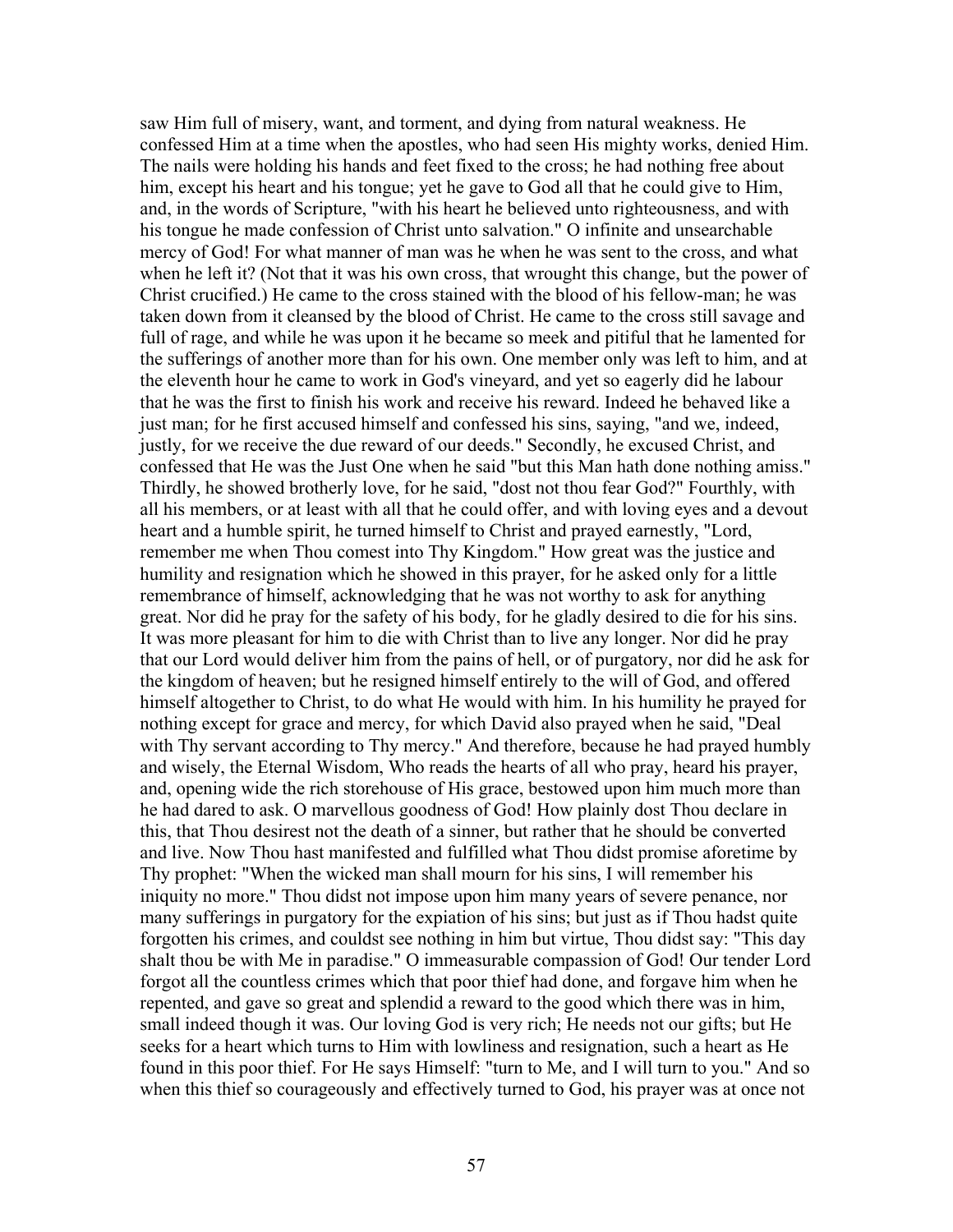only accepted but answered. For our Lord did not reject his prayer, or say to him: "See how I hang here in torment, and I behold before My eyes My mother in sore affliction, and I have not yet spoken one word to her, so that to hear thee now would not be just." No, our Lord said nothing of this kind to the thief. Rather, He heard his prayer at once, and made answer in that sweet word, "Amen, I say unto thee, this day shalt thou be with Me in paradise." O tender goodness, O marvellous mercy of God! O great wisdom of the thief! He saw that the treasures of Christ were wide open, and were being scattered abroad. Who then should forbid him to take as much as would pay what he owed to his Lord? And O the accursed hardness of the impenitent thief, whom neither the rebuke of his associate, nor the patience of Christ, nor the many signs of love and mercy that shone forth in Christ, could melt or convert! He saw that alms were plentiful at the rich man's gate, that more was given than was asked for, and yet he was too proud and obstinate to ask. He saw that life and the kingdom of heaven were being granted, and yet he would not bend his heart to wish for them: therefore he shall not have them. He loved better revilings and curses, and they shall come unto him, and that for all eternity. These new first-fruits of the grape, which our Lord gathered on the wood of the Cross from our barren soil, by much sweat of His brow and much watering with His own precious blood, He sent with great joy as a precious gift to His heavenly Father, by His celestial messengers the holy angels. But if there is joy among the angels of God over one sinner that repenteth, how must they rejoice and exult at the salvation of this thief, of whom they had almost despaired? We can picture to ourselves with what joy the Father of heaven received these first-fruits of the harvest of His Son's Passion. But Christ Himself, though He felt some joy at the thief's conversion, was still more afflicted thereby, for by His wisdom He foresaw that this thief would be the cause of perdition to many, who would resolve to pass their whole lives in sin, hoping to obtain pardon and grace at the moment of death. Truly a most foolish hope, for nowhere in the Scriptures do we read that it has so happened to any man. In truth, they who seek after God only when they must, will not, it is to be feared, find Him near them in their time of need. In the meantime, none can trust too much in God, and no one has ever been forsaken by Him, who has turned to Him with his whole heart, and leant upon Him with loving confidence.

#### THE THIRD WORD

THERE stood also by the Cross of Jesus His most holy and ever-virgin mother Mary; not in order that His sufferings might thereby be lessened, but that they might be greatly augmented. For if any creature could have given consolation to the Lord while He hung on the Cross, no one could have done it so fitly as His blessed mother. But since it was God's will that Christ should die the most bitter of deaths, and end His Passion without any comfort or relief, but with true resignation, His mother's presence brought Him no consolation, but rather added to His sufferings, for her sufferings were thereby added to His, and this added yet more to His affliction. Who then, O good Jesus can discover by meditation how great was Thy inward grief, for Thou knowest the hearts of all, when Thou sawest all the body of Thy holy mother tortured by inward compassion, even as Thou wast tortured on the Cross, and her tender heart and maternal breast pierced with the sword of sharp sorrow, her face pale as death, telling the anguish of her soul, and almost dead, yet unable to die. When Thou beheldest her hot tears, flowing down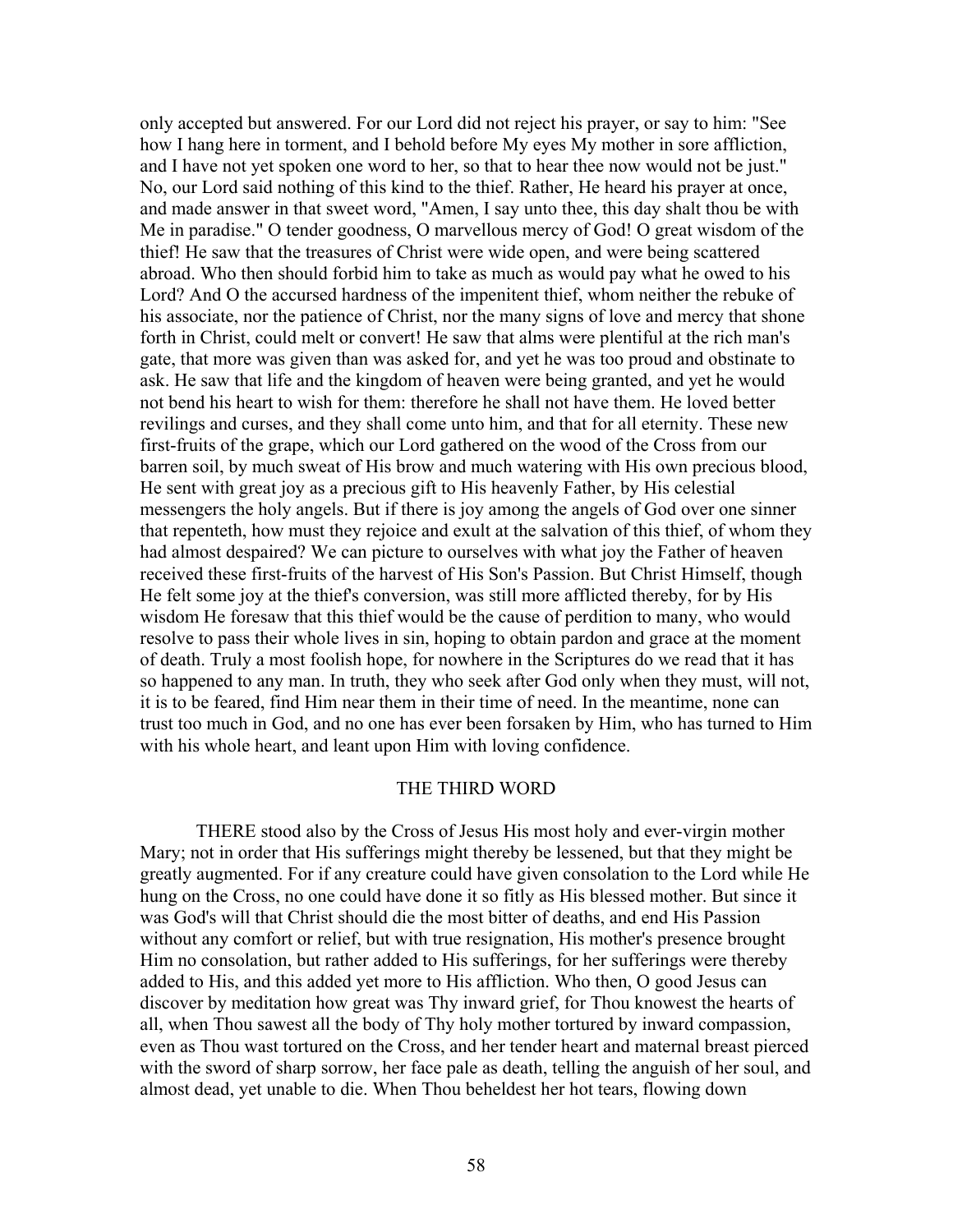abundantly like sweet rivers upon her gracious cheeks, and over all her face, all witnesses to Thee that she shared in Thy sorrow and love; when Thou heardest her sad laments, forced from her by the weight of her affliction; when Thou sawest that same tender mother, melted away with the heat of love, her strength quite failing her, worn out and exhausted by the pains of Thy Passion, which wasted her away; all this, truly, was a new affliction to Thee on the Cross; it was itself a new Cross. For Thou alone, by the spear of ,Thy pity, didst explore the weight and grievousness of her woes, which to men are beyond comprehension. All this, indeed, greatly increased the pain of Thy Passion, because Thou wast crucified not only in Thy own body, but in Thy mother's heart; for her Cross was Thy Cross, and Thine was hers. O how bitter was Thy Passion, sweet Jesus! Great indeed was Thy outward suffering, but far more grievous was Thy inward suffering, which Thy heart experienced at Thy mother's anguish. It was now, beyond doubt, that the sword of sorrow pierced her through, for the queen of martyrs was terribly and mortally wounded in that part which is impassible--that is, the soul; she bore the death of the Cross in that part which could not die, suffering all the more her grievous inward death, as outward death departed further from her. Who, O most loving mother, can recount or conceive in his mind the immeasurable sorrows of thy soul, or thine inward woes? Him whom thou didst bring forth without pain, as a blessed mother free from the curse of our first mother Eve, who instead of the pains of labour wast filled with joy of spirit, and who for thy refreshment didst listen to the sweet songs of the angels as they praised thy Son, thou hast now seen slain before thine eyes with the greatest cruelty and tyranny. How manifold was that sorrow of thine, which thou wast permitted to escape at His birth, when thou sawest thy blessed and only Son hanging in such torment on the Cross, in the presence of a cruel and furious crowd, who showered upon Him all the insults and contumely and shame that they could think of; when thou sawest Him whom thou didst bear in thy pure womb without feeling the burden, so barbarously stretched on the Cross, and pierced with nails; when thou sawest His sacred arms, with which He had so many times lovingly embraced thee, stretched out so that He could not move them, and covered with red blood, His adorable head pierced with sharp thorns, and His whole body one streaming wound, while thou wast not able to staunch or anoint any of those wounds. What must thy grief have been when thou sawest Him whom thou hadst so often laid on thy virgin bosom that He might rest, without anything on which to lean His sacred head; and Him whom thou hadst nourished with the milk of thy holy breasts, now vexed with vinegar and gall. O how thy maternal heart was oppressed when thou beheldest with thy pure eyes that fair face so piteously marred, so that there was no beauty in it, and nothing by which He could be distinguished. How did the wave of affliction beat against and overflow and overwhelm thy soul! Truly, if even a devout man cannot without unspeakable sorrow and pity revolve in his mind the Passion of thy Son, what must have been thy Cross, thy affliction, who wast His mother and sawest it all with thine eyes? If to many friends of God and to many who love Him, thy Son's Passion is as grievous as if they suffered it themselves, if by inward pity they are crucified with thy Son, how terribly, even unto death, must thou have been crucified inwardly, when thou didst not only ponder and search into the outward and inward pains of thy Son in thy devout heart, but sawest them with thy bodily eyes? For never did any mother love her child as thou lovedst thy Son. And if St Paul, who loved so much, could say, out of his ardent love and deep pity for thy Son, "I am crucified with Christ; and I bear in my body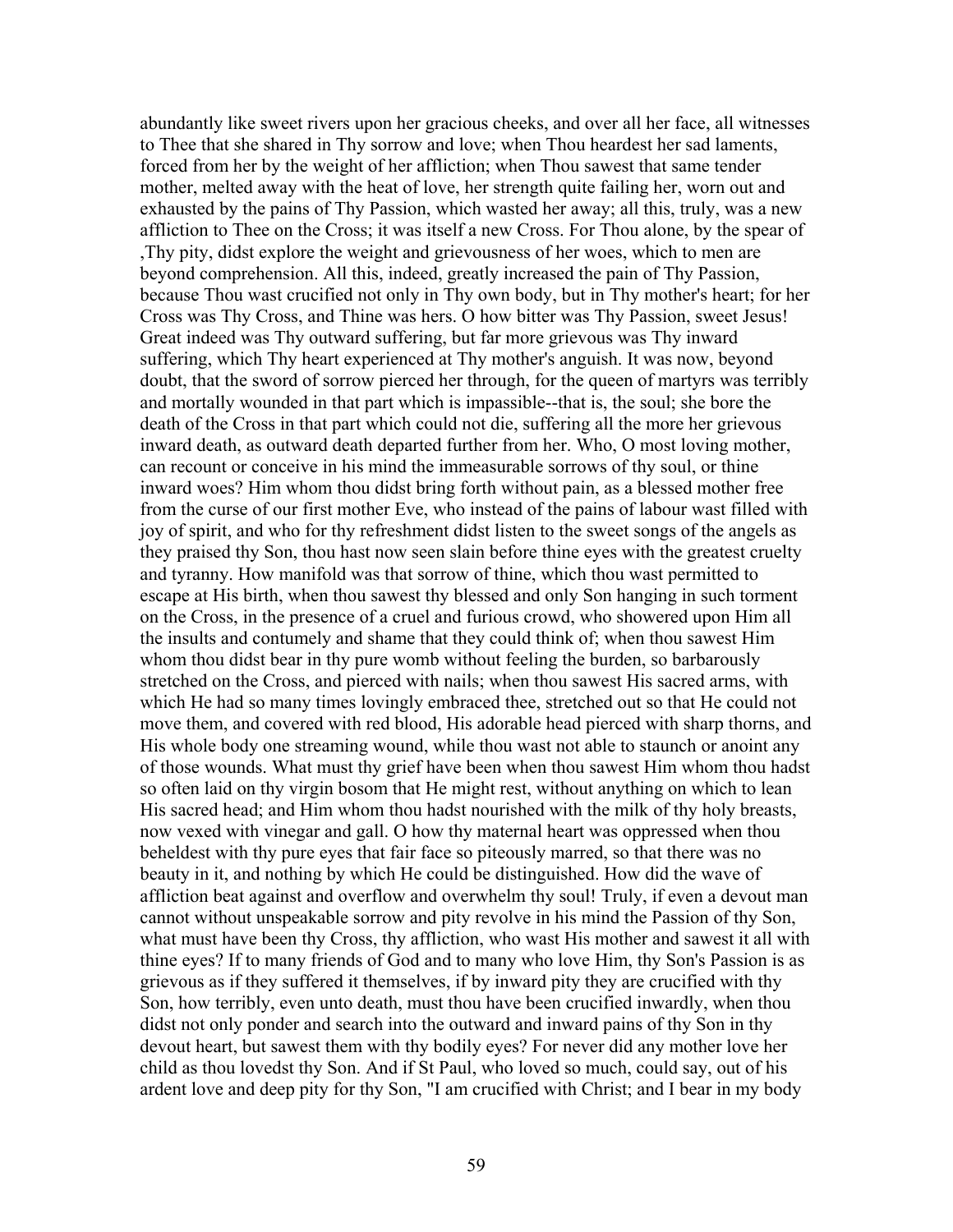the marks of the Lord Jesus," how much more wert thou crucified with Him, and didst inwardly receive all His wounds, being made, in a manner, an image and likeness of thy crucified Son?

# THE FOURTH WORD

ABOUT the ninth hour our Lord Jesus cried with a loud voice, "My God, My God, why hast Thou forsaken Me?" He cried with a loud voice, that He might be easily heard by all, and also that by this wondrous word He might shake off from our souls the sleep of sloth, and cause them to wonder and marvel at the immeasurable goodness of God to us. Therefore He saith, "My God, My God, why hast Thou forsaken Me?" For the sake of vile sinners, for evil and thankless servants, for sinful and disobedient deceivers, Thou hast forsaken Thy beloved Son and most obedient Child. That Thy enemies, who are vessels of wrath, might be changed into children of adoption, Thou hast slain Thine own Son, and given Him over to death like one guilty. "O my God, why, I pray Thee, hast Thou forsaken me?" For the very cause why men ought to praise and give thanks to Thee, and love Thee with an everlasting love; because Thou hast delivered Thy dear Son to death for their redemption, and sacrificed Him willingly, for this reason they will find ground for blasphemy and reproach against Thee, saying, "He saith He is the Son of God. Let God deliver Him now if He will have Him." Why, O my God, hast Thou willed to spend so precious a treasure for such vile and counterfeit goods? Besides, this word may be understood to have been spoken by Christ against those who seek to diminish the glory of His Passion, by saying that it was not really so bitter and terrible, owing to the great support and comfort which He drew from His Godhead. Let those who speak and think thus know that they renew His Passion and crucify Him afresh. It was to prove the error of such men that our Lord cried with a loud voice, and said, "My God, My God, why hast Thou forsaken Me?" It is as if He had said these words to His own Divine nature, with which He formed one Person--for the Godhead of the Father and of the Son is all one--wondering, Himself, at His own love, which had so cast Him down and worn Him out and humbled Him, and that He who brings help to all mankind should have forsaken Himself, and offered Himself to suffer every kind of pain, impelled thereto by conquering love alone. Again, we should not be wrong, if we were to interpret this word which Christ spoke out of the exceeding bitterness of His sorrow in the following way-namely, that His spirit and inward man, taking upon itself the severe judgment of God upon all sinners, and at the same time discerning clearly and feeling and measuring in Himself the intolerable weight of His Passion, on this account cried out in a sorrowful voice to His Father, and complained tenderly to Him because He had been cast into these dreadful torments; as if the goodness of His Father had become so embittered against the sins of men, that in the ardour of His justice He had quite forgotten the inseparable union between His passible humanity and His impassible Godhead, and therefore in the zealousness of His justice had quite given up His passible nature to the cruelty and malice of fierce men, that they might waste it away and destroy it. For this reason, therefore, He said, "My God, My God, why hast Thou forsaken Me?" This word has besides an inward meaning, according to which Christ, in His sensitive parts, complained to His Father that He had been forsaken by Him. For as many as contend for His honour, and endure patiently the troubles of this world, our merciful God so moderates and tempers their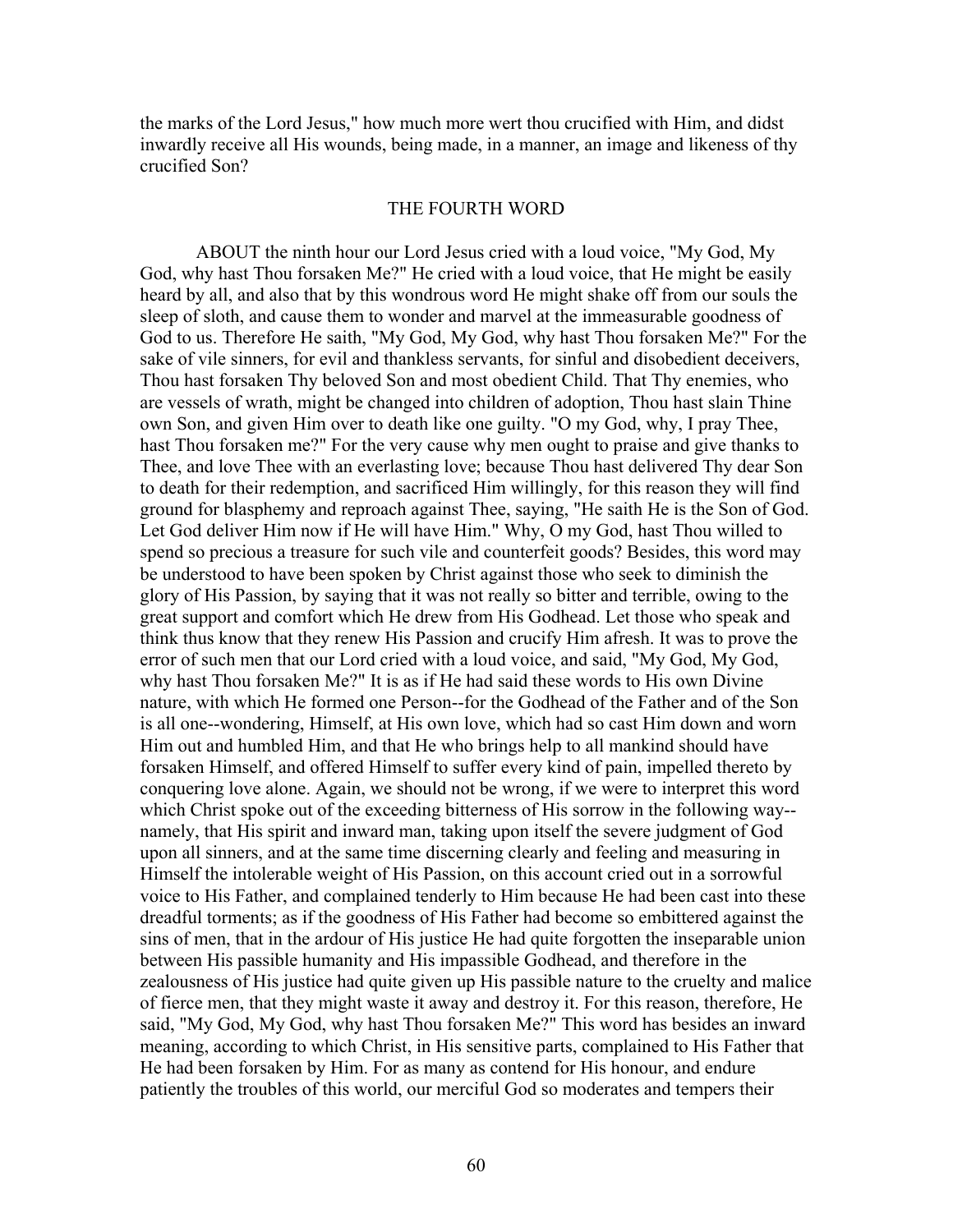crosses and afflictions by the inpouring of His divine consolation, that by His sensible grace He makes their crosses hardly felt; but He left His own beloved Son quite without any comfort, and so deprived Him of all consolation and light, that He endured as much in His human nature as had been ordained by the Eternal Wisdom, according to the strictness of justice, as much as was needed to atone for so many sins. And indeed our salvation was the more nobly and perfectly achieved, in that it was done and finished without any light at all, in absolute resignation and abandonment. For a chief cause of the Passion was to show clearly how great was the injury and insult brought upon His most high Godhead by the sins of the human race. Now as the knowledge of Christ was greater and more acute than that of all other beings, in heaven or in earth, so much the greater and heavier was His sorrow and agony. Nay more--what is more wonderful than anything--whatever afflictions have been endured by all the saints, as members of Christ, existed much more abundantly in Christ their Head; and this I wish to be understood according to the spirit and reasonably. For all the saints have suffered no more than flowed in upon them through Christ, joined to them as His members, who communicated to them His own afflictions. For He took upon Himself the afflictions of all the saints, out of His great love for His members, and wondrous pity, and He suffered far greater internal anguish than any of the saints, nay, more even than the blessed Virgin, His mother, felt her own sharp sorrow and sickness of heart. For if an earthly father loves his child so much, that in fatherly pity he takes upon himself the sorrows of his child, and grieves for them as if he suffered them himself, what must have been Christ's Cross and compassion for the affliction of His members, and above all, of those who suffered for His name's sake? Truly He bore witness to His members, how much He suffered from their afflictions, and how great was His inward pity for their sufferings, when He took all their debt upon Himself, and abolished all the penalties which they had merited, so that they might depart free. The same is most amply proved by the words which He spoke to St Paul, when He said, "Saul, Saul, why persecutest thou Me?" For the persecution which Saul had stirred up against the disciples, the members of the Lord, was not less grievous to Him than if He had suffered it Himself. Therefore He says to His friends and members, "He who touches you, touches the apple of Mine eye." For is there anything suffered by the members, which the Head does not suffer with them, He whose nature is goodness, and whose property is always to have mercy and to forgive?

## THE FIFTH WORD

OUR most tender Lord was so worn out and parched by the extreme bitterness of His pain and suffering, and by the great loss of blood, that He cried, "I thirst." A little word, but full of mysteries.

In the first place it may be understood literally. For it is natural for those who are at the point of death to feel thirst, and to desire to drink. But how great was the drouth felt by Him who is the fountain of living water, but who was now worn out and parched by the heat of His ardent love, when he could truly say, "I am poured out like water," and "My strength is dried up like a potsherd." For not only did He shed all His own blood, and pour out moisture by tears, but the very marrow of His bones, and all His heart's blood, were consumed for our sakes by the heat and flame of love. Therefore He said rightly, "I thirst."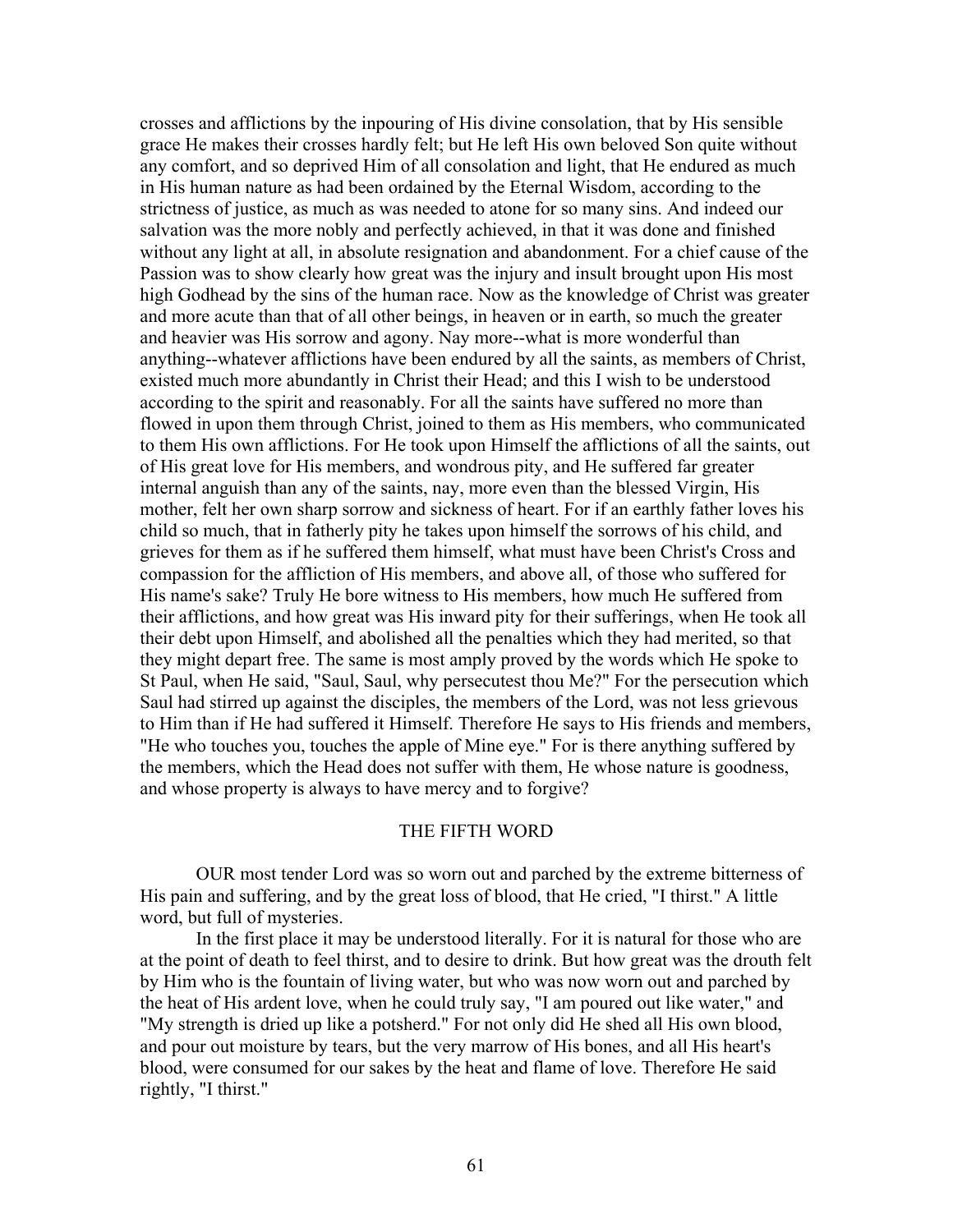But, secondly, the word may be understood spiritually, as if Christ said to all men, "I thirst for your salvation." Hence St Bernard says: "Jesus cried, I thirst, not, I grieve. O Lord, what dost Thou thirst for? For your faith, your joy. I thirst because of the torments of your souls, far more than for My own bodily sufferings. Have pity on yourselves, if not on Me." And again, "O good Jesus, Thou wearest the crown of thorns; Thou art silent about Thy Cross and wounds, yet Thou criest out, I thirst. For what, then, dost Thou thirst? Truly, for the redemption of mankind only, and for the felicity of the human race." This thirst of Christ was a hundred times more keen and intense than His natural thirst. And, besides, He had another sort of thirst--that is to say, a thirst to suffer more, and to prove to us still more clearly His immeasurable love, as if He said to man, "See how I am worn out and exhausted for thy salvation. See how terrible are the pains and anguish which I endure. The fierce cruelty of man has almost brought Me to nothing; the sinners of earth have drunk out all My blood, and yet I thirst. Not yet is My heart satisfied, nor My desire accomplished, nor the fire of My love quenched. For if it were possible for Me, and according to My Father's will, that I should be crucified again a thousand times for your salvation and conversion, or that I should hang here, in all this pain and anguish, till the day of judgment, I would gladly do it, to prove to you the immeasurable love which I bear you in My heart, and to soften your stony hearts and rouse you to love Me in return. This is why I hang here so thirsty by the fountain of your hearts, that I may watch the pious souls who come hither to draw from the deep well of My Passion. Therefore, the maiden to whom I shall say, 'Give Me to drink a little water out of the pitcher of thy conscience'--the water of devotion, pity, tears, and mutual love--and who shall let down to Me her pitcher, and shall say, 'Drink, my Lord; and for Thy camels also--that is, Thy servants, who carry Thee about daily on their bodies, and who by night and day are held bound fast by Thy yoke, I will draw the water of brotherly love'--that is the maiden whom the Lord hath prepared for the Son of My Lord, even the bride of the Word of God, united to My humanity. And she shall be counted worthy to enter, like a bride with her bridegroom, into the chamber of eternal rest, when the Bridegroom invites her, saying, 'Come, My blessed bride, inherit the Kingdom of My Father. For I was thirsty, and thou gavest Me drink.'"

 Thirdly, we may apply this word to the Father, as if Christ said to His Father: "Father, I have declared Thy name to mankind; I have finished the work which Thou gavest Me to do; and in Thy service I have spent My whole body as Thine instrument. Behold, I am all worn out and exhausted; and yet I still thirst to do and suffer more for Thine honour. This is why I hang here, extended to the furthest breadth of love, for I long to be an everlasting sacrifice, a sweet savour to Thee, and at the same time an eternal atonement and salvation to mankind." Thus, too, might this strong Samson have said: "O Lord, Thou hast put into the hand of Thy servant this very great salvation and victory, and yet behold, I die of thirst." As if He would say: Father, I have accomplished Thy gracious will; I have finished the work of man's salvation, as Thou didst demand; and yet I still thirst; for the sins by which Thou art offended are infinite. And so I desire that the love and merits of My Passion, by which Thou wilt be appeased, may be infinite too. And as I now offer myself as a peace-offering and a living sacrifice for the salvation of all men, so through Me may all men appease Thee, by offering Me to Thee as a peaceoffering to Thine eternal glory, in memory of My Passion, and to make good all their shortcomings." O how acceptable to the Father must this desire of love have been! For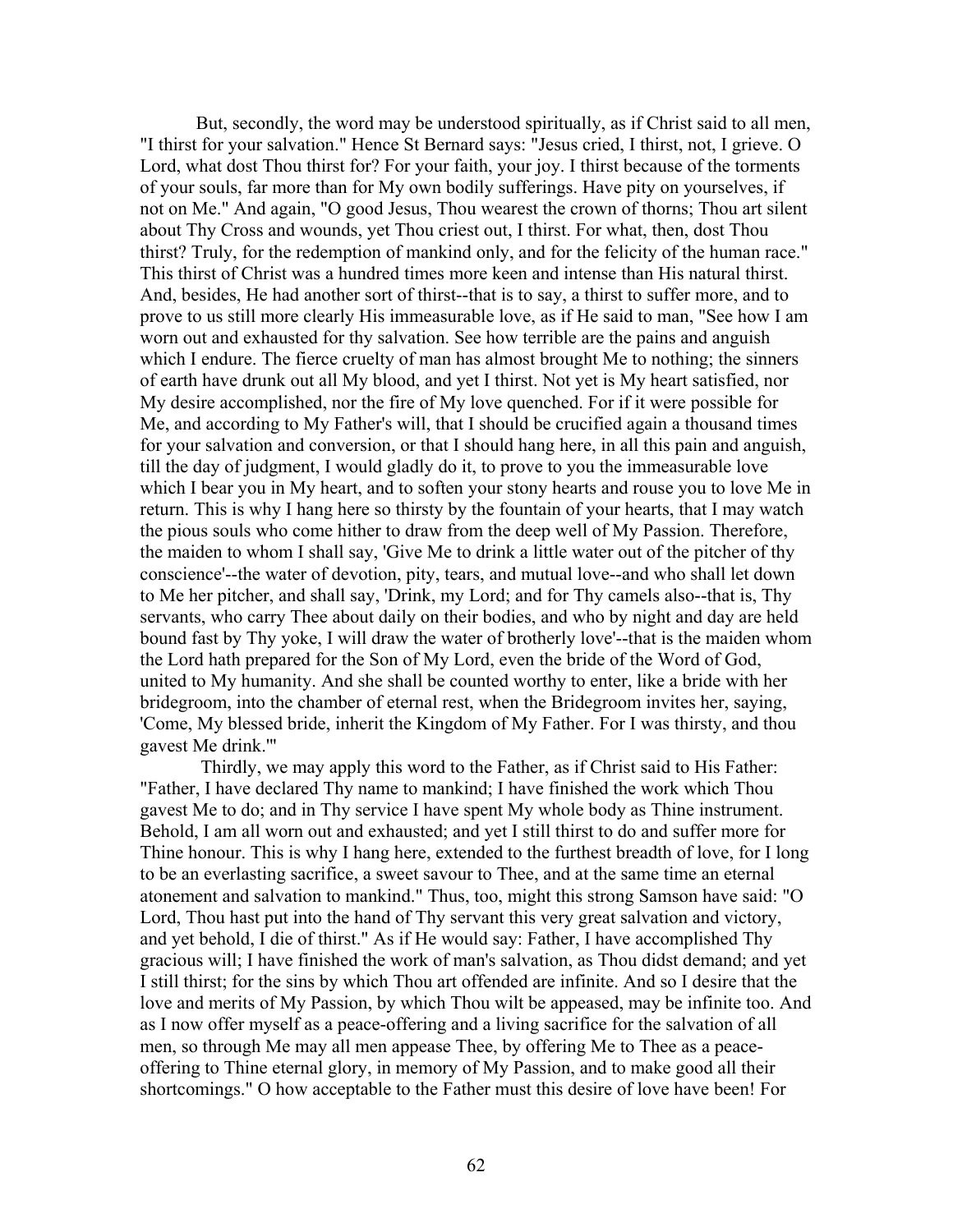what was this thirst but a sweet and pleasant refreshment to the Father, and at the same time the blessed renovation of mankind? Or what other language does this burning throat speak to us, save that of Christ's burning love, without measure and without limit, out of which He did all His works? This truly is the most noble sacrifice of our redemption, this is that peace-offering which will be offered even to the last day, by all good men, to the Holy Ghost, to the highest Father, in memory of the Son, to the eternal glory of the adorable Trinity, and to the fruit of salvation for mankind. Here, certainly, is the inexhaustible storehouse of our reconciliation, which never fails, for it is greater than all the debts of the world. This is that immeasurable love, which is higher than the heavens, for it has repaired the ruin of the angels; deeper than hell, for it has freed souls from hell; wider and broader than the earth, for it is without end and incomprehensible by any created understanding. O how keen and intense was this thirst of our Lord! For not only did He then say once, "I thirst," but even now He says in our hearts continually, "I thirst; woman, give me to drink." So great, so mighty, is that thirst, that He asks drink not only from the children of Israel, but from the Samaritans. To each one He complaineth of His thirst. But for what dost Thou thirst, O good Jesus? "My meat and drink," saith He, "is that men should do My Father's will. Now this is the will of My Father, even your sanctification and salvation, that you may sanctify your souls by walking in My precepts, by doing works of repentance, by adorning yourselves with all virtues, in order that, like a bride adorned for her husband, you may be worthy to be present at My supper in My Father's kingdom, and to sleep with Me as My elect bride, in the chamber of My Father's heart." O how Christ longs to bring all men thither! This is the meaning of His words: "Where I am there shall also My servant be"; and again: "Father, I will that they may be one even as We are one." O, how incomprehensible is this thirst of Christ! What toil and labour He endured for thirty and three years, for the sake of it! For this His very heart's blood was poured out. See what our tender Lord says to His Father: "The zeal of Thine house hath even eaten Me." Truly, He would have submitted to be crucified a thousand times, rather than allow one soul to perish through any fault of His. O how this inward thirst tormented Him, when He thought that He had done all that He could, and even a hundredfold more than He need have done, and yet that so few had turned to Him, and been won by Him. His whole body was now worn out; all His blood was shed; nothing remained for Him to do; and therefore He was constrained to confess, "It is finished"; and yet by all His labours, afflictions, and sufferings, He had brought no richer harvest to the Father than this. Truly, this was the most bitter of all His sorrows, that after so hard a battle His victory had not been more glorious, and that He returned a conqueror to His Father with so few spoils. Therefore, all those who do not refresh Him by performing His will, and doing all that is pleasing and honourable to Him, and withstanding all that reason tells them to be displeasing to Him, will one day hear Him say, "I was thirsty, and ye gave Me no drink. Depart, ye cursed, into everlasting fire."

Fourthly, there is yet another inward meaning of this word--namely, that Christ spoke it out of the love which inwardly draws Him towards all men, thus making known to us His ardent love, and opening His own heart, as a delightful couch, on which we may feed pleasantly, and inviting us to it, saying, "I thirst for you." For as the liquid which we drink is sent down pleasantly through the throat into the body, and so passes into the substance and nature of our body, so Christ out of the ardent thirst of His love, takes spiritual pleasure in drinking in all men into Himself, swallowing them, as it were, and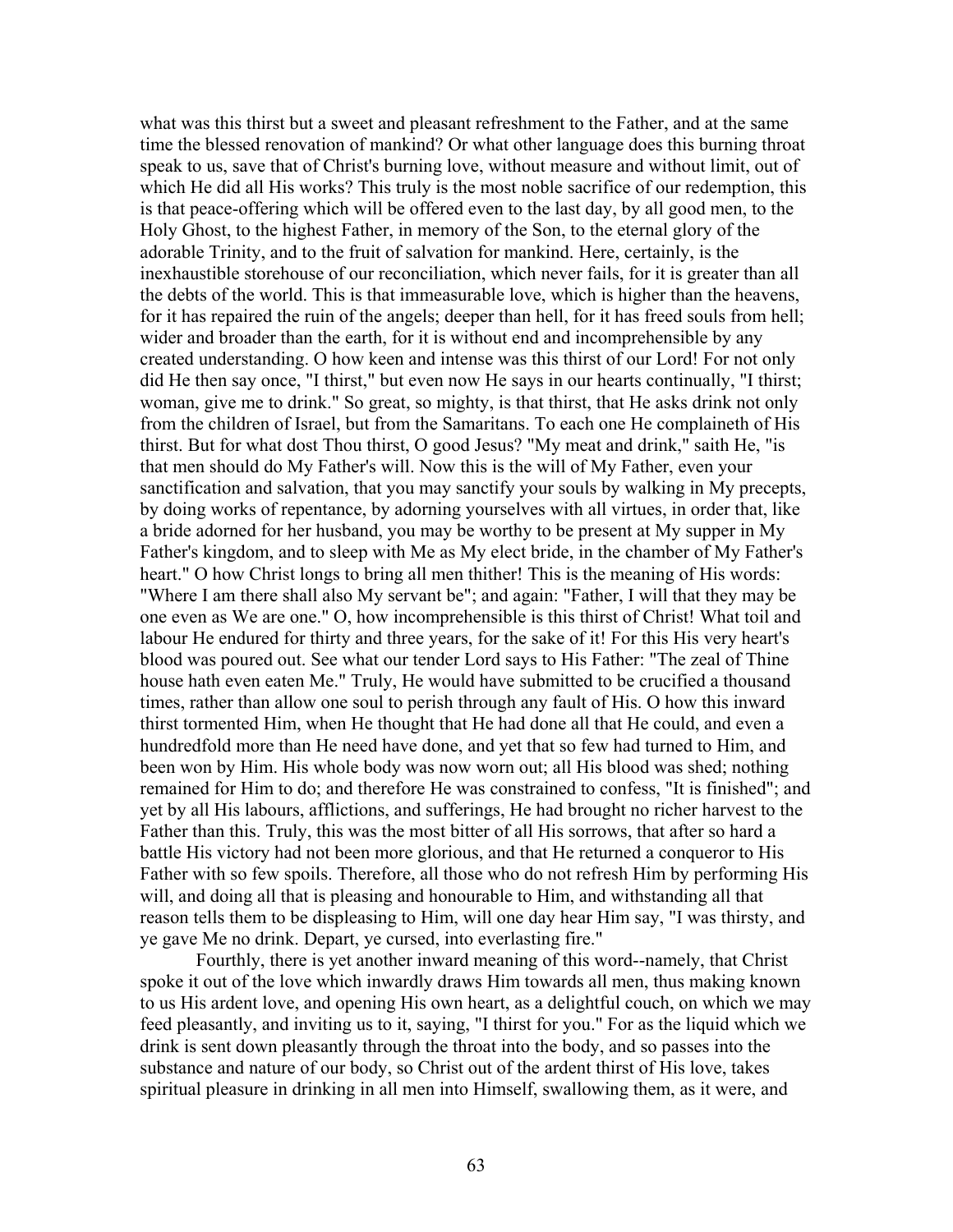incorporating them into Himself, and bringing them into the secret chamber of His loving heart. Therefore He says: "I, if I be lifted up from the earth, will draw all men unto Me"-all men, that is, who allow themselves to be drawn by Me, and submit to Me as obedient instruments, suffering Me to do with them according to My gracious will. But those who resist Him quench not His thirst, but give Him a bitter draught instead, even the deeds of their own self-will. These, when our Lord tasteth them, He straightway rejects.

# THE SIXTH WORD

WHEN Christ had tasted the draught of vinegar and gall, He spoke the sixth word: "It is finished." Thereby He signified that by His Passion had been fulfilled all the prophecies, types, mysteries, scriptures, sacrifices, and promises, which had been predicted and written about Him. This is that true Son of God, for whom the Father of heaven made ready a supper in the kingdom of His eternal blessedness; and He sent His servant--that is the human nature of Christ, coming in the form of a servant, to call them that were bidden to the wedding. For Christ, when He took human nature upon Him, was not only a servant but a servant of servants, and served all of us for thirty and three years with great toil and suffering. Indeed, He spent His whole life in bidding all men to His supper. It was for this that He preached, and wrought miracles, and travelled from place to place, and proclaimed that the kingdom of heaven was at hand, and that all should be prepared for it. But they would not come. And when the Father of the household heard this, He said to His Servant: "Compel them to come in, that My house may be filled." Then that Servant thought within Himself: "How shall I be able without violence to compel these men to come, that rebellion may be avoided and yet that their privilege and power of free will may remain unimpaired? For if I compel them to come by iron chains, and blows, and whips, I shall have asses and not men." Then He said to Himself: "I perceive that man is so constituted as to be prone to love. Therefore I will show him such love as shall pass all his understanding, love than which no other love can be greater. If man will observe this, he will be so caught in its toils, that he will not be able to escape its heat and flame, and will be constrained to turn to God, and love Him in return. For, turn where he will, he will always be met by the immeasurable benefits, the infinite goodness, and the wonderful love of God; and at the same time he will feel more and more compelled to return love for love, till he will be no more able to resist it, and will be gently constrained to follow. When this was done, Jesus Christ, this faithful and wise Servant, said to His Lord and Father, "It is finished. I have finished the work which Thou gavest Me to do. What more could I have done, and have not done it? I have no member left that is not weary and worn with toil and pain. My veins are dry, My blood is shed; My marrow is spent, My throat is hoarse with crying. Such love have I shown to man, that his heart cannot be human, cannot even be stony, or the heart of a brute beast, but must be quite devilish and desperate, if it be not moved by the thought of these things."

Moreover, this word of our Lord Jesus is a word of sorrow, not of joy. He spoke it not as if He had now escaped from all His suffering. No; when He said, "It is finished," He meant all that had been ordained and decreed by the eternal Truth for Him to suffer. Besides, all the sufferings which had been inflicted upon Him by degrees and singly, He now endures together with immeasurable anguish. Who can have such a heart of adamant as not to be moved by such torment as this? How short were the words which our Lord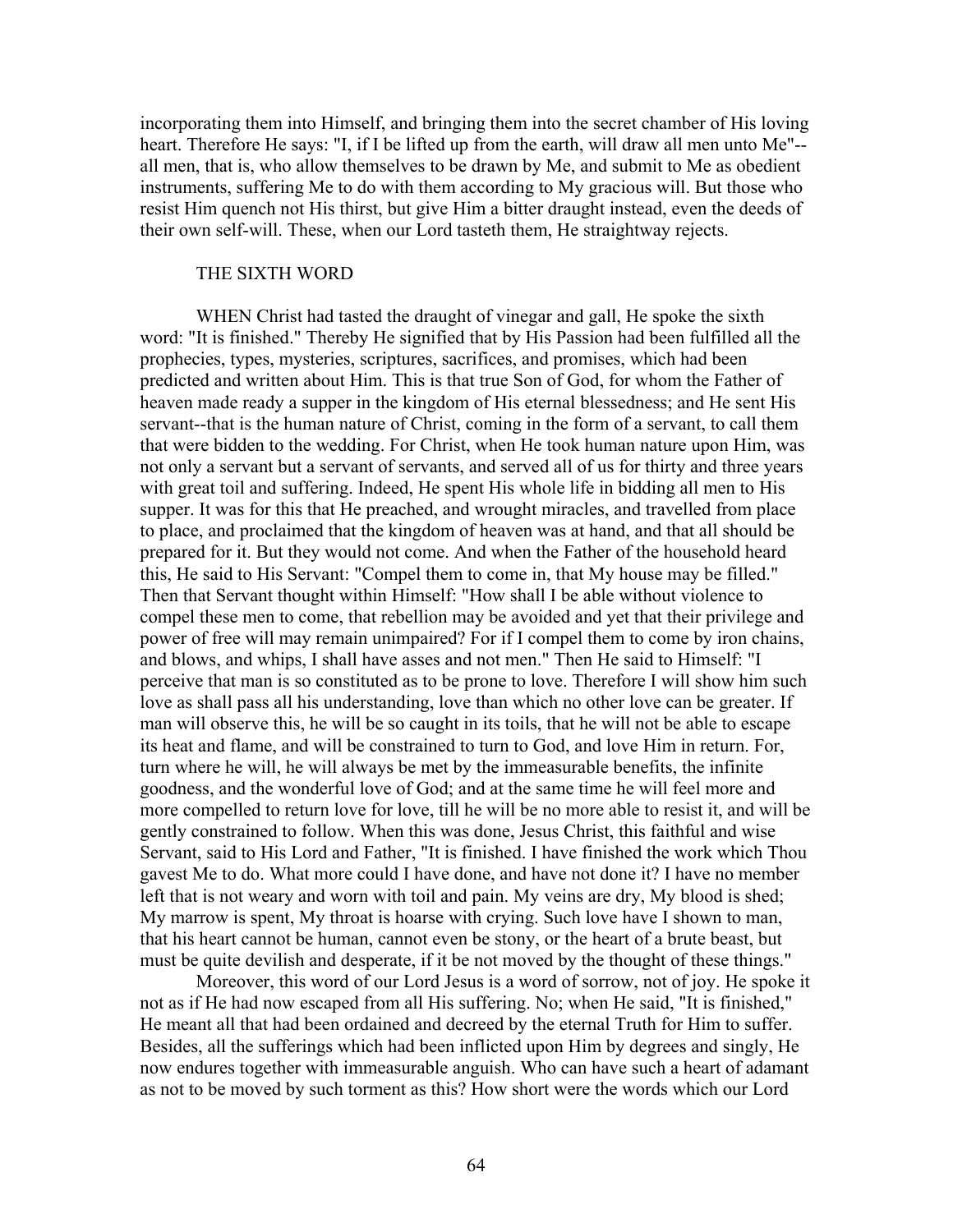Jesus spoke on the Cross, yet how full of sacramental mysteries! Now were fulfilled the words of Exodus: "And all things were finished which belonged to the sacrifice of the Lord."

Moreover by this word our Lord declared the glorious victory of the Passion, and how the old enemy, the jealous serpent, was overcome and thrown down; for this was the cause for which He suffered. For this He had taken upon Himself the garment of human nature, that He might vanquish and confound the enemy, by the same weapons wherewith the enemy boasted that he had conquered man. This was the chief purpose of His Passion, and now He confesses that it is finished. O how wonderful are the mysteries, and the victories, included in this little but deep word: "It is finished!" All that the eternal Wisdom had decreed, all that strict justice had demanded for each man, all that love had asked for, all the promises made to the fathers, all the mysteries, types, ceremonies in Scripture, all that was meet and necessary for our redemption, all that was needed to wipe out our debts, all that must repair our negligences, all that was glorious and loving for the exhibition of this splendid love, all that we could desire, for our spiritual instruction--in a word, all that was good and fitting for the celebration of the glorious triumph of our redemption, all is included in that one word, "It is finished." What, then, remains for Him, but to finish and perfect His life in this glorious conflict; and, because nothing remains for Him to do, to commend His precious soul into His Father's hands, seeing that He has fought the good fight, and finished His course in all holiness? It is meet, then, that He should obtain the crown of glory which His heavenly Father will give Him on the day of His exaltation.

Lastly, by this word Christ offered up all His toil, sorrow, and affliction for all the elect, as the Apostle saith: "Who in the days of His flesh offered up prayer and supplications with strong crying and tears unto Him who was able to save Him from death, and was heard in that He feared. For if the blood of bulls and of goats and the ashes of a heifer, sprinkling the unclean, sanctifieth to the purifying of the flesh, how much more shall the blood of Christ, who through the eternal Spirit offered Himself without spot to God, purge our conscience from dead works to serve the living God?"

#### THE SEVENTH WORD

OUR Lord Jesus cried again with a loud voice, and said, "Father, into Thy hands I commend My Spirit." O all ye who love our Lord Jesus Christ, come, I beseech you, and let us watch, with all devotion and pity, His passing away. Let us see what must have been His sorrow and agony and torment, when His glorious soul was now at last forced to pass out of His worthy and most sacred body, in which for thirty and three years it had rested so sweetly, peacefully, joyfully, and holily, even as two lovers on one bed. How hard was it for them to be rent asunder, between whom no disagreement had ever arisen, no strife, or quarrel, or treachery. How unspeakably grievous was that Cross, when His sacred body was compelled to part with so faithful a friend, so gentle an occupant, so loving a teacher and master; and how great was the sorrow with which His glorious and pure soul was torn away from so faithful a servant, which had ever served obediently, never sparing any trouble, never shrinking from cold or heat or hunger or thirst; always enduring labour and sorrow in gentleness and patience. O how great was this affliction! For, as the philosopher says: "Of all terrible things death is the most terrible, on account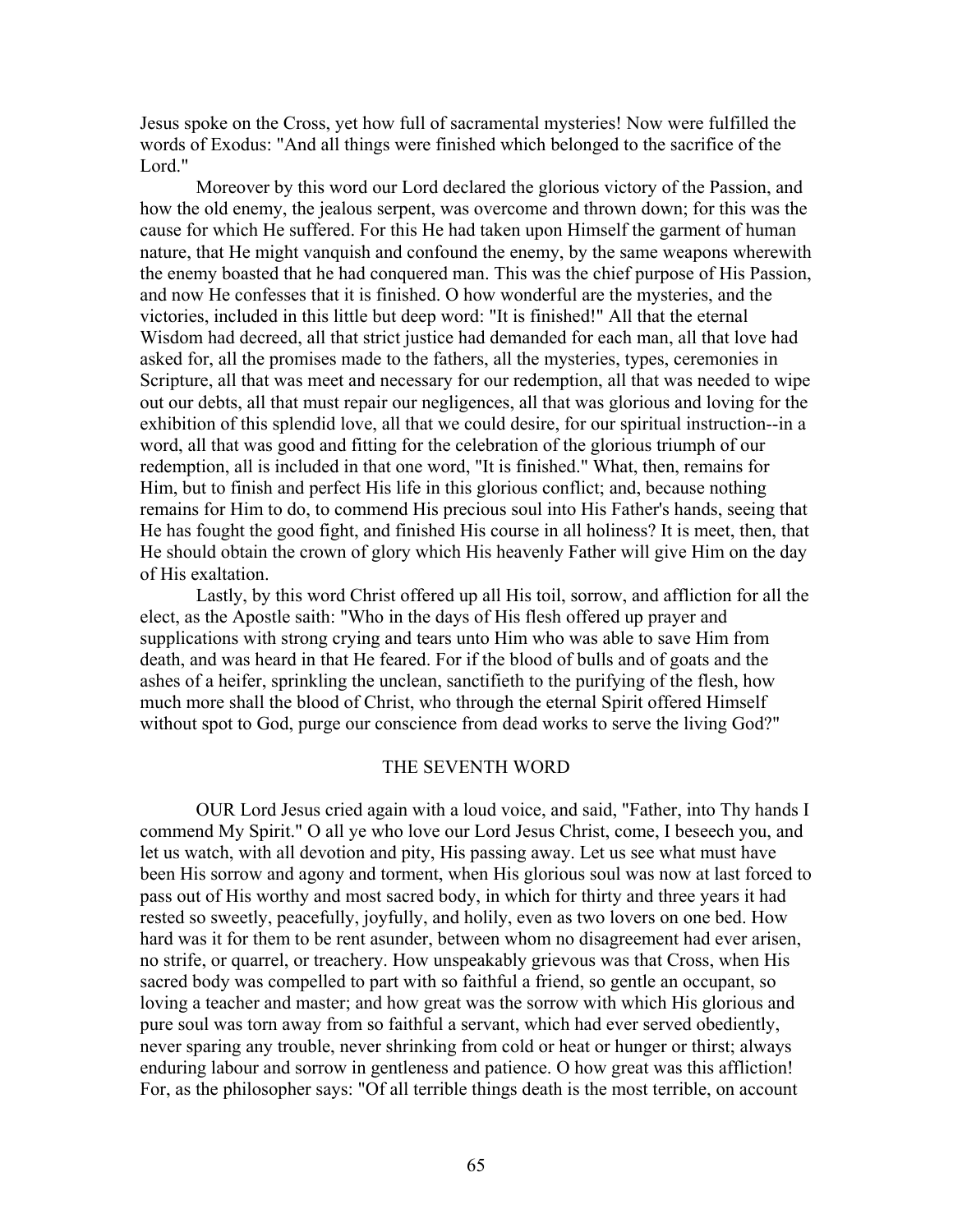of the natural and mutual affection, which is very great, between soul and body." How much greater must have been the anguish and sorrow, when the most holy soul and body of Christ were sundered, between which there had always been such wonderful harmony and love. Therefore, with inward pity and anxious sorrow, let us meditate on this sad parting; for the death of Christ is our life.

Let us meditate devoutly how His sacred body, the instrument of our salvation, was steeped in anguish, when all His members, as if to bid a last farewell, were bowing themselves down to die! Who can look without remorse and sorrow and pity upon the most gracious face of Christ, and behold how it is changed into the pallor and likeness of death; how tears still flow from His dimmed eyes; how His sacred head is bent; how all His members prove to us, by signs and motions, the love which they can no longer show by deeds. Let us pity Him, I pray you, for He is our own flesh and blood, and it is for our sins, not His own, that He is shamefully slain. O ye who up till now have passed by the Cross of Jesus with tepid or cold hearts, and whom all these torments and tears, and His blood shed like water, have not been able to soften; now at last let this loud voice, this terrible cry, rend and pierce your hearts through and through. Let that voice which shook the heaven and the earth and hell with fear, which rent the rocks and laid open ancient graves, now soften your stony hearts, and lay bare the old sepulchres of your conscience, full of dead men's bones--that is to say, of wicked deeds, and call again into life your departed spirits. For this is the voice which once cried: "Adam, where art thou; and what hast thou done?" This is the voice which brought Lazarus from Hades, saying, "Lazarus, come forth: arise from the grave of sin, and let them free thee from thy grave-clothes." Truly it was not so much the grievousness of His sufferings, as the greatness of our sins, which made our Lord utter this cry. He cried also, to show that He had the dominion over life and death, over the living and the dead. For though he was quite worn out, and destitute of strength, and though He had borne the bitter pangs of death so long, beyond the power of man, yet He would not allow Death to put forth its power against Him, until it pleased Him.

With a loud voice He cried, that earthly men, who care only for the things of earth, might quake with fear and trembling, and to cause them to meditate and see how naked and helpless the Lord of lords departed from this life. With a terrible voice He cried, to stir up all those who live in wantonness, and who have grown old in their defilement, and send forth a foul savour, like dead dogs, so that at last these miserable men may rise from their lusts and pleasures and sensual delights, and see how the Son of God, who was never strained with any spot of defilement, went forth to His Father; and with what toil and pain and anguish He departed from the light of day, and what He had to suffer before He reached his Father's Kingdom. He also cried with a loud voice, that He might inflame the lukewarm and slothful to devotion and love.

Moreover He cried with a loud voice as a sign of the glorious victory which He had gained, when after a single combat with His strong and cruel enemy, and having descended into the arena--the battlefield of this world--He had routed him on Mount Calvary and stripped him bare of his spoils. This victory, this glorious triumph, Christ proclaimed with a loud voice, and thus departing from the battlefield triumphant and victorious, He departed to the place of all delights, to the heart and breast of God, His Father, commending to it, as to a safe refuge, both Himself and all His own, with the words, "Father, into Thy hands I commend My Spirit."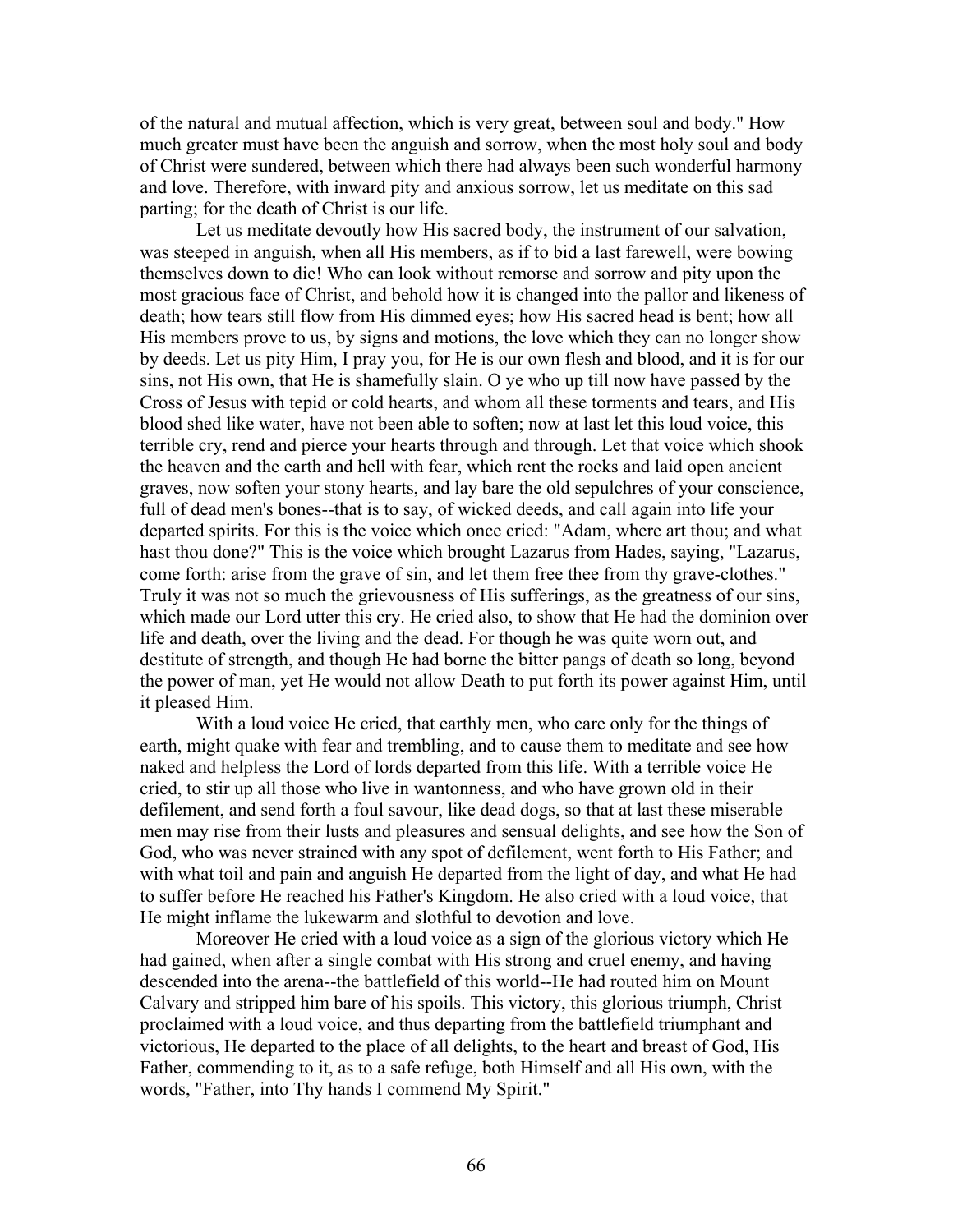We may learn from these words that the eternal Word, our Lord Jesus Christ, had been let down like a fishing-hook or great net, by the Father of heaven, into the great sea of this world, that He might catch not fish but men. Hear how He says: "My word, that goeth forth out of My mouth shall not return unto Me void, but shall execute that which I please, and shall prosper in the thing whereto I send it." And this net is drawn by the Father out of the salt sea, to the peaceful shore of His fatherly heart, full of the elect, of works of charity, of repentance, patience, humility, obedience, spiritual exercises, merits and virtues. For Christ drew unto Himself all the afflictions and good deeds of the good; just as St Paul says, "I live; yet not I, but Christ liveth in me." Even so, Christ lives in all the good, and all who have been willing and obedient instruments in the hands of Christ. In all such Christ lives and suffers and works. For whatever good there is in all men, is all God's work. Therefore Christ, feeling His Father drawing Him, gathered together in Himself in a wonderful manner all the elect with all their works, and commended them to His Father, saying, "My Father, these are Thine; these are the spoils which I have won by My conquest, by the sword of the Cross; these are the vessels which I have purchased with My precious blood; these are the fruits of My labours. Keep in Thine own name those whom Thou hast given Me. I pray not that Thou shouldest take them out of the world, but that Thou shouldest keep them from the evil." Thus did Christ commend Himself and all His own into His Father's hands. Come therefore, O faithful and devout soul, and contemplate with great earnestness the coming in and the going out of thy Lord Jesus; follow Him with love and longing, even to the chamber and bed of joy, which He has prepared for thee in thy Father's heart. Happy would he be, who could now be dissolved with Christ, and die with the thief, and hear from the lips of the Lord that comfortable word, "This day shalt thou be with Me in paradise." And though this is not granted to us, yet whatever we can here gain by labours and watchings and fastings and prayers, let us commend it all with Christ to the Father; let us pour it back again into the fountain, whence it flowed forth for us; and let nothing be left in us of empty selfsatisfaction, no seeking after human praise or honour or reward. But whatever our God hath been willing to do in us, let us return it back into His own hands and say, "We are nothing of ourselves. It is He who made us, and not we ourselves. All good was made by Him, and without Him was not anything made. When therefore He taketh with Him what He made Himself, we are absolutely nothing."

Lastly, Christ commended His soul into His Father's hands, to show us how the souls of good and holy men mount up after Him to the bosom of the eternal Father, who must otherwise have gone down to hell; for it is He who has opened to us the way of life, and His sacred soul, by making the journey safe and free from danger, has been our guide into the kingdom of heaven.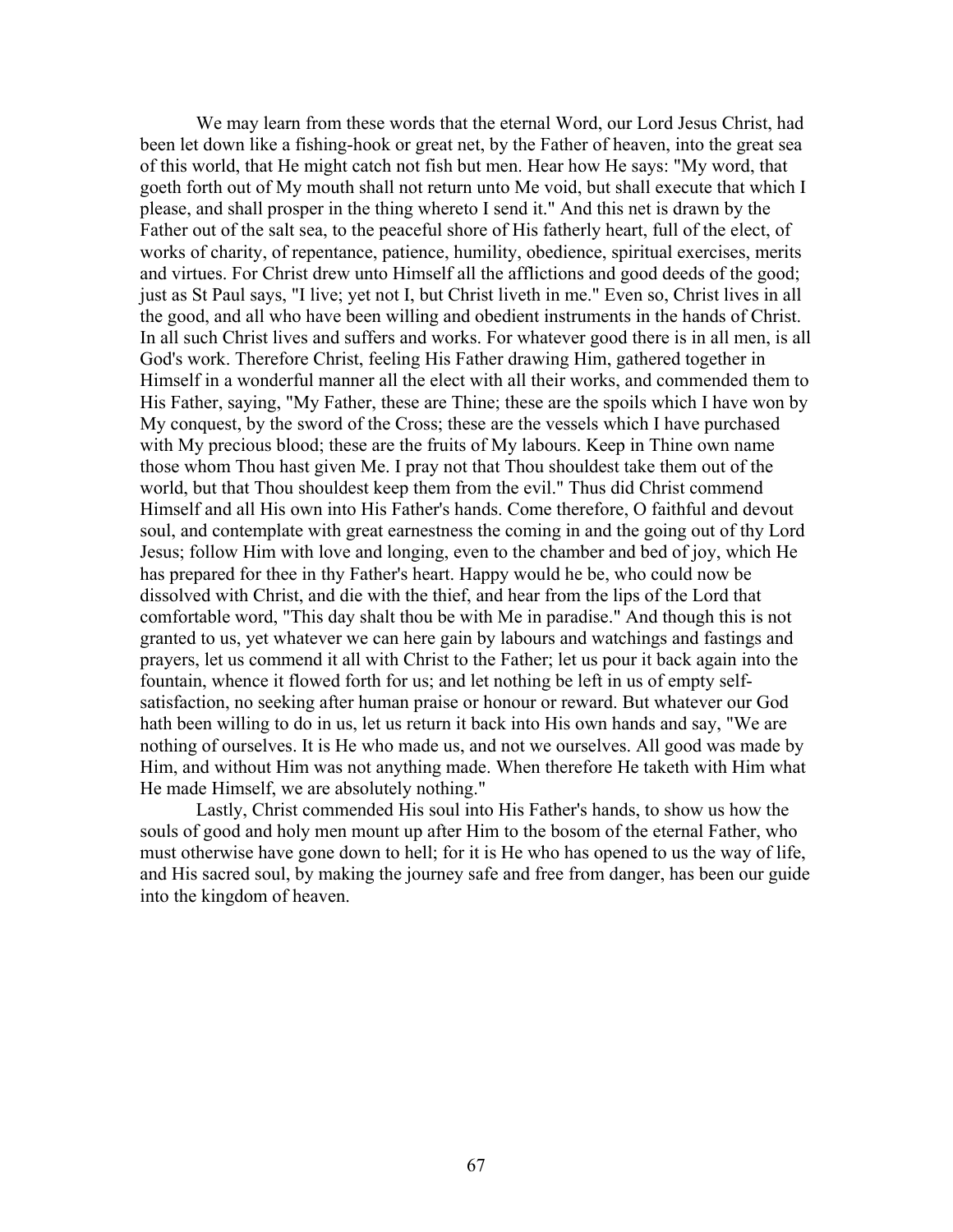## SUSO

## SUSO AND HIS SPIRITUAL DAUGHTER

AFTER this, certain very high thoughts arose in the mind of the servitor's spiritual daughter, concerning which she asked him whether she might put questions to him. He replied, Yea verily: since thou hast been led through the proper exercises, it is permitted to thy spiritual intelligence to enquire about high things. Ask then whatever thou wilt. She said: Tell me, father, what is God, and how He is both One and Three? The servitor replied, These be indeed high questions. As to the first, What is God, you must know that all the Doctors who ever lived cannot explain it, for He is above all sense and reason. Yet if a man is diligent, and does not relax his efforts, he gains some knowledge of God, though very far off. Yet in this knowledge of God consists our eternal life and man's supreme happiness. In this way, in former times, certain worthy philosophers searched for God, and especially that great thinker Aristotle, who tried to discover the Author of Nature from the order of nature and its course. He sought earnestly, and he was convinced from the well-ordered course of nature that there must of necessity be one Prince and Lord of the whole universe--He whom we call God. About this God and Lord we know this much, that He is an immortal Substance, eternal, without before or after, simple, bare, unchangeable, an incorporeal and essential Spirit, whose substance is life and energy, whose most penetrating intelligence knows all things in and by itself, whose essence in itself is an abyss of pleasures and joys, and who is to Himself, and to all who shall enjoy Him in a future life, a supernatural, ineffable, and most sweet happiness. The maiden, when she heard this, looked up, and said: These things are sweet to tell and sweet to hear, for they rouse the heart, and lift the spirit up far beyond itself. Therefore, father, tell me more about these things. The servitor said: The Divine Essence, about which we speak, is an intelligible or intellectual Substance of such a kind, that it cannot be seen in itself by mortal eyes; but it can be discerned in its effects, even as we recognise a fine artist by his works. As the Apostle teaches us, "The invisible things of God from the creation of the world are clearly seen, being understood by the things that are made." For the creatures are a kind of mirror, in which God shines. This knowledge is called speculation, by which we contemplate the great Architect of the world in His works. Come now, look upward and about thee, through all the quarters of the universe, and see how wide and high the beautiful heaven is, how swift its motion, and how marvellously its Creator has adorned it with the seven planets, and with the countless multitude of the twinkling stars. Consider what fruitfulness, what riches, the sun bestows upon the earth, when in summer it sheds abroad its rays unclouded! See how the leaves and grass shoot up, and the flowers smile, and the woods and plains resound with the sweet song of nightingales and other birds; how all the little animals, after being imprisoned by grim winter, come forth rejoicing, and pair; and how men and women, both old and young, rejoice and are merry. O Almighty God, if Thou art so lovable and so pleasant in Thy creatures, how happy and blessed, how full of all joy and beauty, must Thou be in Thyself? But further, my daughter, contemplate the elements themselves-- Earth, Water, Air, and Fire, with all the wonderful things which they contain in infinite variety--men, beasts, birds, fishes, and sea-monsters. And all of these give praise and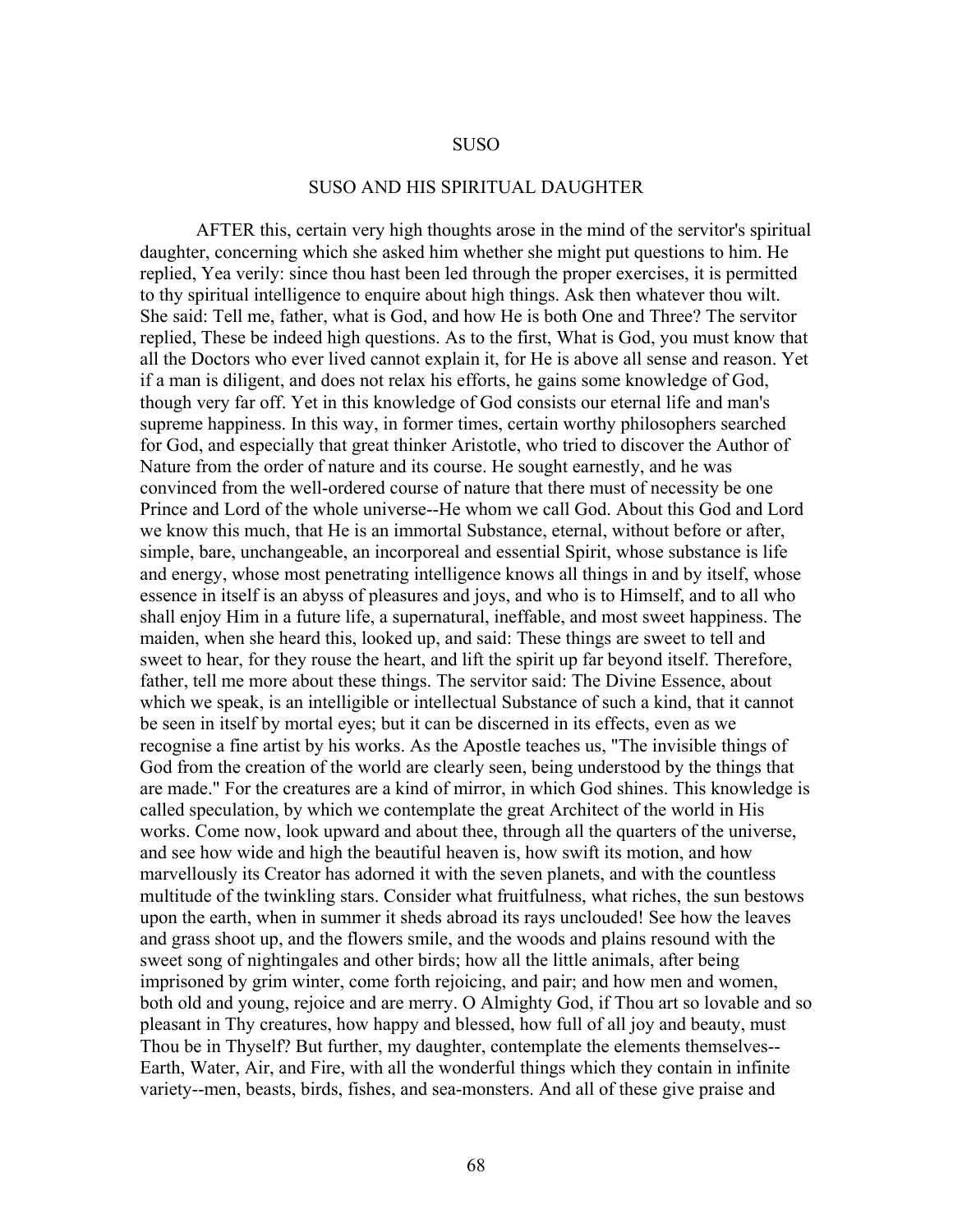honour to the unfathomable immensity that is in Thee. Who is it, Lord, who preserves all these things, who nourishes them? It is Thou who providest for all, each in his own way, for great and small, rich and poor. Thou, O God, doest this; Thou alone art God indeed! Behold, my daughter, thou hast now found the God whom thou hast sought so long. Look up, then, with shining eyes, with radiant face and exulting heart, behold Him and embrace Him with the outstretched arms of thy soul and mind, and give thanks to Him as the one and supreme Lord of all creatures. By gazing on this mirror, there springs up speedily, in one of loving and pious disposition, an inward jubilation of the heart; for by this is meant a joy which no tongue can tell, though it pours with might through heart and soul. Alas, I now feel within me, that I must open for thee the closed mouth of my soul; and I am compelled, for the glory of God, to tell thee certain secrets, which I never yet told to any one. A certain Dominican, well known to me, at the beginning of his course used to receive from God twice every day, morning and evening, for ten years, an outpouring of grace like this, which lasted about as long as it would take to say the "Vigils of the Dead" twice over. $x^{1[40]}$  At these times he was so entirely absorbed in God, the eternal Wisdom, that he would not speak of it. Sometimes he would converse with God as with a friend, not with the mouth, but mentally; at other times he would utter piteous sighs to Him; at other times he would weep copiously, or smile silently. He often seemed to himself to be flying in the air, and swimming between time and eternity in the depth of the Divine wonders, which no man can fathom. And his heart became so full from this, that he would sometimes lay his hand upon it as it beat heavily, saying, "Alas, my heart, what labours will befall thee to-day?" One day it seemed to him that the heart of his heavenly Father was, in a spiritual and indescribable manner, pressed tenderly, and with nothing between, against his heart; and that the Father's heart--that is, the eternal Wisdom, spoke inwardly to his heart without forms. $\frac{x^{\text{li}[41]}}{\text{Then}}$  Then he began to exclaim joyously in spiritual jubilation: Behold, now, Thou whom I most fervently love, thus do I lay bare my heart to Thee, and in simplicity and nakedness of all created things I embrace Thy formless Godhead! O God, most excellent of all friends! Earthly friends must needs endure to be distinct and separate from those whom they love; but Thou, O fathomless sweetness of all true love, meltest into the heart of Thy beloved, and pourest Thyself fully into the essence of his soul, that nothing of Thee remains outside, but Thou art joined and united most lovingly with Thy beloved.

To this the maiden replied: Truly it is a great grace, when anyone is thus caught up into God. But I should like to be informed, whether this is the most perfect kind of union or not? The servitor answered: No, it is not the most perfect, but a preliminary, gently drawing a man on, that he may arrive at an *essential* way of being carried up into God. The maiden asked him what he meant by essential and non-essential. He answered: I call that man essential or *habitual* (so to speak), who by the good and persevering practice of all the virtues, has arrived at the point of finding the practice of them in their highest perfection pleasant to him, even as the brightness of the sun remains constant in the sun. But I call him non-essential, in whom the brightness of the virtues shines in an unstable and imperfect way like the brightness of the moon. That full delight of grace which I described is so sweet to the spirit of the non-essential man, that he would be glad always to have it. When he has it, he rejoices; when he is deprived of it, he grieves inordinately; and when it smiles upon him, he is reluctant to pass to doing other things, even things that are pleasing to God; as I will show you by an example. The servitor of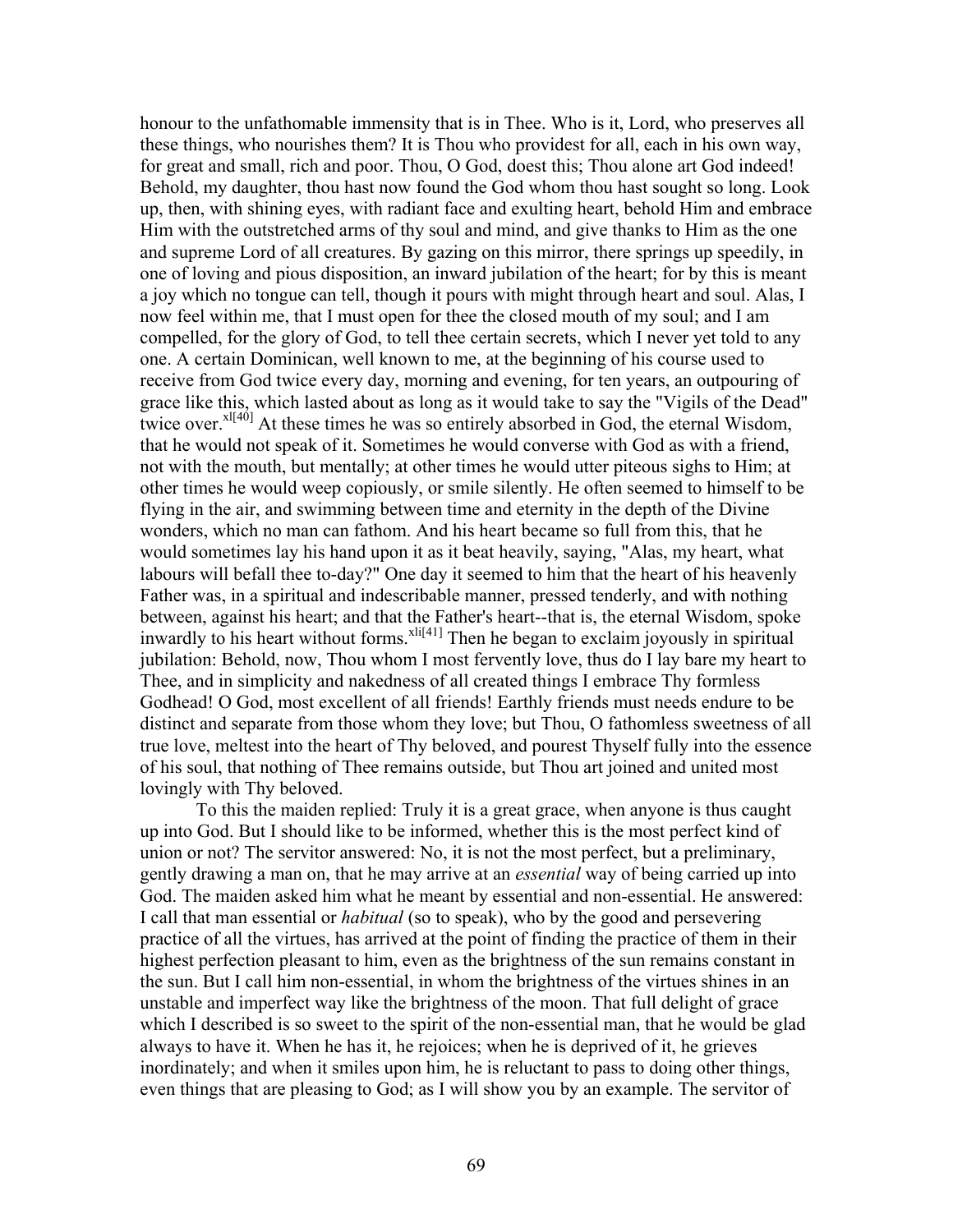the Divine Wisdom was once walking in the chapter-house, and his heart was full of heavenly jubilation, when the porter called him out to see a woman who wished to confess to him. He was unwilling to interrupt his inward delight, and received the porter harshly, bidding him tell the woman that she must find some one else to confess to, for he did not wish to hear her confession just then. She, however, being oppressed with the burden of her sins, said that she felt specially drawn to seek comfort from him, and that she would confess to no one else. And when he still refused to go out, she began to weep most sadly, and going into a corner, lamented greatly. Meanwhile, God quickly withdrew from the servitor the delights of grace, and his heart became as hard as flint. And when he desired to know the cause of this, God answered him inwardly: Even as thou hast driven away uncomforted that poor woman, so have I withdrawn from thee my Divine comfort. The servitor groaned deeply and beat his breast, and hurried to the door, and as he did not find the woman there, was much distressed. The porter, however, looked about for her everywhere, and when he found her, still weeping, bade her return to the door. When she came, the servitor received her gently, and comforted her sorrowing heart. Then he went back from her to the chapter-house, and immediately God was with him, with His Divine consolations, as before.

Then said the maiden: It must be easy for him to bear sufferings, to whom God gives such jubilation and internal joys. And yet, said the servitor, all had to be paid for afterward with great suffering. However, at last, when all this had passed away, and God's appointed time had come, the same grace of jubilation was restored to him, and remained with him almost continuously both at home and abroad, in company and alone. Often in the bath or at table the same grace was with him; but it was now internal, and did show itself outside.

Then the maiden said: My father, I have now learned what God is; but I am also eager to know where He is. Thou shalt hear, said the servitor. The opinion of the theologians is that God is in no particular place, but that He is everywhere, and all in all. The same doctors say that we come to know a thing through its name. Now one doctor says that *Being* is the first name of God. Turn your eyes, therefore, to *Being* in its pure and naked simplicity, and take no notice of this or that substance which can be torn asunder into parts and separated; but consider *Being* in itself, unmixed with any Not-Being. Whatever is nothing, is the negation of what is; and what is, is the negation of what is not. A thing which has yet to be, or which once was, is not now in actual being. Moreover, we cannot know mixed being or not-being unless we take into account that which is all-being. This Being is not the being of this or that creature; for all particular being is mixed with something extraneous, whereby it can receive something new into itself. Therefore the nameless Divine Being must be in itself a Being that is all-being, and that sustains all particular things by its presence.

It shows the strange blindness of man's reason, that it cannot examine into that which it contemplates before everything, and without which it cannot perceive anything. Just as, when the eye is bent on noticing various colours, it does not observe the light which enables it to see all these objects, and even if it looks at the light it does not observe it; so it is with the eye of the soul. When it looks at this or that particular substance, it takes no heed of the being, which is everywhere one, absolute and simple, and by the virtue and goodness of which it can apprehend all other things. Hence the wise Aristotle says, that the eye of our intelligence, owing to its weakness, is affected towards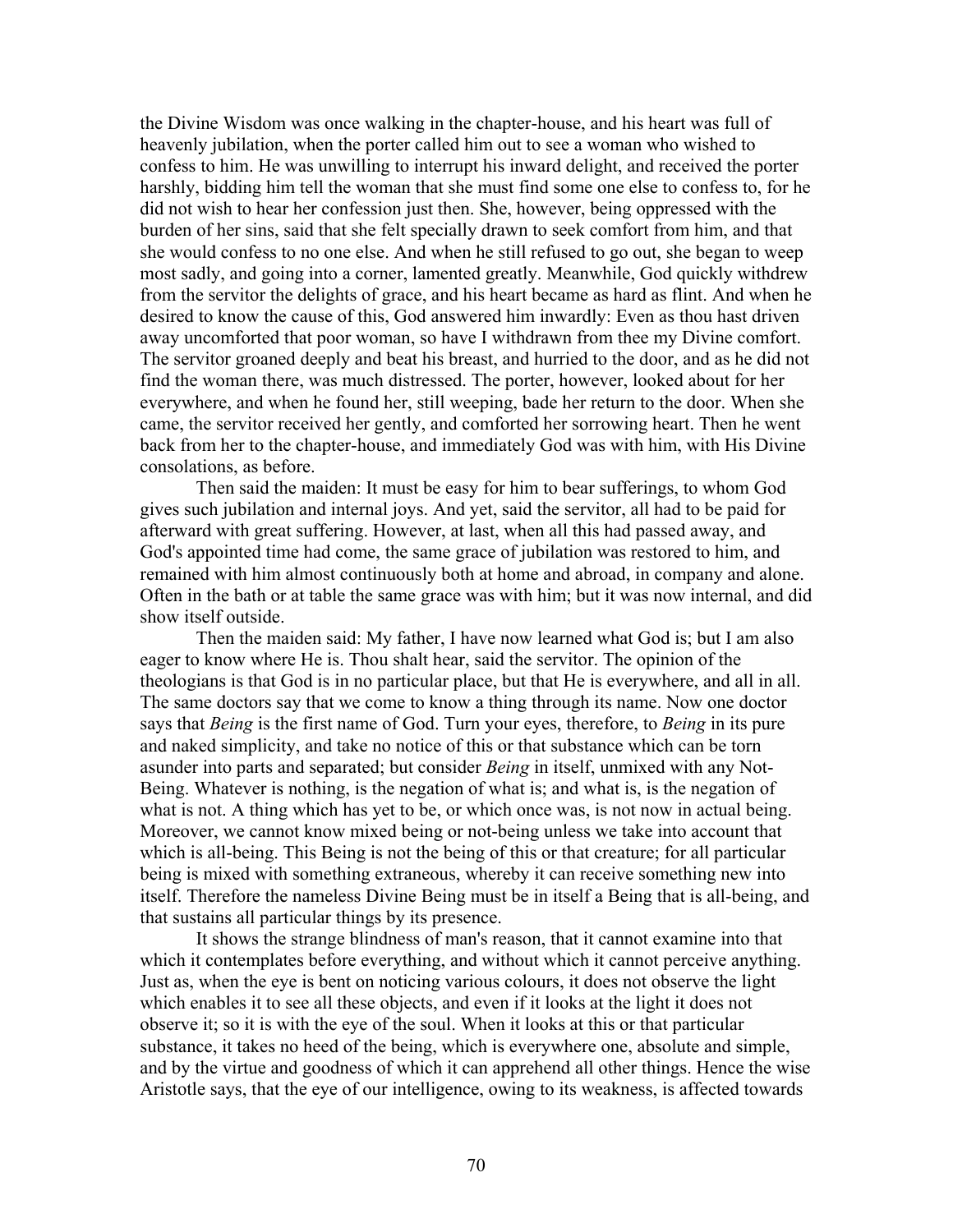that being which is itself the most manifest of all things, as the eye of a bat or owl is towards the bright rays of the sun. For particular substances distract and dazzle the mind, so that it cannot behold the Divine darkness, which is the clearest light.

Come now, open the eyes of thy mind, and gaze if thou canst, on Being in its naked and simple purity. You will perceive that it comes from no one, and has no before nor after, and that it cannot change, because it is simple Being. You will also observe that it is the most actual, the most present, and the most perfect of beings, with no defect or mutation, because it is absolutely one in its bare simplicity. This is so evident to an instructed intellect, that it cannot think otherwise. Since it is simple Being, it must be the first of beings, and without beginning or end, and because it is the first and everlasting and simple, it must be the most present. If you can understand this, you will have been guided far into the incomprehensible light of God's hidden truth. This pure and simple Being is altogether in all things, and altogether outside all things. Hence a certain doctor says: God is a circle, whose centre is everywhere, and His circumference nowhere.

When this had been said, the maiden answered: Blessed be God, I have been shown, as far as may be, both what God is, and where He is. But I should like also to be told how, if God is so absolutely simple, He can also be threefold.

The servitor answered: The more simple any being is in itself, the more manifold is it in its energy and operation. That which has nothing gives nothing, and that which has much can give much. I have already spoken of the inflowing and overflowing fount of good which God is in Himself. This infinite and superessential goodness constrains Him not to keep it all within Himself, but to communicate it freely both within and without Himself. But the highest and most perfect outpouring of the good must be within itself, and this can be nought else but a present, interior, personal and natural outpouring, necessary, yet without compulsion, infinite and perfect. Other communications, in temporal matters, draw their origin from this eternal communication of the Divine Goodness. Some theologians say that in the outflow of the creatures from their first origin there is a return in a circle of the end to the beginning; for as the emanation of the Persons from the Godhead is an image of the origin of the creatures, so also it is a type of the flowing back of the creatures into God. There is, however, a difference between the outpouring of the creatures and that of God. The creature is only a particular and partial substance, and its giving and communication is also partial and limited. When a human father begets a son, he gives him part, but not the whole, of his own substance, for he himself is only a partial good. But the outpouring of God is of a more interior and higher kind than the creature's outpouring, inasmuch as He Himself is a higher good. If the outpouring of God is to be worthy of His pre-eminent being, it must be according to *personal* relations.

Now, then, if you can look upon the pure goodness of the highest Good (which goodness is, by its nature, the active principle of the spontaneous love with which the highest Good loves itself) you will behold the most excellent and superessential outpouring of the Word from the Father, by which generation all things exist and are produced; and you will see also in the highest good, and the highest outpouring, the most holy Trinity, Father, Son, and Holy Ghost, existing in the Godhead. And if the highest outpouring proceeds from the highest essential good, it follows that there must be in this Trinity the highest and most intimate consubstantiality or community of being, and complete equality and identity of essence, which the Persons enjoy in sweetest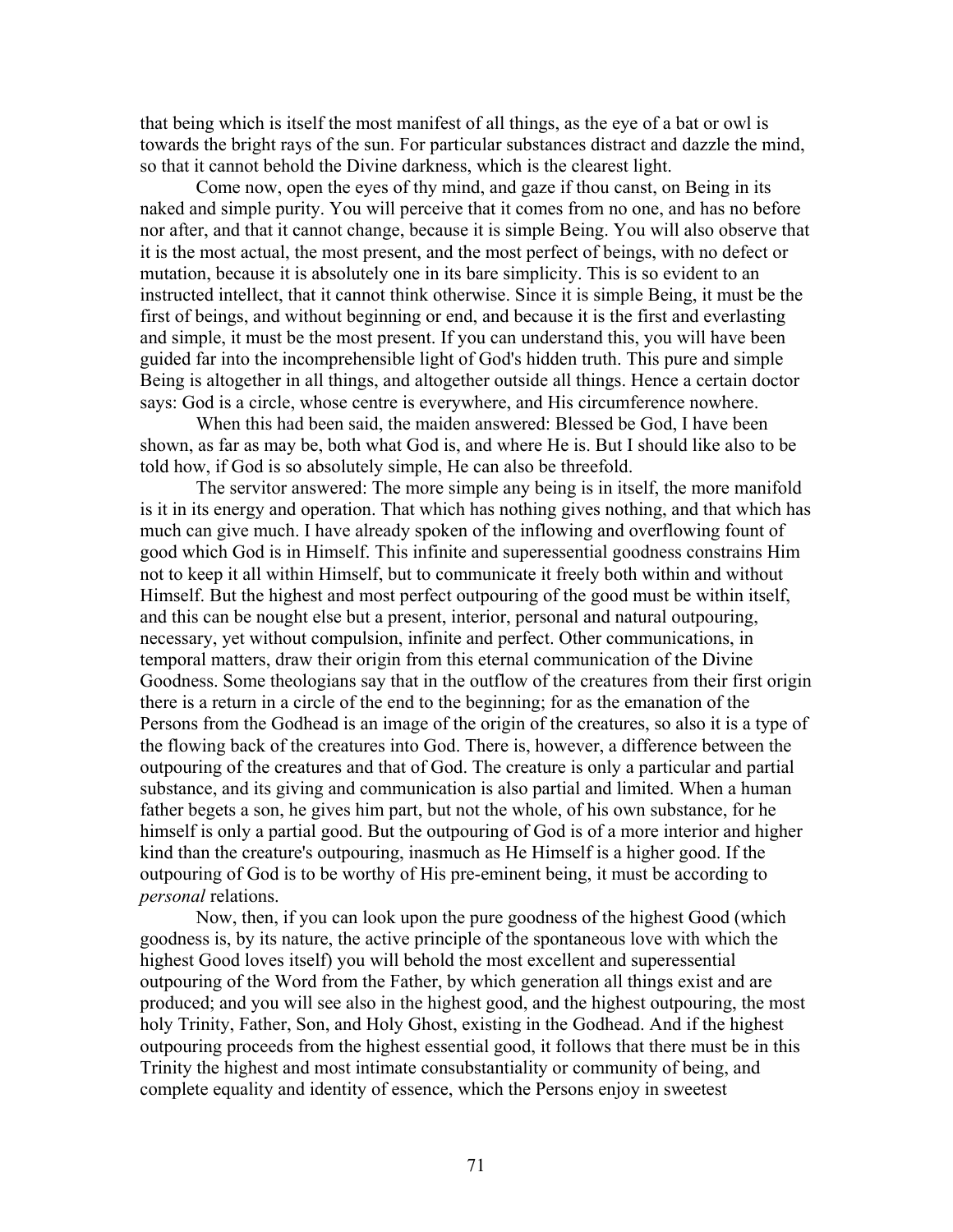communion, and also that the Substance and power of the three almighty Persons is undivided and unpartitioned.

Here the maiden exclaimed: Marvellous! I swim in the Godhead like an eagle in the air. The servitor, resuming his exposition, continued: It is impossible to express in words how the Trinity can subsist in the unity of one essence. Nevertheless, to say what may be said on the subject, Augustine says that in the Godhead the Father is the Fountain-head of the Son and the Holy Ghost. Dionysius says, that in the Father there is an outflowing of the Godhead, which naturally communicates itself to the Word or Son. He also freely and lovingly pours Himself out into the Son; and the Son in turn pours Himself out freely and lovingly into the Father; and this love of the Father for the Son, and of the Son for the Father, is the Holy Ghost. This is truly said, but it is made clearer by that glorious Doctor of the Church, St Thomas, who says as follows: In the outpouring of the Word from the Father's heart, God the Father must contemplate Himself with His own mind, bending back, as it were, upon His Divine essence; for if the reason of the Father had not the Divine essence for its object, the Word so conceived would be a creature instead of God; which is false. But in the way described He is "God of God." Again, this looking back upon the Divine essence, which takes place in the mind of God, must, in a manner, produce a natural likeness; else the Word would not be the Son of God. So here we have the unity of essence in the diversity of Persons; and a clear proof of this distinction may be found in the word of that soaring eagle St John: "The Word was in the beginning with God."

Thus the Father is the Fountain-head of the Son, and the Son is the outflowing of the Father; and the Father and Son pour forth the Spirit; and the Unity, which is the essence of the Fountain-head, is also the substance of the three Persons. But as to how the Three are One, this cannot be expressed in words, on account of the simplicity of that Abyss. Into this intellectual *Where*, the spirits of men made perfect soar and plunge themselves, now flying over infinite heights, now swimming in unfathomed depths, marvelling at the high and wonderful mysteries of the Godhead. Nevertheless, the spirit remains a spirit, and retains its nature, while it enjoys the vision of the Divine Persons, and abstracted from all occupation with things below contemplates with fixed gaze those stupendous mysteries. For what can be more marvellous than that simple Unity, into which the Trinity of the Persons merges itself, and in which all multiplicity ceases? For the outflowing of the Persons is always tending back into the Unity of the same essence, and all creatures, according to their ideal existence in God, are from eternity in this Unity, and have their life, knowledge, and essence in the eternal God; as it is said in the Gospel: "That which was made, was Life in Him."<sup>[xlii\[](#page-91-12)42]</sup> This bare Unity is a dark silence and tranquil inactivity, which none can understand unless he is illuminated by the Unity itself, unmixed with any evil. Out of this shines forth hidden truth, free from all falsehood; and this truth is born from the unveiling of the veiled Divine purity; for after the revelation of these things, the spirit is at last unclothed of the dusky light which up till now has followed it, and in which it has hitherto seen things in an earthly way. Indeed, the spirit finds itself now changed and something very different from what it supposed itself to be according to its earlier light: even as St Paul says, "I, yet not I." Thus it is unclothed and simplified in the simplicity of the Divine essence, which shines upon all things in simple stillness. In this modeless mode of contemplation, the permanent distinction of the Persons, viewed as separate, is lost. For, as some teach, it is not the Person of the Father,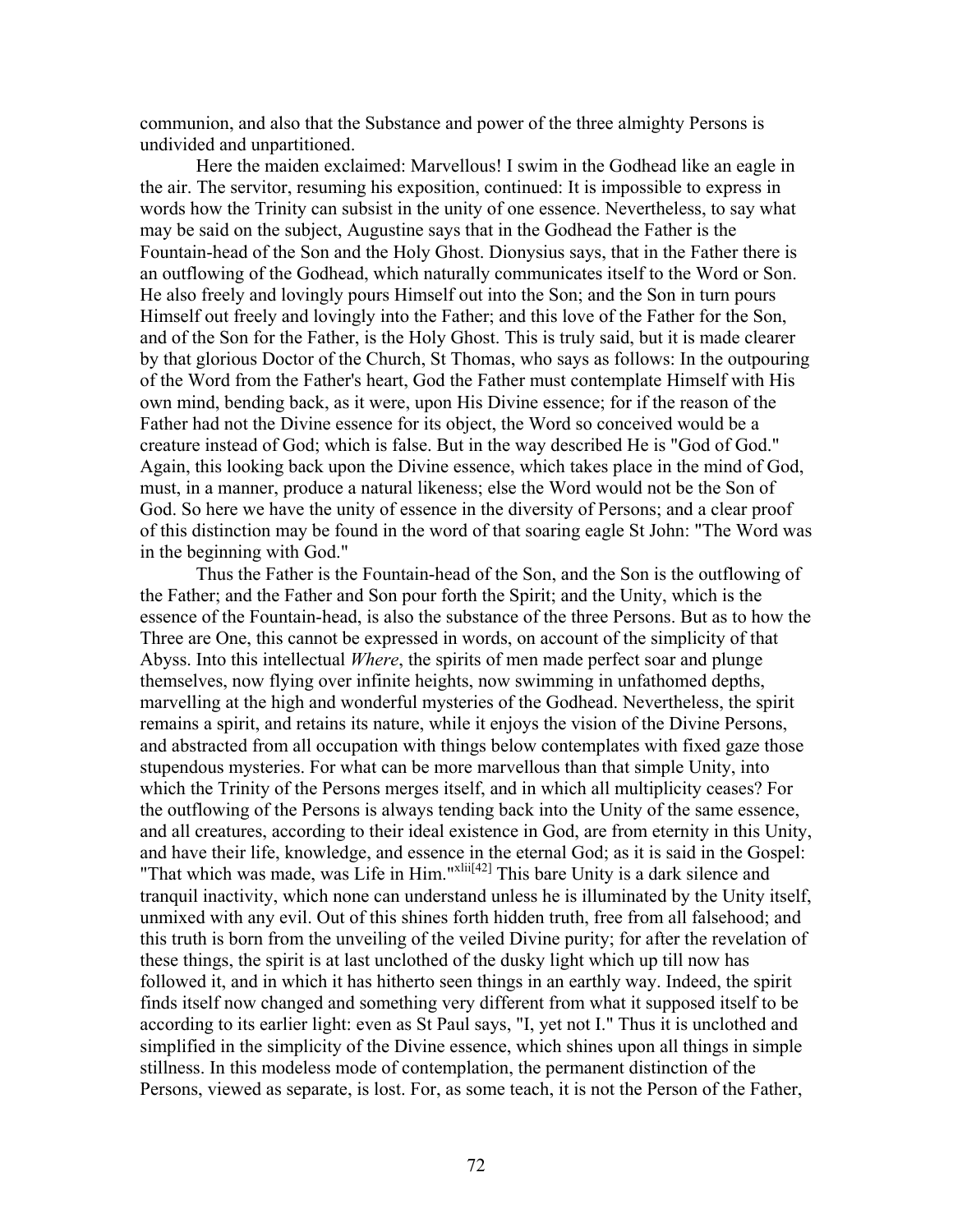taken by Himself, which produces bliss, nor the Person of the Son, taken by Himself, nor the Person of the Holy Ghost, taken by Himself; but the three Persons, dwelling together in the unity of the essence, confer bliss. And this is the natural essence of the Persons, which by grace gives the substance or essence to all their creatures, and it contains in itself the ideas of all things in their simple essence. Now since this ideal light subsists as Being, so all things subsist in it according to their essential being, not according to their accidental forms; and since it shines upon all things, its property is to subsist as light. Hence all things shine forth in this essence in interior stillness, without altering its simplicity.

Then the maiden said: I could wish greatly, sir, that you could give me this mysterious teaching, as you understand it, under a figure, that I might understand it better. I should also be glad if you could sum up what you have been saying at length, so that it may stick more firmly in my weak mind. The servitor replied: Who can express in forms what has no form? Who can explain that which has no mode of being, and is above sense and reason? Any similitude must be infinitely more unlike than like the reality. Nevertheless, that I may drive out forms from your mind by forms, I will try to give you a picture of these ideas which surpass all forms, and to sum up a long discourse in a few words. A certain wise theologian says that God, in regard to His Godhead, is like a vast circle, of which the centre is everywhere, and the circumference nowhere. Now consider the image which follows. If anyone throws a great stone into the middle of a pool, a ring is formed in the water, and this ring makes a second ring, and the second a third; and the number and size of the rings depend on the force of the throw. They may even require a larger space than the limit of the pool. Suppose now that the first ring represents the omnipotent virtue of the Divine nature, which is infinite in God the Father. This produces another ring like itself, which is the Son. And the two produce the third, which is the Holy Ghost. The spiritual superessential begetting of the Divine Word is the cause of the creation of all spirits and all things. This supreme Spirit has so ennobled man, as to shed upon him a ray from His own eternal Godhead. This is the image of God in the mind, which is itself eternal. But many men turn away from this dignity of their nature, befouling the bright image of God in themselves, and turning to the bodily pleasures of this world. They pursue them greedily and devote themselves to them, till death unexpectedly stops them. But he who is wise, turns himself and elevates himself, with the help of the Divine spark in his soul, to that which is stable and eternal, whence he had his own origin: he says farewell to all the fleeting creatures, and clings to the eternal truth alone.

Attend also to what I say about the order in which the spirit ought to return to God. First of all, we should disentangle ourselves absolutely from the pleasures of the world, manfully turning our backs upon all vices; we should turn to God by continual prayers, by seclusion, and holy exercise, that the flesh may thus be subdued to the spirit. Next, we must offer ourselves willingly to endure all the troubles which may come upon us, from God, or from the creatures. Thirdly, we must impress upon ourselves the Passion of Christ crucified; we must fix upon our minds His sweet teaching, His most gentle conversation, His most pure life, which He gave us for our example, and so we must penetrate deeper and advance further in our imitation of Him. Fourthly, we must divest ourselves of external occupations, and establish ourselves in a tranquil stillness of soul by an energetic resignation, as if we were dead to self, and thought only of the honour of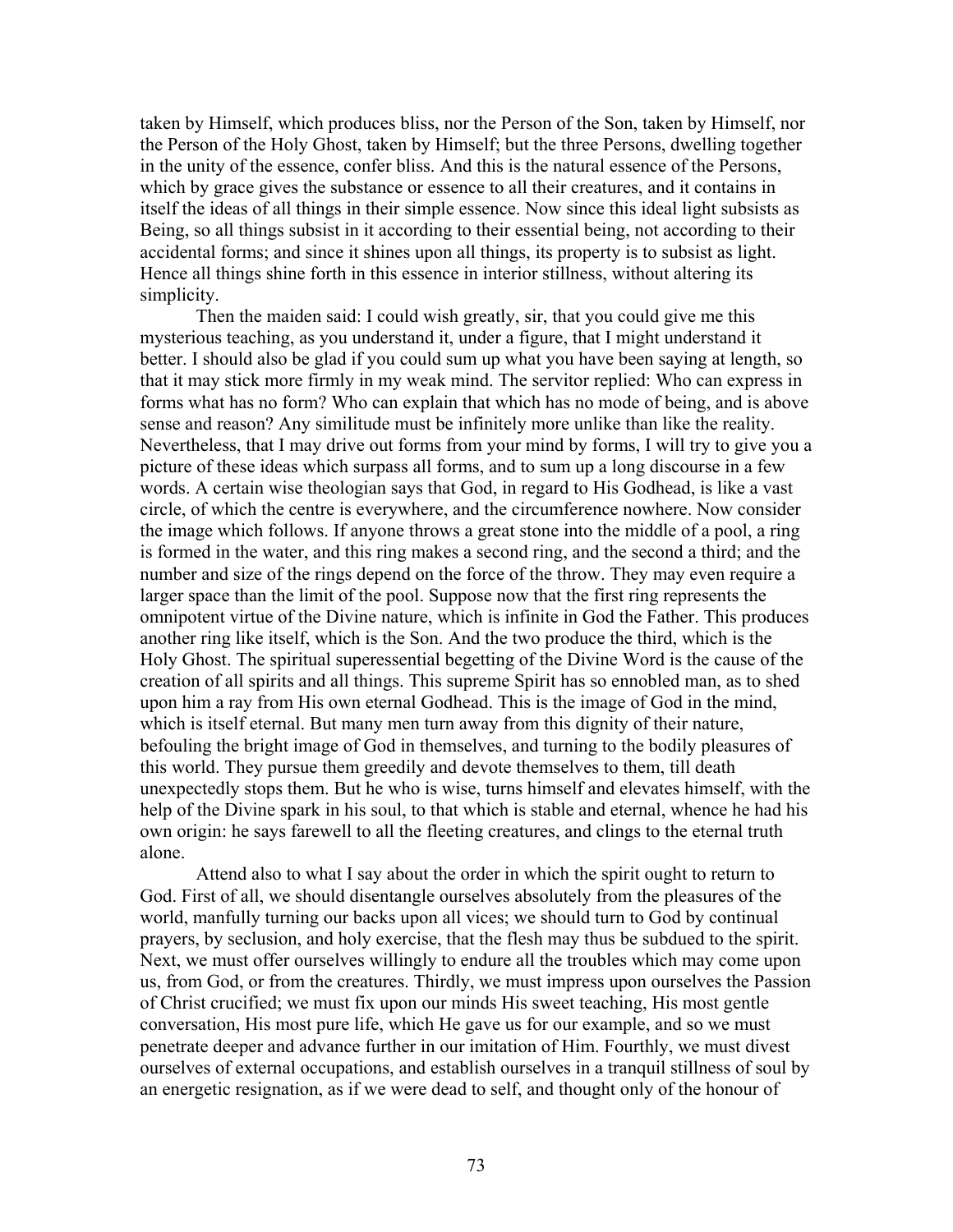Christ and His heavenly Father. Lastly, we should be humble towards all men, whether friends or foes. . . . But all these images, with their interpretations, are as unlike the formless truth as a black Ethiopian is to the bright sun.

Soon after this holy maiden died, and passed away happy from earth, even as her whole life had been conspicuous only for her virtues. After her death she appeared to her spiritual father in a vision. She was clothed in raiment whiter than snow; she shone with dazzling brightness, and was full of heavenly joy. She came near to him, and showed him in what an excellent fashion she had passed away into the simple Godhead. He saw and heard her with exceeding delight, and the vision filled his soul with heavenly consolations. When he returned to himself, he sighed most deeply, and thus pondered: O Almighty God, how blessed is he, who strives after Thee alone! He may well be content to bear affliction, whose sufferings Thou wilt thus reward! May the Almighty God grant that we likewise may be brought to the same joys as this blessed maiden!

## A MEDITATION ON THE PASSION OF CHRIST

THEN said the Eternal Wisdom to the servitor, Attend and listen dutifully, while I tell thee what sufferings I lovingly endured for thy sake.

After I had finished My last Supper with My disciples, when I had offered Myself to My enemies on the mount, and had resigned Myself to bear a terrible death, and knew that it was approaching very near, so great was the oppression of My tender heart and all My body, that I sweated blood; then I was wickedly arrested, bound, and carried away. On the same night they treated Me with insult and contumely, beating Me, spitting upon Me, and covering My head. Before Caiaphas was I unjustly accused and condemned to death. What misery it was to see My mother seized with unspeakable sorrow of heart, from the time when she beheld Me threatened with such great dangers, till the time when I was hung upon the cross. They brought Me before Pilate with every kind of ignominy, they accused Me falsely, they adjudged Me worthy of death. Before Herod I, the Eternal Wisdom, was mocked in a bright robe. My fair body was miserably torn and rent by cruel scourgings. They surrounded My sacred head with a crown of thorns; My gracious face was covered with blood and spittings. When they had thus condemned Me to death, they led Me out with My cross to bear the last shameful punishment. Their terrible and savage cries could be heard afar off: "Crucify, crucify, the wicked man."

*Servitor*. Alas, Lord, if so bitter were the beginnings of Thy passion, what will be the end thereof? In truth, if I saw a brute beast so treated in my presence I could hardly bear it. What grief then should I feel in heart and soul at Thy Passion? And yet there is one thing at which I marvel greatly. For I long, O my most dear God, to know only Thy Godhead; and Thou tellest me of Thy humanity. I long to taste Thy sweetness, and Thou showest me Thy bitterness. What meaneth this, O my Lord God?

*Wisdom*. No man can come to the height of My Godhead, nor attain to that unknown sweetness, unless he be first led through the bitterness of My humanity. My humanity is the road by which men must travel. My Passion is the gate, through which they must enter. Away then with thy cowardice of heart, and come to Me prepared for a hard campaign. For it is not right for the servant to live softly and delicately, while his Lord is fighting bravely. Come, I will now put on thee My own armour. And so thou must thyself also experience the whole of My Passion, so far as thy strength permits.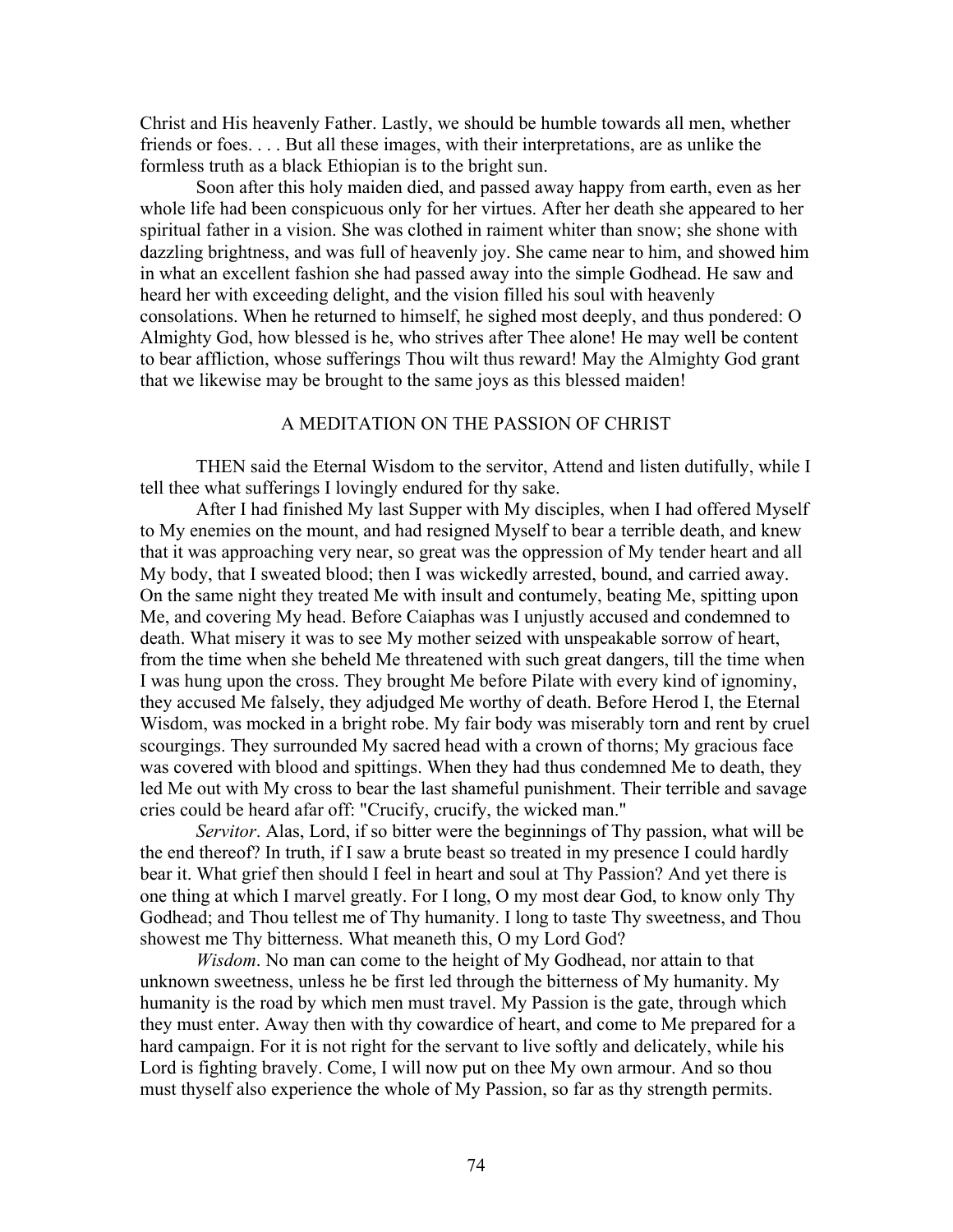Take, therefore, the heart of a man; for be sure that thou wilt have to endure many deaths, before thou canst put thy nature under the yoke. I will sprinkle thy garden of spices with red flowers. Many are the afflictions which will come upon thee; till thou hast finished thy sad journey of bearing the cross, and hast renounced thine own will and disengaged thyself so completely from all creatures, in all things, which might hinder thine eternal salvation, as to be like one about to die, and no longer mixed up with the affairs of this life.

*Servitor*. Hard and grievous to bear are the things which Thou sayest, Lord. I tremble all over. How can I bear all these things? Suffer me, O Lord, to ask Thee something. Couldst Thou not devise any other way of saving my soul, and of testifying Thy love towards me, so as to spare Thyself such hard sufferings, and so that I need not suffer so bitterly with Thee?

*Wisdom*. The unfathomable Abyss of My secret counsels no man ought to seek to penetrate, for no one can comprehend it. And yet that which thou hast suggested, and many other things, might have been possible, which nevertheless never happen. Be assured, however, that as created things now are, no more fitting method could be found. The Author of Nature doth not think so much what He is able to do in the world, as what is most fitting for every creature; and this is the principle of His operations. And by what other means could the secrets of God have been made known to man, than by the assumption of humanity by Christ? By what other means could he who had deprived himself of joy by the inordinate pursuit of pleasure, be brought back more fittingly to the joys of eternity? And who would be willing to tread the path, avoided by all, of a hard and despised life, if God had not trodden it Himself? If thou wert condemned to death, how could any one show his love and fidelity to thee more convincingly, or provoke thee to love him in return more powerfully, than by taking thy sentence upon himself? If, then, there is any one who is not roused and moved to love Me from his heart by My immense love, My infinite pity, My exalted divinity, My pure humanity, My brotherly fidelity, My sweet friendship, is there anything that could soften that stony heart?

*Servitor*. The light begins to dawn upon me, and I seem to myself to see clearly that it is as Thou sayest, and that whoever is not altogether blind must admit that this is the best and most fitting of all ways. And yet the imitation of Thee is grievous to a slothful and corruptible body.

*Wisdom*. Shrink not because thou must follow the footsteps of My Passion. For he who loves God, and is inwardly united to Him, finds the cross itself light and easy to bear, and has nought to complain of. No one receives from Me more marvellous sweetness, than he who shares My bitterest labours. He only complains of the bitterness of the rind, who has not tasted the sweetness of the kernel. He who relies on Me as his protector and helper may be considered to have accomplished a large part of his task.

*Servitor*. Lord, by these consoling words I am so much encouraged, that I seem to myself to be able to do and suffer all things through Thee. I pray Thee, then, that Thou wilt unfold the treasure of Thy Passion to me more fully.

*Wisdom*. When I was hung aloft and fastened to the wood of the cross (which I bore for My great love to thee and all mankind), all the wonted appearance of My body was piteously changed. My bright eyes lost their light; My sacred ears were filled with mocking and blasphemy; My sweet mouth was hurt by the bitter drink. Nowhere was there any rest or refreshment for Me. My sacred head hung down in pain; My fair neck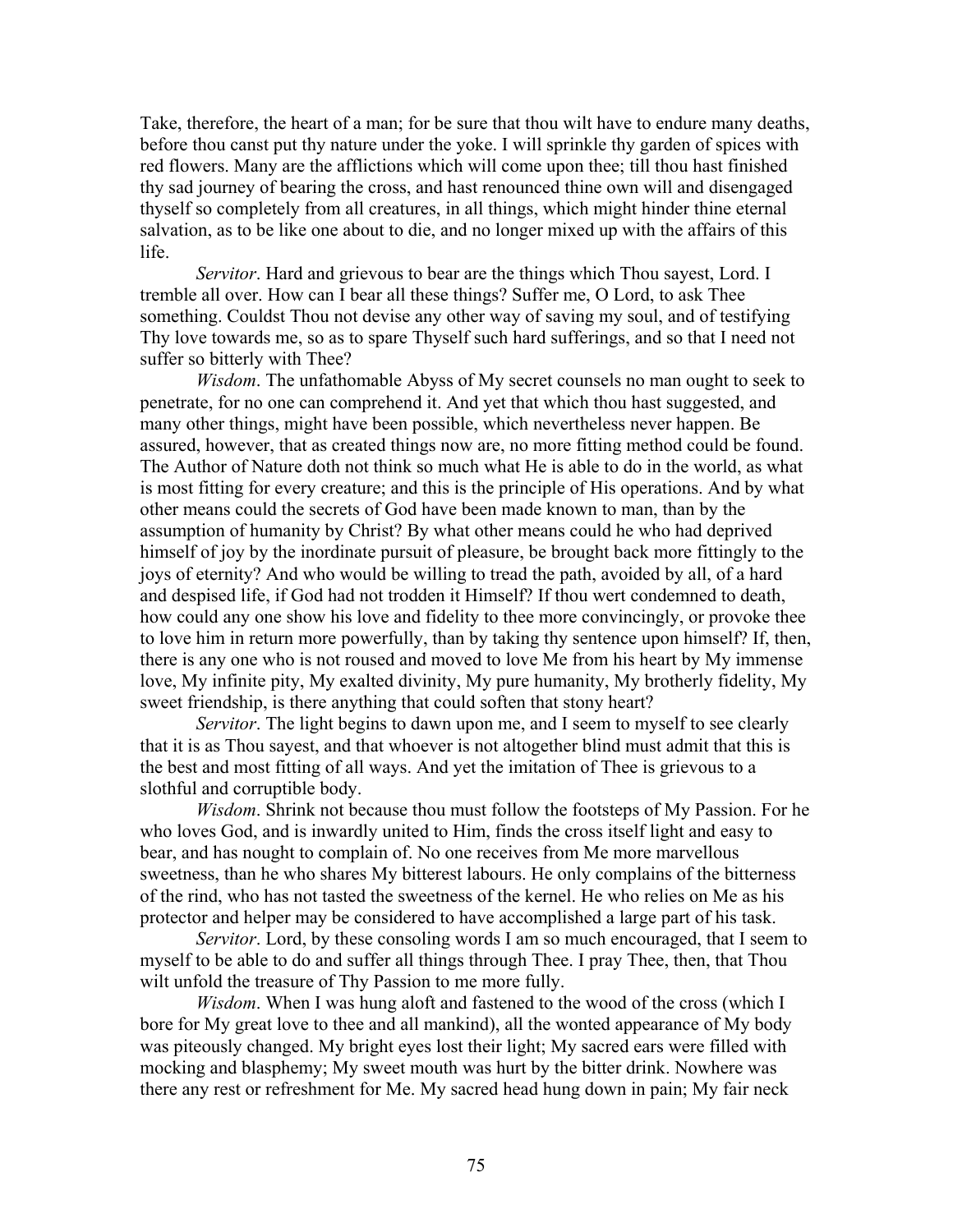was cruelly bruised; My shining face was disfigured by festering wounds; My fresh colour was turned to pallor. In a word, the beauty of My whole body was so marred, that I appeared like a leper--I, the Divine Wisdom, who am fairer than the sun.

*Servitor*. O brightest mirror of grace, which the Angels desire to look into, in which they delight to fix their gaze, would that I might behold Thy beloved countenance in the throes of death just long enough to water it with the tears of my heart, and to satisfy my mind with lamentations over it.

*Wisdom*. No one more truly testifies his grief over My Passion, than he who in very deed passes through it with Me. Far more pleasing to Me is a heart disentangled from the love of all transitory things, and earnestly intent on gaining the highest perfection according to the example which I have set before him in My life, than one which continually weeps over My Passion, shedding as many tears as all the raindrops that ever fell. For this was what I most desired and looked for in My endurance of that cruel death--namely, that mankind might imitate Me; and yet pious tears are very dear to Me.

*Servitor*. Since then, O most gracious God, the imitation of Thy most gentle life and most loving Passion is so pleasing to Thee, I will henceforth labour more diligently to follow Thy Passion than to weep over it. But since both are pleasing to Thee, teach me, I pray Thee, how I ought to conform myself to Thy Passion.

*Wisdom*. Forbid thyself the pleasure of curious and lax seeing and hearing; let love make sweet to thee those things which formerly thou shrankest from; eschew bodily pleasures; rest in Me alone; bear sweetly and moderately the ills that come from others; desire to despise thyself; break thy appetites; crush out all thy pleasures and desires. These are the first elements in the school of Wisdom, which are read in the volume of the book of My crucified body. But consider whether anyone, do what he may, can make himself for My sake such as I made Myself for his.

*Servitor*. Come then, my soul, collect thyself from all external things, into the tranquil silence of the inner man. Woe is me! My heavenly Father had adopted my soul to be His bride; but I fled far from Him. Alas, I have lost my Father, I have lost my Lover. Alas, alas, and woe is me! What have I done, what have I lost? Shame on me, I have lost myself, and all the society of my heavenly country. All that could delight and cheer me has utterly forsaken me; I am left naked. My false lovers were only deceivers. They have stripped me of all the good things which my one true Lover gave me; they have despoiled me of all honour, joy, and consolation. O ye red roses and white lilies, behold me a vile weed, and see also how soon those flowers wither and die, which this world plucks. And yet, O most gracious God, none of my sufferings are of any account, compared with this, that I have grieved the eyes of my heavenly Father. This is indeed hell, and a cross more intolerable than all other pain. O heart of mine, harder than flint or adamant, why dost thou not break for grief? Once I was called the bride of the eternal King, now I deserve not to be called the meanest of his handmaids. Never again shall I dare to raise mine eyes, for shame. O that I could hide myself in some vast forest, with none to see or hear me, till I had wept to my heart's desire. O Sin, Sin, whither hast thou brought me? O deceitful World, woe to those who serve thee! Now I have thy reward, I receive thy wages- namely, that I am a burden to myself and the whole world, and always shall be.

*Wisdom*. Thou must by no means despair; it was for thy sins and those of others that I came into this world, that I might restore thee to Thy heavenly Father, and bring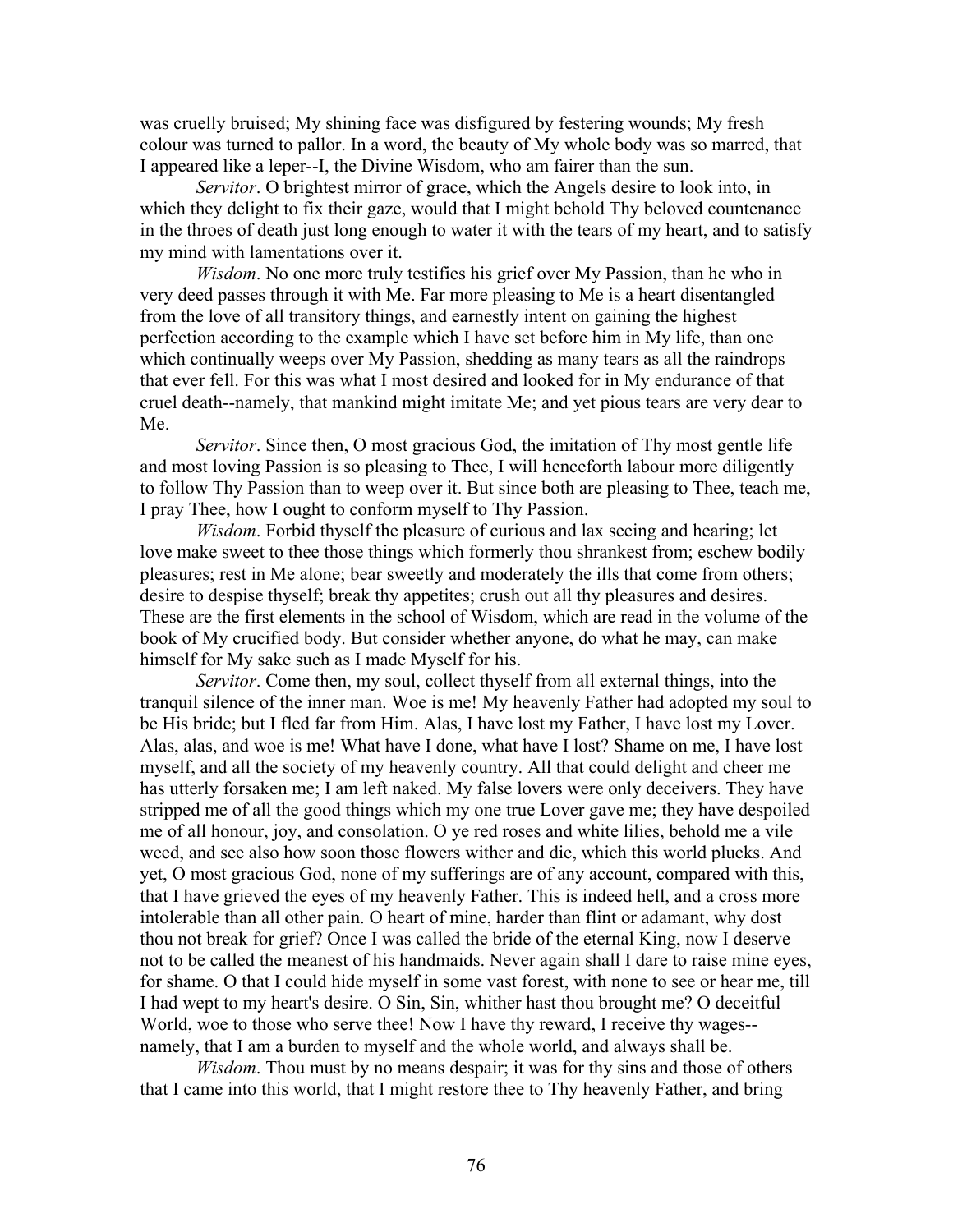thee back to greater glory and honour than thou ever hadst before.

*Servitor*. Ah, what is this, which whispers such flattering things to a soul that is dead, abhorred, rejected?

*Wisdom*. Dost thou not know Me? Why art thou so despondent? Art thou beside thyself with excessive grief, My dearest son? Knowest thou not that I am Wisdom, most gentle and tender, in whom is the Abyss of infinite mercy, never yet explored perfectly even by all the saints, but none the less open to thee and all other sorrowing hearts. I am he who for thy sake willed to be poor and an exile, that I might recall thee to thy former honour. I am He who bore a bitter death, that I might restore thee to life. I am thy Brother; I am thy Bridegroom. I have put away all the wrong that thou ever didst against Me, even as if it had never been, only henceforth, thou must turn wholly to Me, and never again forsake Me. Wash away thy stains in My blood. Lift up thy head, open thine eyes, and take heart. In token of reconciliation, take this ring and put it on thy finger as My bride, put on this robe, and these shoes on thy feet, and receive this sweet and loving name, that thou mayst both be and be called for ever My bride. Thou has cost Me much labour and pain; for that cause, the Abyss of My mercy toward thee is unfathomable.

*Servitor*. O kindest Father, O sweetest Brother, O only joy of my heart, wilt Thou be so favourable to my unworthy soul? What is this grace? What is the Abyss of Thy clemency and mercy? From the bottom of my heart I thank Thee, O heavenly Father, and beseech Thee by Thy beloved Son, whom Thou hast willed to suffer a cruel death for love, to forget my impieties. . . .

Now, O Lord, I remember that most loving word, wherewith in the book of Ecclesiasticus<sup>xliii[43]</sup> Thou drawest us to Thyself. "Come to me, all ye who desire me, and be filled with my fruits. I am the mother of beautiful affection. My breath is sweeter than honey, and my inheritance above honey and the honeycomb." "Wine and music rejoice the heart, and above both is the love of Wisdom."<sup>[xliv\[](#page-91-1)44]</sup> Of a surety, O Lord, Thou showest Thyself so lovable and desirable, that it is no wonder that the hearts of all long for Thee, and are tormented by the desire of Thee. Thy words breathe love, and flow so sweetly, that in many hearts the love of temporal things has wholly dried up. Therefore, I greatly long to hear Thee speak of Thy lovableness. Come, O Lord, my only comfort, speak to the heart of Thy servant. For I sleep sweetly beneath Thy shadow, and my heart is awake.

*Wisdom*. Hear, My son, and see; incline thine ear, forgetting thyself and all other things. Lo, I in Myself am that ineffable Good, which is and ever was; which has never been expressed nor ever will be. For although I give Myself to be felt by men in their inmost hearts, yet no tongue can ever declare or explain in words what I am. For verily all the beauty, grace, and adornment which can be conceived by thee or by others, exists in me far more excellently, more pleasantly, more copiously, than any one could say in words. I am the most loving Word of the Father, begotten from the pure substance of the Father, and wondrously pleasing am I to His loving eyes in the sweet and burning love of the Holy Spirit. I am the throne of happiness, the crown of souls: most bright are Mine eyes, most delicate My mouth, My cheeks are red and white, and all My appearance is full of grace and loveliness. All the heavenly host gaze upon Me with wonder and admiration; their eyes are ever fixed upon Me, their hearts rest in Me, their minds turn to Me and turn again. O thrice and four times happy is he, to whom it shall be given to celebrate this play of love amid heavenly joys at My side, holding My tender hands in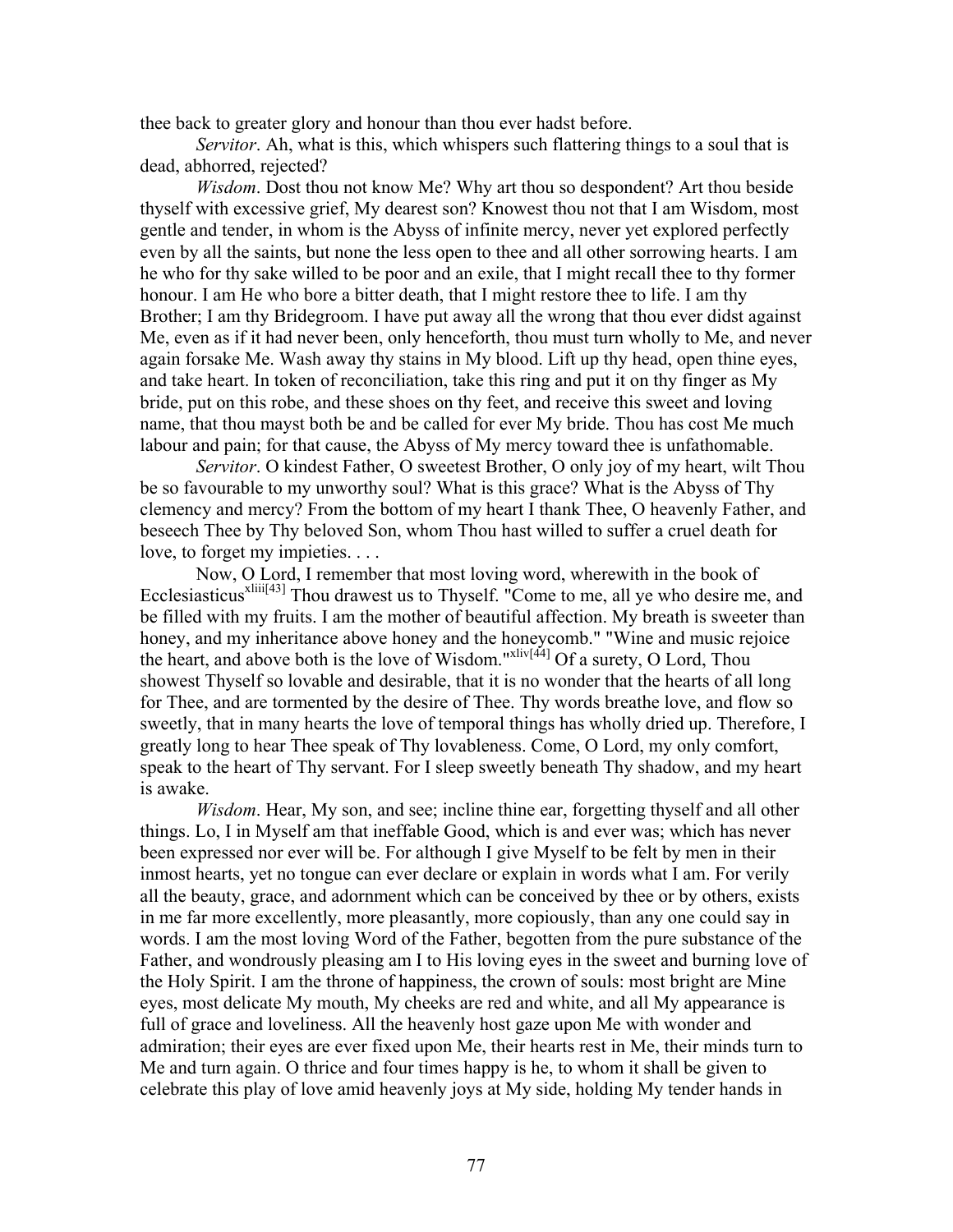happiest security, for ever and ever to all eternity. Only the word that proceeds out of My sweet mouth surpasses the melodies of all the angels, the sweet harmony of all harps, and musical instruments of every kind. . . .

*Servitor*. There are three things, O Lord, at which I marvel greatly. The first is, that although Thou art in Thyself so exceedingly loving, yet towards sin Thou art a most severe judge and avenger. Alas, Thy face in wrath is too terrible; the words which Thou speakest in anger pierce the heart and soul like fire. O holy and adorable God, save me from Thy wrathful countenance, and defer not till the future life my punishment.

*Wisdom*. I am the unchangeable Good, remaining always the same. The reason why I do not appear always the same, is on account of those who do not behold Me in the same way. By nature I am friendly; yet none the less I punish vice severely, so that I deserve to be feared. From My friends I require a pure and filial fear, and a friendly love, that fear may ever restrain them from sin, and that love may join them to Me in unbroken loyalty.

*Servitor*. What Thou sayest pleases me, O Lord, and it is as I would have it. But there is another thing at which I greatly marvel--how it is that when the soul is faint from desire of the sweetness of Thy presence, Thou art wholly mute, and dost not utter a single word that can be heard. And who, O Lord, would not be grieved, when Thou showest Thyself so strange, so silent, to the soul that loves Thee above all things?

*Wisdom*. And yet all the creatures speak of Me.

*Servitor*. But that is by no means enough for the soul that loves.

*Wisdom*. Also every word that is uttered about Me is a message of My love; all the voices of holy Scripture that are written about Me are letters of love, sweet as honey. They are to be received as if I had written them Myself. Ought not this to satisfy thee?

*Servitor*. Nay but, O most holy God, dearest Friend of all to me, Thou knowest well that a heart which is on fire with love is *not* satisfied with anything that is not the Beloved himself, in whom is its only comfort. Even though all the tongues of all the angelic spirits were to speak to me, none the less would my unquenchable love continue to yearn and strive for the one thing which it desires. The soul that loves Thee would choose Thee rather than the kingdom of heaven. Pardon me, O Lord: it would become Thee to show more kindness to those who love Thee so ardently, who sigh and look up to Thee and say: Return, return! Who anxiously debate with themselves: alas, thinkest thou that thou hast offended Him? That He has deserted thee? Thinkest thou that He will ever restore thee His most sweet presence, that thou wilt ever again embrace Him with the arms of Thy heart, and press Him to thy breast, that all thy grief and trouble may vanish? All this, O Lord, Thou hearest and knowest, and yet Thou art silent.

*Wisdom*. Certainly I know all this, and I watch it with great pleasure. But I would have thee also answer a few questions, since thy wonder, though veiled, is so great. What is it which gives the greatest joy to the highest of all created spirits?

*Servitor*. Ah, Lord, this question is beyond my range. I prithee, answer it Thyself.

*Wisdom*. I will do as thou desirest. The highest angelic spirit finds nothing more desirable or more delightful than to satisfy My will in all things; so much so, that if he knew that it would redound to My praise for him to root out nettles and tares, he would diligently fulfil this task in preference to all others.

*Servitor*. Of a truth, Lord, this answer of Thine touches me sharply. I perceive that it is Thy will that I should be resigned in the matter of receiving and feeling tokens of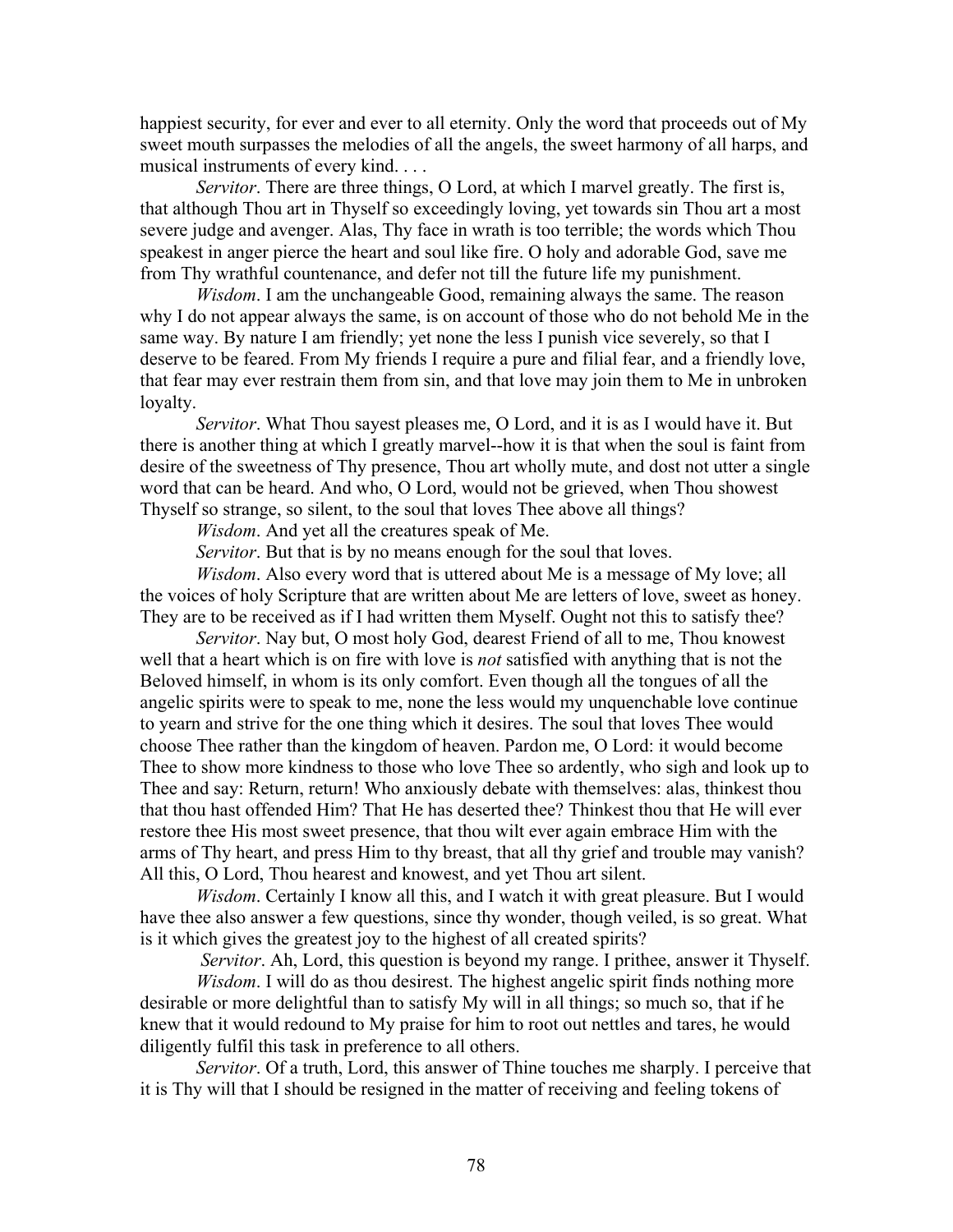Thy love, and that I should seek Thy glory alone, in dryness and hardness as well as in sweetness.

*Wisdom*. No resignation is more perfect or more excellent, than to be resigned in dereliction.

*Servitor*. And yet, O Lord, the pain is very grievous.

*Wisdom*. Wherein is virtue proved, if not in adversity? But be assured, that I often come, and try whether the door into My house is open, but find Myself repulsed. Many times I am received like a stranger, harshly treated, and then driven out of doors. Nay, I not only come to the soul that loves me, but tarry with her like a friend; but that is done so secretly, that none know it save those who live quite detached and separated from men, and observe My ways, and care only to please and satisfy My grace. For according to My Divinity I am purest Spirit, and I am received spiritually in pure spirits.

*Servitor*. So far as I understand, Lord God, Thou art a very secret Lover. How glad would I be if Thou wouldest give me some signs, by which I might know Thee to be truly present.

*Wisdom*. By no other way canst thou know the certainty of My presence better, than when I hide Myself from thee, and withdraw what is Mine from thy soul. Then at last thou knowest by experience what I am, and what thou art. Of a surety I am everlasting Good, without whom no one can have anything good. When therefore I impart that immense Good, which is Myself, generously and lovingly, and scatter it abroad, all things to which I communicate Myself are clothed with a certain goodness, by which My presence can be as easily inferred, as that of the Sun, the actual ball of which cannot be seen, by its rays. If therefore thou ever feelest My presence, enter into thyself, and learn how to separate the roses from the thorns, the flowers from the weeds.

*Servitor*. Lord, I do search, and I find within myself a great diversity. When I am deserted by Thee, my soul is like a sick man, whose taste is spoiled. Nothing pleases me, but all things disgust me. My body is torpid, my mind oppressed; within is dryness, without is sadness. All that I see or hear, however good in reality, is distasteful and hateful to me. I am easily led into sins; I am weak to resist my enemies; I am cold or lukewarm towards all good. Whoever comes to me, finds my house empty. For the House-Father is away, who knows how to counsel for the best, and to inspire the whole household. On the other hand, when the day-star arises in my inmost heart, all the pain quickly vanishes, all the darkness is dispelled, and a great brightness arises and shines forth. My heart laughs, my mind is exalted, my soul becomes cheerful, all things around me are blithe and merry; whatever is around me and within me is turned to Thy praise. That which before seemed hard, difficult, irksome, impossible, becomes suddenly easy and pleasant. To give myself to fasting, watching, and prayer, to suffer or abstain or avoid, in a word all the hardnesses of life seem when compared with Thy presence to have no irksomeness at all. My soul is bathed in radiance, truth, and sweetness, so that all its labours are forgotten. My heart delights itself in abundant sweet meditations, my tongue learns to speak of high things, my body is brisk and ready for any undertaking; whoever comes to ask my advice, takes back with him high counsels such as he desired to hear. In short, I seem to myself to have transcended the limits of time and space, and to be standing on the threshold of eternal bliss. But who, O Lord, can secure for me, that I may be long in this state? Alas, in a moment it is withdrawn from me; and for a long space again I am left as naked and destitute as if I had never experienced anything of the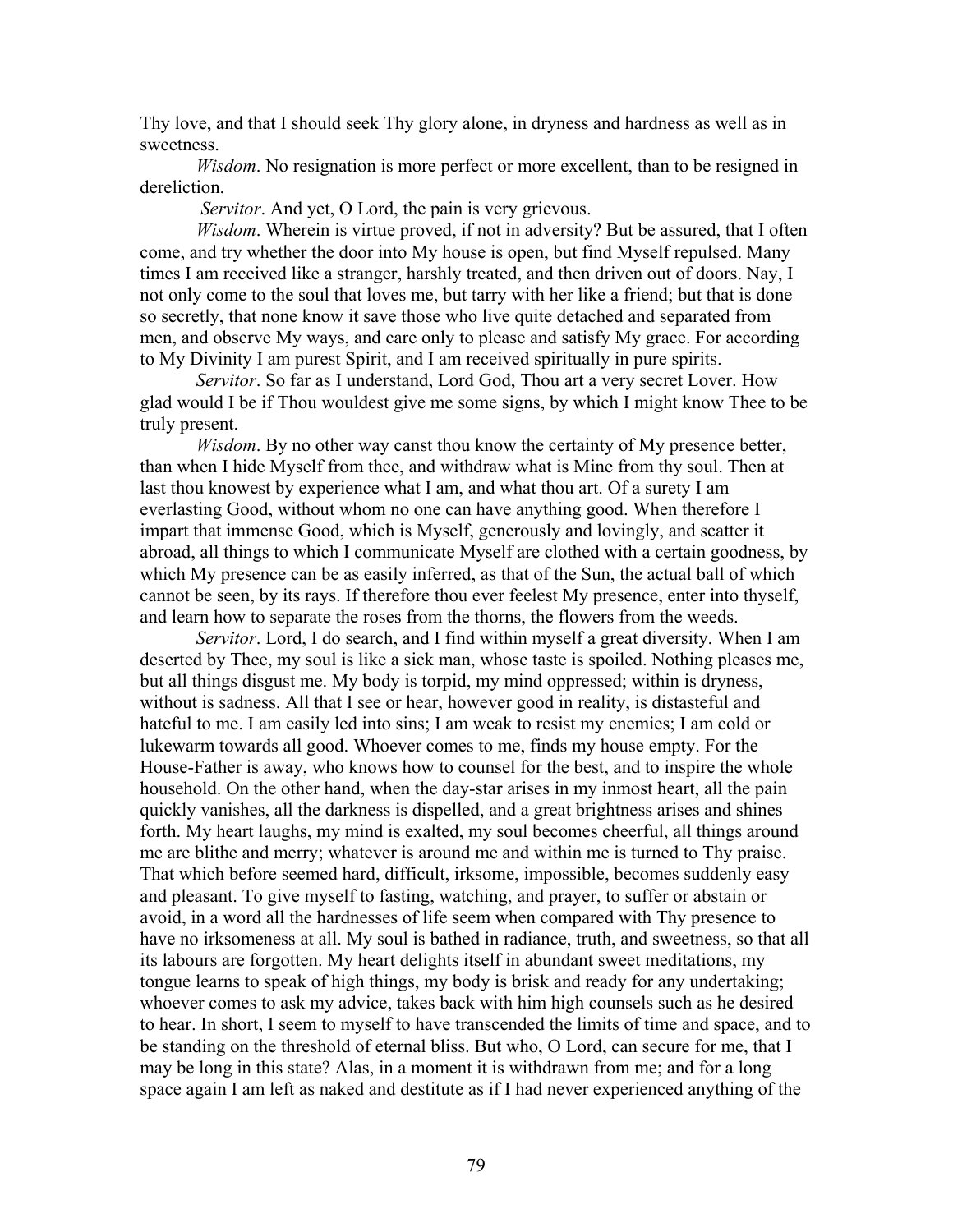kind; till at last, after many and deep sighings of heart, it is restored to me. Is this Thou, O Lord, or rather I myself? Or what is it?

*Wisdom*. Of thyself thou hast nothing except faults and defects. Therefore that about which thou askest is I Myself, and this is the play of love.

*Servitor*. What is the play of love?

*Wisdom*. So long as the loved one is present with the lover, the lover knoweth not how dear the loved one is to him; it is only separation which can teach him that.

*Servitor*. It is a very grievous game. But tell me, Lord, are there any who in this life no longer experience these vicissitudes of Thy presence?

*Wisdom*. You will find very few indeed. For never to be deprived of My presence belongs not to temporal but to eternal life.

# APHORISMS AND MAXIMS

ACT according to the truth in simplicity; and, whatever happens, do not help thyself; for he who helps himself too much will not be helped by the Truth.

God wishes not to deprive us of pleasure; but He wishes to give us pleasure in its totality--that is, all pleasure.

Wilt thou be of use to all creatures? Then turn thyself away from all creatures.

If a man cannot comprehend a thing, let him remain quiet, and it will comprehend him.

Say to the creatures, I will not be to thee what thou art to me.

The power of abstaining from things gives us more power than the possession of them would.

Some men one meets who have been inwardly drawn by God, but have not followed Him. The inner man and the outer man in these cases are widely at variance, and in this way many fail.

He who has attained to the purgation of his senses in God performs all the operations of the senses all the better.

He who finds the inward in the outward goes deeper than he who only finds the inward in the inward.

He is on the right road who contemplates under the forms of things their eternal essence.

It is well with a man who has died to self and begun to live in Christ.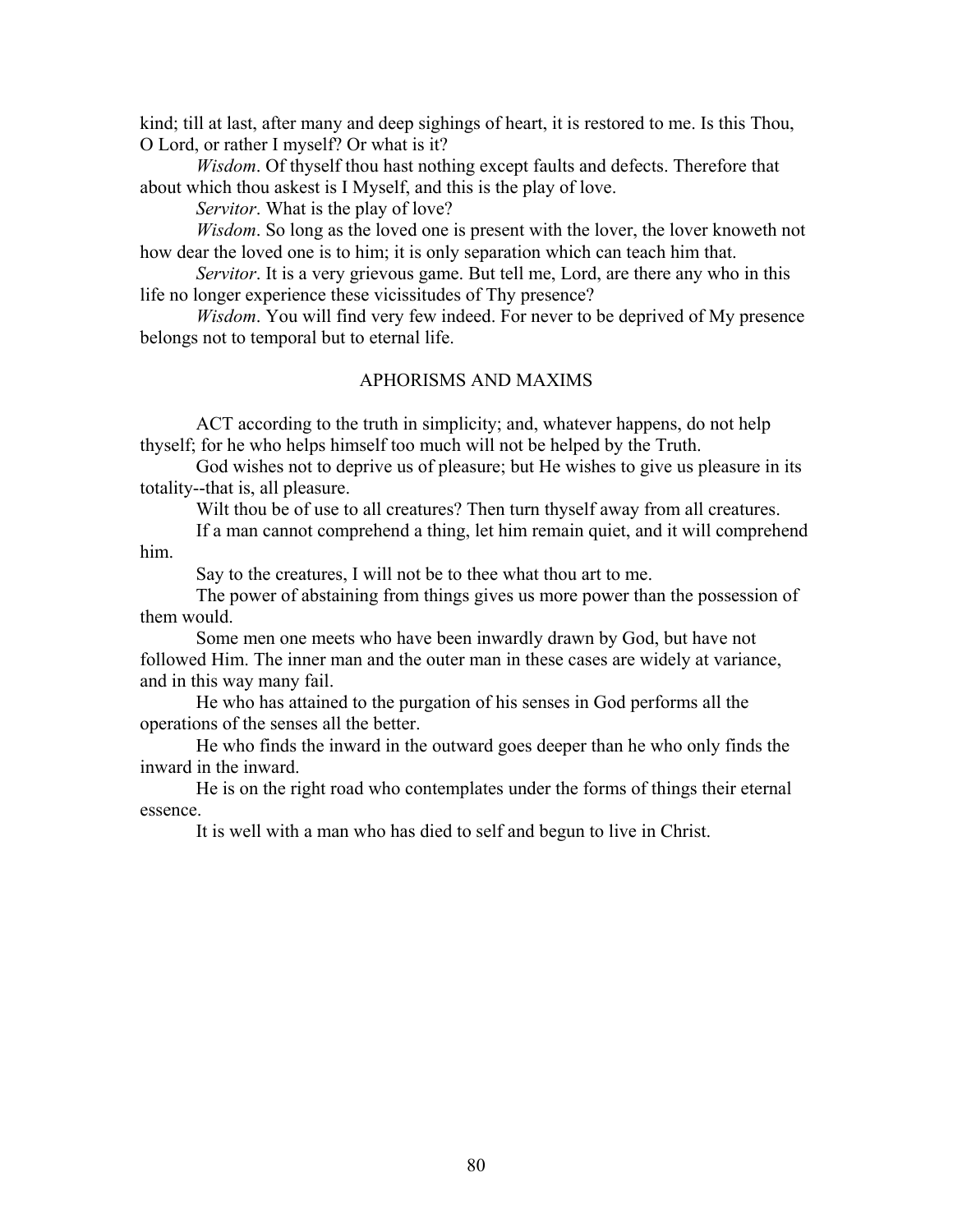### THEOLOGIA GERMANICA

### SIN AND SELFISHNESS

SIN is nothing else but the turning away of the creature from the unchangeable Good to the changeable; from the perfect to the imperfect, and most often to itself. And when the creature claims for its own anything good, such as substance, life, knowledge, or power, as if it were that, or possessed it, or as if that proceeded from itself, it goeth astray. What else did the devil do, and what was his error and fall, except that he claimed for himself to be something, and that something was his and was due to him? This claim of his--this "I, me, and mine," were his error and his fall. And so it is to this day. For what else did Adam do? It is said that Adam was lost, or fell, because he ate the apple. I say, it was because he claimed something for his own, because of his "I, me, and mine." If he had eaten seven apples, and yet never claimed anything for his own, he would not have fallen: but as soon as he called something his own, he fell, and he would have fallen, though he had never touched an apple. I have fallen a hundred times more often and more grievously than Adam; and for his fall all mankind could not make amends. How then shall my fall be amended? It must be healed even as Adam's fall was healed. And how, and by whom, was that healing wrought? Man could not do it without God, and God could not do it without man. Therefore God took upon Himself human nature; He was made man, and man was made God. Thus was the healing effected. So also must my fall be healed. I cannot do the work without God, and He may not or will not do it without me. If it is to be done, God must be made man in me also; God must take into Himself all that is in me, both within and without, so that there may be nothing in me which strives against God or hinders His work. Now if God took to Himself all men who are or ever lived in the world, and was made man in them, and they were deified in Him, and this work were not accomplished in me, my fall and my error would never be healed unless this were accomplished in me also. And in this bringing back and healing I can and shall do nothing of myself; I shall simply commit myself to God, so that He alone may do and work all things in me, and that I may suffer Him, and all His work, and His divine will. And because I will not do this, but consider myself to be mine own, and "I, me, and mine," and the like, God is impeded, and cannot do His work in me alone and without let or hindrance; this is why my fall and error remain unhealed. All comes of my claiming something for my own. ii., iii.

#### THE TWO EYES

We should remember the saying that the soul of Christ had two eyes, a right eye and a left eye. In the beginning, when the soul of Christ was created, she fixed her right eye upon eternity and the Godhead, and remained in the full beholding and fruition of the Divine essence and eternal perfection; and thus remained unmoved by all the accidents and labours, the suffering, anguish, and pain, that befell the outer man. But with the left eye she looked upon the creation, and beheld all things that are therein, and observed how the creatures differ from each other, how they are better or worse, nobler or baser; and after this manner was the outer man of Christ ordered. Thus the inner man of Christ,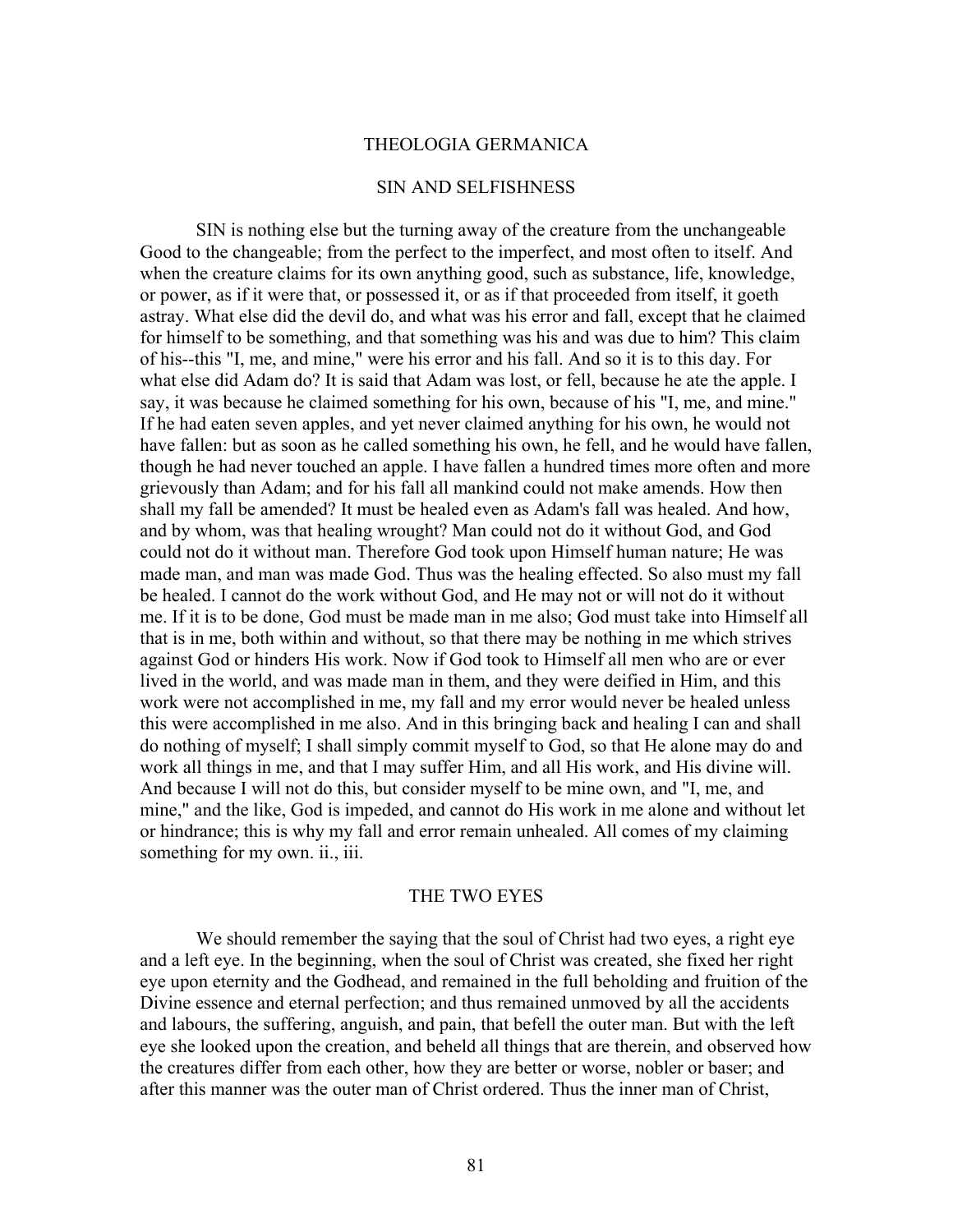according to the right eye of His soul, stood in the full exercise of His Divine nature, in perfect blessedness, joy, and eternal peace. But the outer man and the left eye of the soul of Christ stood with Him in perfect suffering, in all His tribulations, afflictions and labours; in such a way that the inner or right eye remained unmoved, unimpeded and untouched by all the labour, suffering, woe, and misery that happened to the outer man. It has been said that when Jesus was bound to the pillar and scourged, and when He hung on the cross, according to the outer man, the inner man, a soul according to the right eye, stood in as full possession of Divine joy and blessedness as it did after the ascension, or as it does now. Even so His outer man, or soul according to the left eye, was never impeded, disturbed, or troubled by the inward eye in its contemplation of the outward things which pertained to it. The created soul of man has also two eyes. The one is the power of looking into eternity, the other the power of looking into time and the creatures, of perceiving how they differ from each other, of giving sustenance and other things necessary to the body, and ordering and ruling it for the best. But these two eyes of the soul cannot both perform their office at once; if the soul would look with the right eye into eternity, the left eye must be shut, and must cease to work: it must be as if it were dead. For if the left eye is discharging its office towards outward things--if it is holding conversation with time and the creatures--then the right eye must be impeded in its working, which is contemplation. Therefore, he who would have one must let the other go; for no man can serve two masters. vii.

### A FORETASTE OF ETERNAL LIFE

Some have asked whether it is possible for the soul, while it is still in the body, to reach so great a height as to gaze into eternity, and receive a foretaste of eternal life and blessedness. This is commonly denied; and in a sense the denial is true. For indeed it cannot come about, so long as the soul is occupied with the body, and the things which minister to the body and belong to it, and to time and created things, and is disturbed and troubled and distracted by them. For the soul that would mount to such a state, must be quite pure, entirely stripped and bare of all images; it must be wholly separate from all creatures, and above all from itself. Many think that this is impossible in this present life. But St Dionysius claims that it is possible, as we find from his words in his letter to Timothy, where he says: "In order to behold the hidden things of God, thou shalt forsake sense and the things of the flesh, and all that can be perceived by the senses, and all that reason can bring forth by her own power, and all things created and uncreated which reason can know and comprehend, and thou shalt stand upon an utter abandonment of thyself, as if thou knewest none of those things which I have mentioned, and thou shalt enter into union with Him who is, and who is above all existence and knowledge." If he did not think this to be possible in this present time, why did he teach it and urge it upon us in this present time? But you ought to know that a master has said, about this passage of St Dionysius, that it is possible, and may come to a man so often that he may become accustomed to it, and be able to gaze into eternity whenever he will. And a single one of these glances is better, worthier, higher, and more pleasing to God than all that the creature can do as a creature. He who has attained to it asks for nothing more, for he has found the kingdom of heaven and eternal life here on earth. viii.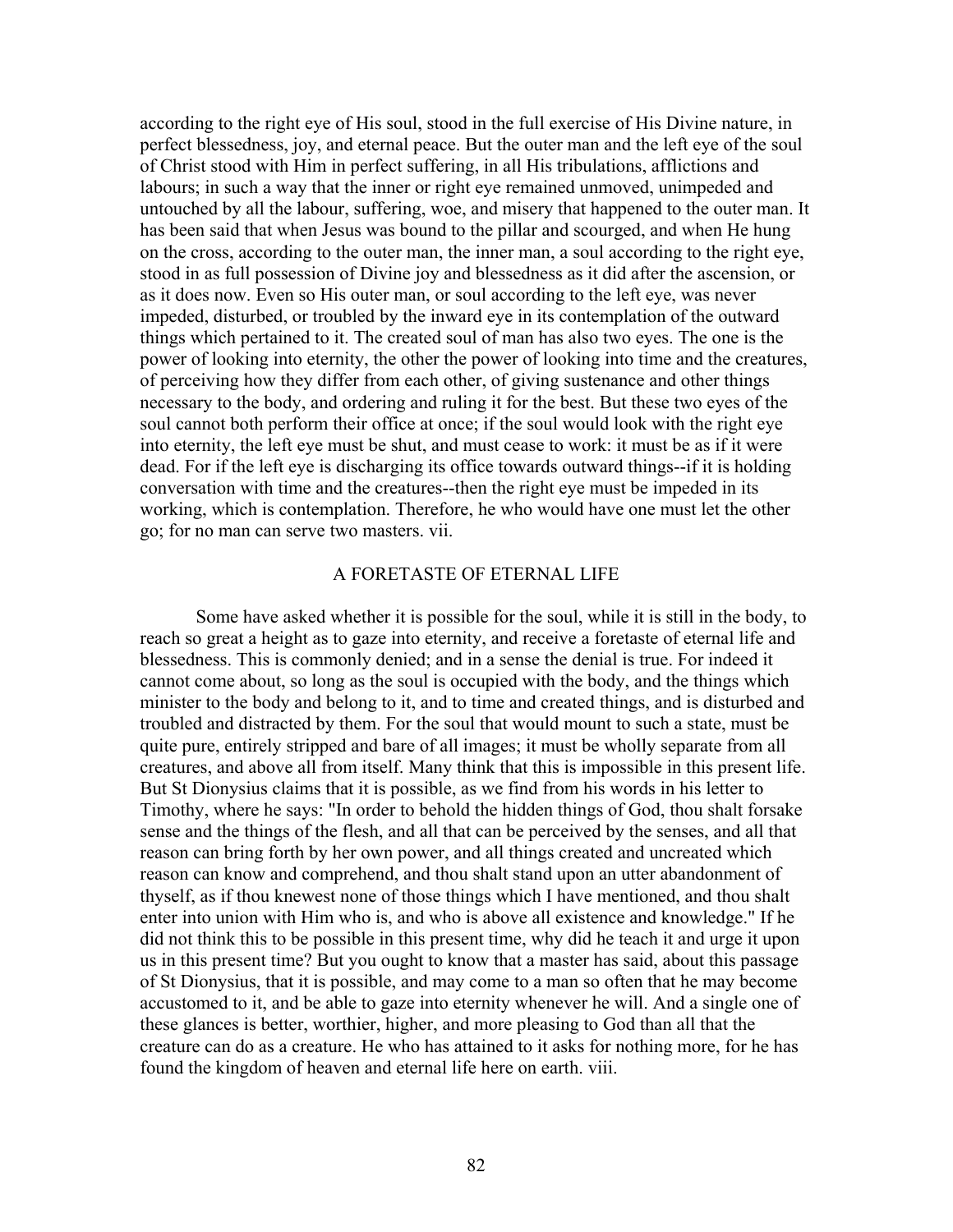### DESCENT INTO HELL

Even as the soul of Christ had to descend into hell, before it ascended into heaven, so must the soul of man. And mark how this comes to pass. When a man truly perceives and considers who and what he is, and finds himself wholly base and wicked, and unworthy of all the consolation and kindness that he ever received, either from God or from the creatures, he falls into such a profound abasement and contempt for himself, that he thinks himself unworthy to walk upon the earth; he feels that he deserves that all creatures should rise against him and avenge their Maker upon him with punishments and torments; nay, even that were too good for him. And therefore he will not and dare not desire any consolation or release, either from God or any creature; he is willing to be unconsoled and unreleased, and he does not lament for his condemnation and punishment, for they are right and just, and in accordance with God's will. Nothing grieves him but his own guilt and wickedness; for that is not right, and is contrary to God's will: for this reason he is heavy and troubled. This is the meaning of true repentance for sin. And the man who in this life enters into this hell, enters afterwards into the kingdom of heaven, and has a foretaste of it which exceeds all the delights and happiness which he has ever had, or could have, from the things of time. But while a man is in this hell, no one can comfort him, neither God, nor the creatures. Of this condition it has been written, "Let me die, let me perish! I live without hope; from within and from without I am condemned, let no man pray for my deliverance." Now God has not forsaken a man, while he is in this hell, but He is laying His hand upon him, that he may desire nothing but the eternal Good only, and may discover that this is so noble and exceedingly good, that its blessedness cannot be searched out nor expressed, comfort and joy, peace, rest, and satisfaction. When, therefore, the man cares for and seeks and desires the eternal Good and nought beside, and seeks not himself, nor his own things, but the glory of God only, he is made to partake of every kind of joy, blessedness, peace, rest, and comfort, and from that time forward is in the kingdom of God.

This hell and this heaven are two good safe ways for a man in this present life, and he is happy who truly finds them. For this hell shall pass away, but this heaven shall abide for evermore. Let a man also observe, that when he is in this hell, nothing can console him; and he cannot believe that he shall ever be delivered or comforted. But when he is in heaven, nothing can disturb him: he believes that no one will ever be able to offend or trouble him again, though it is indeed possible that he may again be troubled and left unconsoled.

This heaven and hell come upon a man in such a way, that he knows not whence they come; and he can do nothing himself towards making them either come or depart. He can neither give them to himself, nor take them away from himself, neither bring them nor drive them away; even as it is written, "The wind bloweth where it listeth, and thou hearest the sound thereof, but canst not tell whence it cometh or whither it goeth." And when a man is in either of these two states, all is well with him, and he is as safe in hell as in heaven. And while a man is in the world, it is possible for him to pass many times from the one state into the other--even within a day and night, and without any motion of his own. But when a man is in neither of these two states, he holds intercourse with the creatures, and is carried this way and that, and knows not what manner of man he is. A man should therefore never forget either of these states, but carry the memory of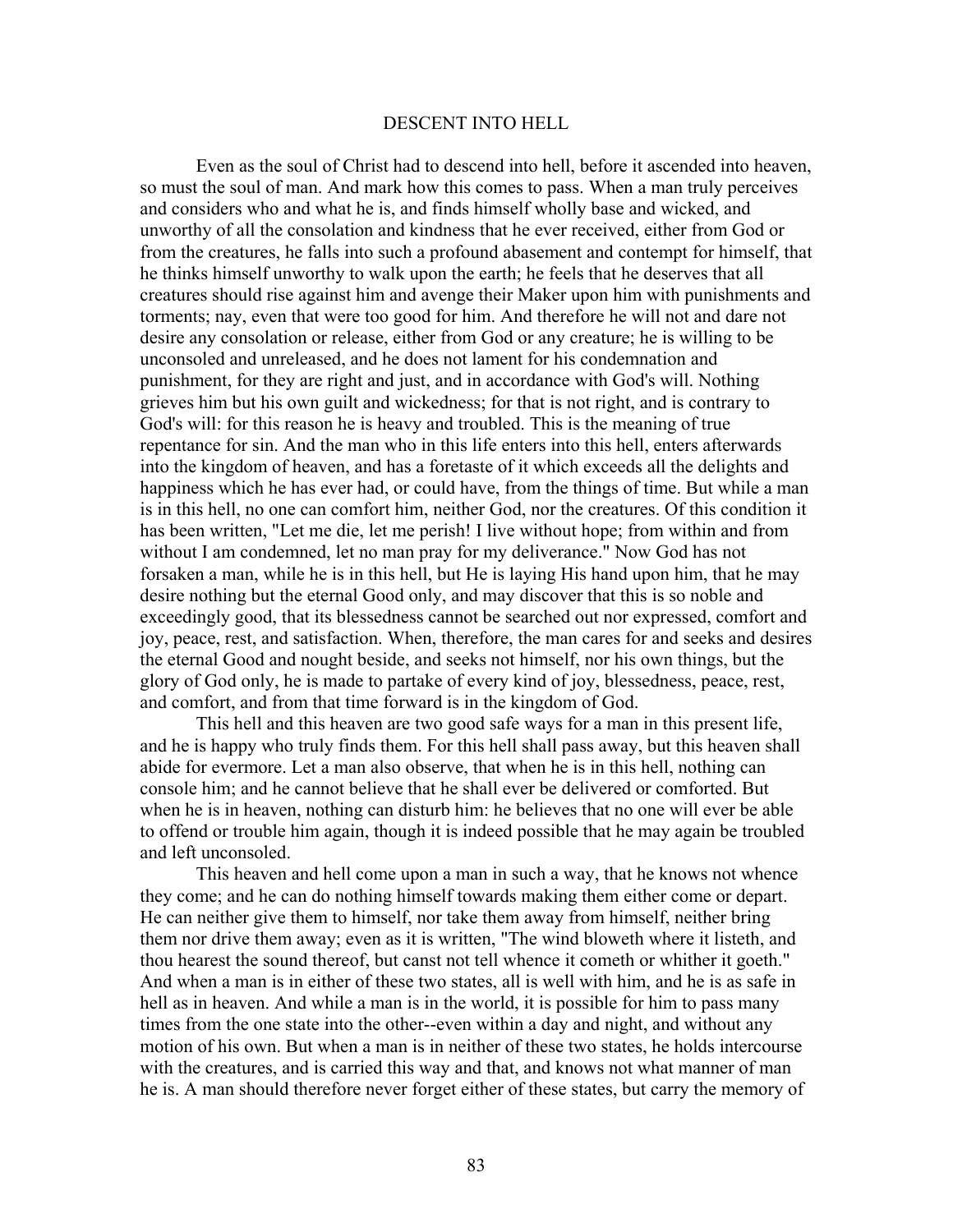them in his heart. xi.

#### THE THREE STAGES

Be well assured that none can be illuminated, unless he be first cleansed, purified, or stripped. Also none can be united to God unless he be first illuminated. There are therefore three stages--first, the purification; secondly, the illumination; and thirdly, the union. The purification belongs to those who are beginning or repenting. It is effected in three ways; by repentance and sorrow for sin, by full confession, and by hearty amendment. The illumination belongs to those who are growing, and it also is effected in three ways; by the renunciation of sin, by the practice of virtue and good works, and by willing endurance of all trials and temptations. The union belongs to those who are perfect, and this also is effected in three ways; by pureness and singleness of heart, by love, and by the contemplation of God, the Creator of all things. xiv.

### THE LIFE OF CHRIST

We ought truly to know and believe that no life is so noble, or good, or pleasing to God, as the life of Christ. And yet it is to nature and selfishness the most bitter of all lives. For to nature, and selfishness, and the Me, a life of careless freedom is the sweetest and pleasantest, but it is not the best; indeed, in some men it may be the worst. But the life of Christ, though it be the bitterest of all, should be preferred above all. And hereby ye shall know this. There is an inward sight which is able to perceive the one true good, how that it is neither this nor that, but that it is that of which St Paul says: "When that which is perfect is come, then that which is in part shall be done away." By this he signifies that what is whole and perfect excels all the parts, and that all which is imperfect, and in part, is as nothing compared to what is perfect. In like manner, all knowledge of the parts is swallowed up when the whole is known. And where the good is known, it cannot fail to be desired and loved so greatly, that all other love, with which a man has loved himself, and other things, vanishes away. Moreover, that inward sight perceives what is best and noblest in all things, and loves it in the one true good, and for the sake of the true good alone. Where this inward sight exists, a man perceives truly that the life of Christ is the best and noblest life, and that it is therefore to be chosen above all others; and therefore he willingly accepts and endures it, without hesitation or complaining, whether it is pleasing or displeasing to nature and other men, and whether he himself likes or dislikes it, and finds it sweet or bitter. Therefore, whenever this perfect and true good is known, the life of Christ must be followed, until the decease of the body. If any man vainly deems otherwise, he is deceived, and if any man says otherwise, he tells a lie; and in whatever man the life of Christ is not, he will never know the true good or the eternal truth.

But let no one imagine that we can attain to this true light and perfect knowledge, and to the life of Christ, by much questioning, or by listening to others, or by reading and study, or by ability and deep learning. For so long as a man is occupied with anything which is this or that, whether it be himself or any other creature; or does anything, or forms plans, or opinions, or objects, he comes not to the life of Christ. Christ Himself declared as much, for He said: "If any man will come after Me, let him deny himself, and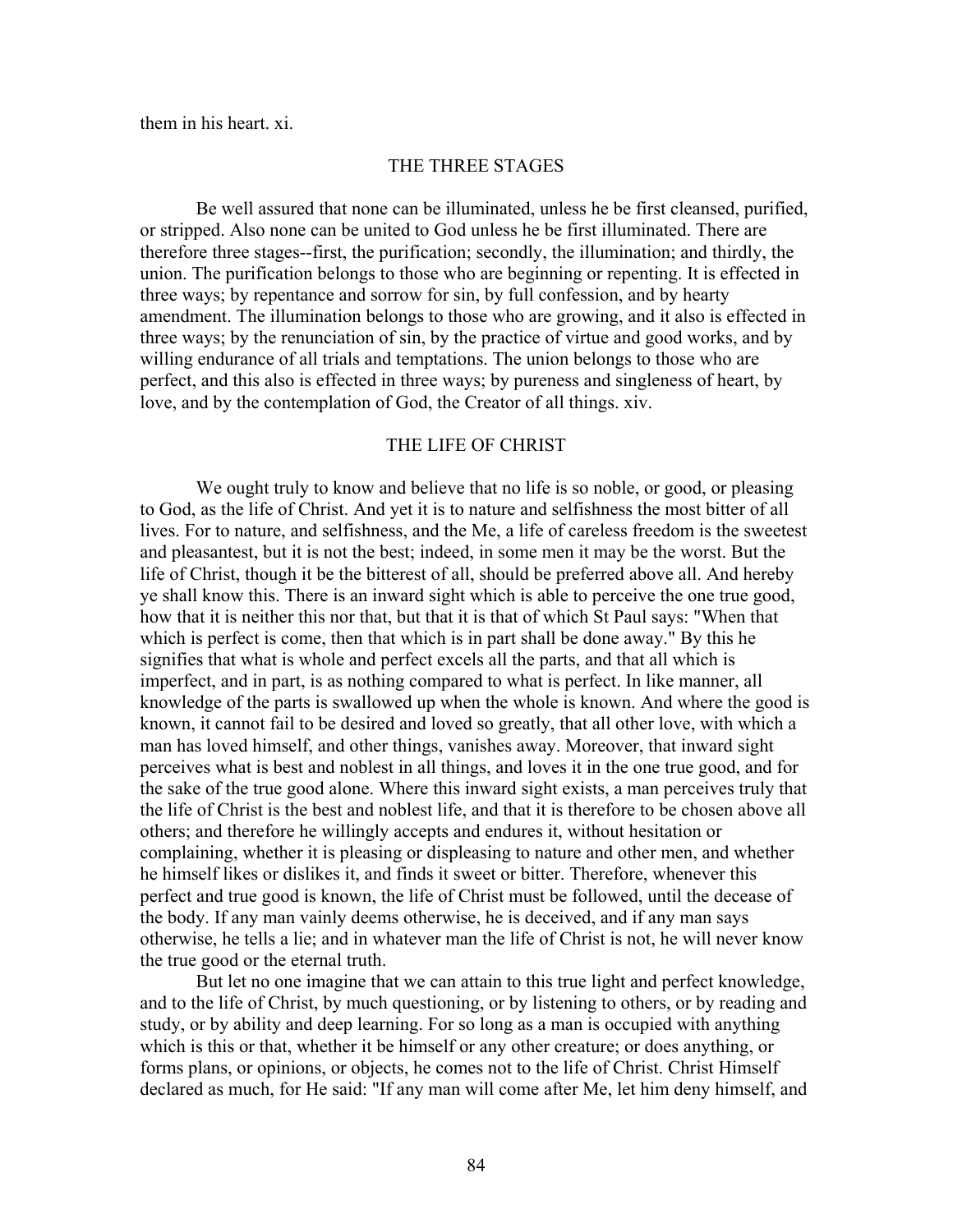take up his cross, and follow Me." "And if any man hate not his father and mother, and wife and children, and brethren and sisters, yea and his own life also, he cannot be my disciple." He means this: "He who does not give up and abandon everything can never know My eternal truth, nor attain to My life." And even if this had not been declared to us, the truth itself proclaims it, for so verily it is. But as long as a man holds fast to the rudiments and fragments of this world, and above all to himself, and is conversant with them, and sets great store by them, he is deceived and blinded, and perceives what is good only in so far as is convenient and agreeable to himself and profitable to his own objects.

Since then the life of Christ is in all ways most bitter to nature and the self and the Me--for in the true life of Christ nature and the self and the Me must be abandoned and lost and suffered to die completely--therefore in all of us nature has a horror of it, and deems it evil and unjust and foolish; and she strives after such a life as shall be most agreeable and pleasant to ourselves; and says, and believes too in her blindness, that such a life is the best of all. Now nothing is so agreeable and pleasant to nature as a free and careless manner of life. To this therefore she clings, and takes enjoyment in herself and her powers, and thinks only of her own peace and comfort. And this is especially likely to happen, when a man has high natural gifts of reason, for reason mounts up in its own light and by its own power, till at last it comes to think itself the true eternal light, and gives itself out to be such; and it is thus deceived in itself, and deceives others at the same time, people who know no better and are prone to be so deceived. xviii.-xx.

#### UNION WITH GOD

In what does union with God consist? It means that we should be indeed purely, simply, and wholly at one with the one eternal Will of God, or altogether without will, so that the created will should flow out into the eternal Will and be swallowed up and lost in it, so that the eternal Will alone should do and leave undone in us. Now observe what may be of use to us in attaining this object. Religious exercises cannot do this, nor words, nor works, nor any creature or work done by a creature. We must therefore give up and renounce all things, suffering them to be what they are, and enter into union with God. Yet the outward things must be; and sleeping and waking, walking and standing still, speaking and being silent, must go on as long as we live.

But when this union truly comes to pass and is established, the inner man henceforth stands immoveable in this union; as for the outer man, God allows him to be moved hither and thither, from this to that, among things which are necessary and right. So the outer man says sincerely, "I have no wish to be or not to be, to live or die, to know or be ignorant, to do or leave undone; I am ready for all that is to be or ought to be, and obedient to whatever I have to do or suffer." Thus the outer man has no purpose except to do what in him lies to further the eternal Will. As for the inner man, it is truly perceived that he shall stand immoveable, "though the outer man must needs be moved. And if the inner man has any explanation of the actions of the outer man, he says only that such things as are ordained by the eternal Will must be and ought to be. It is thus when God Himself dwells in a man; as we plainly see in the case of Christ. Moreover, where there is this union, which is the outflow of the Divine light and dwells in its beams, there is no spiritual pride nor boldness of spirit, but unbounded humility and a lowly broken heart;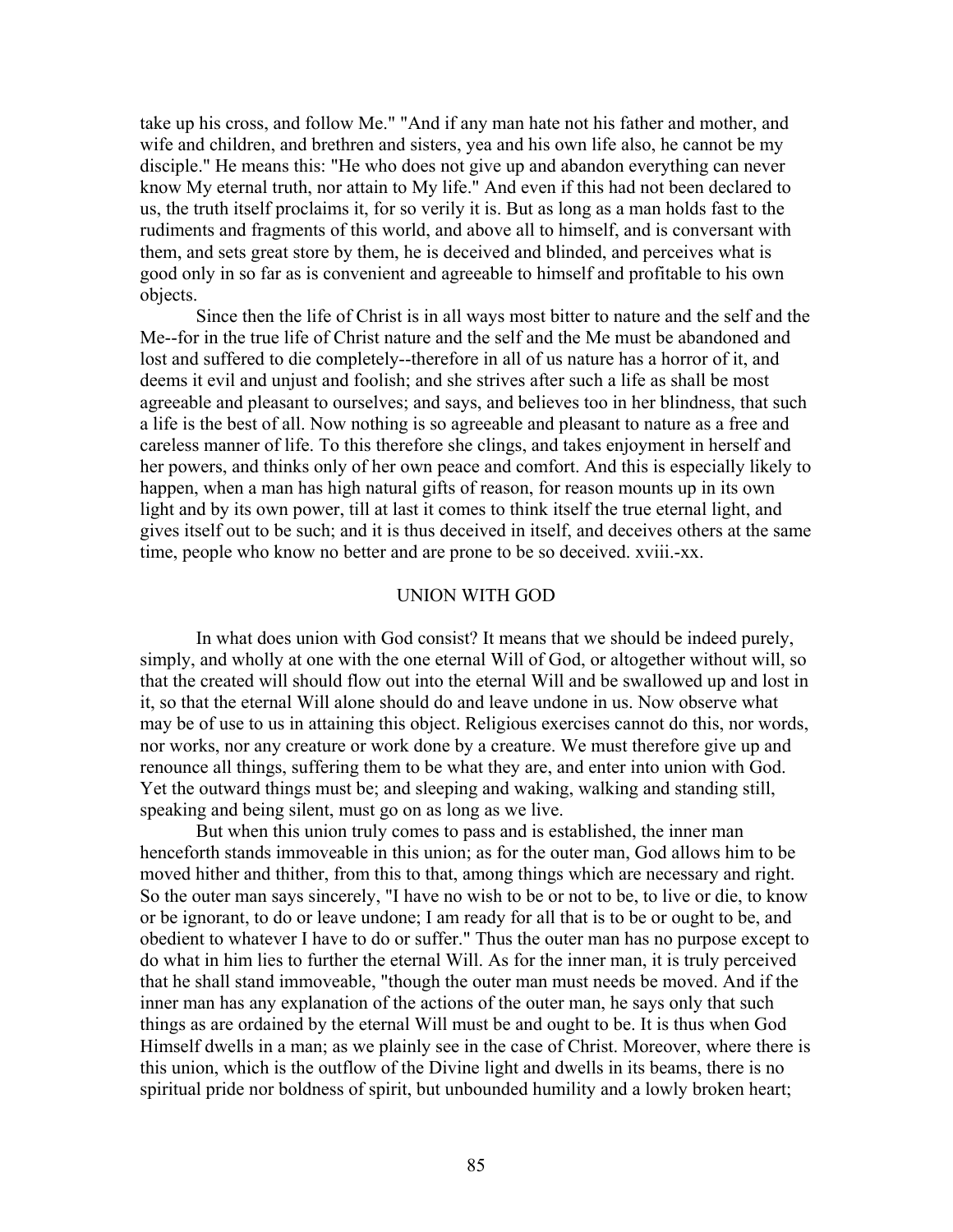there is also an honest and blameless walk, justice, peace, contentment, and every virtue. Where these are not, there is no true union. For even as neither this thing nor that can bring about or further this union, so nothing can spoil or hinder it, except the man himself with his self-will, which does him this great injury. Be well assured of this. xxvii., xxviii.

### THE FALSE LIGHT

Now I must tell you what the False Light is, and what belongs to it. All that is contrary to the true light belongs to the false. It belongs of necessity to the true light that it never seeks to deceive, nor consents that anyone should be injured or deceived; and it cannot be deceived itself. But the false light both deceives others, and is deceived itself. Even as God deceives no man, and wills not that any should be deceived, so it is with His true light. The true light is God or Divine, but the false light is nature or natural. It belongeth to God, that He is neither this nor that, and that He requires nothing in the man whom He has made to be partaker in the Divine nature, except goodness as goodness and for the sake of goodness. This is the token of the true light. But it belongs to the creature, and to nature, to be something, this or that, and to intend and seek something, this or that, and not simply what is good without asking Why. And as God and the true light are without all self-will, selfishness, and self-Seeking, so the "I, Me, and Mine" belong to the false light, which in everything seeks itself and its own ends, and not goodness for the sake of goodness. This is the character of the natural or carnal man in each of us. Now observe how it first comes to be deceived. It does not desire or choose goodness for its own sake, but desires and chooses itself and its own ends rather than the highest good; and this is an error and the first deception. Secondly, it fancies itself to be God, when it is nothing but nature. And because it feigns itself to be God, it takes to itself what belongs to God; and not that which belongs to God when He is made man, or when He dwells in a Godlike man; but that which belongs to God as He is in eternity without the creature. God, they say, and say truly, needs nothing, is free, exempt from toil, apart by Himself, above all things: He is unchangeable, immoveable, and whatever He does is well done. "so will I be," says the false light. "The more like one is to God, the better one is; I therefore will be like God and will be God, and will sit and stand at His right hand." This is what Lucifer the Evil Spirit also said. Now God in eternity is without contradiction, suffering, and grief, and nothing can injure or grieve Him. But with God as He is made man it is otherwise. The false light thinks itself to be above all works, words, customs, laws, and order, and above the life which Christ led in the body which He possessed in His human nature. It also claims to be unmoved by any works of the creatures; it cares not whether they be good or bad, for God or against Him; it keeps itself aloof from all things, and deems it fitting that all creatures should serve it. Further, it says that it has risen beyond the life of Christ according to the flesh, and that outward things can no longer touch or pain it, even as it was with Christ after the Resurrection. Many other strange and false notions it cherishes. Moreover, this false light says that it has risen above conscience and the sense of sin, and that whatever it does is right. One of the socalled "Free Spirits" even said that if he had killed ten men, he would have as little sense of guilt as if he had killed a dog. This false light, in so far as it fancies itself to be God, is Lucifer, the Evil Spirit; but in so far as it makes of no account the life of Christ, it is Antichrist. It says, indeed, that Christ was without sense of sin, and that therefore we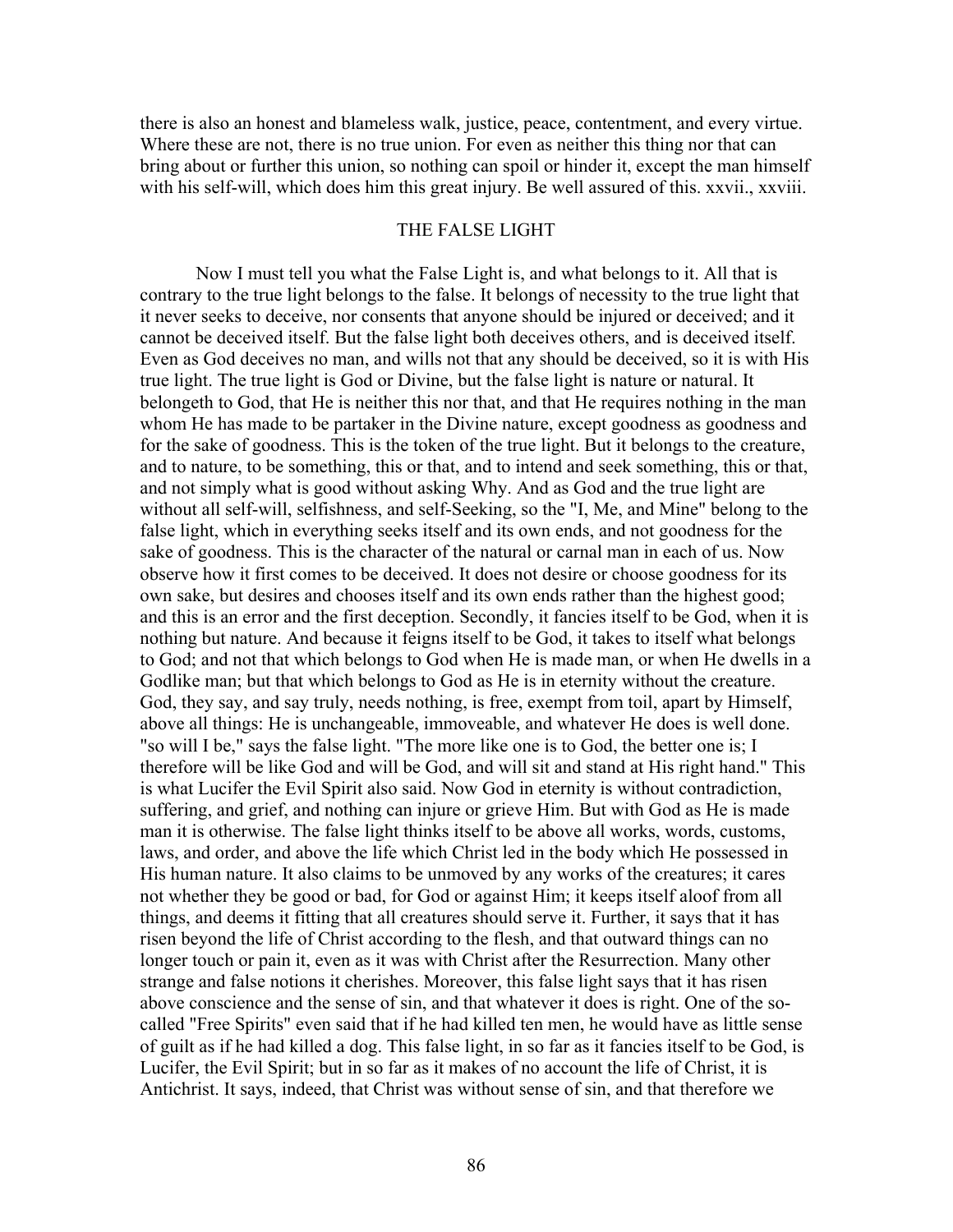should be so. We may reply that Satan also is without sense of sin, and is none the better for that. What is a sense of sin? It is when we perceive that man has turned away from God in his will, and that this is man's fault, not God's, for God is guiltless of sin. Now, who knows himself to be free from sin, save Christ only? Scarce will any other affirm this. So he who is without sense of sin is either Christ or the Evil Spirit. But where the true light is, there is a true and just life such as God loves. And if a man's life is not perfect, as was that of Christ, still it is modelled and built on His, and His life is loved, together with modesty, order, and the other virtues, and all self-will, the "I, Me, and Mine," is lost; nothing is devised or sought for except goodness for its own sake. But where the false light is, men no longer regard the life of Christ and the virtues, but they seek and purpose what is convenient and pleasant to nature. From this arises a false liberty, whereby men become regardless of everything. For the true light is the seed of God, and bringeth forth the fruits of God; but the false light is the seed of the Devil, and where it is sown, the fruits of the Devil, nay the very Devil himself, spring up. xl.

### LIGHT AND LOVE

It may be asked, What is it like to be a partaker of the Divine nature, or a Godlike man? The answer is, that he who is steeped in, or illuminated by, the eternal and Divine Light, and kindled or consumed by the eternal and Divine Love, is a Godlike man and a partaker of the Divine nature. But this light or knowledge is of no avail without love. You may understand this if you remember that a man who knows very well the difference between virtue and wickedness, but does not love virtue, is not virtuous, in that he obeys vice. But he who loves virtue follows after it, and his love makes him an enemy to wickedness, so that he will not perform any wicked act and hates wickedness in others; and he loves virtue so that he would not leave any virtue unperformed even if he had the choice, not for the sake of reward, but from love of virtue. To such a man virtue brings its own reward, and he is content with it, and would part with it for no riches. Such a man is already virtuous, or in the way to become so. And the truly virtuous man would not cease to be so to gain the whole world. He would rather die miserably. The case of justice is the same. Many men know well what is just and unjust, but yet neither are nor ever will be just men. For they love not justice, and therefore practise wickedness and injustice. If a man loved justice, he would do no unjust deed; he would feel so great abhorrence and anger against injustice whenever he saw it that he would be willing to do and suffer anything in order to put an end to injustice, and that men might be made just. He would rather die than commit an injustice, and all for love of justice. To him, justice brings her own reward, she rewards him with herself, and so the just man would rather die a thousand deaths than live as an unjust man. The same may be said of truth. A man may know very well what is truth or a lie, but if he loves not the truth, he is not a true man. If, however, he loves it, it is with truth as with justice. And of justice Isaiah speaks in the fifth chapter: "Woe unto them that call evil good, and good evil, that put darkness for light, and light for darkness; that put bitter for sweet, and sweet for bitter." Thus we may understand that knowledge and light avail nothing without love. We see the truth of this in the case of the Evil One. He perceives and knows good and evil, right and wrong: but since he has no love for the good that he sees, he becomes not good. It is true indeed that Love must be led and instructed by knowledge, but if knowledge is not followed by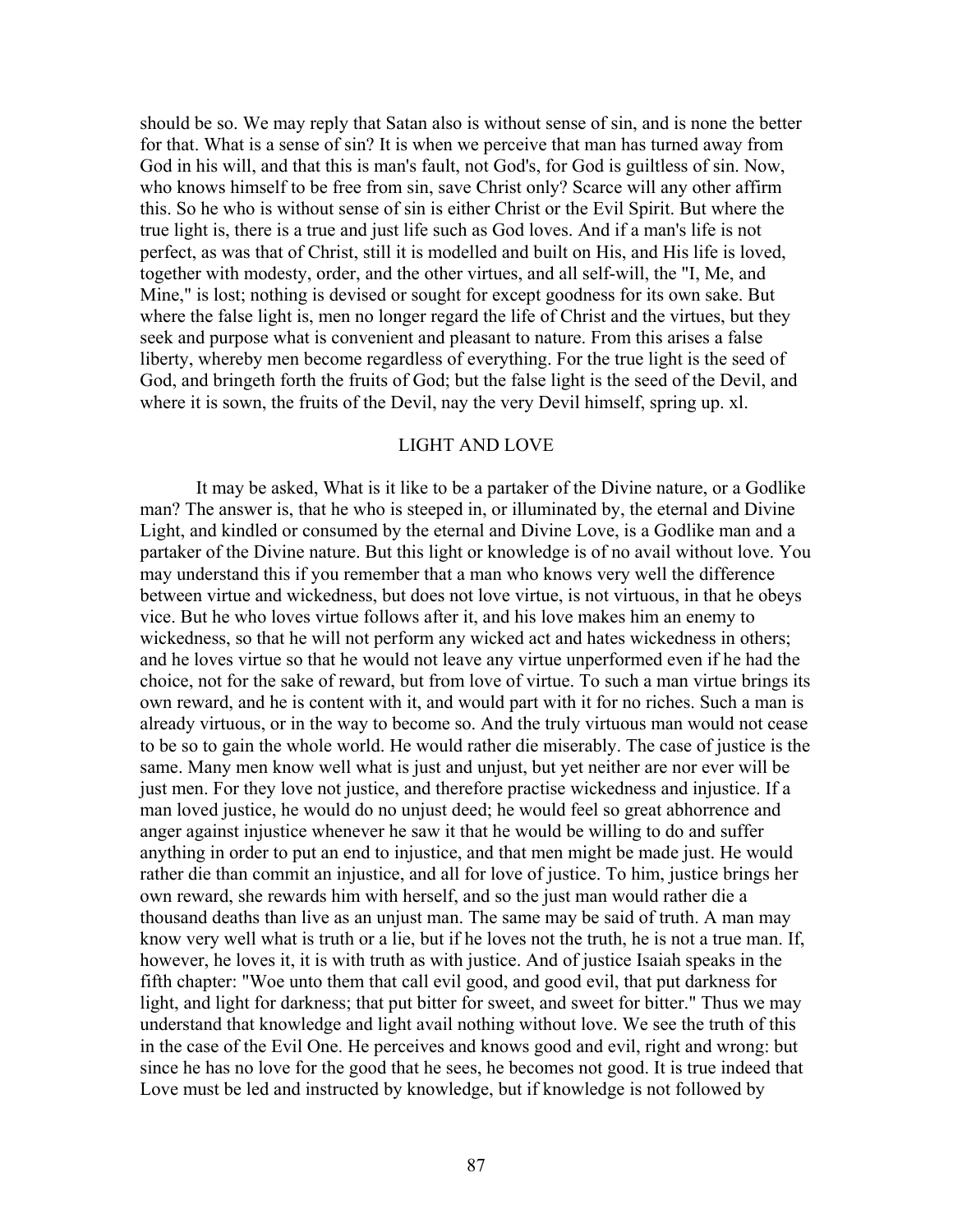Love, it will be of no avail. So also with God and Divine things. Although a man know much about God and Divine things, and even dream that he sees and understands what God Himself is, yet if he have not Love, he will never become like God or a partaker of the Divine nature. But if Love be added to his knowledge, he cannot help cleaving to God, and forsaking all that is not God or from God, and hating it and fighting with it, and finding it a cross and burden. And this Love so unites a man to God, that he can never again be separated from Him. xli.

### PARADISE

What is Paradise? All things that are. For all things are good and pleasant, and may therefore fitly be called Paradise. It is also said, that Paradise is an outer court of heaven. In the same way, this world is truly an outer court of the eternal, or of eternity; and this is specially true of any temporal things or creatures which manifest the Eternal or remind us of eternity; for the creatures are a guide and path to God and eternity. Thus the world is an outer court of eternity, and therefore it may well be called a Paradise, for so indeed it is. And in this Paradise all things are lawful except one tree and its fruit. That is to say, of all things that exist, nothing is forbidden or contrary to God, except one thing only. That one thing is self-will, or to will otherwise than as the eternal Will would have it. Remember this. For God says to Adam (that is, to every man) "Whatever thou art, or doest, or leavest undone, or whatever happens, is lawful if it be done for the sake of and according to My will, and not according to thy will. But all that is done from thy will is contrary to the eternal Will." Not that everything which is so done is in itself contrary to the eternal Will, but in so far as it is done from a different will, or otherwise than from the Eternal and Divine Will. l.

#### WILL AND SELF-WILL

Some may ask: "If this tree, Self-Will, is so contrary to God and to the eternal will, why did God create it, and place it in Paradise? We may answer: a man who is truly humble and enlightened does not ask God to reveal His secrets to him, or enquire why God does this or that, or prevents or allows this or that; he only desires to know how he may please God, and become as nothing in himself, having no will of his own, and that the eternal will may live in him, and possess him wholly, unhampered by any other will, and how what is due may be paid to the Eternal Will, by him and through him. But there is another answer to this question. For we may say: the most noble and gracious gift that is bestowed on any creature is the Reason and the Will. These two are so intimately connected that the one cannot be anywhere without the other. If it were not for these two gifts, there would be no reasonable creatures, but only brutes and brutality; and this would be a great loss, for God would then never receive His due, or behold Himself and His attributes exhibited in action; a thing which ought to be, and is, necessary to perfection. Now Perception and Reason are conferred together with will, in order that they may teach the will and also themselves, that neither perception nor will is of itself, or to itself, nor ought to seek or obey itself. Nor must they turn themselves to their own profit, nor use themselves for their own ends; for they belong to Him from whom they proceed, and they shall submit to Him, and flow back to Him, and become nothing in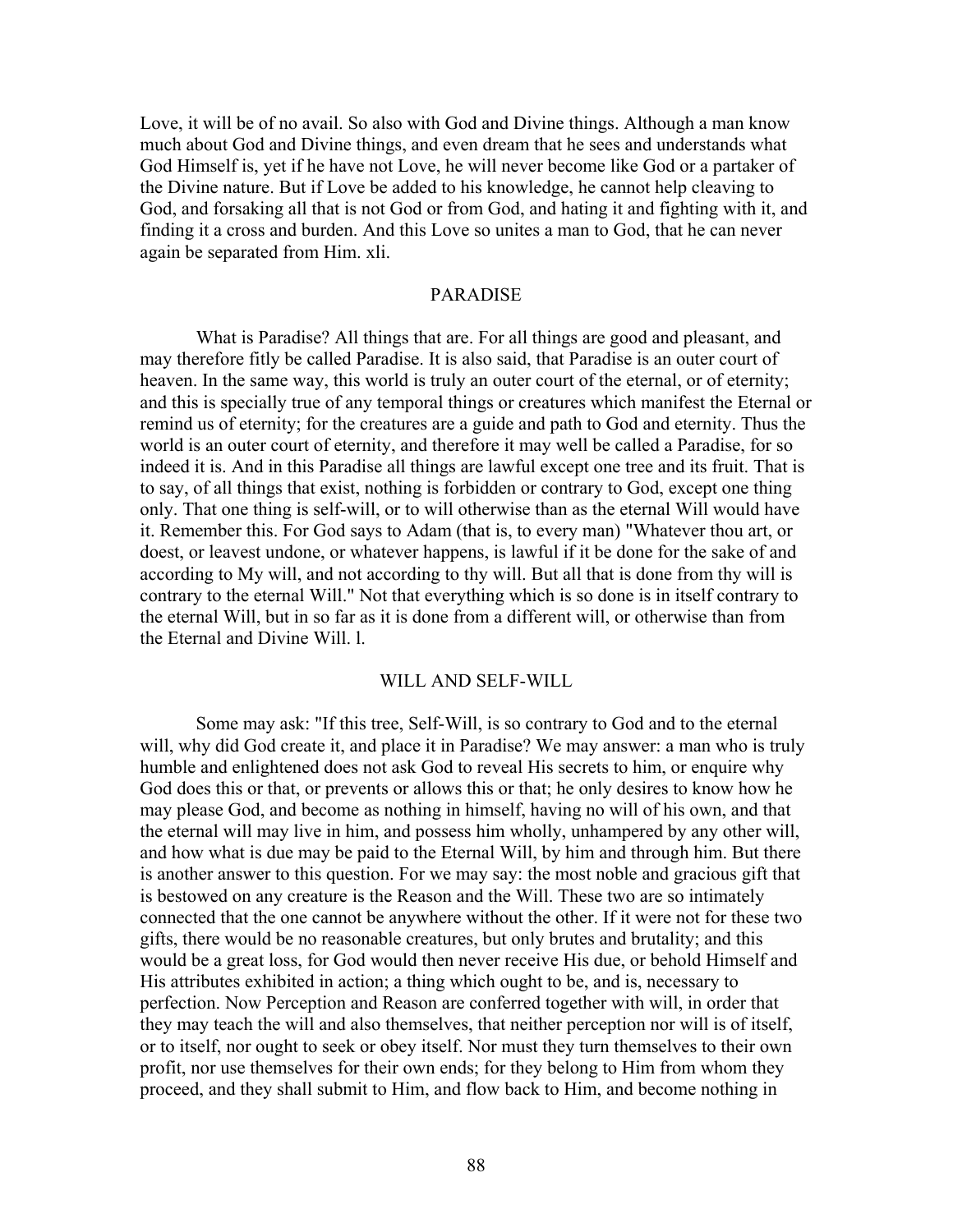themselves--that is, in their selfhood.

But now you must consider more in detail something concerning the will. There is an Eternal Will, which is a first principle and substance in God, apart from all works and all externalisation; and the same will is in man, or the creature, willing and bringing to pass certain things. For it pertains to the will, to will *something*. For what else does it exist? It would be a vain thing if it had no work to do, and this it cannot have without the creature. And so there must needs be creatures, and God will have them, in order that by their means the will may be exercised, and may *work*, though in God it must be without work. Therefore the will in the creature, which we call the created will, is as truly God's as the eternal will, and is not from the creature.

And since God cannot exercise His will, in working and effecting changes, without the creature, He is pleased to do so in and with the creature. Therefore the will is not given to be exercised by the creature, but by God alone, who has the right to carry into effect His own will by the will which is in man, but yet is God's will. And in any man or creature, in whom it should be thus, purely and simply, the will of that man or creature would be exercised not by the man but by God, and thus it would not be selfwill, and the man would only will as God wills; for God Himself, and not man, would be moving the will. Thus the will would be united with the Eternal Will, and would flow into it; although the man would retain his sense of liking and disliking, pleasure and pain. But nothing is complained of, except what is contrary to God. And there is no rejoicing except in God alone, and in that which belongs to Him. And as with the will, so is it with all the other faculties of man; they are all of God and not of man. And when the will is wholly given up to God, the other faculties will certainly be given up too; and God will have what is due to Him.

No one may call that which is free his own, and he who makes it his own, doeth injustice. Now in all the sphere of freedom nothing is so free as the will; and he who makes it his own, and allows it not to remain in its excellent freedom, and free nobleness, and free exercise, does it a great injustice. This is what is done by the devil, and Adam, and all their followers. But he who leaves the will in its noble freedom does right; and this is what Christ, and all who follow Him, do. And he who deprives the will of its noble freedom, and makes it his own, must necessarily be oppressed with cares and discontent, and disquietude, and every kind of misery, and this will be his lot throughout time and eternity. But he who leaves the will in its freedom has contentment and peace and rest and blessedness, through time and eternity. Where there is a man whose will is not enslaved, he is free indeed, and in bondage to no man. He is one of those to whom Christ said: "The truth shall make you free"; and He adds immediately afterwards: "If the Son shall make you free, ye shall be free indeed."

Moreover, observe that whenever the will chooses unhindered whatever it will, it always and in all cases chooses what is noblest and best, and hates whatever is not noble and good, and regards it as an offence. And the more free and unhampered the will is, the more it is grieved by evil, by injustice, by iniquity, and all manner of sin. We see this in Christ, whose will was the purest and freest and the least brought into bondage of any man's who ever lived. So was the human nature of Christ the most free and pure of all creatures; and yet He felt the deepest distress, pain, and wrath at sin that any creature ever felt. But when men claim freedom for themselves, in such a way as to feel no sorrow or anger at sin, and all that is contrary to God, and say that we must take no notice of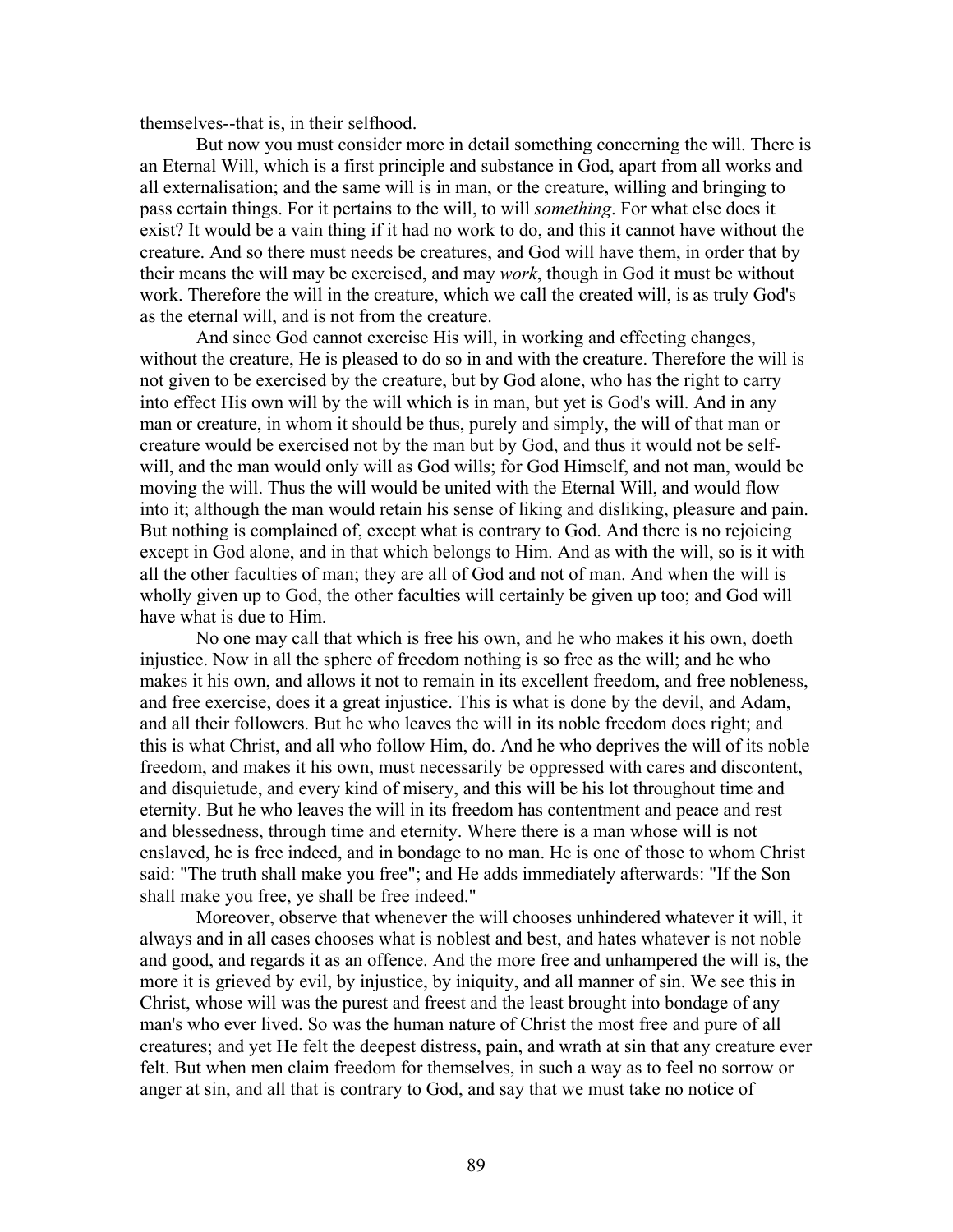anything, and care for nothing, but be, in this life, what Christ was after the resurrection, and so forth, this is not the true and Divine freedom that springs from the true and Divine light, but a natural, unrighteous, false, deceiving freedom, which springs from the natural, false, deceitful light.

If there were no self-will, there would be no proprietorship. There is no proprietorship in heaven; and this is why contentment, peace, and blessedness are there. If anyone in heaven were so bold as to call anything his own, he would immediately be cast out into hell, and become an evil spirit. But in hell everyone will have self-will, and therefore in hell is every kind of wretchedness and misery. And so it is also on earth. But if anyone in hell could rid himself of his self-will and call nothing his own, he would pass out of hell into heaven. And if a man, while here on earth, could be entirely rid of selfwill and proprietorship, and stand up free and at liberty in the true light of God, and continue therein, he would be sure to inherit the kingdom of heaven. For he who has anything, or who desires to have anything of his own, is a slave; and he who has nothing of his own, nor desires to have anything, is free and at liberty, and is in bondage to no man. li.

### UNION THROUGH CHRIST

Observe now how the Father draws men to Christ. When something of the perfect good is revealed and made manifest within the human soul, as it were in a sudden flash, the soul conceives a desire to draw near to the perfect goodness, and to unite herself with the Father. And the more strongly she longs and desires, the more is revealed to her; and the more is revealed to her, the more she is drawn to the Father, and the more is her desire kindled. So the soul is drawn and kindled into an union with the eternal goodness. And this is the drawing of the Father; and so the soul is taught by Him who draws her to Himself, that she cannot become united with Him unless she can come to Him by means of the life of Christ. liii.

 $\overline{a}$ 

i<sup>[2]</sup>e.g. she distinguishes, as Eckhart does, between God and the Godhead.

v[5]I have abridged the bull considerably, but have included all the main accusations. vi[6]See pages 13, 16.

i<sup>[1]</sup>In his Introduction to the "Imitation of Christ," in this series.

iii[3]The "three propositions" of Amalric are--1. "Deus est omnia." 2. Every Christian, as a condition of salvation, must believe that he is a member of Christ. 3. To those who are in charity no sin is imputed.

<sup>&</sup>lt;sup>iv[4]</sup>Preger is probably wrong in identifying him with a "brother Eckhart," Prior of Frankfort, who about 1320 was delated to the head of the Order as *suspectus de malis familiaritatibus*, words which can only mean "keeping bad company" in a moral sense, not "consorting with heretics," as Preger suggests. Eckhart's character, so far as we know, was never assailed, even by his enemies, and it is therefore probable that "brother Eckhart" was a different person.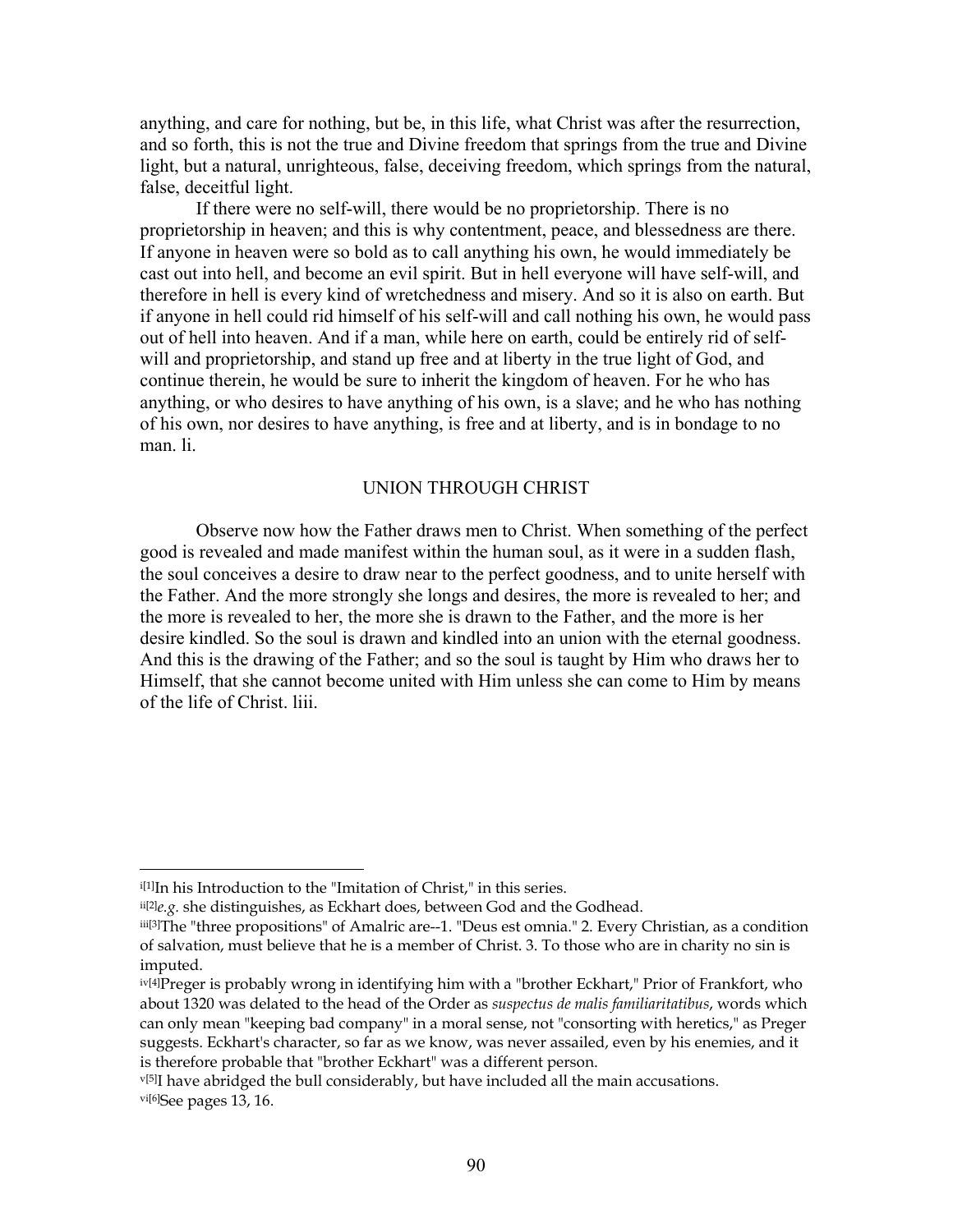vii[7]See pages 14, 15.

viii<sup>[8]</sup>See page 1.

 $\overline{a}$ 

ix[9]This is an obscure point in Eckhart's philosophy, too technical to be discussed here; but Eckhart's doctrine of God is certainly more orthodox and less pantheistic than those of 'Dionysius' and Scotus Erigena.

x[10]*Cf*. St Augustine, *In Joann. Ev. Tract*. xxxix. 10: praeteritum et futurum invenio in omni motu rerum: in veritate quae manet praeteritum et futurum non invenio, sed solum praesens." xi[11]This doctrine is fully explained by St. Augustine, *Epist.* 237, who follows Plotinus, *Enn.* vi. 4-6. xii[12]This queer word occurs for the first time, I think, in Jerome's notes to the first chapter of Ezekiel. He writes the word in Greek, and explains it as that part of the soul which always opposes vices. The word is common in Bonaventura and other scholastic mystics, and is often

misspelt *synderesis*.<br><sup>xiii[13]It must, however, be said that Preger is too ready to assume that the logical development of</sup> Eckhart's system away from Thomist scholasticism can be traced as a gradual process in his writings, the order of which is very uncertain. We are not justified in saying in a positive manner that Eckhart's philosophy passed through three phases, in the first of which the primacy is held by the will, in the second by the created reason, and in the third by the uncreated reason. xiv[14]See pages 14, 15.

xv[15]C.B. Upton: "Hibbert Lectures," p. 17.

xvi[16]A.E. Taylor: "The Problem of Conduct," PP. 464-5.

xvii[17]See pages 71-2.

xviii[18]See pages 12-13.

xix[19]See, for example, Prof. W. James' "Varieties of Religions Experience," P. 400.

xx[20]Jacob Bšhme's experience is typical: "Suddenly did my spirit break through into the innermost birth or geniture of the Deity, and there was I embraced with love, as a bridegroom embraces his dearly beloved bride. But the greatness of the triumphing that was in the spirit I cannot express in speech or writing; nor can it be compared to anything but the resurrection of the dead to life. In this light my spirit suddenly saw through all; even in herbs and grass it knew God, who and what He is," etc. Dr Johnson was, no doubt, right in thinking that "Jacob" would have been wiser, and "more like St Paul," if he had not attempted to utter the unutterable things which he saw.

xxi[21]The extracts from the "Theologia Germanica" will show that this treatise represents a later and less paradoxical form of mystical thought than Eckhart's.

xxii[22]The maxim, however, is much older than Suso.

xxiii[23]Royce: "The World and the Individual" vol. i. p. 193.

xxiv[24]So in the "Lignum Vitae" of Laurentius Justinianus we read: "Let self-will cease, and there will be no more hell."

xxv[25]"The Inner Way," being thirty-six sermons by John Tauler. Translated by A.W. Hutton, M.A. xxvi[26]On the psychology of ecstatic mysticism see Leuba, in the *Revue Philosophique*, July and November 1902.

xxvii[27]"Varieties of Religious Experience," p. 13.

xxviii[28]Maudsley: "Natural Causes and Supernatural Seemings," p. 256.

xxix[29]See Leuba: "Tendances religieuses chez les mystiques chrŽtiens" in *Revue Philosophique*, Nov. 1902.

xxx[30]"Theologia Germanica," translated by Susanna Winkworth. Macmillan & Co., 1893.

xxxi[31]"Varieties of Religious Experience," 1902.

xxxii[32]"Personal Idealism," 1902.

xxxiii[33]"Varieties of Religious Experience," p. 103.

xxxiv[34]"In Tune with the Infinite," by R.W. Trine (Bell & Sons, 1902). Fifty-ninth thousand. The extract appears to be a quotation from another writer, but no reference is given.

xxxv[35]Compare Eckhart's saying that the eye with which I see God is the same as the eye with